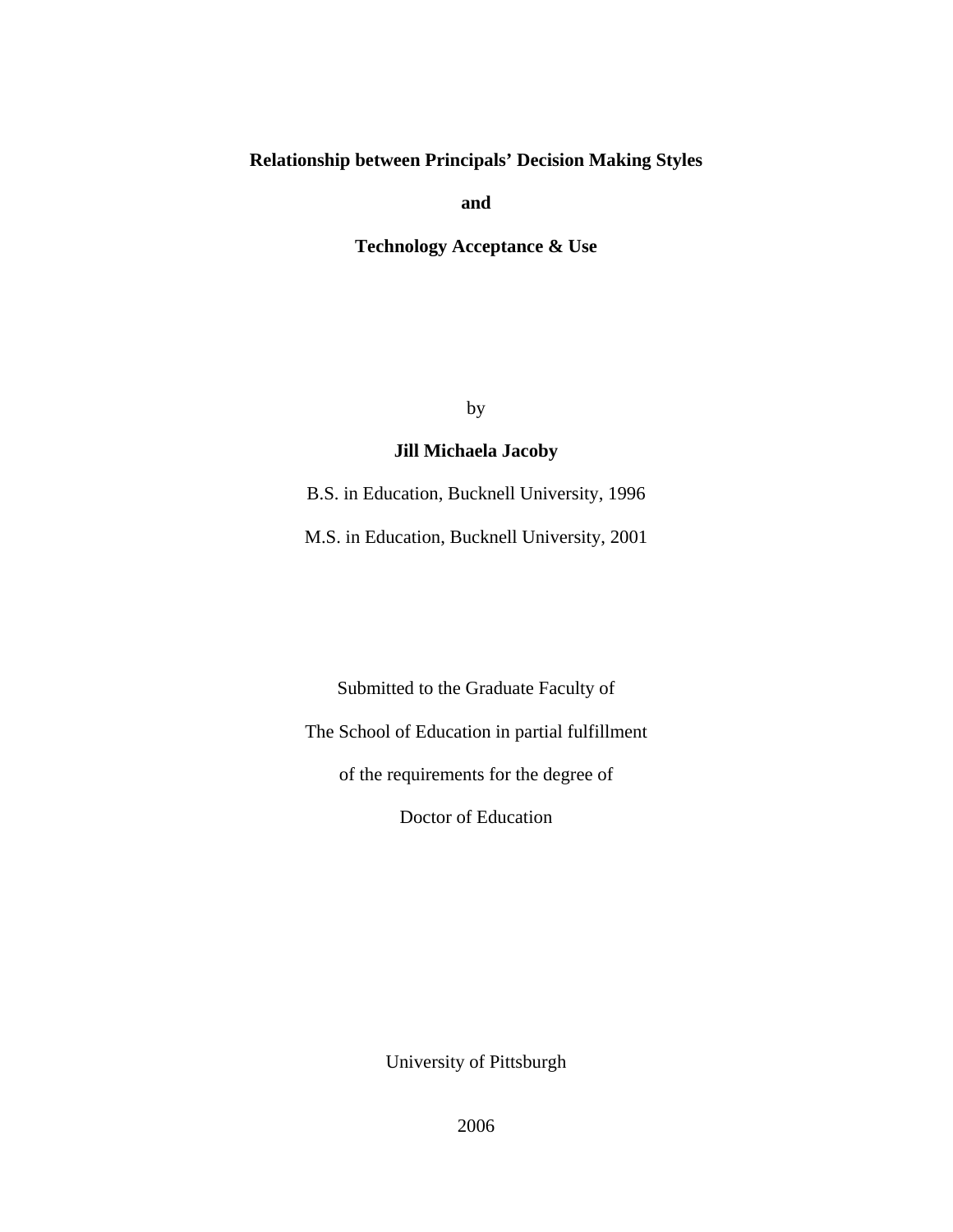## UNIVERSITY OF PITTSBURGH

Administration and Policy Studies

This dissertation was presented

by Jill Michaela Jacoby

It was defended on

December 11, 2006

and approved by

Dr. Sean Hughes, Associate Professor, Administration and Policy Studies

Dr. Charlene Trovato, Clinical Associate Professor, Administration and Policy Studies

Dr. Thomas Zullo, Adjunct Professor, Administration and Policy Studies

Dissertation Advisor: Dr. Charles Gorman, Associate Professor, Administration and Policy Studies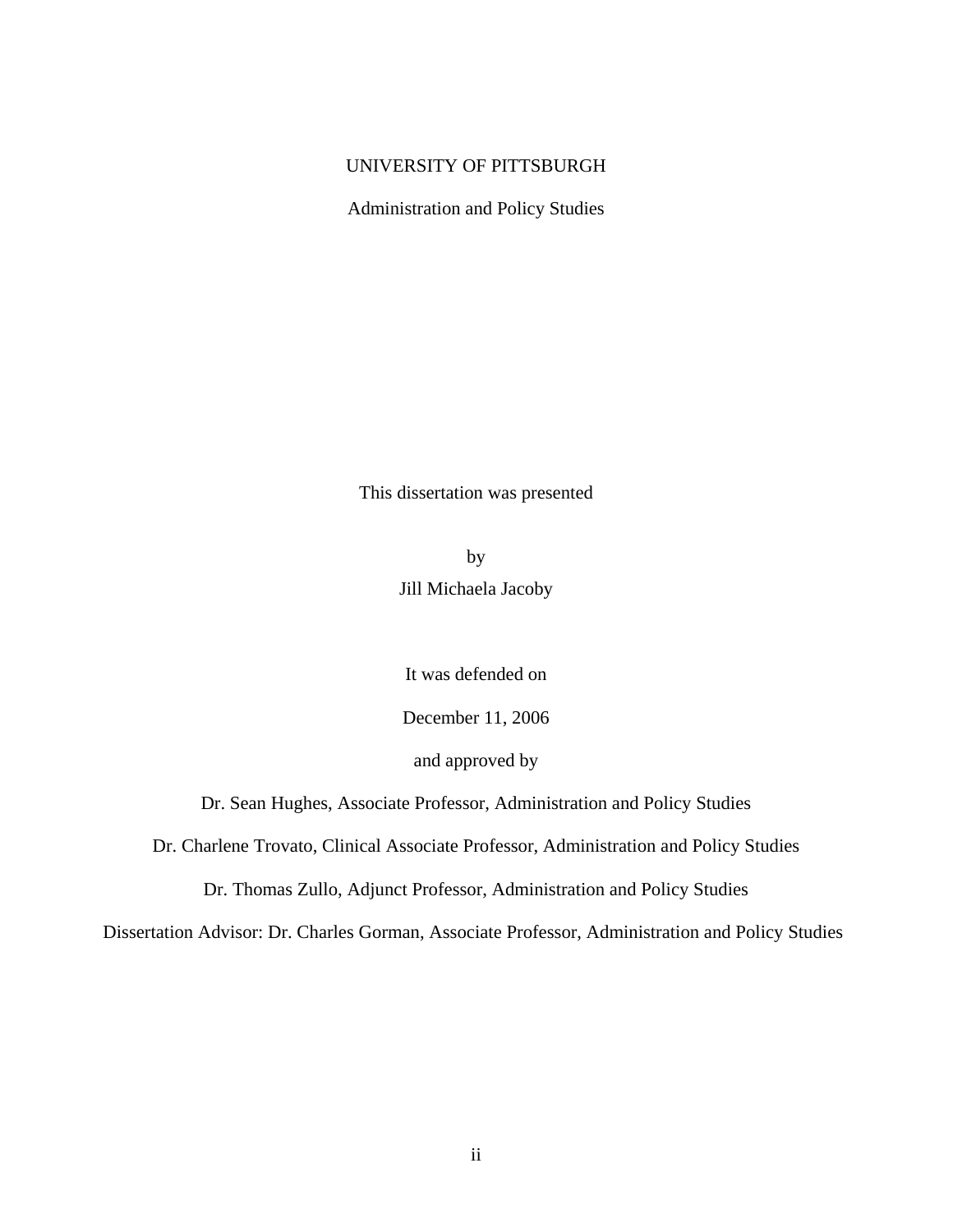#### **Relationship between Principals' Decision Making Styles**

**and** 

#### **Technology Acceptance & Use**

Jill Michaela Jacoby, Ed.D.

Educational leaders are at the forefront for implementing policies and practices that promote rigorous teaching and learning. In order to plan, implement, and evaluate appropriate programming, educational leaders, especially principals, must make data driven decisions. Educational leaders can afford themselves the opportunity to make informed decisions through the acceptance and use of technology. Through the utilization of technology, educational leaders can incorporate appropriate educational planning through the obtainment of information and knowledge in an efficient and effective manner.

 This study attempts to investigate to what extent a principal's decision style influences his/her acceptance and use of technology. The study surveyed 97 K-12 public school principals in western Pennsylvania. The survey consisted of four parts: 1) initial questions, 2) Technology Acceptance/Use Inventory, 3) Decision Style Inventory, and 4) demographics. The technology inventory investigated the acceptance and use of five technology applications—the Internet, email, word processing, database, and spreadsheet. The decision style inventory categorized each principal as analytical, behavioral, conceptual, or directive.

 The findings indicate that a principal's decision style has no bearing on his/her acceptance and use of technology. A large number of the principals surveyed were characterized as having an analytical decision style. Further, the study did find that the most widely accepted and used technology application by K-12 principals is email. The study concluded that most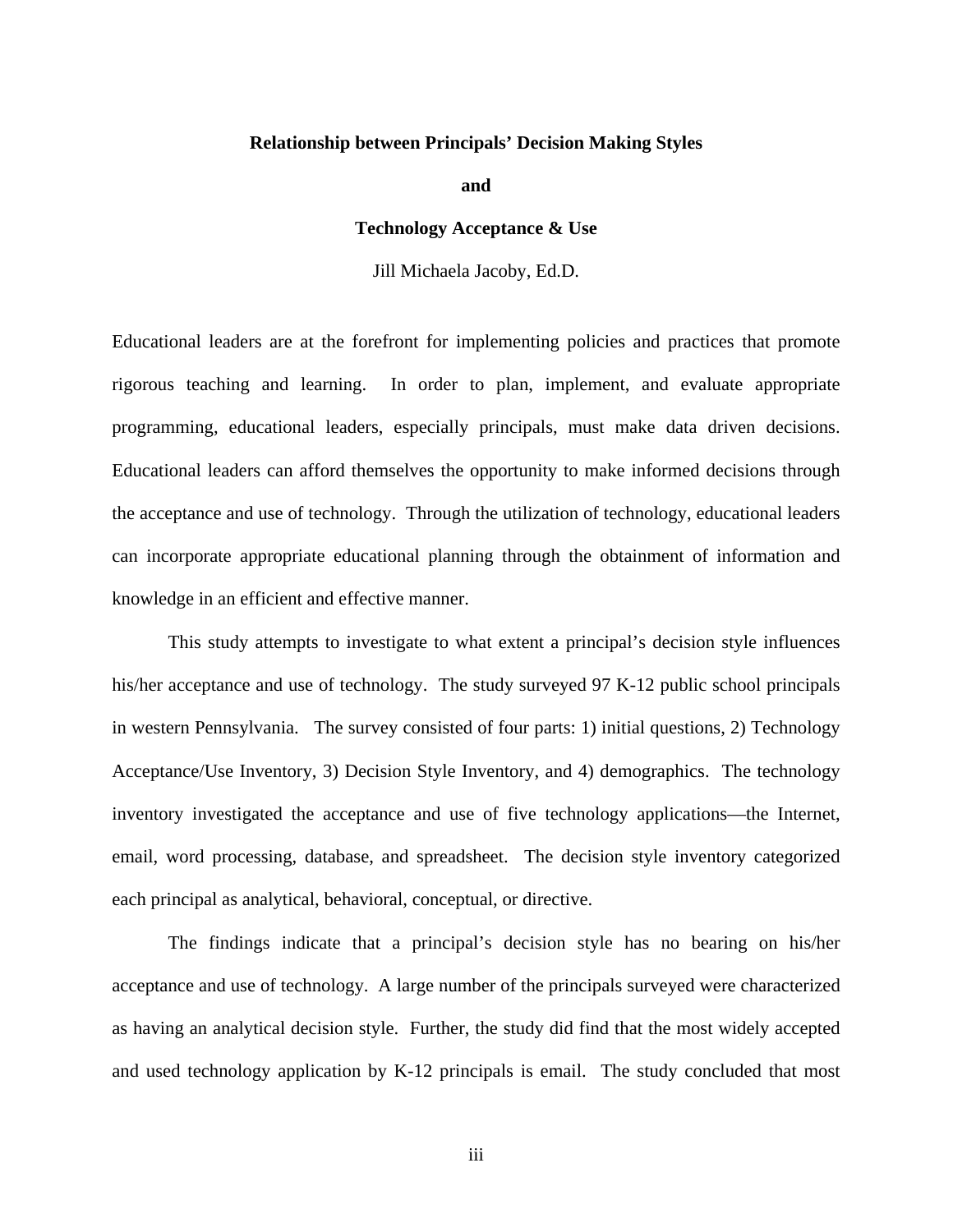principals feel comfortable using technology, use it on a daily basis, and attend a variety of technology trainings. Lastly, of the principals surveyed, the majority stated that they use technology the most to make decisions regarding student achievement.

 Although the findings did not support the research tenets of the study, there are several recommendations to be offered. Technology can be an important tool to assist with data driven decision making. However, educational organizations should support the acceptance and use of technology. Educational leaders should embrace the use of technology and be willing to use it as an assistive tool for decision making. If educational leaders are not affording themselves this opportunity, then they may be inhibiting the ability to provide the most optimal learning environments for their students.

.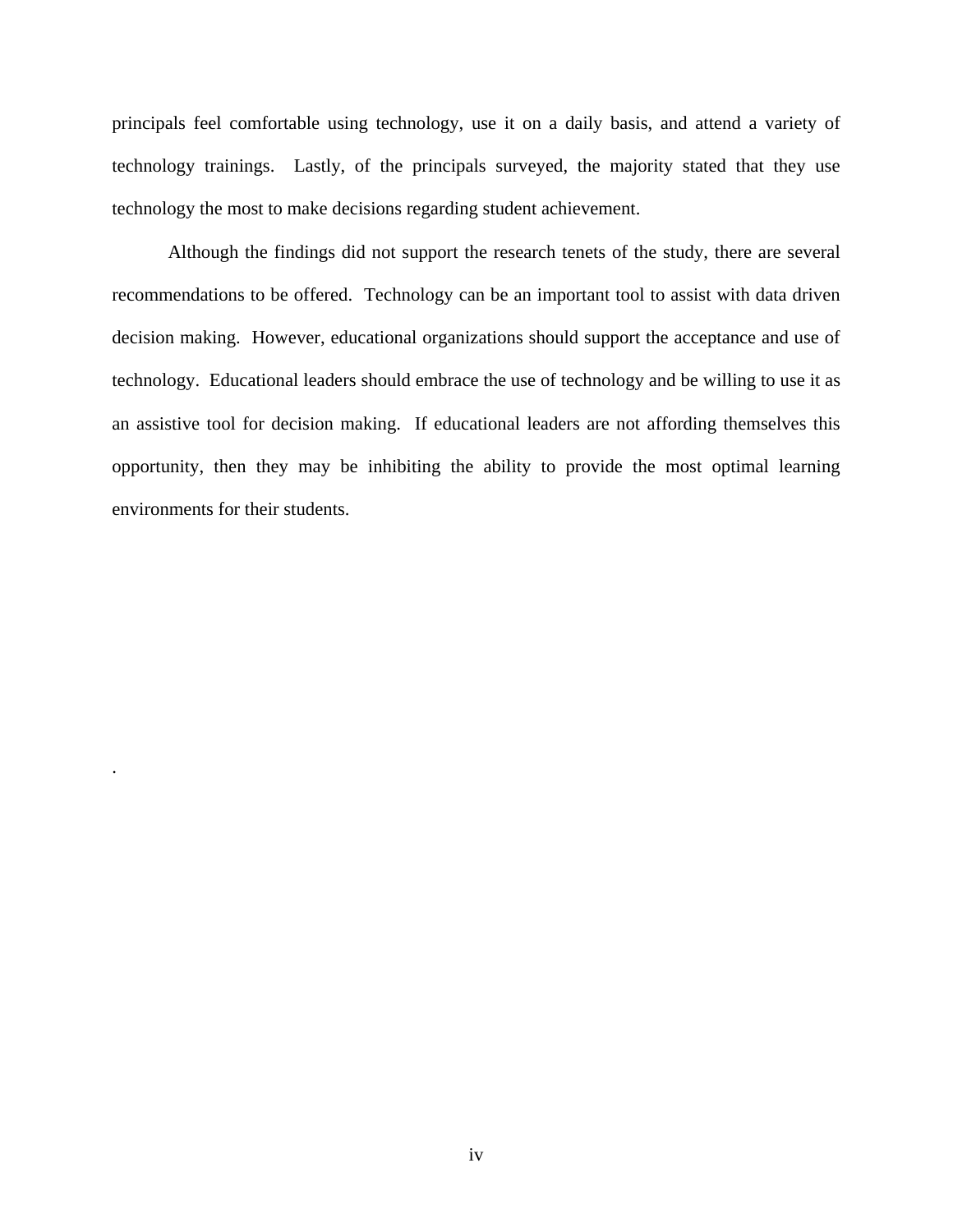# **TABLE OF CONTENTS**

<span id="page-4-0"></span>

| 1.0 |      |                                                      |  |
|-----|------|------------------------------------------------------|--|
|     | 1.1  |                                                      |  |
|     | 1.2  |                                                      |  |
|     | 1.3  |                                                      |  |
|     | 1.4  |                                                      |  |
|     | 1.5  |                                                      |  |
|     | 1.6  |                                                      |  |
|     | 1.7  | <b>ROWE AND MASON'S DECISION STYLE INVENTORY  13</b> |  |
|     | 1.8  |                                                      |  |
|     | 1.9  |                                                      |  |
|     | 1.10 |                                                      |  |
| 2.0 |      |                                                      |  |
|     | 2.1  |                                                      |  |
|     | 2.2  |                                                      |  |
|     | 2.3  |                                                      |  |
|     | 2.4  |                                                      |  |
|     | 2.5  |                                                      |  |
|     | 2.6  |                                                      |  |
|     | 2.7  |                                                      |  |
|     | 2.8  |                                                      |  |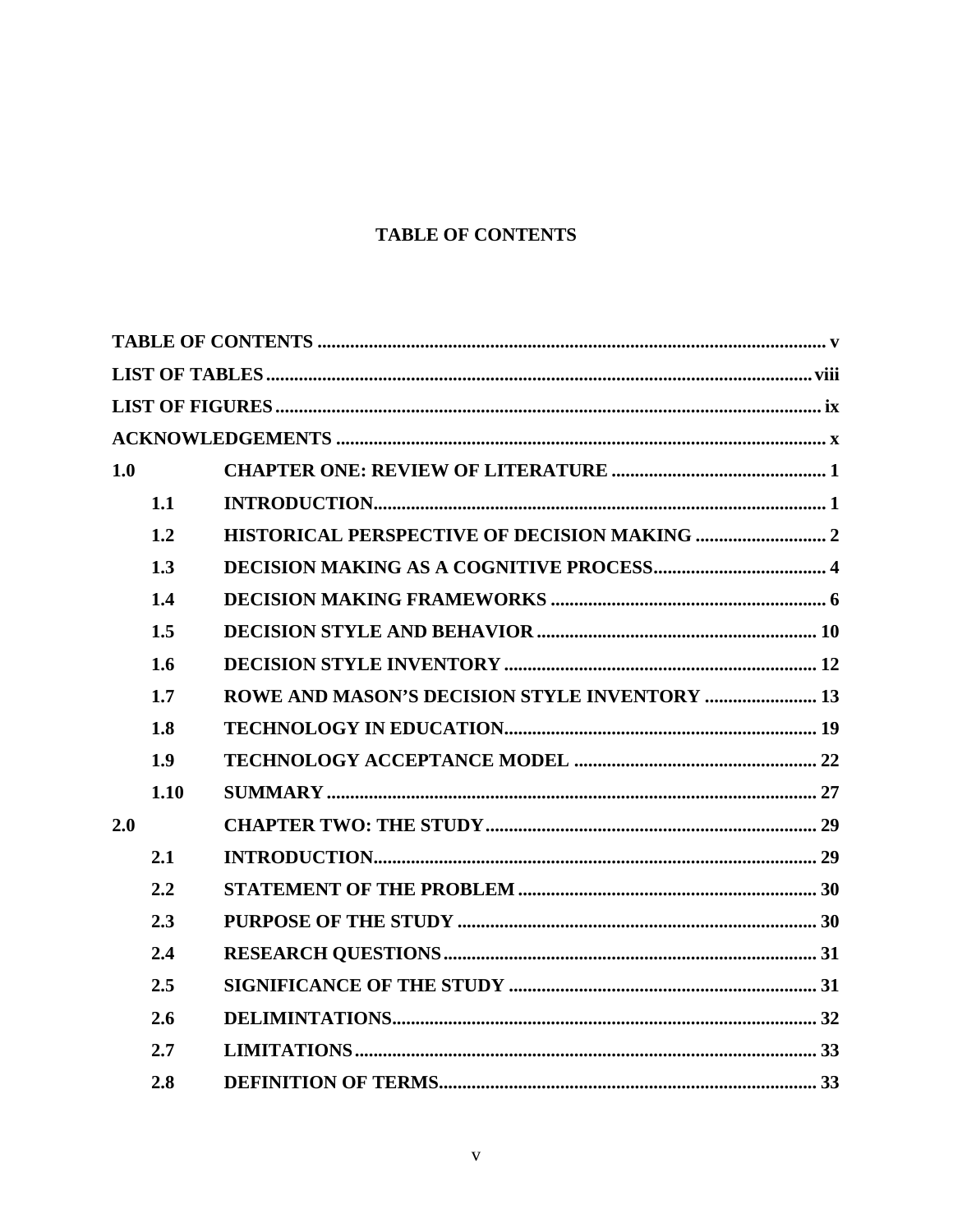| 3.0 |     | <b>CHAPTER THREE: RESEARCH DESIGN AND METHODOLOGY  35</b> |                                                               |  |
|-----|-----|-----------------------------------------------------------|---------------------------------------------------------------|--|
|     | 3.1 |                                                           |                                                               |  |
|     | 3.2 |                                                           |                                                               |  |
|     | 3.3 |                                                           |                                                               |  |
|     | 3.4 |                                                           |                                                               |  |
|     | 3.5 |                                                           |                                                               |  |
|     |     | 3.5.1                                                     |                                                               |  |
|     |     | 3.5.2                                                     |                                                               |  |
|     |     | 3.5.3                                                     |                                                               |  |
|     |     | 3.5.4                                                     |                                                               |  |
|     |     | 3.5.5                                                     |                                                               |  |
|     | 3.6 |                                                           |                                                               |  |
|     | 3.7 |                                                           |                                                               |  |
| 4.0 |     |                                                           |                                                               |  |
|     | 4.1 |                                                           |                                                               |  |
|     | 4.2 |                                                           |                                                               |  |
|     | 4.3 |                                                           |                                                               |  |
|     |     | 4.3.1                                                     |                                                               |  |
|     |     | 4.3.2                                                     |                                                               |  |
|     |     | 4.3.3                                                     |                                                               |  |
|     | 4.4 |                                                           |                                                               |  |
|     |     | 4.4.1                                                     |                                                               |  |
|     |     | 4.4.2                                                     |                                                               |  |
|     |     | 4.4.3                                                     |                                                               |  |
|     |     | 4.4.4                                                     |                                                               |  |
| 5.0 |     |                                                           | <b>CHAPTER FIVE: IMPLICATIONS FOR POLICY AND PRACTICE  86</b> |  |
|     | 5.1 |                                                           |                                                               |  |
|     | 5.2 |                                                           |                                                               |  |
|     | 5.3 |                                                           |                                                               |  |
|     | 5.4 |                                                           |                                                               |  |
|     | 5.5 |                                                           |                                                               |  |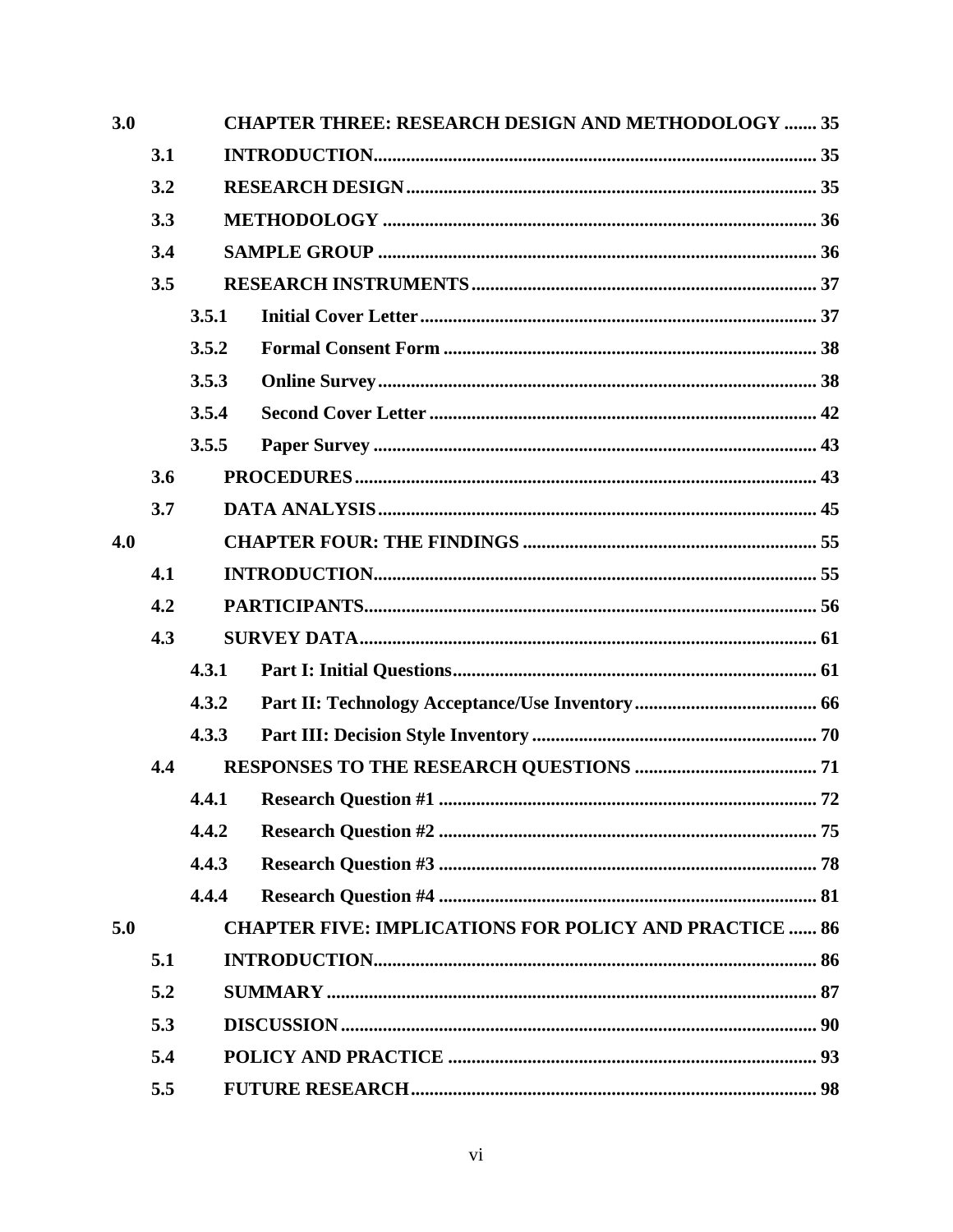| 5.6            |  |  |
|----------------|--|--|
|                |  |  |
|                |  |  |
| $\mathbf{A.1}$ |  |  |
| A.2            |  |  |
| A.3            |  |  |
|                |  |  |
|                |  |  |
|                |  |  |
|                |  |  |
| A.4            |  |  |
| A.5            |  |  |
|                |  |  |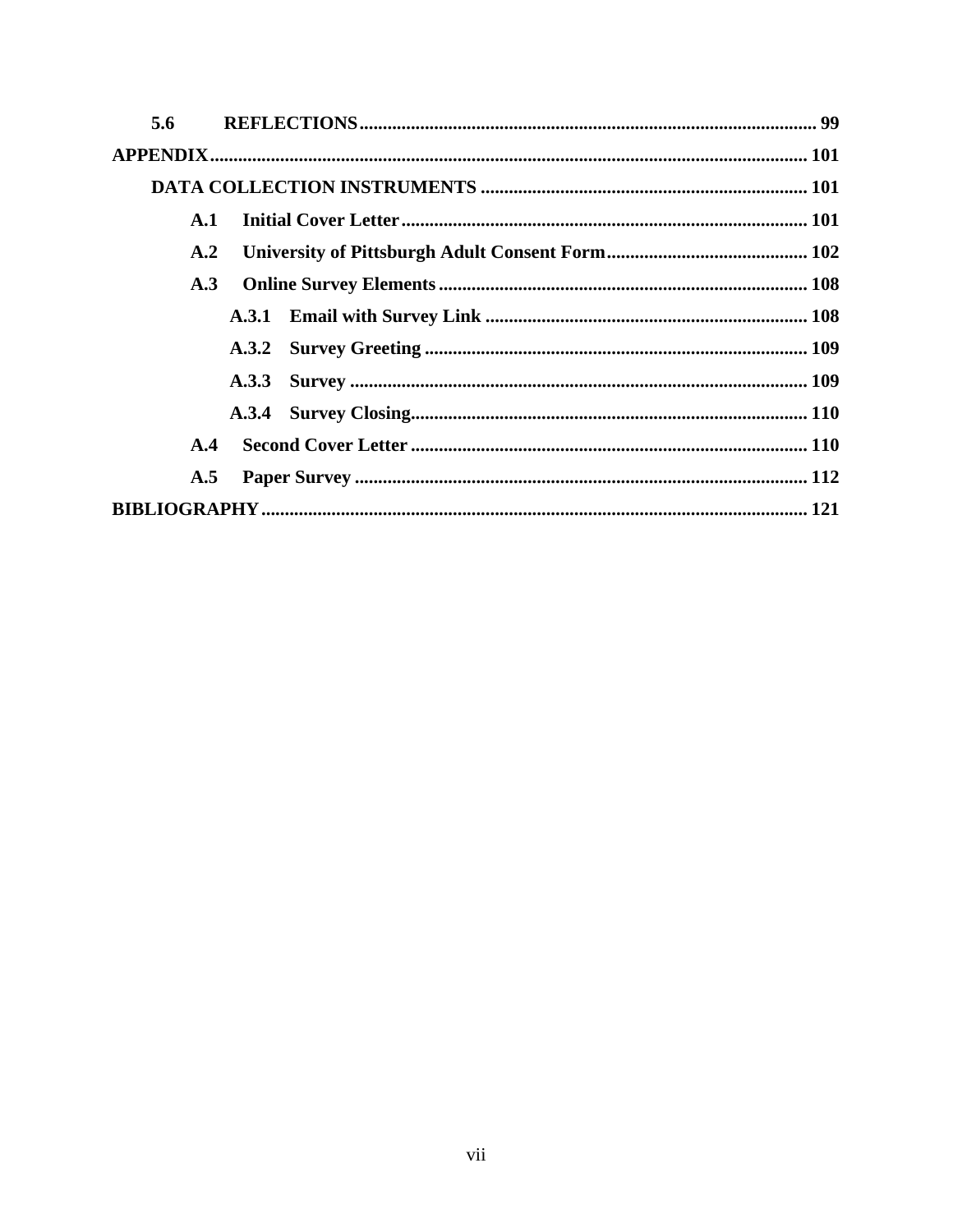# **LIST OF TABLES**

<span id="page-7-0"></span>

| Table 1.1 Behavioral Reactions According to Rowe and Mason's Decision Styles 11                |
|------------------------------------------------------------------------------------------------|
|                                                                                                |
| Table 3.2 Part I of Survey: Initial Question Items, Descriptors, Response Options, and Scoring |
|                                                                                                |
| Table 3.3 Part II of Survey: Technology Acceptance Items, Descriptors, Response Options, and   |
|                                                                                                |
| Table 3.4 Part II Continued: Technology Use Items, Descriptors, Response Options, and Scoring  |
|                                                                                                |
| Table 3.5 Part III of Survey: Decision Style Items, Descriptors, Response Options, and Scoring |
|                                                                                                |
| Table 3.6 Part IV of the Survey: Demographic Items, Descriptors, Response Options, and         |
|                                                                                                |
|                                                                                                |
|                                                                                                |
|                                                                                                |
|                                                                                                |
|                                                                                                |
| Table 4.6 Correlation between Decision Style Inventory and Decision Style Self Reflection 74   |
| Table 4.7 Mean Differences among Decision Making Styles for Ease of Use of Technology  82      |
| Table 4.8 Mean Differences among Decision Making Styles for Technology Usefulness 82           |
| Table 4.9 Mean Differences among Decision Making Styles for Intent to Use Technology 83        |
| Table 4.10 Mean Differences among Decision Making Styles for Volume of Technology Use. 83      |
| Table 4.11 Mean Differences among Decision Making Styles for Frequency of Technology Use       |
|                                                                                                |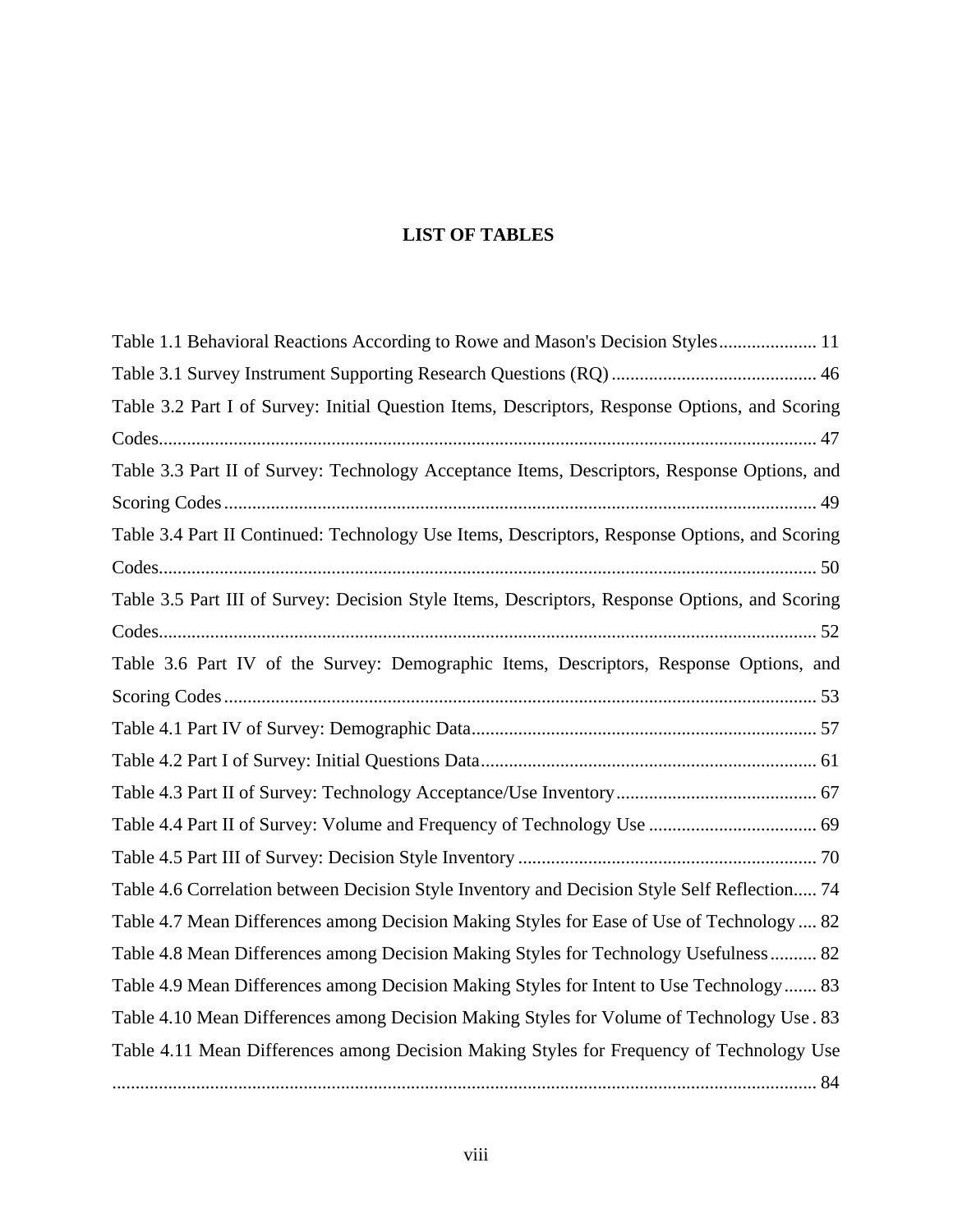# **LIST OF FIGURES**

<span id="page-8-0"></span>

| Figure 1.1 The Expanded Four Forces Model (Rowe & Boulgarides, 1992) 16 |  |
|-------------------------------------------------------------------------|--|
|                                                                         |  |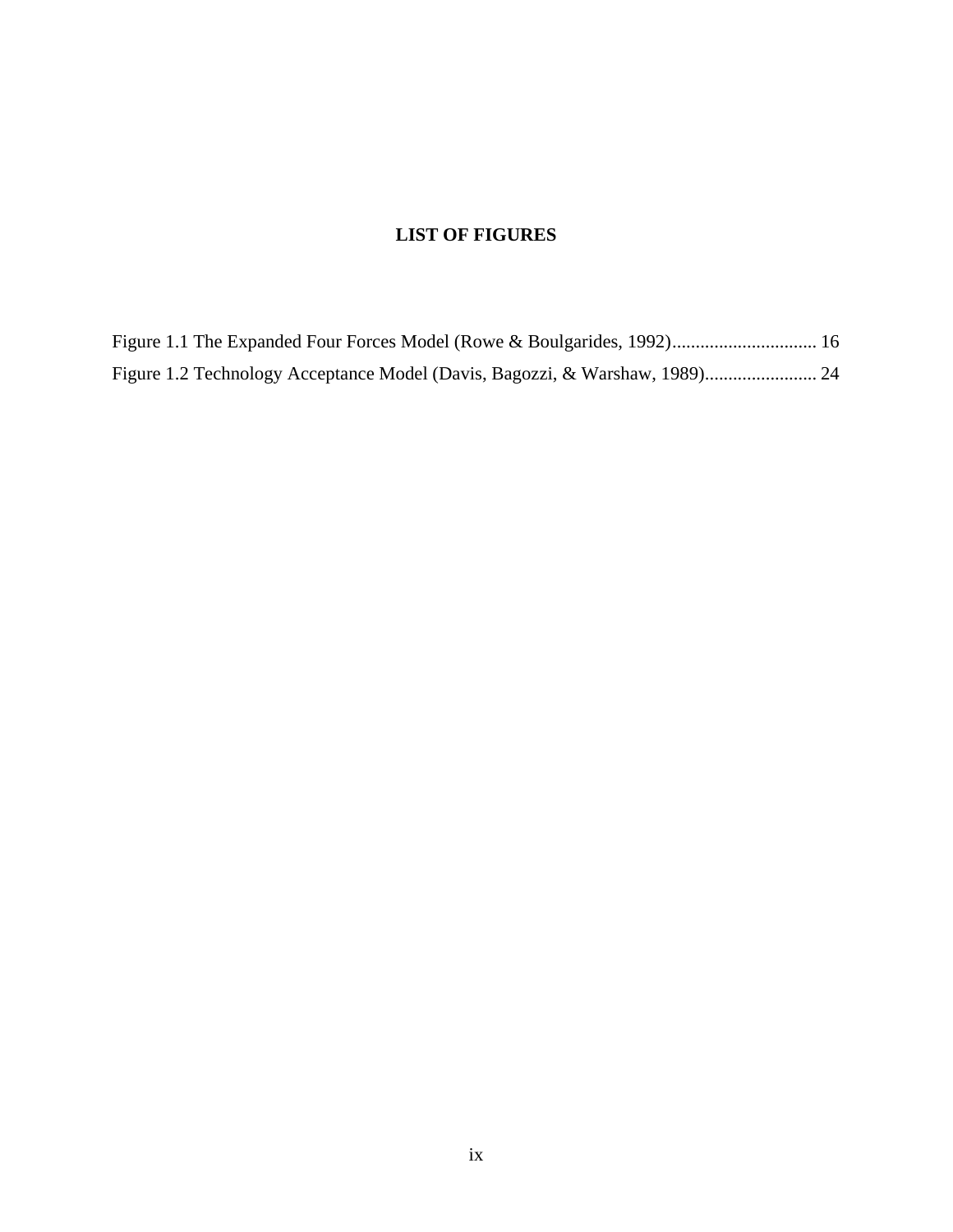#### **ACKNOWLEDGEMENTS**

<span id="page-9-0"></span>*"I am the master of my fate and the captain of my soul*." ~ William E. Henley~

 As another journey comes to an end…one must reflect on the time…I am incredibly humbled and audaciously joyful.

 First and foremost, I must extend my utmost gratitude to my family. To my greatgrandmother, Ba, for her undying nurturing and unconditional love…to my grandmother for her continual giving and most gentle ways…to my parents for their never ending support and continual dedication to my education…each of you have instilled a piece of yourself to create the woman I am today.

 To my best friend and loving husband, Neal…I can not express in words how much your patience, support, and encouragement has pulled me from the lowest of lows and grounded me from the highest of highs...you are my music in  $\frac{3}{4}$  time.

 To my sweet Adeline Lily…you made the journey worth the effort…I would have waited a lifetime for a daughter like you.

 To my Jacoby family…I could not have asked for a better family of which to be a part…even though football season seems to never end.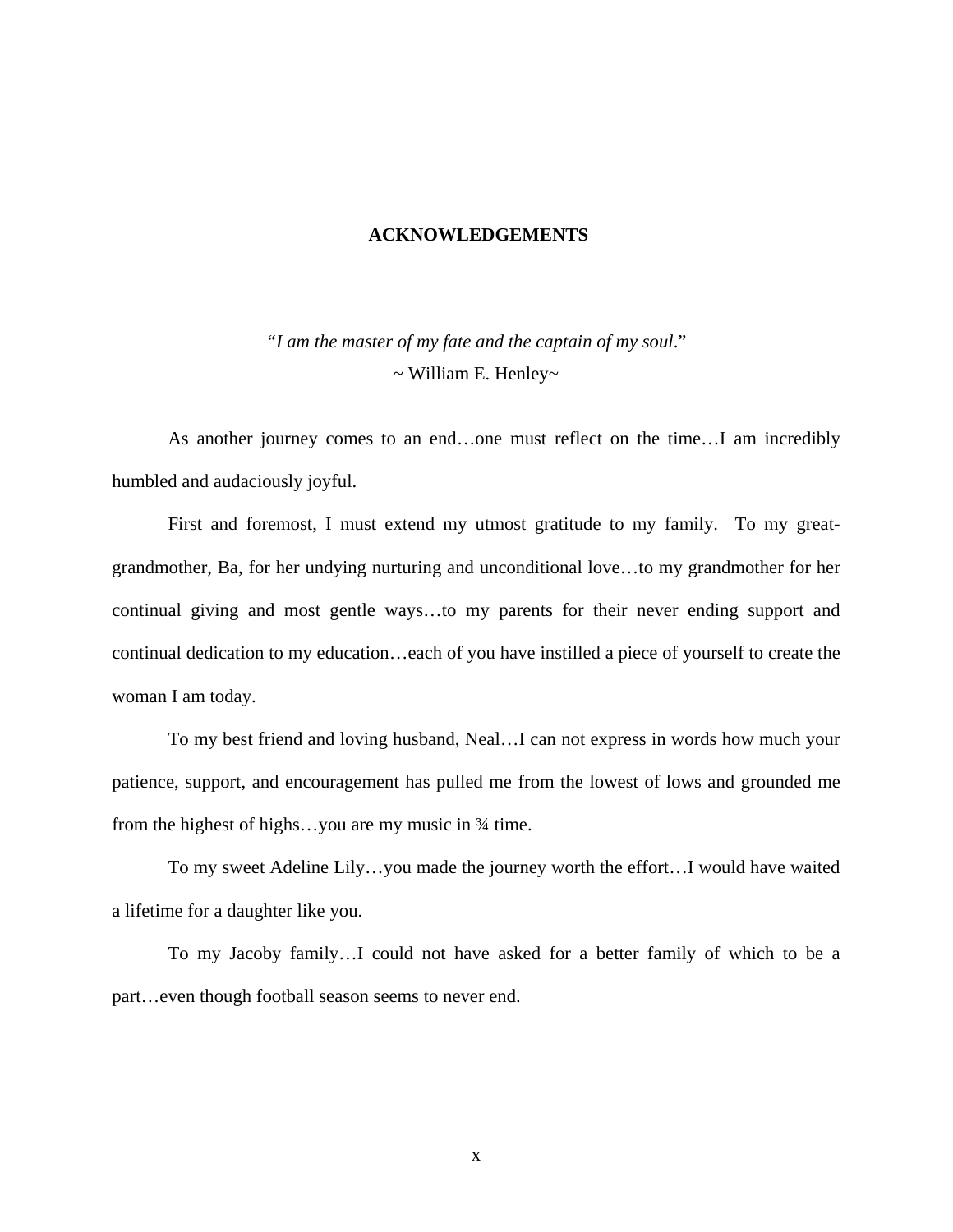To my colleagues at the Fort…to Doc for seeing the potential inside me…to my two office gals for putting up with my comings and goings…to my "stepsister" for her listening ear in times of frustration.

 To my committee members…Dr. Gorman, Dr. Hughes, Dr. Trovato, & Dr. Zullo…a group of exceptional educators…inspiring the next generation with their nurturing wisdom and compassion for learning…my gratitude and appreciation to each of you.

To the possibilities of life…as an educator…you always believe in others…sometimes wondering if others believe in you…I can now say by knowing…there are always believers!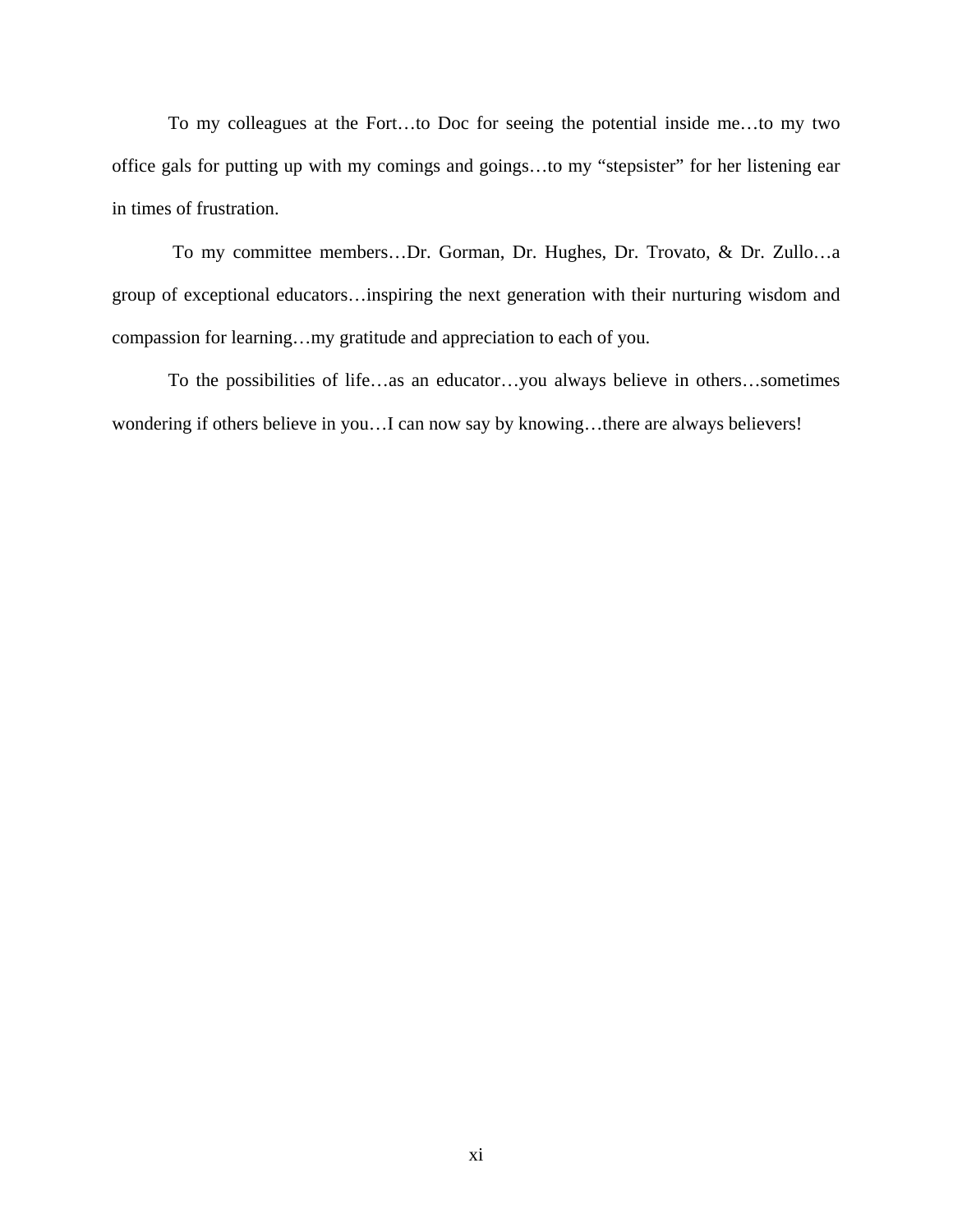#### <span id="page-11-0"></span>**1.0 CHAPTER ONE: REVIEW OF LITERATURE**

#### **1.1 INTRODUCTION**

School organizations operate under the direction, leadership, and vision of their educational leaders. In order to effectively lead an organization, educational leaders must possess the ability to make valued decisions. Decisions are in part, a fundamental means by which opportunities for change and development are possible. The successes and/or failures of an organization may be directly linked to its leaders' decisions (Yuki, 1994). As educational leaders of public schools, this is especially true for building principals.

Building principals are leaders and managers. Within these two roles, principals must plan, implement, and evaluate daily activities in order to fulfill organizational goals and objectives. Throughout performing their duties, principals are continuously making decisions. However, decision-making is not a one step process (Stueart & Moran, 1993). Decision-making can be a slow and deliberate progression of thinking, deciding, and acting (Stueart & Moran, 1993).

This study is designed to evaluate to what extent principals' decision-making styles influence their acceptance and use of technology. The study incorporates two key elements: decision style and technology acceptance/use. The following literature review consists of seven sections: 1) historical perspective of decision making, 2) decision making as a cognitive process,

1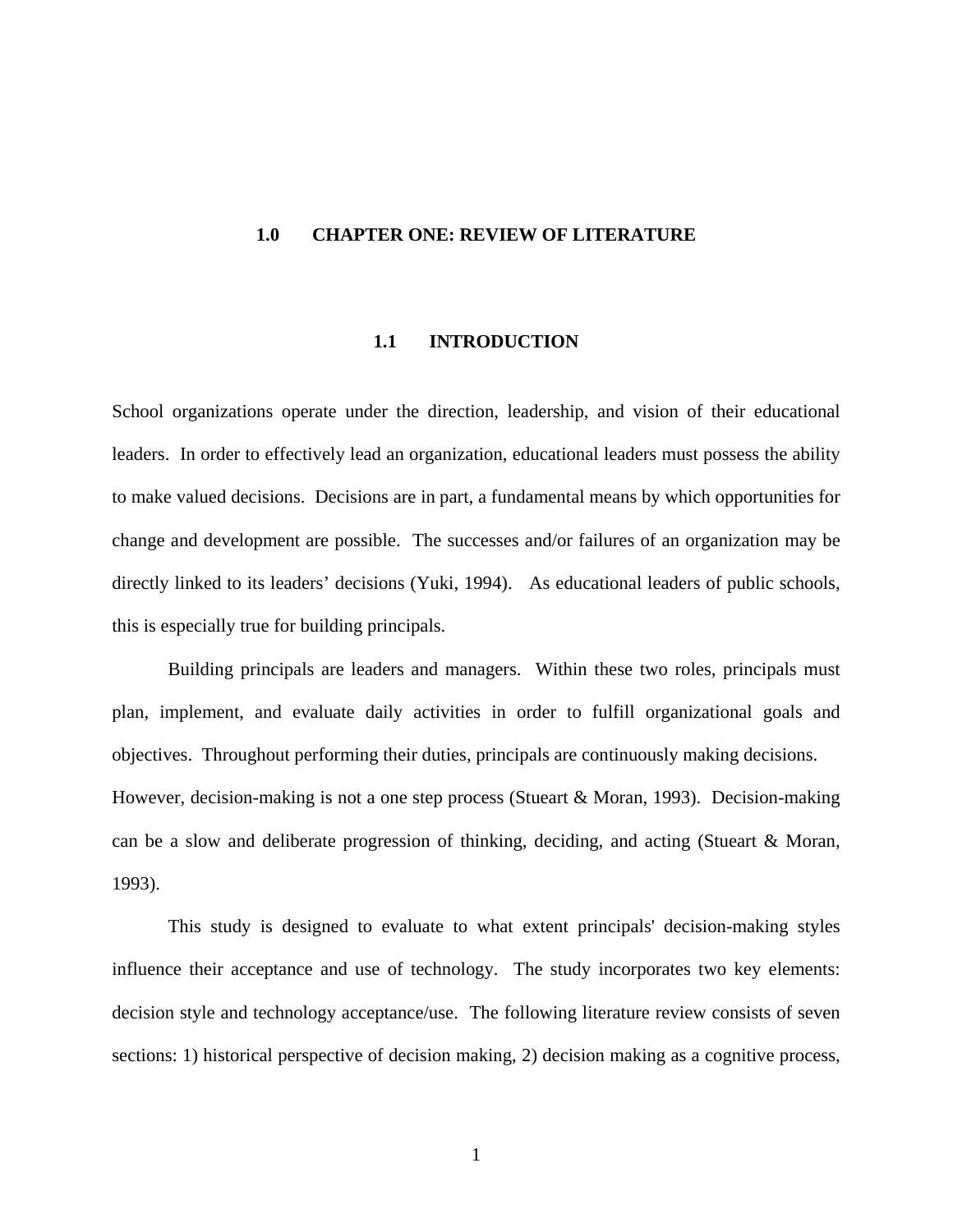<span id="page-12-0"></span>3) decision making frameworks, 4) decision style and behavior, 5) Decision Style Inventory, 6) technology in education, and 7) Technology Acceptance Model.

### **1.2 HISTORICAL PERSPECTIVE OF DECISION MAKING**

The word *decision* has been defined as "an answer to some question or a choice between two or more alternatives" (Rowe, Boulgarides, & McGrath, 1984). At a very fundamental level, the ability to make a decision relates to making choices within a pool of alternatives (Hammond, 1999). Traditionally, decision making theory has focused on the cognitive process by which an individual makes a decision.

The study of decision making and decision styles has evolved over the last century. In the late 1940s and early 1950s, most research regarding decision making was conducted within the area of psychology under the topics of cognition and leadership. In the 1960s, researchers began to concentrate more specifically on the area of decision making and individuals' decision styles. In 1969, Driver and Streufert developed a style model that examined one's information processing and problem solving abilities. This development was based on previous work conducted in the area of cognitive psychology (Rowe & Boulgarides, 1983).

Most literature regarding decision styles is based on the work of Swiss psychiatrist Carl Jung and his theory of personalities. Jung developed his theories of personality types in the early 1900s. His theories were based on the belief that individual behavior affects the way one thinks, perceives, and evaluates the world (Jung, 1923). Moreover, Jung's approach to personality typing was derived from theories regarding the way individuals perceive and judge their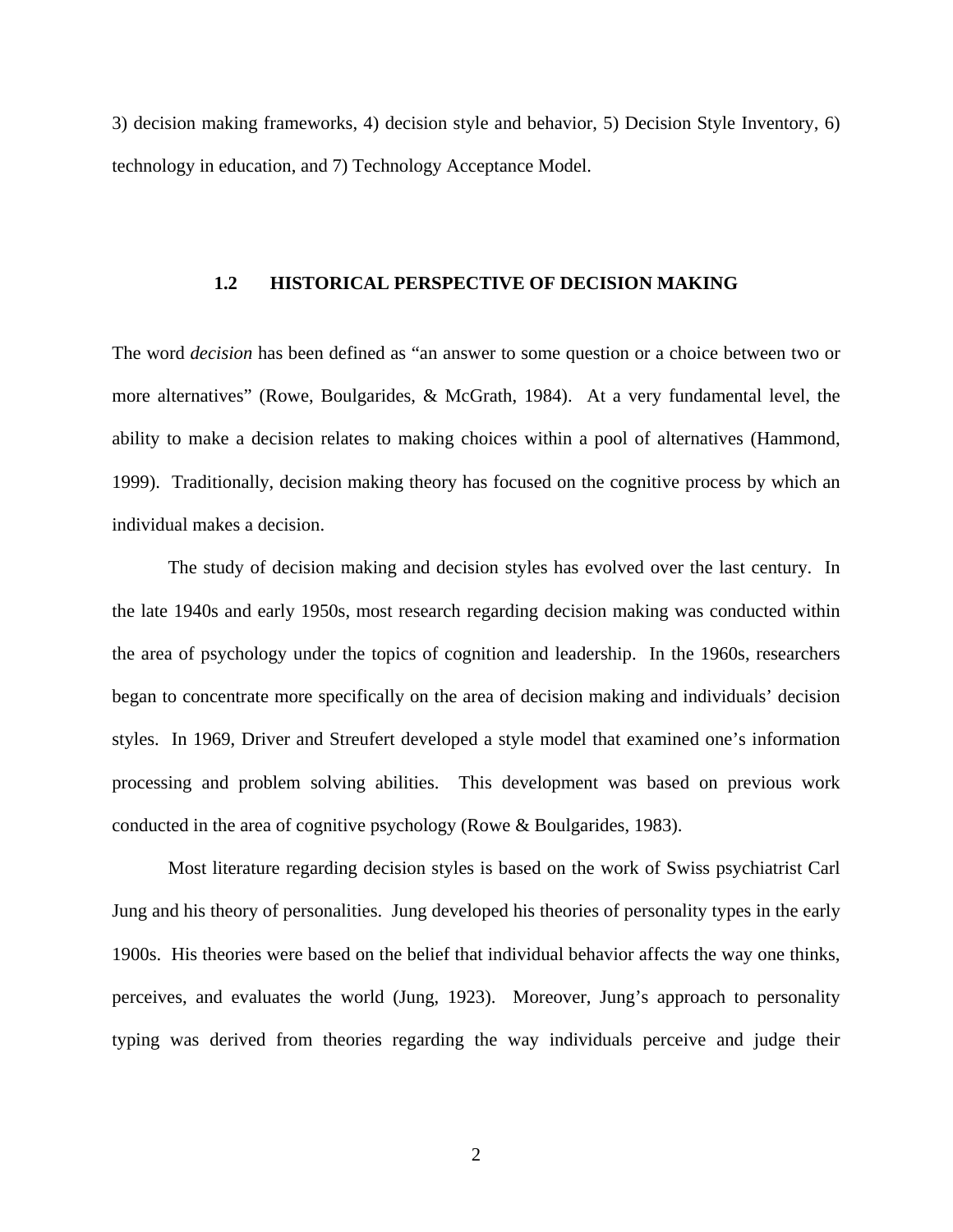surroundings (Martin, 1997). A large part of decision theory has stemmed from this empirical work.

In the 1920s, using Jung's theories as a foundation, Myers and Briggs developed a "type indicator" (Rowe and Mason, 1987). The Myers-Briggs Type Indicator (MBTI) was designed to evaluate psychological types and measure individual preferences (Rowe and Mason, 1987). In the mid 1950s and early 1960s, a new paradigm in psychology began to discuss the connection between cognition (how one thinks, learns, and perceives) and personality (Sternberg, 2001). Such efforts led to a new school of thought in cognitive psychology, designed to look at "stylistic constructs," which were said to be psychologically based, individualistic, and unchanging (Sternburg & Li-Fang, 2001).

The majority of decision making research ascribes to the belief that decision making is a process. Krumboltz and Hamel (1977) believe that decision making is a series of steps, whereby one defines, creates, examines, and acts upon collected or gathered information. Rowe, Boulgarides, and McGrath (1984) further suggest that the decision making process includes elements of evaluating the merit of each decision. Therefore, they introduced a five stage process for decision making: 1) defining a problem, 2) finding and analyzing solutions, 3) implementing the decision, 4) achieving the results, and 5) managing the consequences. Phillips (1997) supports these ideas, but rearranged the order of the stages to the following: 1) identifying all existing alternatives, 2) valuing the alternatives according to preferences and potential outcomes, 3) assembling the information, 4) choosing between preferences and outcomes, and 5) selecting the most favorable alternative.

Other researchers believe that decision making is a more personal experience. Stueart and Moran (1993) argue that decision making is based upon an individual's experience,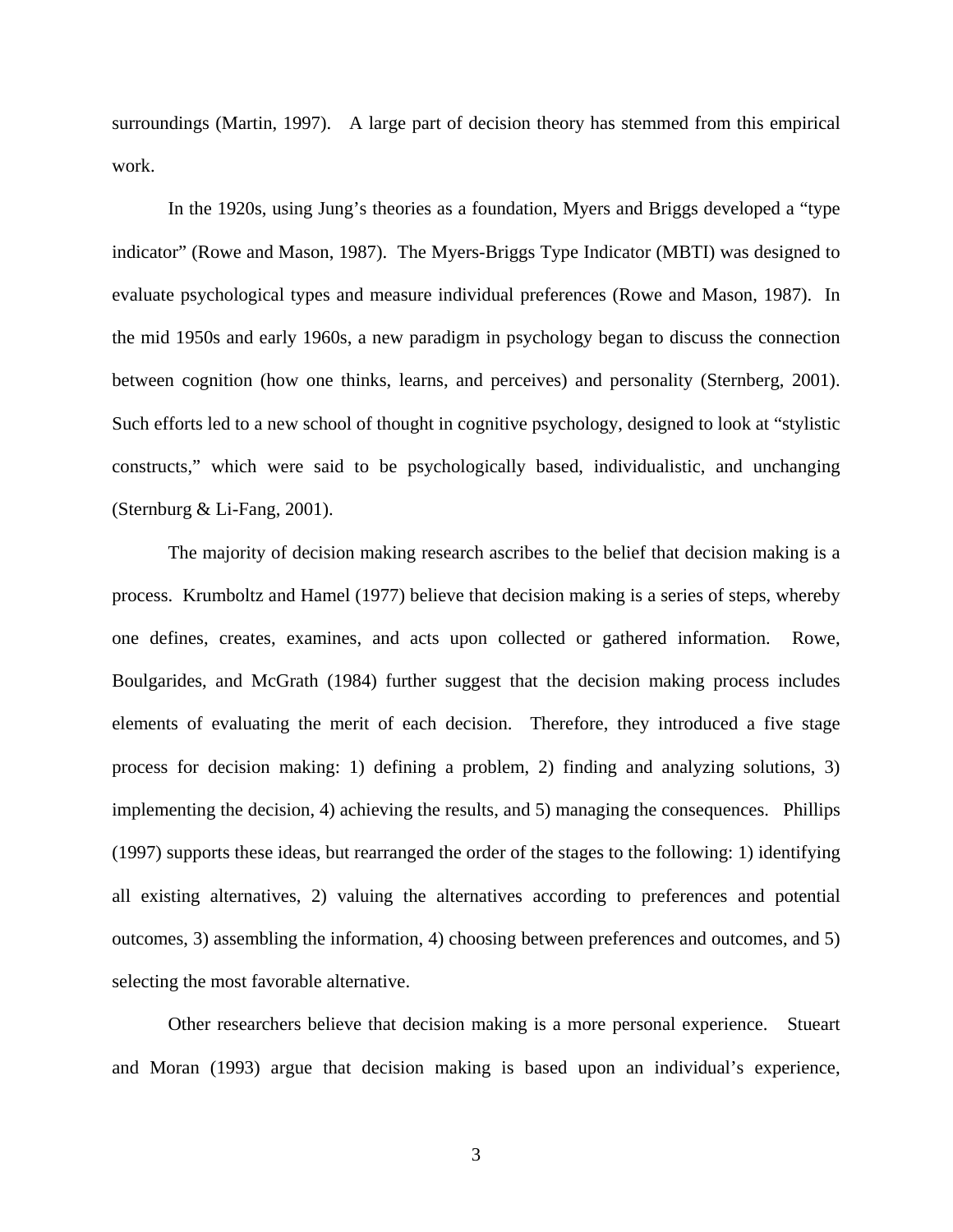<span id="page-14-0"></span>experimentation, and research. Weiss (1983) claims decision making is a function of one's information, ideology, and personal interest. Further, Petrides & Guiney (2002) believe that decision making is an influential process by which one's core values and beliefs are fundamental to the decision making process. These researchers along with others recognize decision making as a cognitive process.

Rowe and Mason (1987) refer to decision making in terms of five key cognitive processes: 1) the stimuli, that which arouses the decision maker; 2) the response, the manner in which one responds to the stimulus; 3) the reflection, how one thinks about the problem; 4) the implementation, how one implements and executes the decision; and 5) the evaluation, determining the effectiveness of the decision on desired goals.

## **1.3 DECISION MAKING AS A COGNITIVE PROCESS**

Decision making is a human act. Within the decision making process information is structurally managed by an organization through the human manipulation of information (Streufertn and Streufertn, 1978). The human actors are decision makers who ultimately determine the choice among the alternatives in the decision making process. Significant research has demonstrated variations among individual decision processing. Individuals within the decision making process can act very differently. For example, some individuals may be able to think quickly and methodically. Other decision makers may prefer to analyze and reflect, while others may like to act upon their thoughts rather than contemplating their actions. The personalization of such information processing has been defined under the term cognitive style.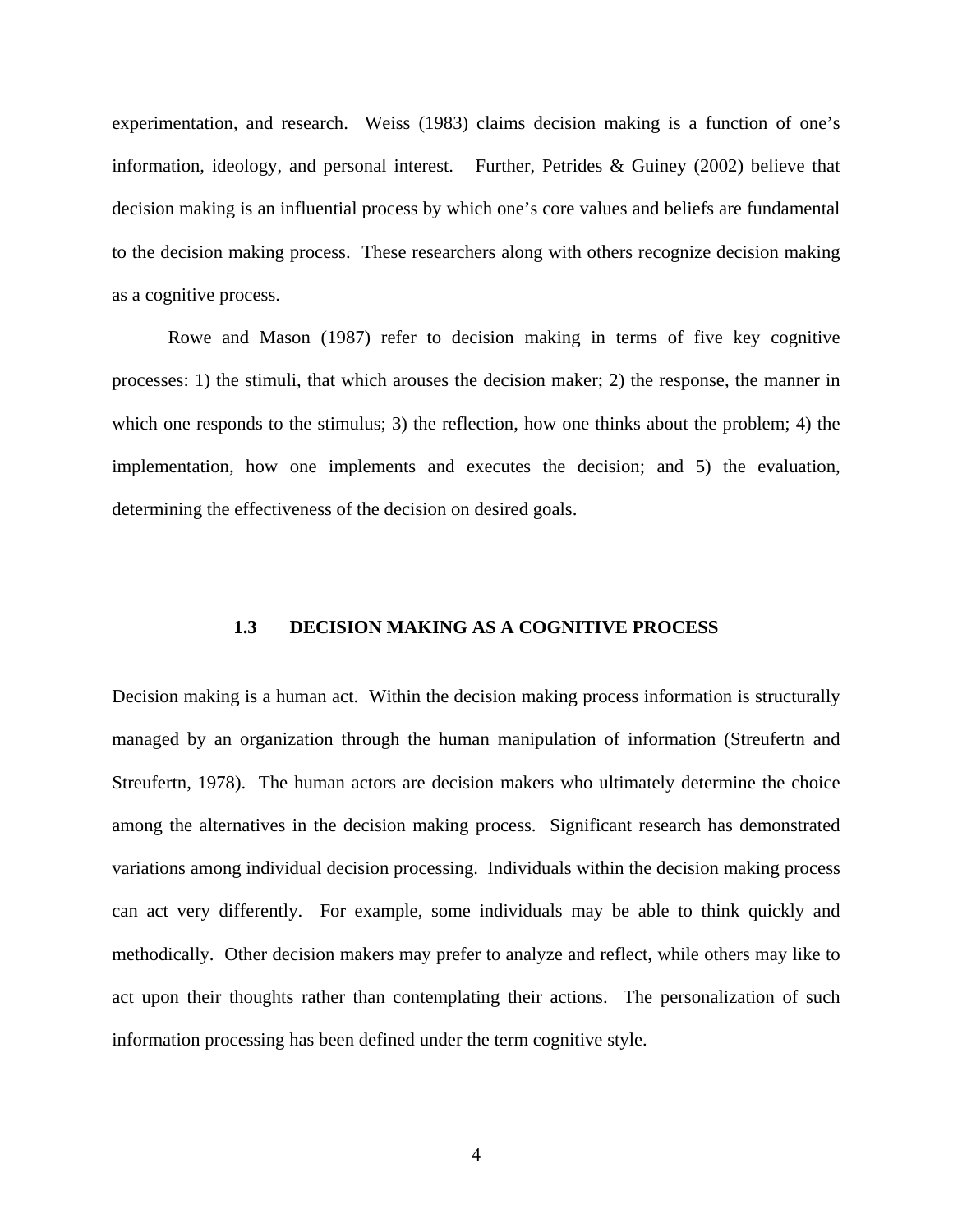Throughout the years, literature has used the term *cognitive style* to mean many different conceptualizations (Leonard, School, and Kowalski, 1999). Similarly, Broeck, Vanderheyden, and Cools (2003) assessed the use of cognitive style in literature and found inconsistencies among the understandings and applications of the term. Leonard et al. (1999) states the term cognitive style is not helpful in defining one's decision making process. These researchers believe that cognitive style refers more to the behavior and manner of one's decision making abilities and not to one's process. Further, Leonard et al. (1999) poses the idea that cognitive style refers to one's actions in relation to one's individual learning style, personality style, and decision making style. Moreover, other research suggests that cognitive style relates to the actions through which individuals seek, organize, understand, process, and evaluate information (Messick, 1984; Leonard, School, & Beauvais, 1996; Hayes and Allinson, 1998). Additionally, Cassidy (2004) implies that cognitive style reflects a type of thinking, remembering, and problem solving.

Rowe and Mason (1987) depict cognitive style as the way in which individuals use information in relation to their cognitive capabilities, explicitly, their ability to process and interpret stimuli. Due to the complexity and variation in use, Rowe and Mason (1987) propose the term *decision style* to mean the way a person uses information to formulate a decision. According to Rowe and Mason (1987), decision style is still a cognitive process which includes one's personality in relation to one's needs, values, and self-concept.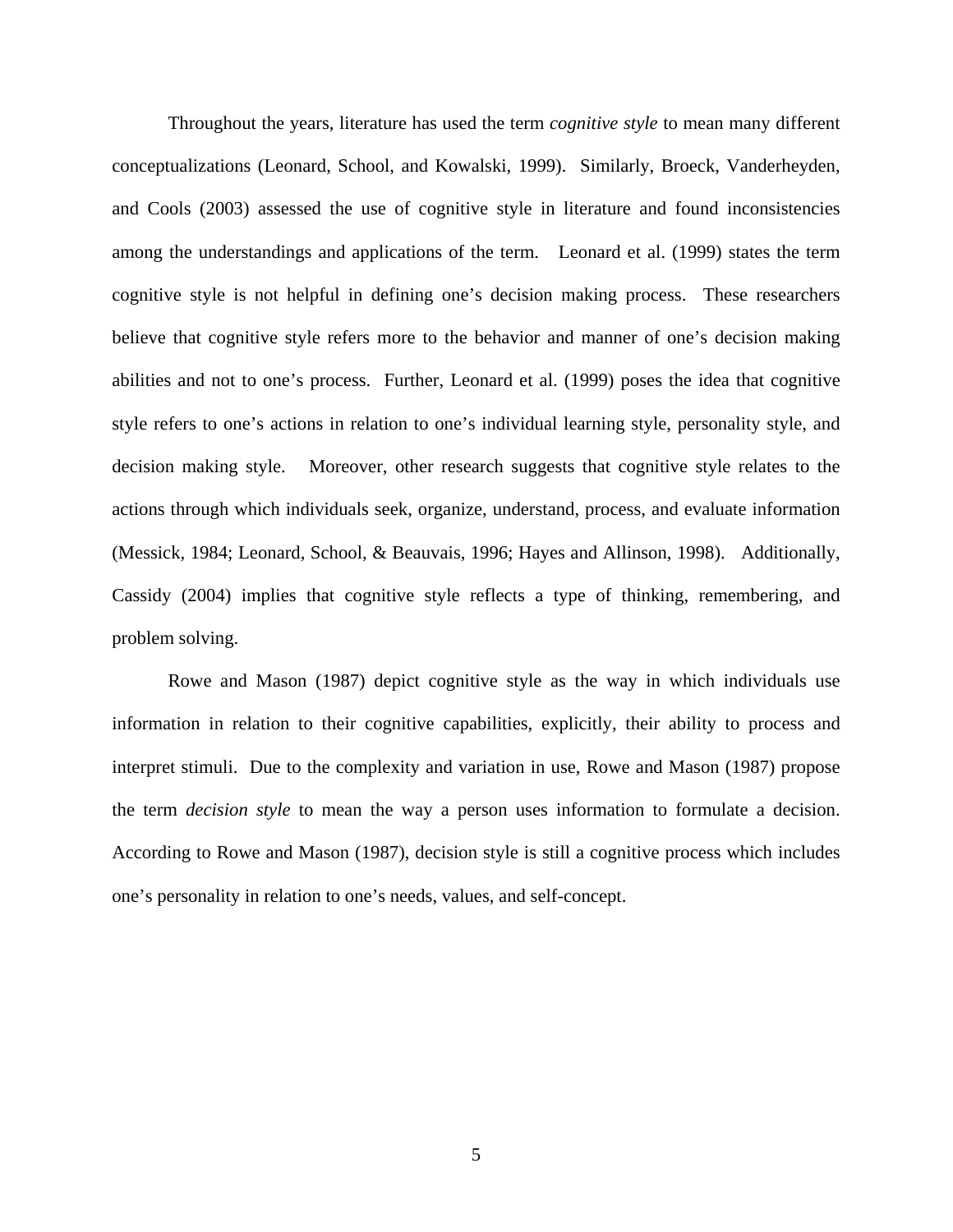#### **1.4 DECISION MAKING FRAMEWORKS**

<span id="page-16-0"></span>Over time, there has been a longstanding interest in decision making across many behavioral sciences. Within such sciences—psychology, education, and management—several decision making frameworks have been introduced. Each framework, whether theoretical or applied, has proposed variations in its definitions, classifications, and/or implications surrounding the concept of decision making.

 One of the most well known frameworks was suggested by John Dewey in 1910. This framework for decision making stems from five phases of reflective thought: 1) suggestion, 2) intellectualization, 3) hypotheses development, 4) reasoning, and 5) implementation (Dewey, 1933). Dewey's work provides a basis for other research regarding reflective phases. Such research introduces theories which incorporate various numbers of phases—anywhere from three to five and even ten. Jung (1923) rests this thinking of personality on a tri-matrix of bipolar dimensions. The three dimensions of Jung's framework are perceiving, judging, and attention (Bokoros & Golsdtein, 1992). Within each dimension, Jung poses a bipolar relational scale. The relational scale for each dimension is as follows: 1) perceiving could be described as either sensation or intuitive; 2) judgment could be accomplished by either thinking or feeling; and 3) attention could be defined as either extraverted or introverted (Bokoros & Golsdtein, 1992). This framework is the foundation from which Myers & McCaully (1985) formed the Myers-Briggs Type Indicator. This indicator has become one of the most widely used psychometric instruments (Bokoros & Golsdtein, 1992).

During the 1970s, several other theorists continued to investigate the process of an individual's decision making abilities. Witte (1972) looked at the difference between phases of thinking and the sequential patterning of one's thought. Witte concluded that one's ability to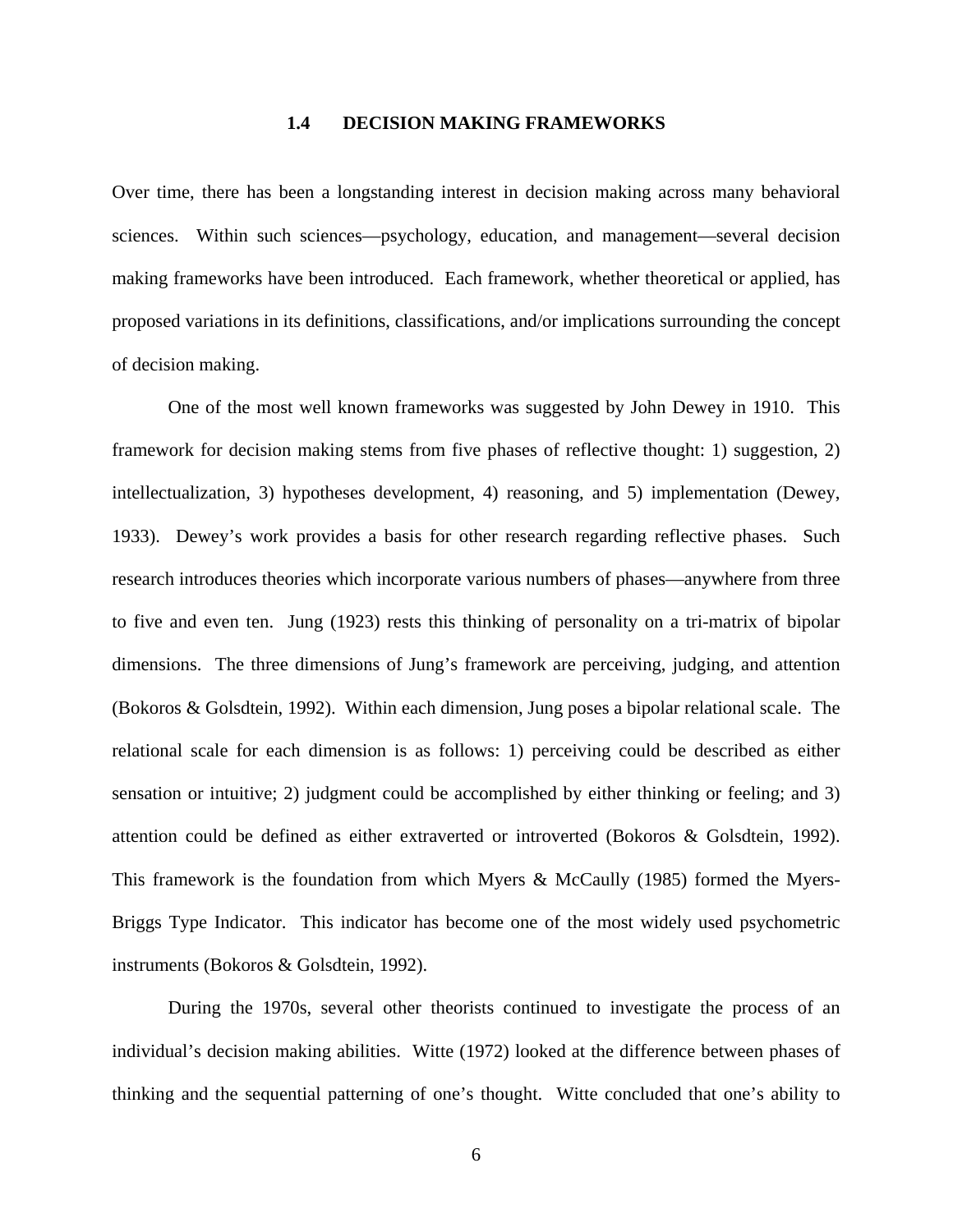decide is ultimately carried out by a set of operations and a succession of these activities over a noted amount of time (Witte, 1972). On the other hand, Hysmans (1970) researched an individual's way of reasoning. He proposed a two tiered decision style model. Hysmans' (1970) model terms ways of reasoning as either analytical (relational and problem based) or heuristic (pragmatic and intuition based). Another model during the 1970s was introduced by McKeeney and Keen. Their model emphasizes one's mode of gathering and evaluating information, as well as one's decision making tendency. Within this model, an individual's mode can be classified as either perceptive (based on relationships) or receptive (based on details), while a decision maker can be intuitive or systematic (McKeeney & Keen, 1974). This framework introduces four decision styles: 1) systematic-perceptive, 2) systematic-receptive, 3) intuitive-perceptive, and 4) intuitive-receptive (McKeeney & Keen, 1974). The above frameworks are found to support the belief that decision making is cognitively aligned.

 In 1984, Keegan researched the functions of perception and judgment and concluded that decision makers possess one dominant decision making style and one auxiliary style. Thus, Keegan introduced eight decision styles. At the same time, other theorists started to recognize the possibility of cognitive differences between individuals and their decision making processes. These differences were concluded to be stylistic. For example, Mason and Mitroff (Mitroff, 1983) recommend a decision making framework based on the independent relationship between information acquisition and information processing. Mason and Mitroff's model incorporates Jung's typology to classify decision styles. Their proposed framework combines modes of information acquisition (sensation or intuitive) with processing approaches (feeling or thinking) (Mason & Mitroff, 1973). The combinations of these modes form a four stylistic model: 1) sensation-thinking, 2) sensation-feeling, 3) intuition-thinking, and 4) intuition-feeling (Mason &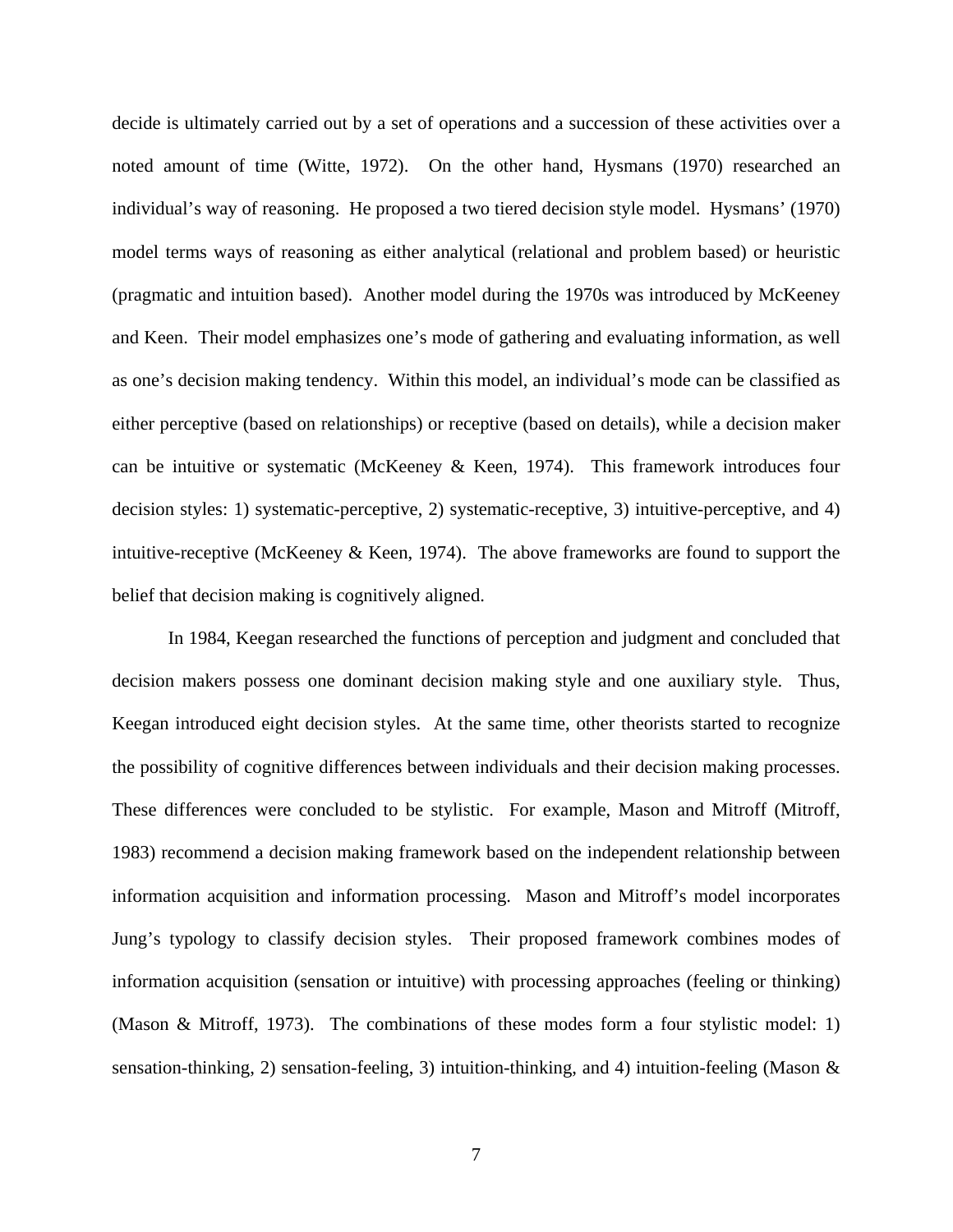Mitroff, 1973). Hunt, Krzystofiak, Meindl, and Yousry in 1989, reduced the number of descriptive styles to three—analytical, intuitive, and mixed. They believe that information acquisition and information processing were dependent variables and found this to be empirically authentic although it may be theoretically problematic (Hunt et al., 1989).

 Some theorists started to review the above works and found it difficult to support the notion of cognitive styles regarding decision making. Mytykyn and Green (1985) reviewed the literature and concluded that such a stylistic theory of decision making was ambiguous and contradicting. By the early 1990s, several theorists embarked on a mission to define the meaning of *decision making style*. Variations in the accepted meaning of decision making style began to surface in the literature. Two definitions are found to be widely used among most researchers. The first definition was introduced by Driver in 1979. He defined a decision making style as a *habitual pattern an individual uses in the decision making process*. The other definition came from Harren (1979), who stated that one's decision making style was an *individual characteristic for perceiving and responding to a decision making task.*

Driver, with assistance from Streufert, Mock, Broussearu and Hunsaker, describe two key factors that account for stylistic differences among individuals when making a decision (Driver, Brousseau, & Hunsaker, 1993). The first factor is information use, which is the amount of information considered when making a decision. The other factor is focus, which is the number of solutions one develops before making a decision. By combining these two factors, Driver and his colleagues, introduced a model for categorizing decision styles—*Five Basic Decision Styles of Information Use* (Driver et al., 1993). The five styles introduced were decisive, flexible, integrative, hierarchic, and systematic. Each of these styles possesses specific characteristics which a decision maker may demonstrate. At this time, Driver also redefined his definition of a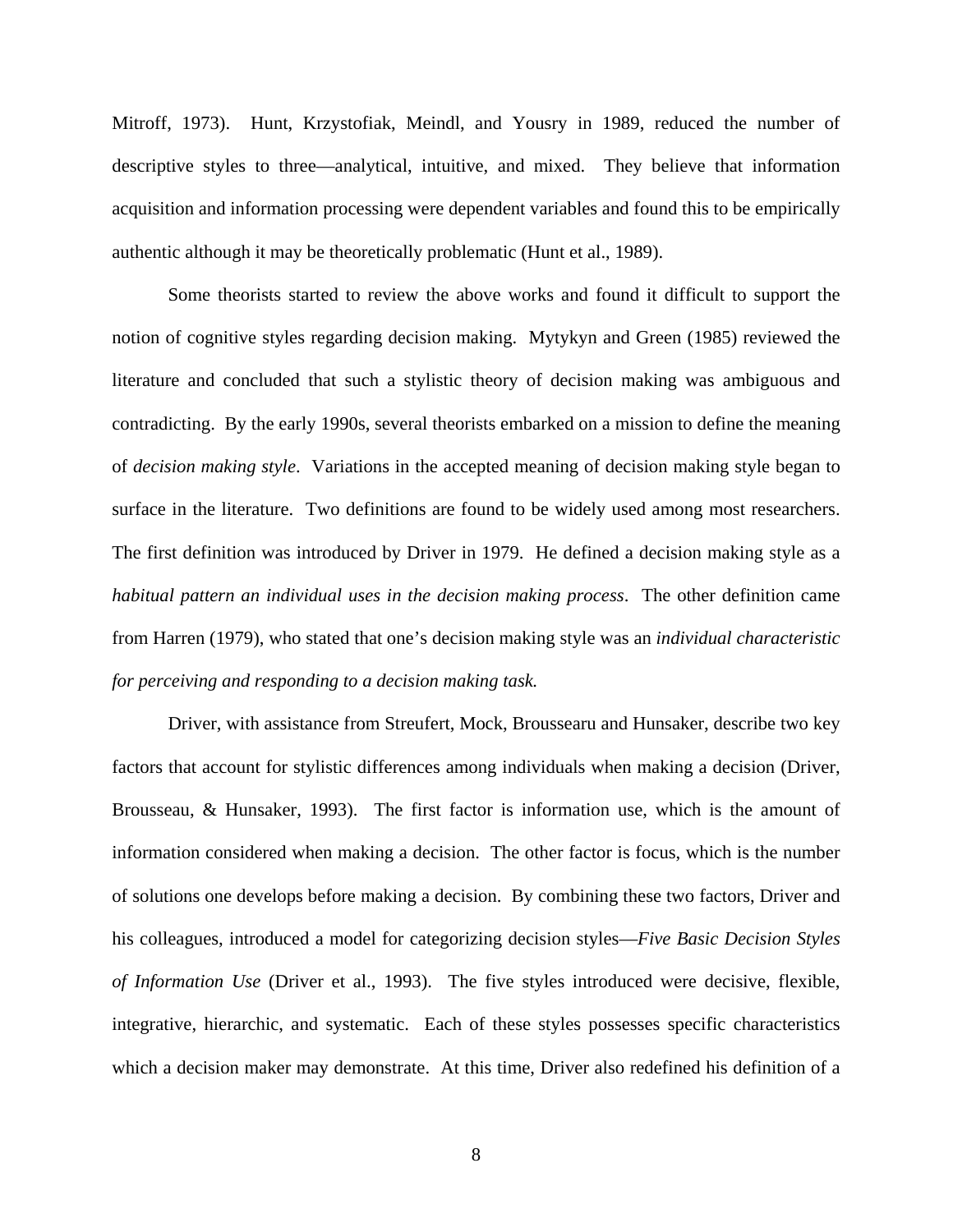decision making style to incorporate the amount of information gathered and the number of chosen alternatives as a *learned habit* (Driver et al., 1993).

 According to Rowe and Mason (1987), decision making is a cognitive process which combines an intellectual process of perceiving, processing, judging, and deciding. These theorists identify two characteristics of a decision maker: cognitively complex and value oriented (Rowe & Mason, 1987). Cognitive complexity describes a decision maker's ability to recognize and draw inferences from various cues (Rowe & Boulgarides, 1992). Within Rowe and Mason's framework, an individual's cognitive complexity is defined by his/her tolerance of ambiguity, which is the ability to cope with a high degree of uncertainty (Rowe & Bouglarides, 1992). An individual with high tolerance for ambiguity will have strong critical thinking skills, while an individual with low tolerance for ambiguity will have difficulty making complex decisions (Rowe & Bouglarides, 1992). The other characteristic of decision makers is the orientation of values. Rowe describes one's value orientation as being either human/socially driven or task/technically driven (1987). This decision style framework is defined by three key factors: 1) the way one thinks about a problem, 2) the way one communicates to others, and 3) the way one expects others' behavior to affect his/her performance (Rowe and Mason, 1987). The decision styles in this model are directive, analytical, conceptual, and behavioral.

Finally, Scott and Bruce (1995) combine various research and theory to produce a holistic conceptualization regarding decision making styles. They define decision style as

the learned habitual response pattern exhibited by an individual when confronted with a decision situation...it is not a personality trait… but a habit-based propensity to react in a certain way (Scott & Bruce, 1995, p. 820).

In addition, their work concludes with the belief that decision making research lacks a true conceptual framework. In an effort to correlate previous research, Scott and Bruce (1995),

9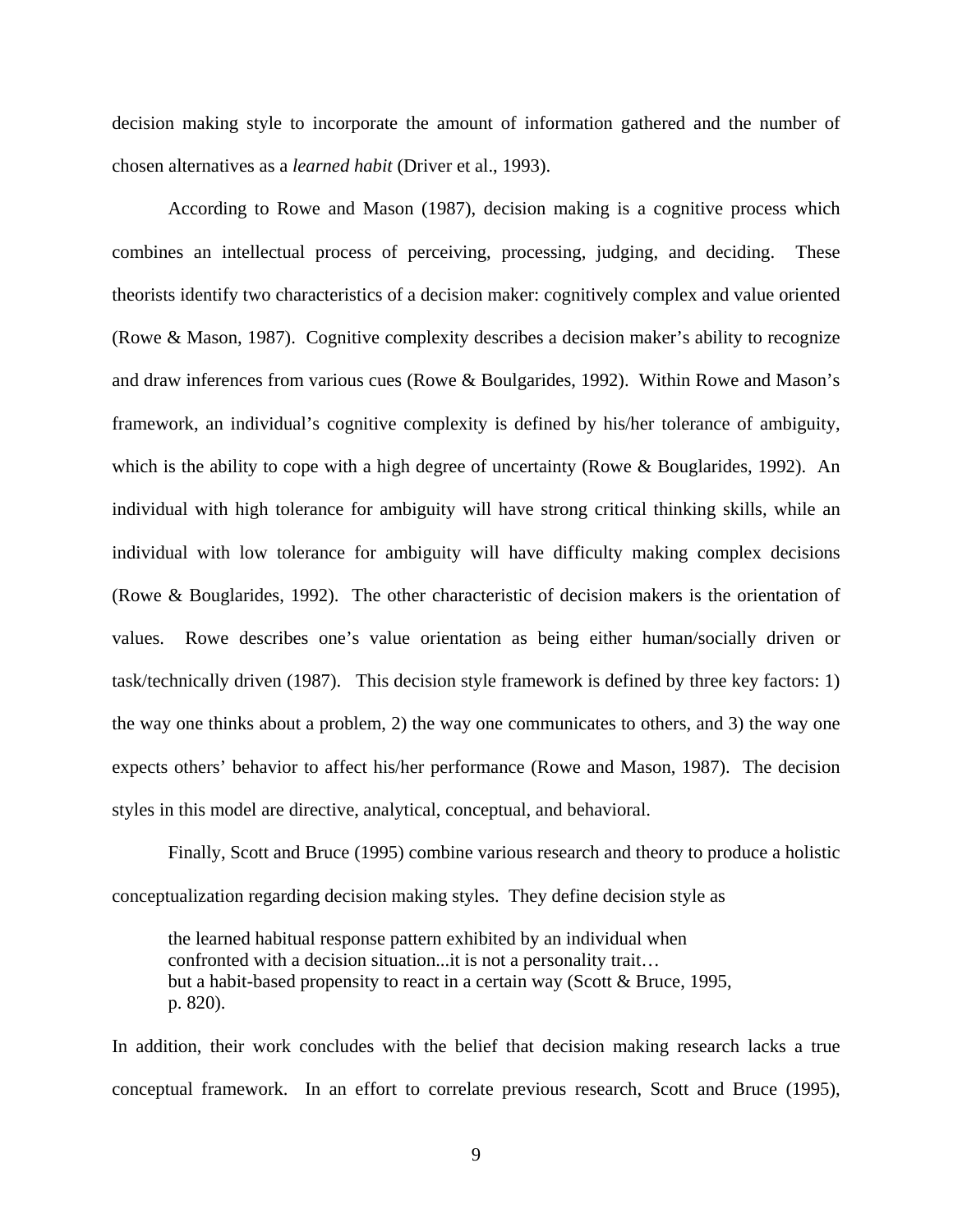<span id="page-20-0"></span>characterize four decision styles. Their four styles are behaviorally based—rational, intuitive, dependent, and avoidant. Applying various analyses, Scott and Bruce (1995) conclude that these decision styles are independent, but not mutually exclusive.

 In reviewing the various frameworks applied to the decision making process, there remains a need to investigate the implications of decision making behaviors among various decision making tasks.

### **1.5 DECISION STYLE AND BEHAVIOR**

Decision style models classify an individual's cognitive process by integrating his/her ability to understand, organize, think, process, and formulate information. One definition used in the literature for decision styles is the *identification of a distinctive personality type or behavior* (Sternburg & Li-fang, 2001). Although many researchers believe that the term *style* has been overused, misused, modified, and misinterpreted—Sternburg and Li-fang (2001) note that the working definition for style could be defined as a *habitual pattern* or *preferred way* of doing something that is consistent over time and across activities.

According to Rowe and Mason (1987), decision style is a cognitive process which represents the way an individual approaches a problem. One's decision style reflects the way he/she visualizes, thinks, and interprets situations. Such research has revealed two key factors in how individuals vary in making decisions. The two key factors are defined as information use and focus (number of solutions explored). Such research also suggests that understanding an individual's decision style may impact one's information processing approach (Driver, Svensson, Amato, & Pate, 1996). Furthermore, Nutt (1990) found that decision style portrays an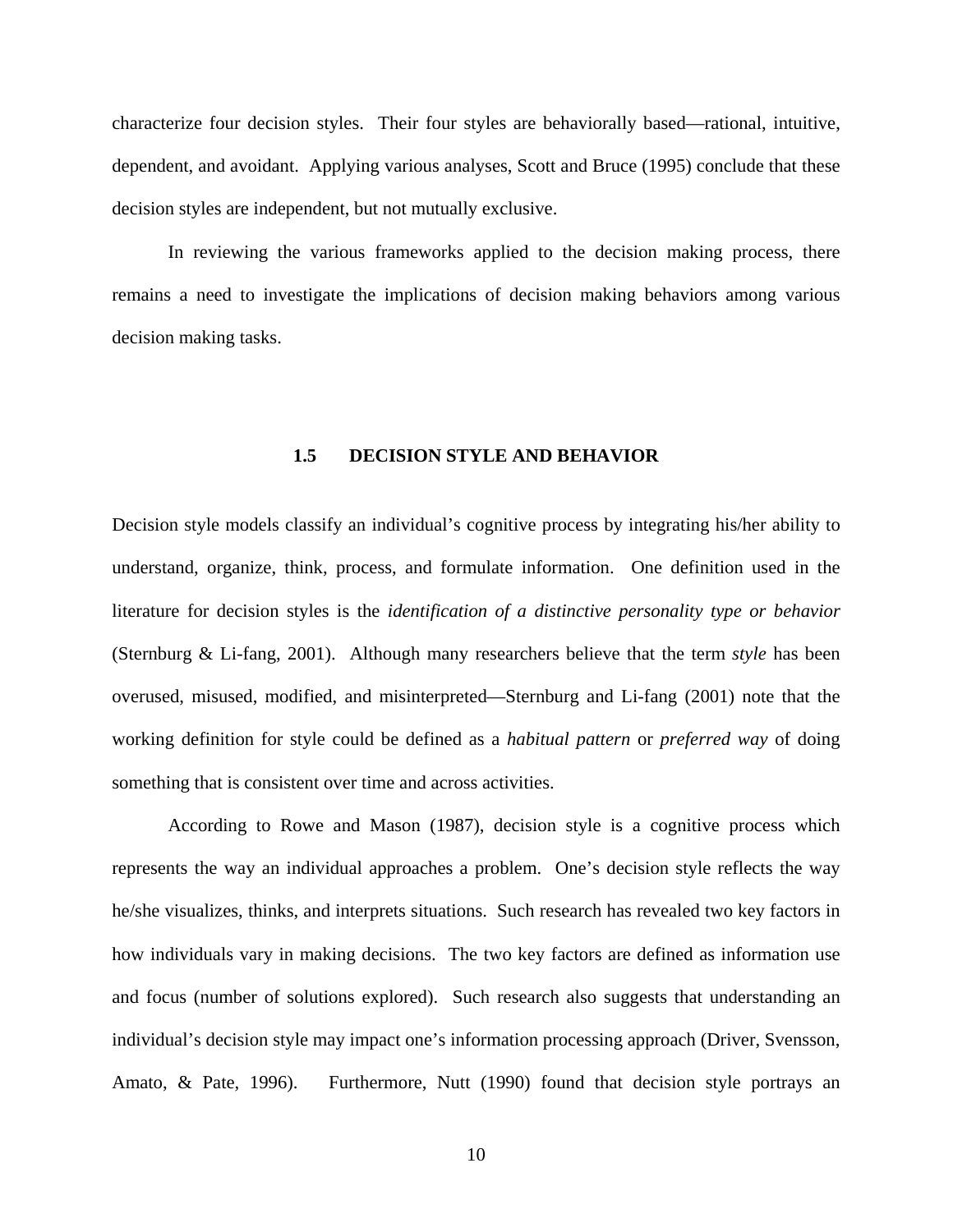<span id="page-21-0"></span>individual's belief system, including the categorizing and sorting of data—which may be taken for granted and/or unconsciously applied to the decision making process.

Additional studies have investigated several variables that influence certain decision styles. For instance, one study insisted that cultural background influenced an individual's decision style (Tayeb, 1988); while another study argued that decision style differed depending on country, organizational sector, age, region of childhood, social class, and education (Ali, 1989). Yousef (1998) conducted a study and reported that decision style may be influenced by organizational culture, level of technology use, decision maker's education, and job position.

According to Rowe and Boulgarides (1992), decision style may assist in predicting decision outcomes. These two researchers support this belief by showing how the different decision styles react to stress, motivation, problem solving, and thinking. Table 1.1 clarifies their findings.

**Table 1.1** Behavioral Reactions According to Rowe and Mason's Decision Styles (Rowe & Boulgarides, 1992)

| <b>Decision Style</b> | <b>Reaction to Stress</b> | <b>Motivated by</b> | <b>Solves Problems By</b> | <b>Thinking</b><br>Mode |
|-----------------------|---------------------------|---------------------|---------------------------|-------------------------|
| Analytical            | Procedural                | Problems            | Analysis and Insight      | Logical                 |
| Behavioral            | Evading                   | Acceptance          | Feeling and Instinct      | Emotional               |
| Conceptual            | Erratic                   | Recognition         | Intuition and Judgment    | Creative                |
| Directive             | Explosive                 | Power and Status    | <b>Rules and Policies</b> | Focused                 |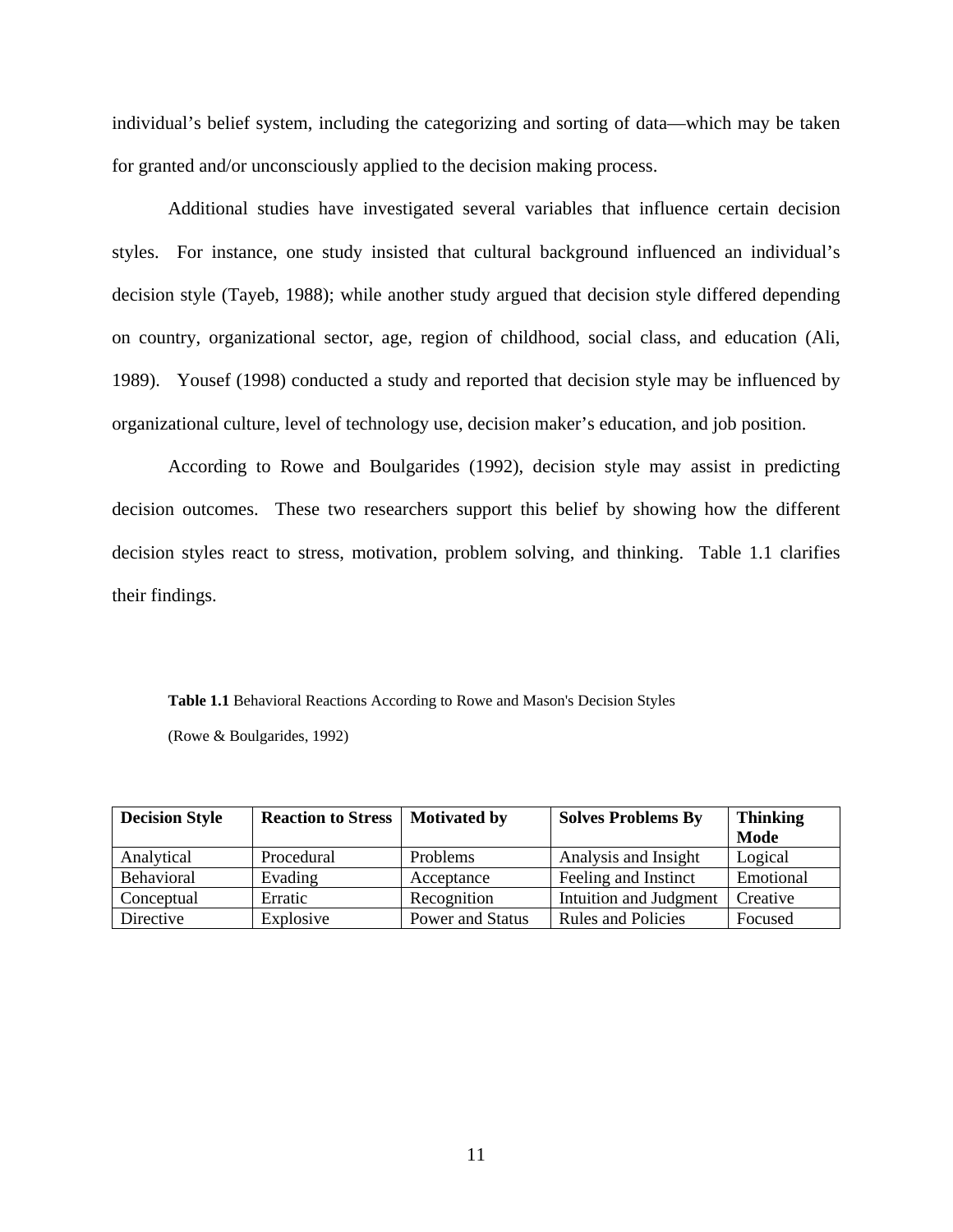<span id="page-22-0"></span>Several other studies have investigated the variation in decision behavior. One study analyzed how educational leaders executed their decision styles. This study found that directive leaders are more likely to repeat information and conceptual leaders are more likely to discuss information (Larson, Foster-Fishman, & Franz, 1998). Moreover, another researcher demonstrated that organizations afforded key decision making to groups of individuals rather than single individuals—as groups are presumed to have access to a broader range of decisionmaking resources (Vroom, 1988).

#### **1.6 DECISION STYLE INVENTORY**

From the above frameworks regarding decision making theory, several stylistic inventories have been created. First, in 1985, Myers and McCaully formed the *Myers-Briggs Type Indicator* which was framed from Carl Jung's work on personality. This inventory is most noted as a psychometric instrument (Bokoros & Golsdtein, 1992). In 1987, Rowe and Mason created the *Decision Style Inventory* which reflects ideals from their Cognitive Complexity Model. This inventory was designed to characterize the way individuals arrive at particular decisions, especially in the area of management (Rowe and Mason, 1987). Then in 1995, Scott and Bruce created a *Decision-making Style Inventory* which was supported by their holistic research of previous decision making frameworks. This inventory was designed to describe an individual's decision making process and pattern. The target audience for this inventory was designed to be broad—from students to military officers to engineers. Although this inventory was supported by various theoretical viewpoints, the validity of the prescribed decision styles appears to be unclear and problematic (Thunholm, 2004).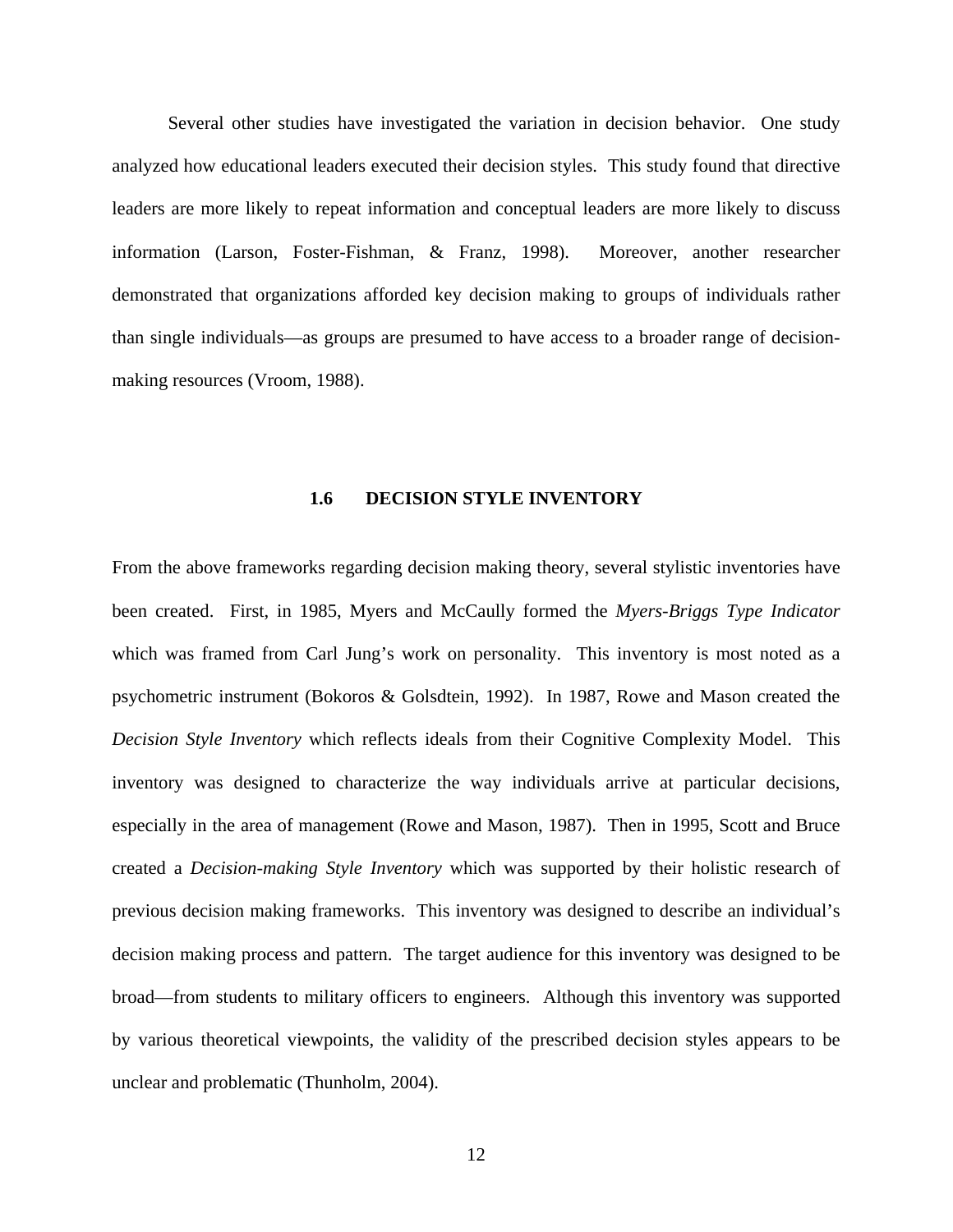#### **1.7 ROWE AND MASON'S DECISION STYLE INVENTORY**

<span id="page-23-0"></span>In relation to this study, Rowe and Mason's Decision Style Inventory (DSI) seems to provide the best model for characterizing school principals' decision styles. The following section provides an explanation of the framework which supports this inventory. Further, a detailed description of the inventory is included with a review of several related studies in which the DSI was utilized.

Rowe and Mason (1987) created a *Cognitive Complexity Model* which conceptualized four decision style categories: directive, analytical, conceptual, and behavioral. Because individuals make decisions in relation to perceived information (cognitive) and evaluative information (personality), this particular model attempts to characterize the way individuals arrive at particular decisions (Rowe and Mason, 1987). The complexity of this model comes from the integration of various bodies of knowledge, including but not limited to cognitive psychology, social psychology, organizational behavior, education, and business (Rowe and Davis, 1996).

According to Rowe and Mason (1987), each decision style elicits specific traits and/or preferences. For example, the following decision making styles of analytical, behavioral, conceptual, and directive, respectively prefer specific facts, accurate and complete data, broad coverage of many options, and limited data that are easily understood (Rowe & Mason, 1987). Further, Rowe and Mason (1987) believe that style descriptors should be able to describe an individual's mental predisposition, cognitive process, and problem solving ability. They also deem that the style descriptors can be contextually explicit—describing the environment in which the decision is being made (Rowe and Mason, 1987). These theorists describe four elements of an individual's decision style. The four elements are: 1) perception and reception to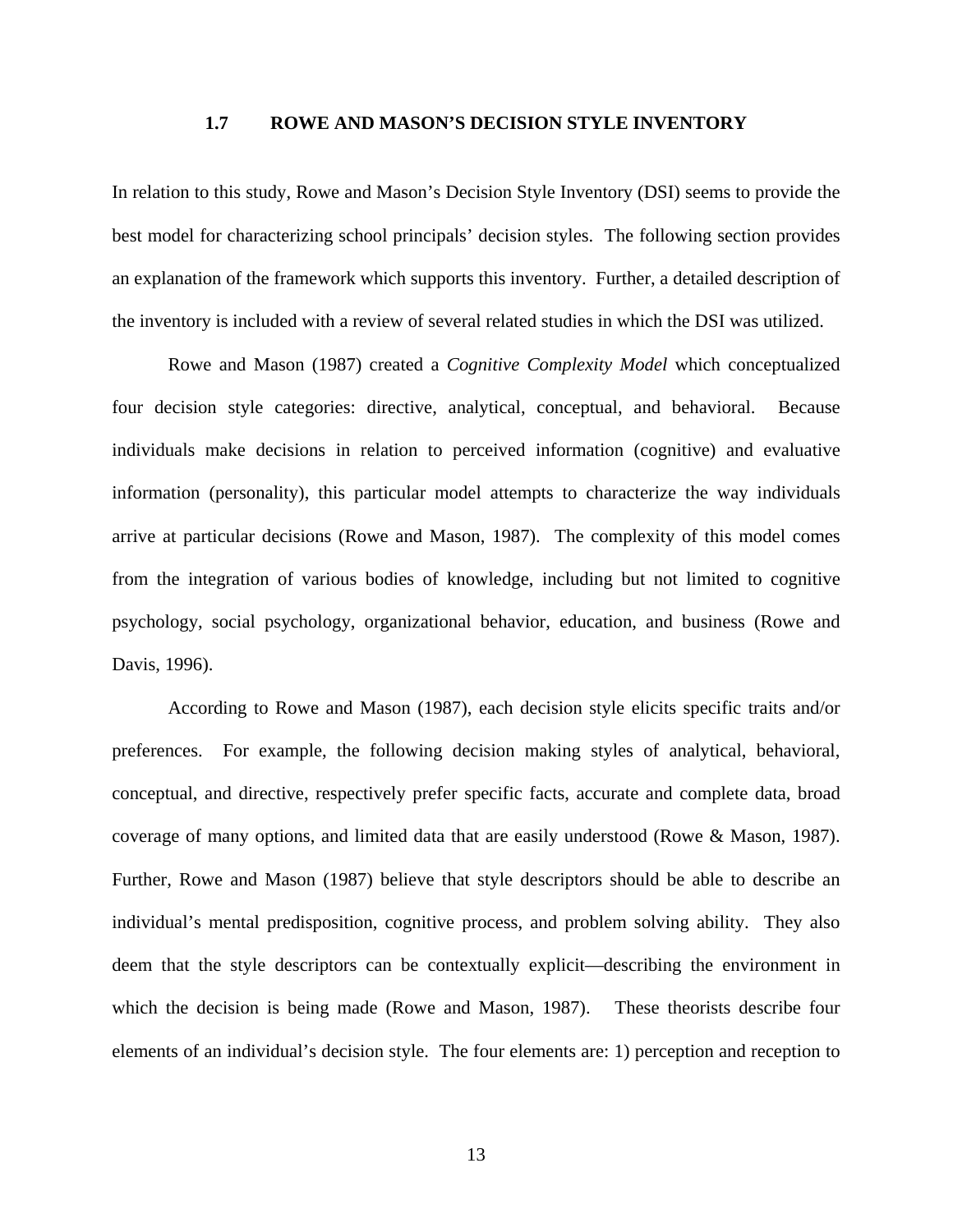stimuli, 2) capacity to handle information and to reach a meaningful conclusion, 3) intuition or creativity to develop alternatives, and 4) dexterity to make a decision (Rowe and Mason, 1987).

Rowe and Mason's model provides general descriptions of each style through specific categories such as organizational fit, problem orientation, level of tolerance for ambiguity, technical concern, leadership, and major criticism. The general descriptions of each decision style are as follows:

> Analytical Style – This style is characterized by a problem solving and intellectual orientation. These individuals have a greater tolerance for ambiguity and a cognitively complex personality. This decision style focuses on technical decisions with a need for details, information, and many alternatives. People with this style may be characterized as intellectual with ability to deal with new and complex situations, analyze details, and predict outcomes. This style is criticized for being dogmatic and impersonal.

> Behavioral Style – This style is characterized by supportive and friendly orientation. These individuals have a low tolerance for ambiguity and low cognitive complexity. People with this style focus on social concerns and elicit open communication, personal interactions, and empathic attitudes. Such individuals like to be around people and tend to avoid conflict. This style is criticized for its focus on short-term problem solving and difficulty in making tough decisions.

> Conceptual Style – This style is characterized by a creative, risk taking orientation. These individuals have a high tolerance for ambiguity and high cognitive complexity. This decision style focuses on social concerns and connecting with people. People with this style may be characterized as peopleoriented, open, and truthful. Such individuals like to share power and do not look to control the situation. This style is criticized for being idealistic with a strong emphasis on values and ethics.

> Directive Style – This style is characterized by an autocratic and internal orientation. These individuals have a low tolerance for ambiguity and a low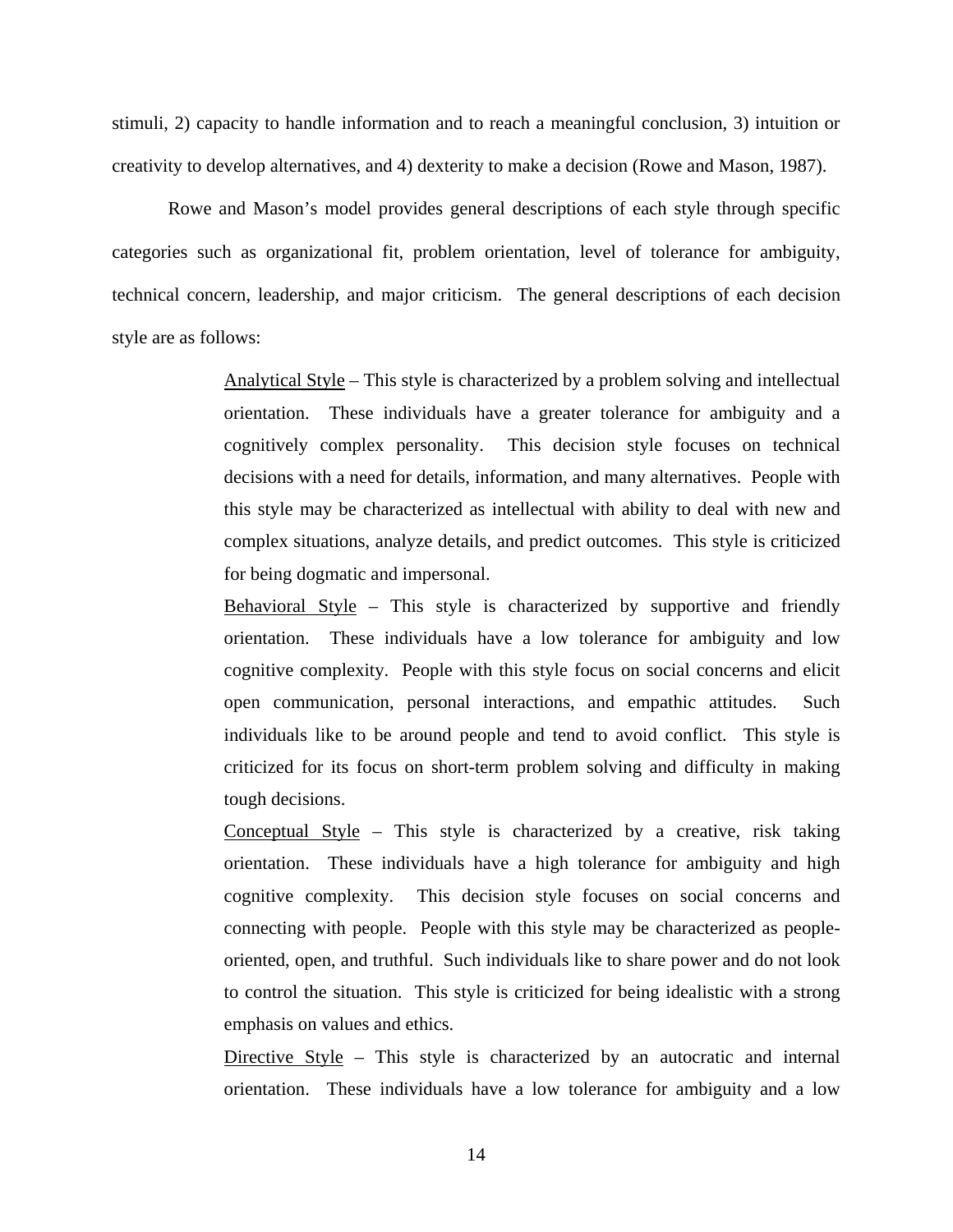cognitive personality complexity. This decision style focuses on technical questions with a need for speed, efficiency, and limited alternatives. People with this style may be characterized as rigid, structured, practical, and impersonal. This style is criticized for its aggression, need for security, and tight control. (Boulgarides & Cohn, 2001; Rowe & Davis, 1996; Rowe & Mason, 1987).

From Rowe and Mason's Cognitive Complexity Model, a *Decision Style Inventory (DSI)* was created in order to test an individual's preferences when approaching various decision situations. The DSI was supported by the basic assumption that individuals, mainly managers, work with others in achieving a desired outcome (Rowe & Boulgarides, 1992). It was further noted that these individuals must react to various elements within an organizational environment. Rowe defined four basic forces that may influence an individual's thought process, behavior, and decision making within an organization/environment. The four forces are environment, organization, task demands, and personal needs (Rowe & Boulgarides, 1992). By 1992, Rowe and Boulgarides, expanded the four basic forces to include two more—pre-potent needs and emergent behaviors. Figure 1.1 provides descriptions for each of the forces designated in the *Expanded Four Force Model* (Rowe & Boulgarides, 1992).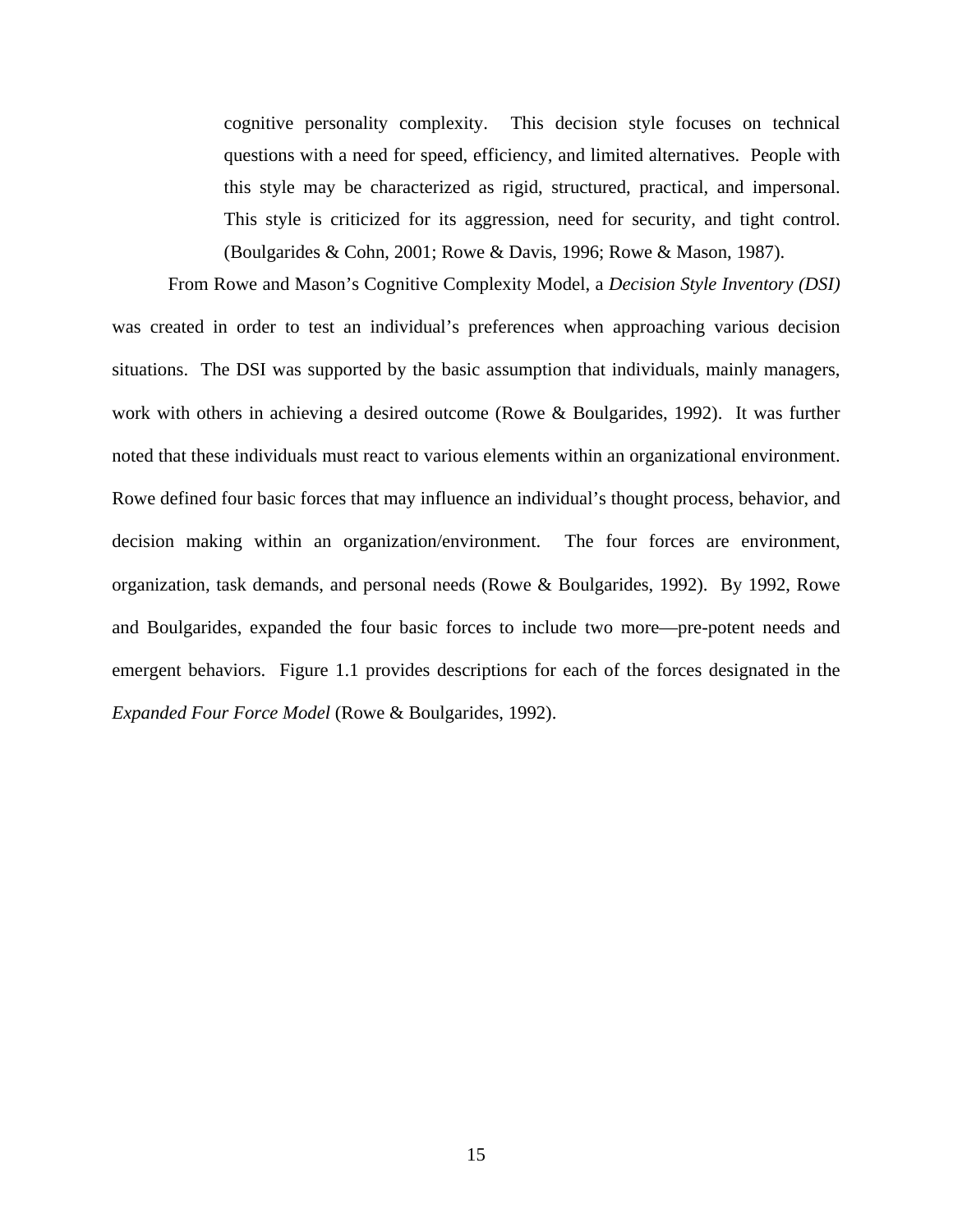<span id="page-26-0"></span>

**Figure 1.1** The Expanded Four Forces Model (Rowe & Boulgarides, 1992)

Rowe and Mason's Decision Style Inventory consists of twenty questions regarding typical situations facing an individual at a managerial level. Each question poses four behavior responses to a given situation. The decision maker is asked to rank the behaviors according to his/her preference. The options are: 8, 4, 2, and 1—each number indicates a level of preference. For example, 8 indicates the response that is most preferred, 4 indicates the response is considered often, 2 indicates the response is considered occasionally, and 1 indicates the response that is least preferred. Each number may be used only once within a given question. Through extensive examination and testing, the theorists found that doubling the ranking response provided a more accurate measurement than providing a ranking scale of 1 through 4 (Rowe and Mason, 1987).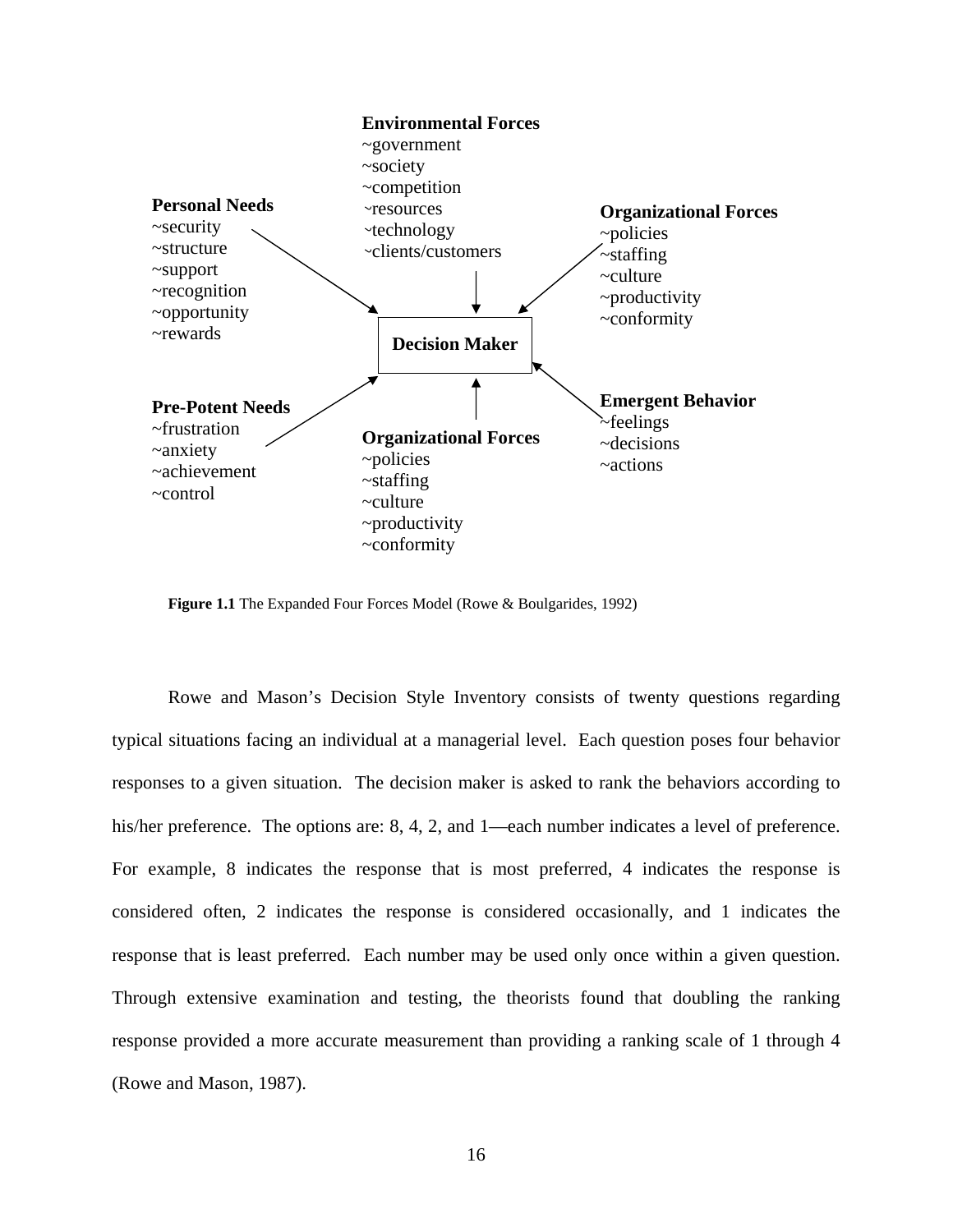Several studies have utilized the Decision Style Inventory to investigate relationships between decision style and assorted variables. One study considered the difference in decision styles among individuals at varying management levels. Using the DSI, the researchers concluded that individuals at high management levels displayed a conceptual decision style while lower level managers displayed a behavioral decision style (Pennino, 2000). Another study using the DSI investigated specific reasons behind an individual's decision style. This study found that a leader's decision style tended to result from the amount of information the leader desired and the number of alternatives the leader considered (Herring, 1999).

In 1999, another set of researchers set out to study the interrelationship between four stylistic measures: Myers-Briggs Type Indicator, The Group Embedded Figure Test, the Learning Styles Inventory, and the Decision Style Inventory (Leonard, School, and Kowalski, 1999). This study attempted to conceptually link these four stylistic inventories/tests. The findings indicated no significant interrelation between the measures and demonstrated that each inventory/test attempts to evaluate different aspects of information processing and decision making (Leonard, School, and Kowalski, 1999).

Another study that utilized the DSI looked at managerial decision styles among librarians. This researcher was interested in examining to what extent library directors' decision styles varied depending on institution type (Mech, 1993). The findings of this study demonstrated that the predominant decision style among library directors was behavioral and significantly higher for directors at baccalaureate and community college institutions. Several other variables that were evaluated in this study were administrative experience, public vs. private institutions, and age of the participants. For each of these variables, Mech (1993) found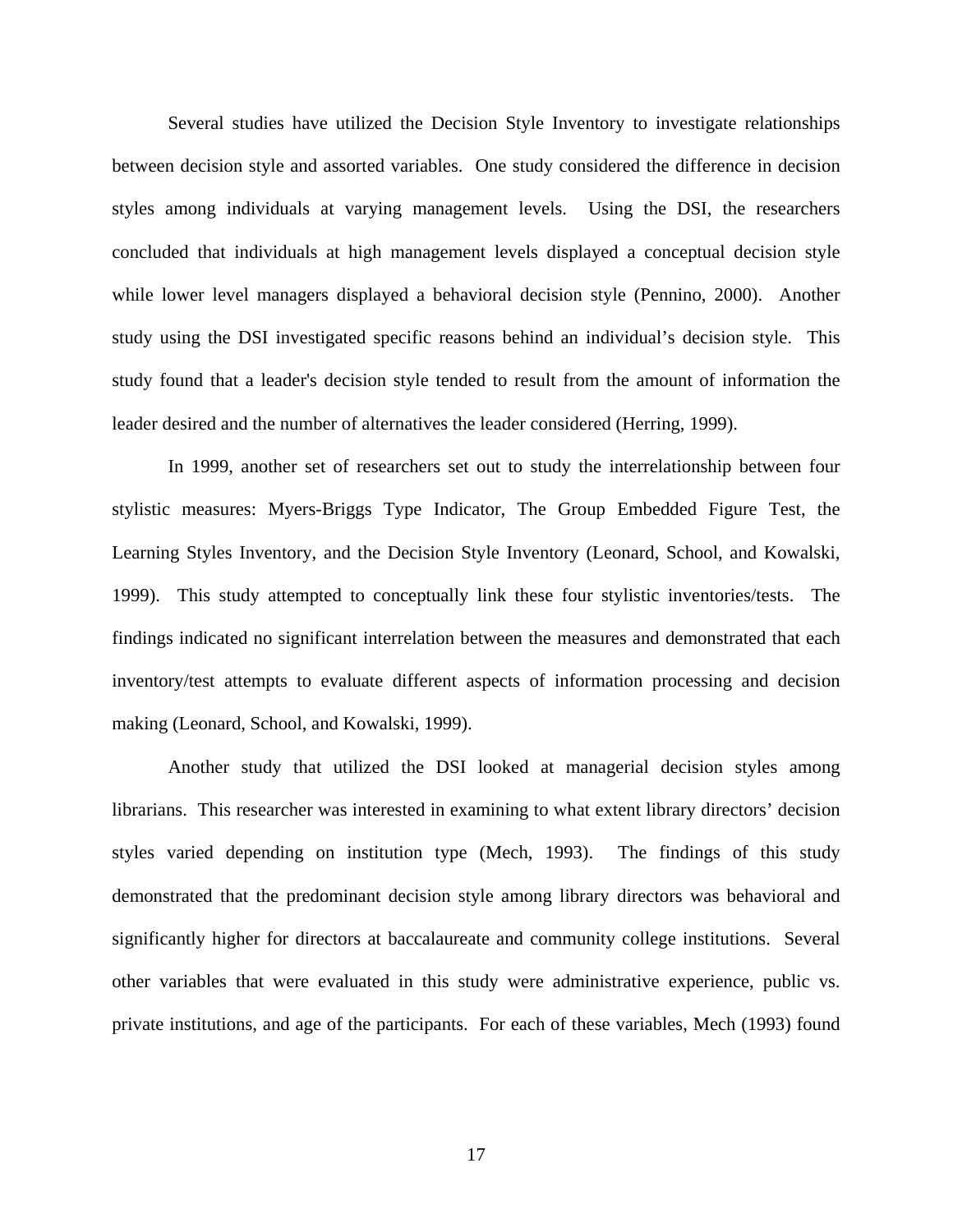similarities regarding their preferred decision styles. Additionally, Mech (1993) did find that gender was an irrelevant variable in relation to one's decision style and orientation.

In the United Arab Emirates, researcher Yousef (1998) conducted a study to explore organizational culture and level of technology as a predictor of young Arab managers' decision styles. Due to the fact that this study was conducted in a non-western country, individuals differed in management style from most western countries by demonstrating the conceptual decision style with a participatory element. Furthermore, this study suggested that organizational culture, level of technology use, level of education, and an individual's management position are good predictors of an individual's decision style (Yousef, 1998).

Goodyear (1987) attempted to study the decision making patterns of nurse practitioners and their cognitive processes, personal characteristics, and levels of employment. Goodyear (1987) utilized the DSI and the Myers Brigg Type Indicator. This researcher found that personality types vary among decision styles. For example, participants who were characterized as preferring a directive or analytical decision style preferred the personality preferences of being introverted and thinking (Goodyear, 1987). Furthermore, Goodyear (1987) found an individual's years of experience are of significance in relation to decision style.

Beverly Benson, in 1986, evaluated the relationship between decision styles and various demographic information of chief and assistant nurses in Veteran's Administration Field Hospitals. Benson (1986) used a modified version of the DSI for her study. She found the dominant decision style among participants to be analytical and that the number of years of nursing was the only demographic variable to be of significance.

Through reviewing various studies that utilized Rowe and Mason's Decision Style Inventory, it can be determined that certain variables affect an individual's decision style. From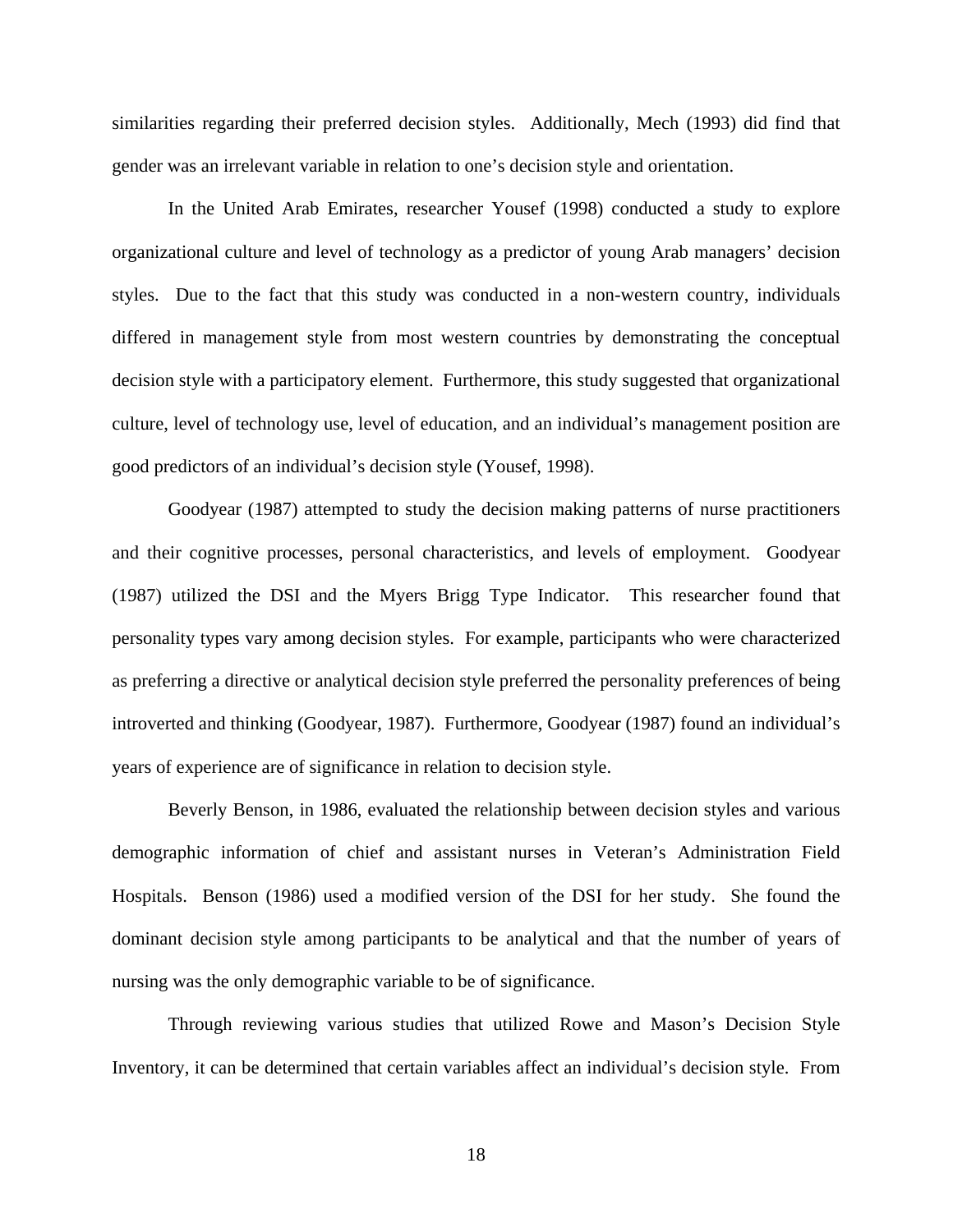<span id="page-29-0"></span>the studies reviewed, the following variables have appeared to influence one's decision style [this list is not exhaustive, but rather reflects variables from reviewed studies]: age, experience, organizational type/setting, organizational culture, level of technology, and level of management (Yousef, 1998; Mech, 1993; Goodyear, 1987; Benson, 1986).

 As mentioned in the introduction, this study will focus on investigating school principals' decision making styles and the relationship between these styles and the principals' acceptance and usage of technology. The reason for choosing the variable of technology is the influential implications of technology use in decision making among educational leaders, specifically school principals. After reviewing the literature, there appear to be few specialized studies that report on decision styles of educational leaders in regard to technology acceptance and use. Furthermore, with the increasing need to perform and adhere to the No Child Left Behind Act, the need for educational leaders to become technologically savvy and data driven is crucial. Therefore, this study intends to provide additional research regarding decision styles among educational leaders, and more specifically the relationship between those styles and the acceptance and usage of technology.

#### **1.8 TECHNOLOGY IN EDUCATION**

Technology has become a primary commodity in our current society. However, the educational system is still posing the question, "Is technology in schools a necessary evil?" (Latham, 1998). This question may demonstrate that schools are just beginning to implement and employ various technologies within the educational setting. Latham (1998) elaborates by suggesting that in order for "information technology resources" to be effective, school systems must demonstrate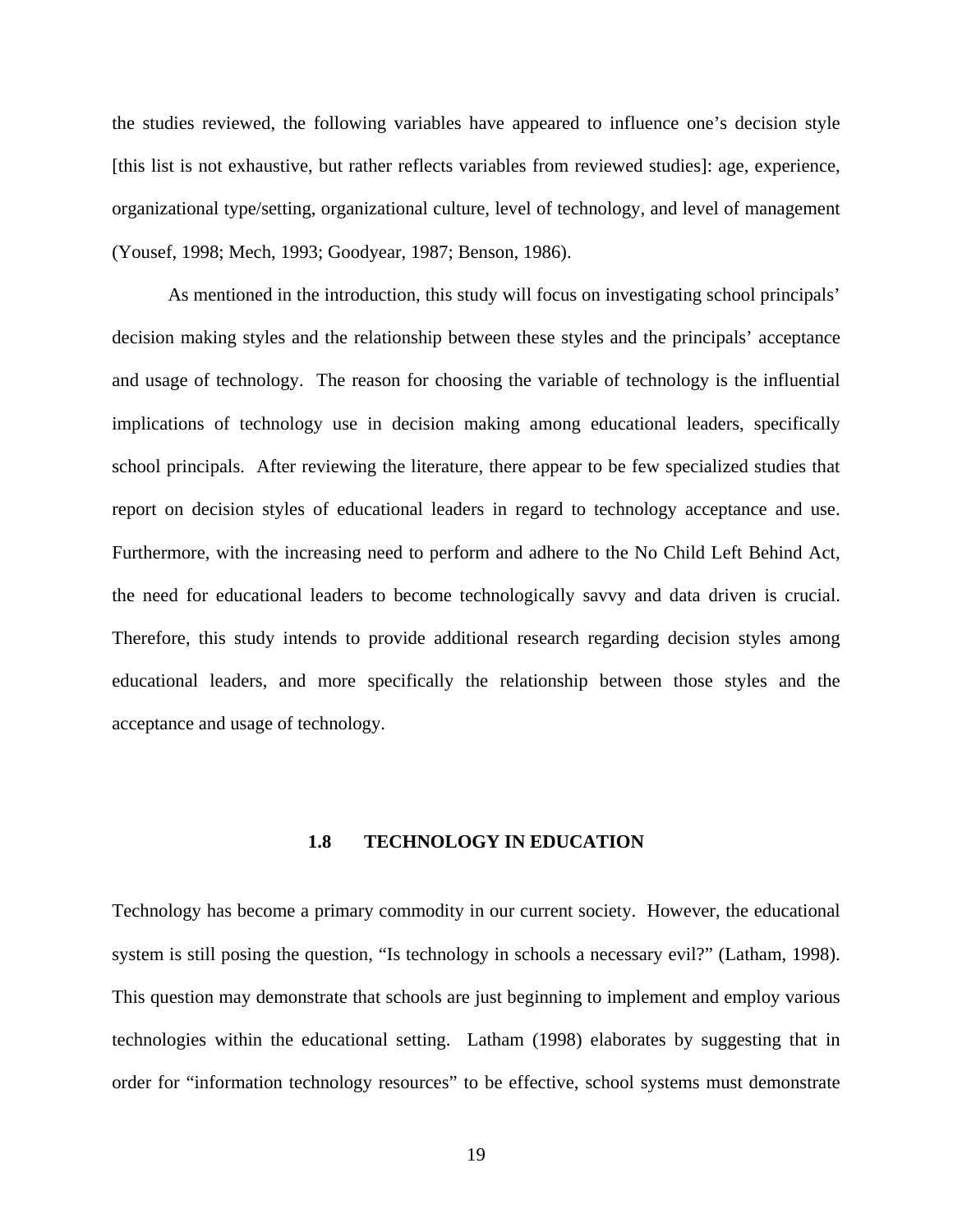their abilities to be integrative and compatible with multiple technological and instructional approaches. In addition, other researchers have suggested that in order for technology implementation to be successful in educational organizations, technology training programs must start at the top of the organization—thus beginning with educational leaders (Foster, 1996).

One leading organization in school technology leadership training (*Smart Tools Academy: A Technology Program for K-12 Education Leaders in Washington*, 2000) affirms that technology training is an important component in the implementation of technological systems within educational organizations. The *Smart Tools Academy* believes that

> effective use and understanding of technology is not a luxury, but a necessity… and thoughtful and systemic integration of technology into learning environments begins with the leadership of schools and districts (*Smart Tools Academy: A Technology Program for K-12 Education Leaders in Washington*, 2000).

In a May 10, 2001 article in *Education Week* (*State Profiles Pennsylvania*, 2001), John Bailey, then Director of Technology for the Pennsylvania Department of Education, stated that "leadership is often the key" to driving a technology revolution in order to provide smooth school operations and to increase student achievement. Bailey continues by stating that it often comes down to organizational leadership—the superintendent, school board, or principal in providing the technology implementation within the school setting (*State Profiles Pennsylvania*, 2001). In becoming the Federal Director of Educational Technology, Bailey had begun to draft a new national plan for educational technology (Trotter, 2002).

Within the last few years, a collective search by the Education Commission of the States found that 25 states have been identified as having some sort of statewide leadership academy for school leaders (*Statewide Leadership Academies: A 50 State Scan*, 2001). During this time, the Bill and Melinda Gates Foundation has funded 18 states to develop or continue current leadership academies around the use of technology. Additionally, the Bill and Melinda Gates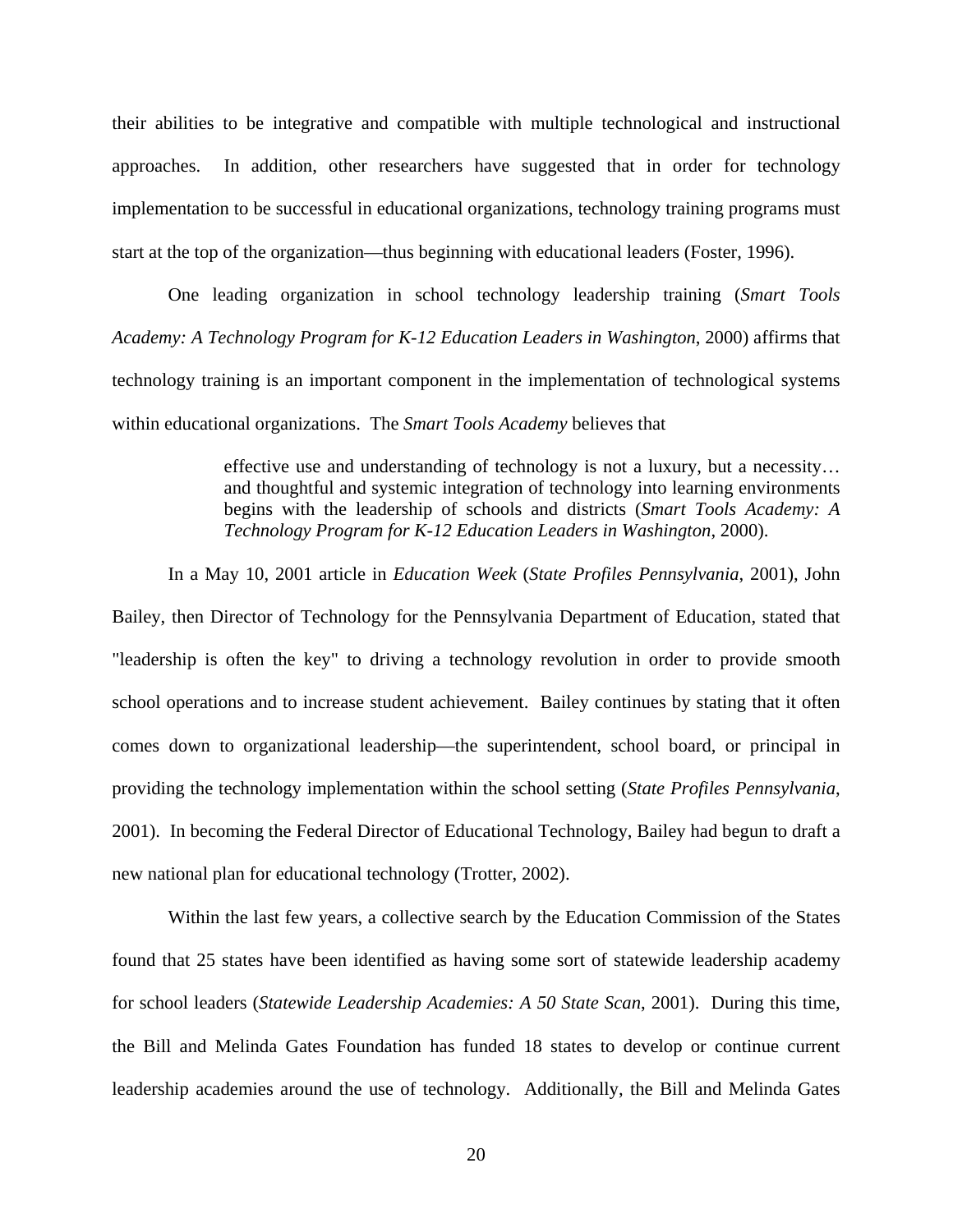Foundation has committed \$100 million to provide access to technology leadership training for every superintendent and principal in the nation. The main focus for these trainings is to implement whole system improvement through the creation of high-performance, technological driven learning environments (*State Challenge Grants for Leadership Development*, 2002).

Pennsylvania, among a few other states, was at the forefront in creating and implementing an academy to train school leaders in the use and application of technology driven decision making. The Pennsylvania Principals Technology Leadership Academy (PTLA) (*The Pennsylvania Technology Leadership Academy*, 2002) was created based on the premise that leadership was the crucial indicator for technology being used successfully within a school system. As an incentive to attend the training and a tool to take back to his/her respective school, each principal was issued a palm pilot (PDA). This device was provided with the provision that educational leaders would incorporate its usage into their daily decision making tasks. This product was promoted as a tool for decision enhancement by allowing for flexibility and effectiveness. Moreover, through the generosity of the Gates Foundation, the Pennsylvania PTLA continued by training school board members and superintendents.

Specifically, at the PTLA, principals from Pennsylvania were placed in a technology-rich learning environment to gain insight into the importance of having a vision for technology in education. The PTLA acknowledged how technology can create strategic efficiencies and improve student achievement. As the title of the academy suggests, a rigorous curriculum in "technology leadership" was presented through seminars and activities. In addition, principals were also provided the opportunity to be trained in the use of the Internet, e-mail, word processing, spreadsheet, and database applications. Thus, the academy's objective was for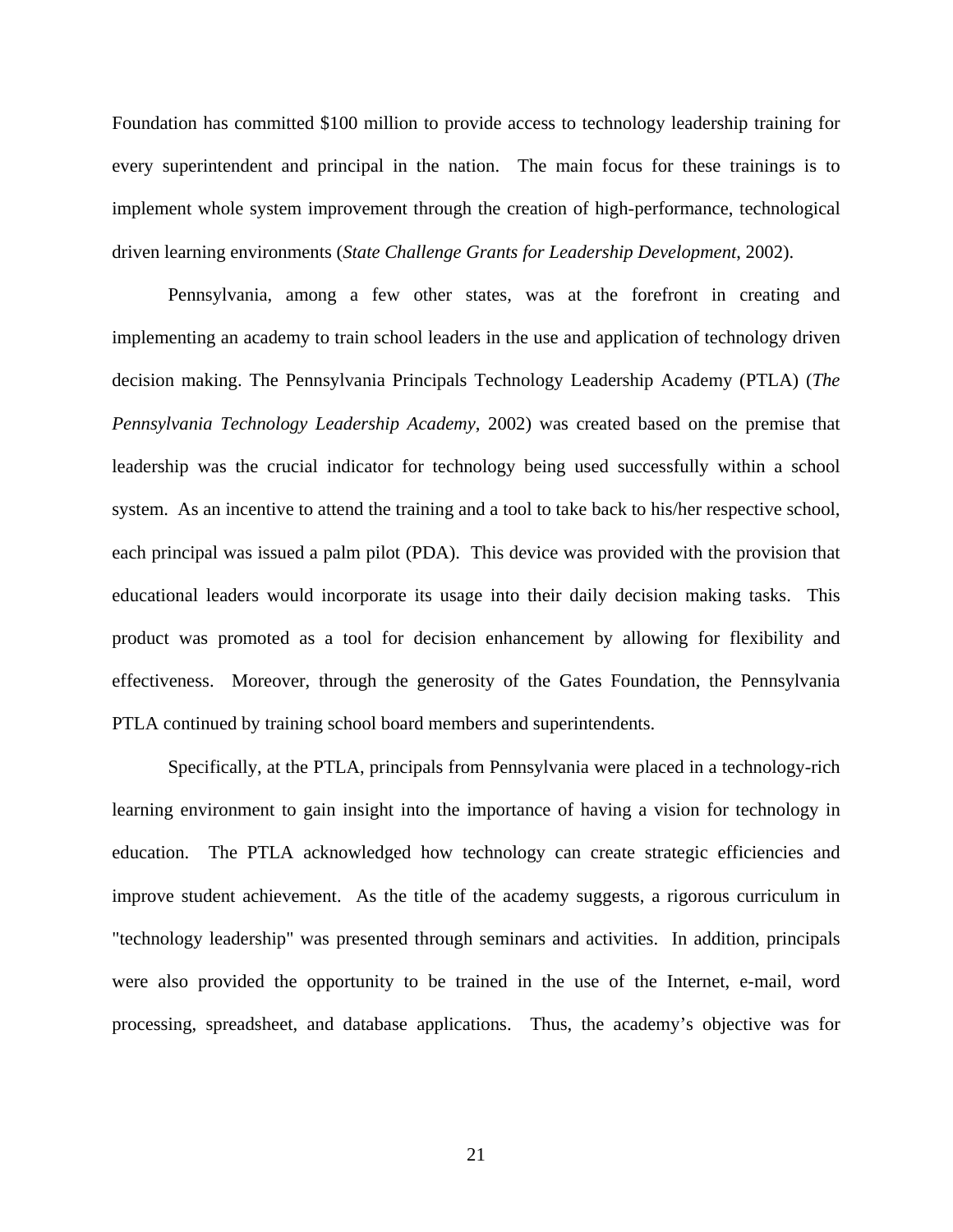<span id="page-32-0"></span>principals to be trained on strategies to incorporate computer applications into their daily decision making processes.

It has been demonstrated that various leaders have been reluctant to learn how to harness information technologies, whereby impeding the use of new technologies in decision-making functions (Townsend, DeMarie, Hendrickson, & Whitman, 2000). Coppieters (2005) endorses that decision making depends on the level of information and knowledge being produced, as well as the degree of connectivity between the decision, the environmental structure, and the organization's culture. "Data that is electronically collected are often controlled at a district level with little or no access provided for individual school managers" (Petrides & Guiney, 2002, p.1712). The emphasis on individualized accountability is building a case for school site interaction. Therefore, technological systems may allow multiple school personnel the ability to collect data, analyze information, generate reports, explore relationships, provide accountability, and make informed decisions (Rudner & Boston, 2003). The key factor in promoting any system is that the system may only be as good as the user (Brown & Brudney, 2003).

### **1.9 TECHNOLOGY ACCEPTANCE MODEL**

In the educational arena, technology has become a key component in the daily tasks of educators. In particular, the exposure of technology to educational leadership has been dramatic. The issue of technology acceptance and use has become an important focus for many researchers. In particular, Fred Davis in 1989, with assistance from several colleagues, proposed a *Technology Acceptance Model (TAM)* which defines significant factors that affect the use of technology.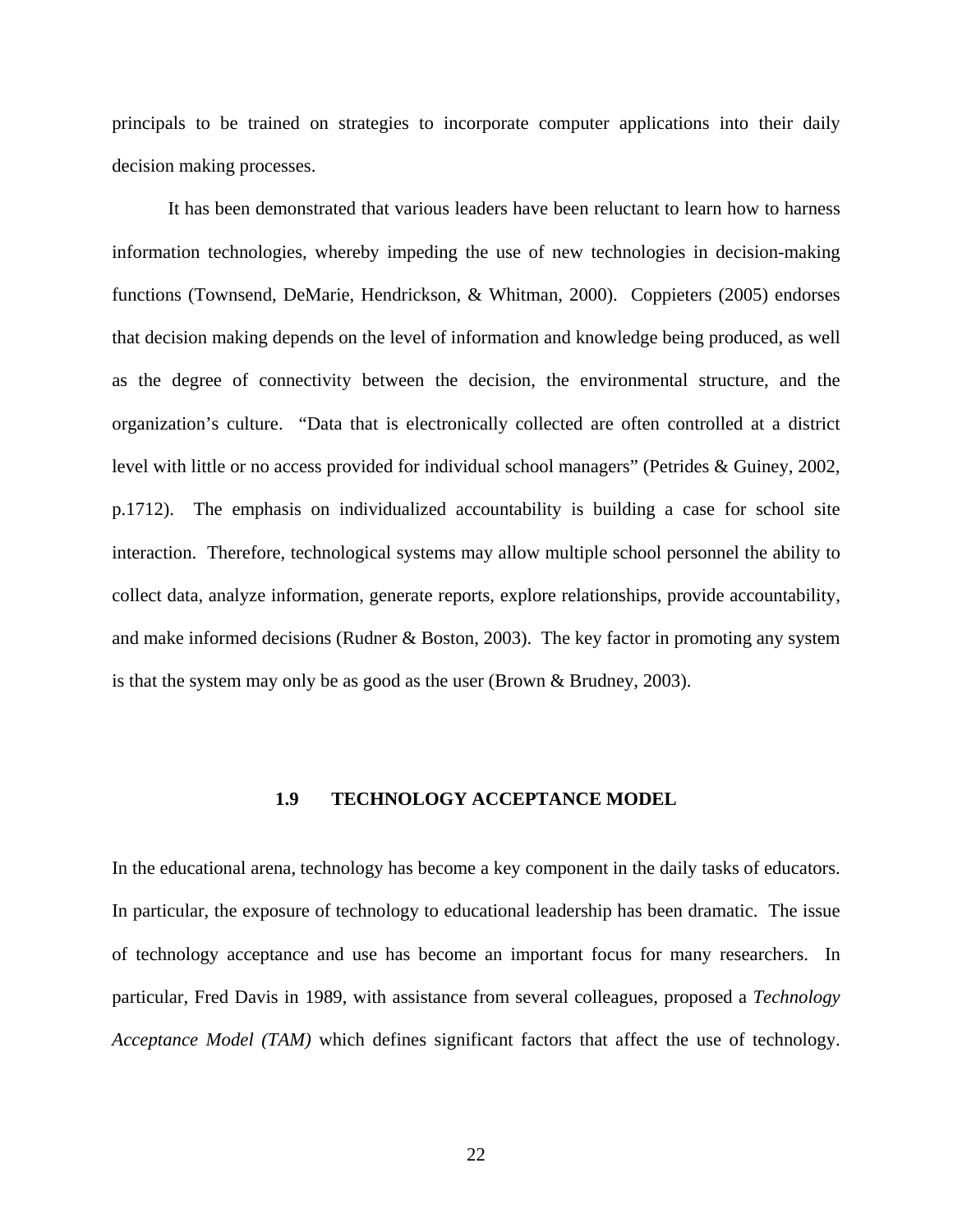This model attempts to frame how individuals come to accept and use technology. TAM is theoretically supported by two behavioral models.

 One of the behavior theories used to frame TAM is the *Social Cognitive Theory* (SCT) (Bandura, 1986). SCT suggests three factors that create a reciprocal relationship regarding one's behavior. The three factors are person, behavior, and environment. The reciprocal relationship of these three factors is defined as the person and the environment affects the behavior and vice versa. According to SCT, individuals ask two question before behaving, "Can I do it?" and "Should I do it?" (Bandura, 1986). If a person feels that he/she can accomplish a task and believes that the outcomes are beneficial, then he/she is considered to be in "close proximity" to perform the chosen behavior.

 Another theory from which TAM draws is the *Theory of Planned Behavior (TPB)* (Bajaj & Nidumolu, 1998). This theory focuses on attitudinal factors of behavior. According to TPB, one's behavior is exclusively influenced by behavioral intentions; while behavioral intentions are influenced by behavioral attitudes, subjective norms, and perceived control of behavior (Bajaj  $\&$ Nidumolu, 1998).

From these two theories, TAM (Davis, Bagozzi, & Warshaw, 1989) was created to explain and predict technology acceptance and usage behavior. Mainly, this model explains how one's behavioral intent to use technology affects one's actual technology use. Within this model, two key variables addressed are—perceived usefulness of technology and perceived ease of technology use (Davis et al., 1989). Perceived usefulness of technology was found to be the factor most closely related to an individual's intentions to use a system, whereas perceived ease of technology use related to the direct usage of a technology system. According to TAM, all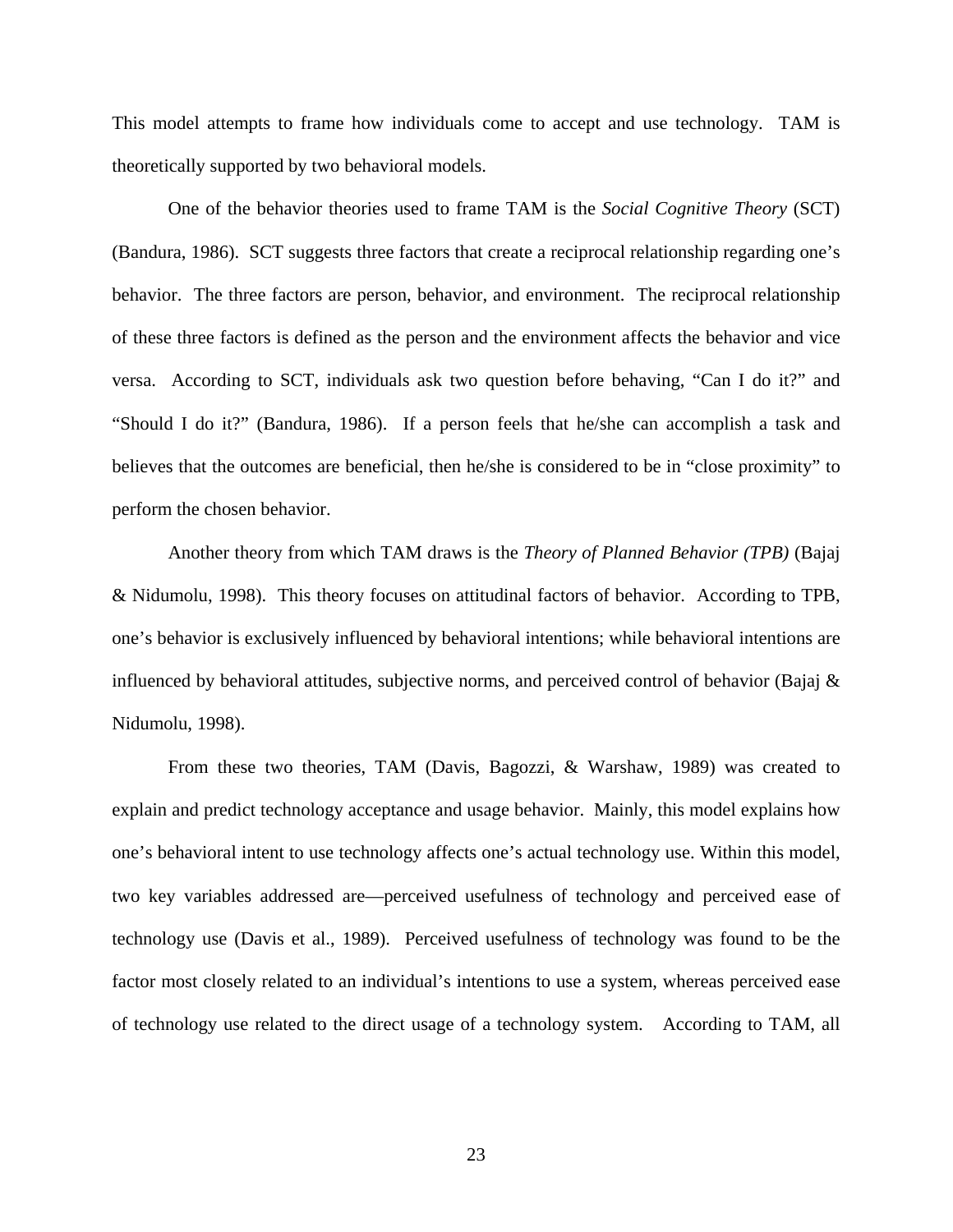<span id="page-34-0"></span>other factors related to technology acceptance and use are considered external variables (Davis et al., 1989).

TAM frames technology acceptance according to three factors: perceived ease of technology use, perceived usefulness of technology, and one's behavioral intent to use technology (Davis et al., 1989). These three factors are interconnected to determine an individual's technology acceptance and use. For example, if an individual perceives the technology to be easy to use and useful in completing a given task, then it is believed that such perceptions create positive feelings toward the use of the technology. The positive feelings toward the use of the technology in turn are believed to have a positive relationship on the individual's intent to use the technology. The factorial relationship of TAM is shown in Figure 1.2. In using this model, the following study attempts to determine the technology acceptance and use of educational leaders, specifically K-12 principals.



**Figure 1.2 Technology Acceptance Model** (Davis, Bagozzi, & Warshaw, 1989)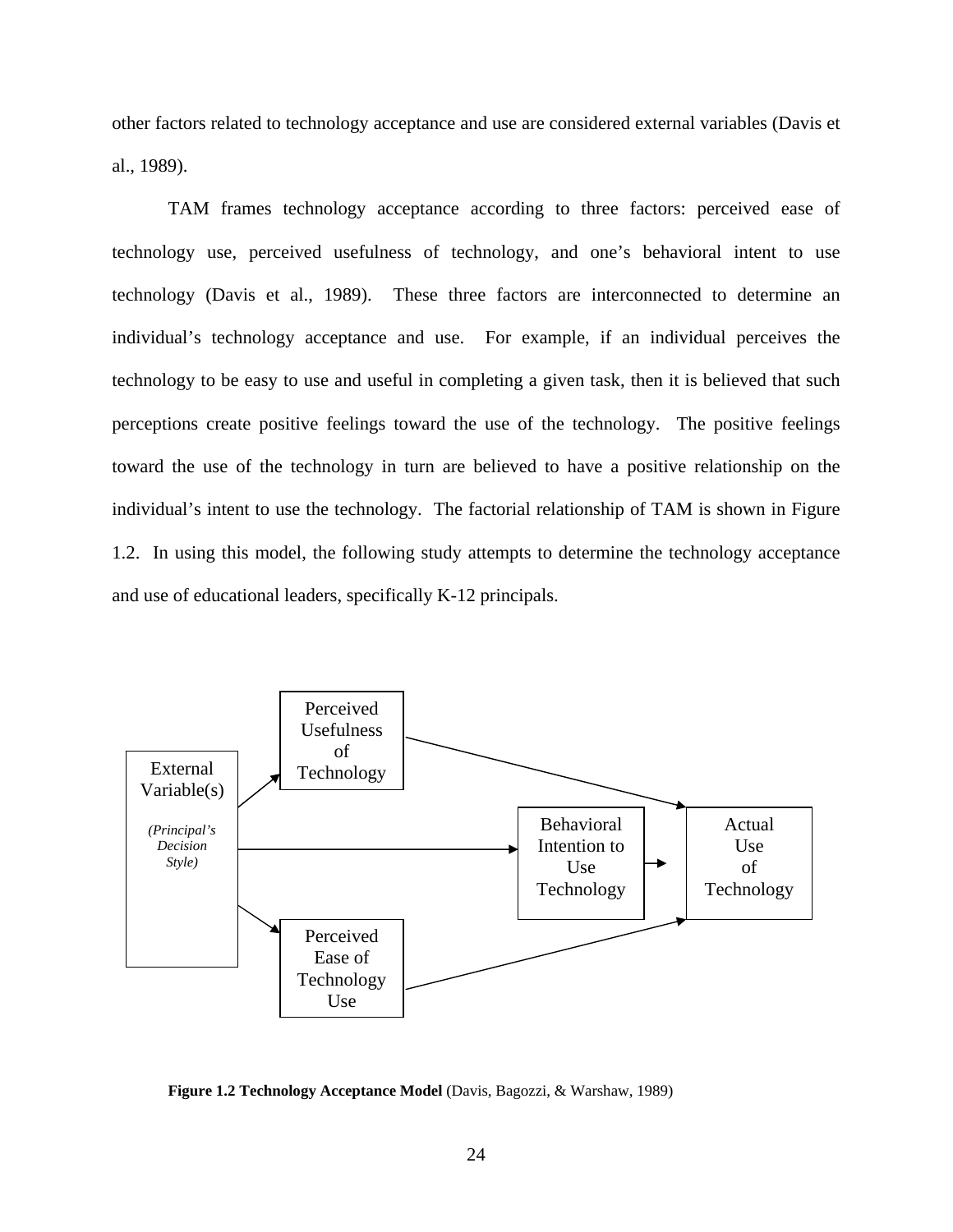TAM has been widely studied and accepted as a valid model in predicting technology acceptance and user behavior (Adams, Nelson, & Todd, 1992; Davis et al., 1989; Doll, Hendricks, and Deng, 1998; Segars & Grover, 1993; Taylor & Todd, 1995). Since 1999, the Scientific Information Social Science Citation Index has listed 355 citations of the original TAM study by Davis (Morris & Turner, 2004). This model is highly regarded because it is easily administered, it is cost effective, and it is adaptable across contexts (Venkatesh, 2000). Although the TAM has been widely supported, one element researchers have criticized is the lack of explanation regarding cognitive processes in acceptance and usage behaviors (Venkatesh, Moore, Davis, & Davis, 2003).

Several studies have attempted to replicate Davis's original study in order to provide empirical evidence regarding the existence of a relationship between technology usefulness, ease of technology use, and actual technology use (Davis et al., 1989). In addition, several other studies have attempted to test the validity of the questionnaire instrument presented by Davis and others in 1989.

Adam, Nelson, and Todd (1992) replicated Davis's original work attempting to determine the validity and reliability of the TAM questionnaire and measurement scale. Their work demonstrated an internal consistency regarding the questionnaire and exhibited replication reliability of both the questionnaire and the measurement scale (Adam et al., 1992). Hendrickson, Massey, and Cronan (1993) also found high reliability when replicating the original study using Davis's questionnaire. Szajna (1994) found Davis's instruments to be valid and supported their reliability with different sample populations and software choices.

Most of the studies using TAM support the notion that in order to make effective use of technology, individuals must accept technology, learn how to interact with software applications,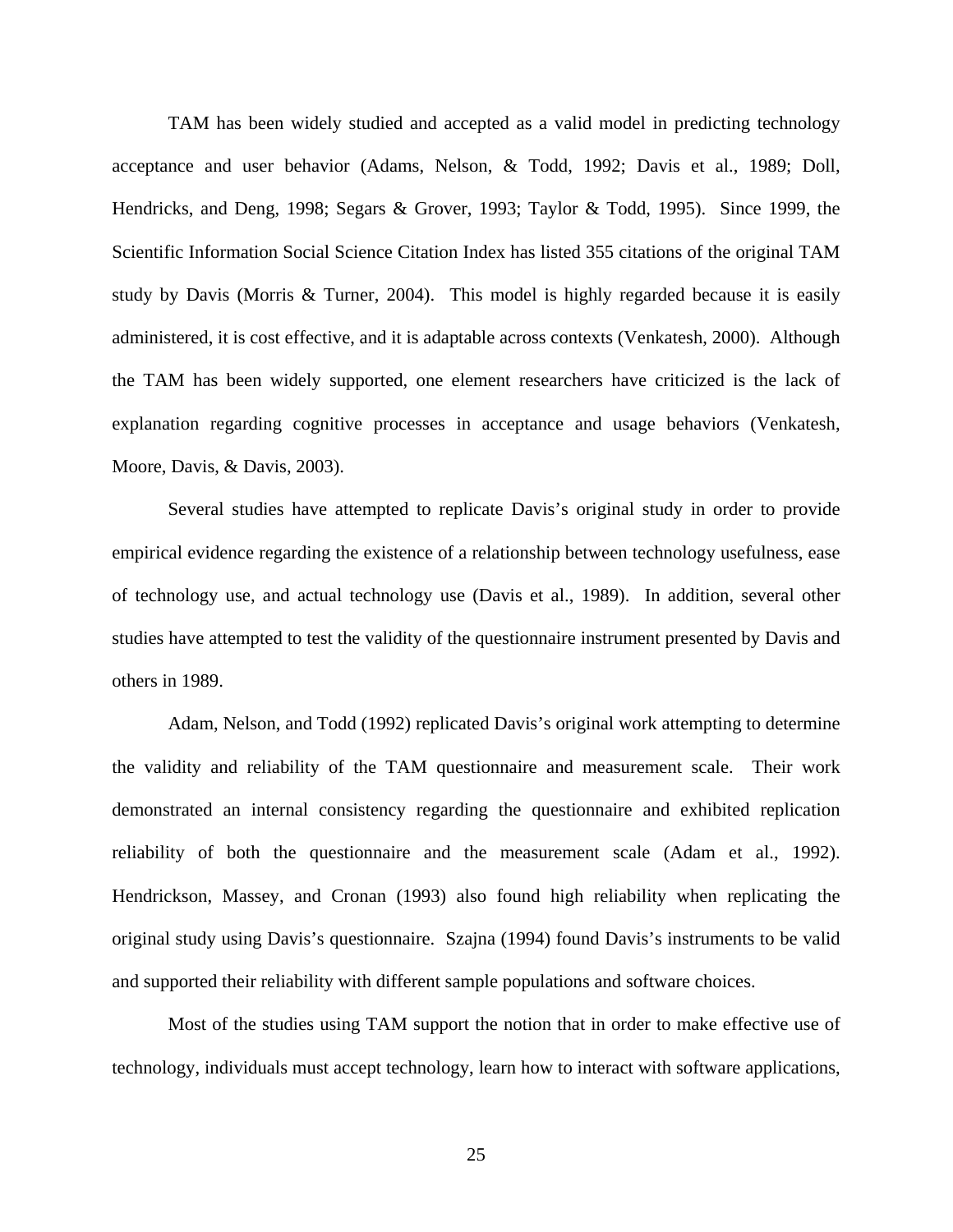and adapt the technology to their organization's task requirements (Doll, Hendrickson, & Deng, 1998). Several of these studies have investigated various characteristics of the user. One study in particular, showed the importance of user willingness to adapt as a factor of technology utilization (Hendrickson, Massey, & Cronan, 1993).

Several studies support the premise that an individual's belief of a system's ease of use is directly correlated to an individual's general use of the system; whereas objective usability impacts ease of use about a specific system only after the individual has had direct exposure to the system(s) (Venkatesh & Davis, 1996). Furthermore, the perceived long-term usefulness of a technology system was found to be significantly influenced by a user's belief of the near-term usefulness of the technology (Chau, 1996). It is proposed that program developers may benefit from focusing on the importance of personal relevance of a system through allowing for the defining of individualized problems, the analyzing of specific information requirements, and the promoting of alternative designs (Jackson, Chow, & Leitch, 1997).

According to Legris, Ingham, and Collerette (2003), TAM is a useful model, but should integrate external variables related to human and/or social change processes. In keeping with this thought, this study will attempt to utilize the Technology Acceptance Model as the overarching framework while integrating the external variable of user decision style. Therefore, this study attempts to suggest that an individual's, specifically a principal's, decision style influences his/her technology acceptance and use. This hypothesis is based on the premise that some decision styles are more apt to use technology than others.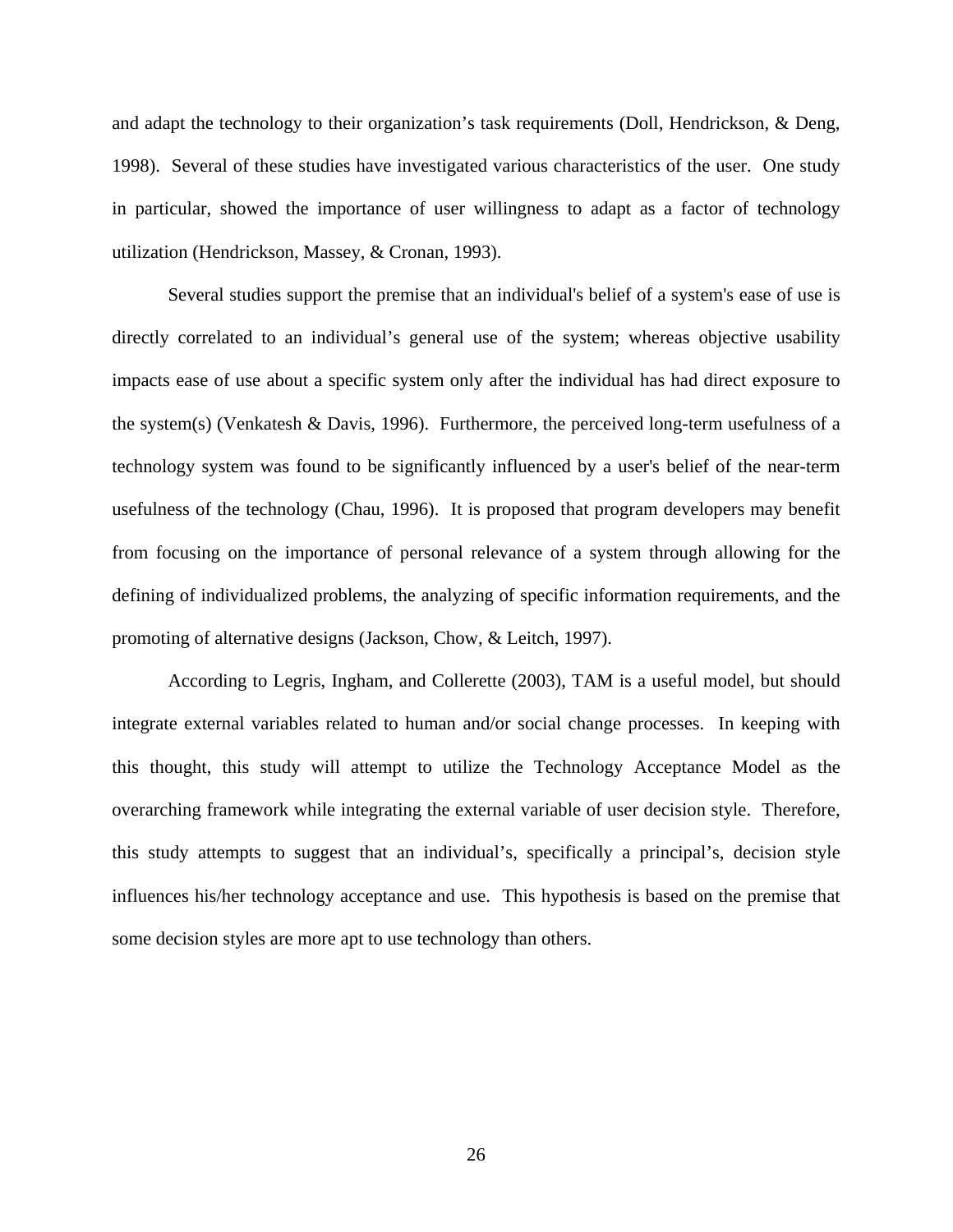#### **1.10 SUMMARY**

Educational organizations are subject to many challenges with the increasing need to demonstrate accountability. As decision makers, educational leaders must explore ways in which technology may assist in the decision making process. Through the endorsement of knowledge management, schools can

> evolve from bureaucracies forged during an industrial era to educational knowledge ecologies that are prepared to compete in a networked information driven global society (Petrides & Guiney, 2002, p.1703).

The challenge becomes how do educational organizations promote the acceptance and use of technology in an environment that is autonomy driven? As proclaimed by Weidner (1999), school leaders should become "collaborative decision makers" in a technological environment. Decision making based on intuition and insight may no longer be enough. The current educational leader needs to understand how to use technology for data collection, information analysis, and learned knowledge to be an effective decision maker (Creighton, 2001; Coppieters, 2005). A decision maker should have a personal mastery of what is needed and self knowledge of what is wished to be achieved (Coppieters, 2005). As stated by Coppieters (2005),

> organizational learning depends on the motivation of the agents… personal attitude is key…it is supposed that the outcome of the learning process has been shared among the agents to stimulate the flow of information and increase change (pp.134-135).

The acceptance and use of technology to assist with decision making may be promoted through the connection of individual perspectives with organizational resources, thereby creating a culture that "supports organizational growth, expansion, and performance" (Petrides & Guiney, 2002, p.1714).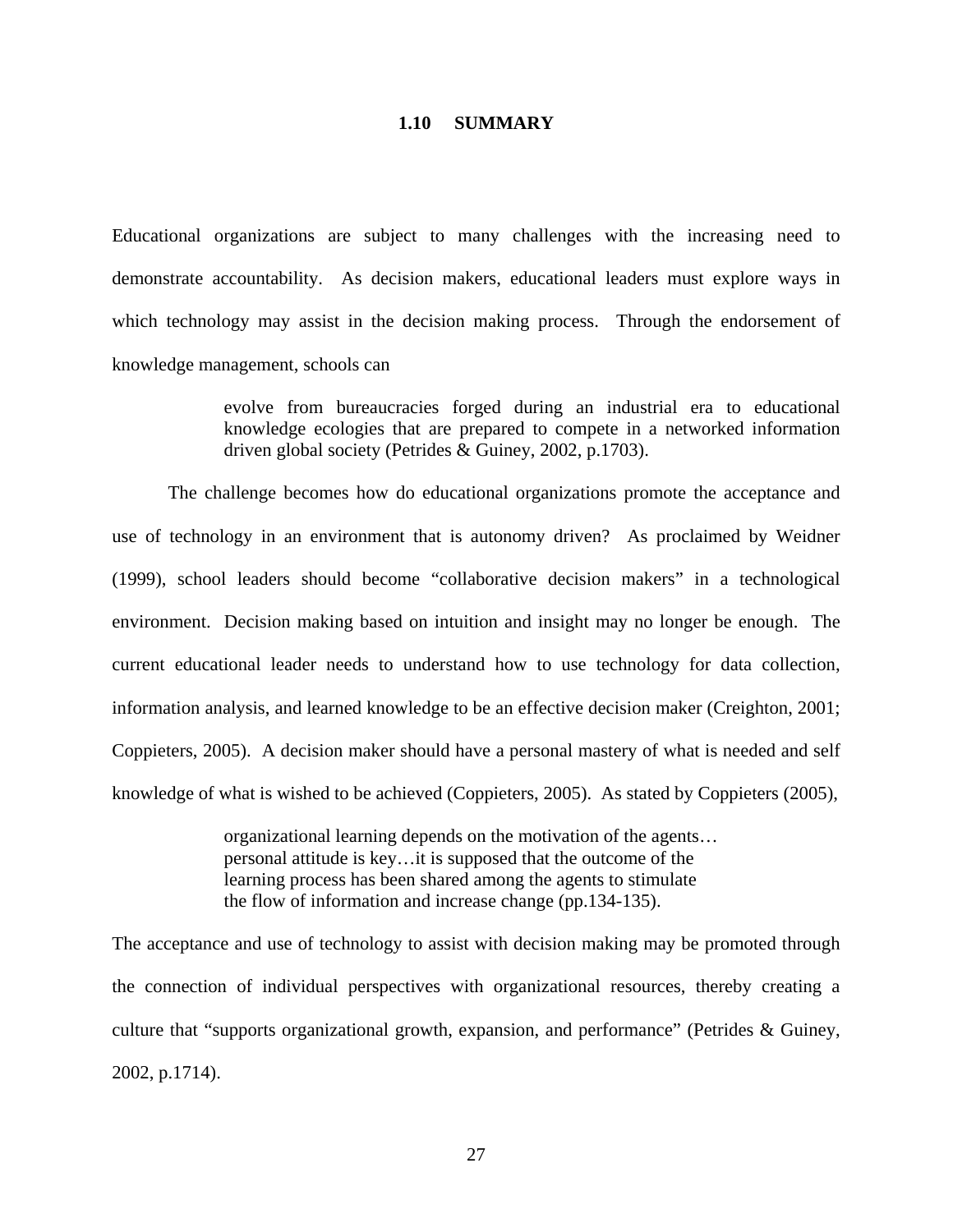Educational organizations need to prepare their leaders to use technology as a "leadership enhancing professional productivity tool" and "condition them to think in terms of information rather than data" (Coppieters, 2005, p.5). The need to keep current, to integrate support and training, and to promote data driven leadership is fundamental in promoting the use of technology. One should remember, "it is not about the tool or vendor…it is about you [the leader] and what you [the leader] are trying to achieve [through] your outcomes" (Hall, 2004, p. 33). In the future, educational leaders will need to be technologically literate, data driven, analytically competent, and knowledge empowered to create "subject oriented, integrated, time variant, non volatile" decisions regarding the teaching and learning process of the next generation (Petrides & Guiney, 2002, p.1703).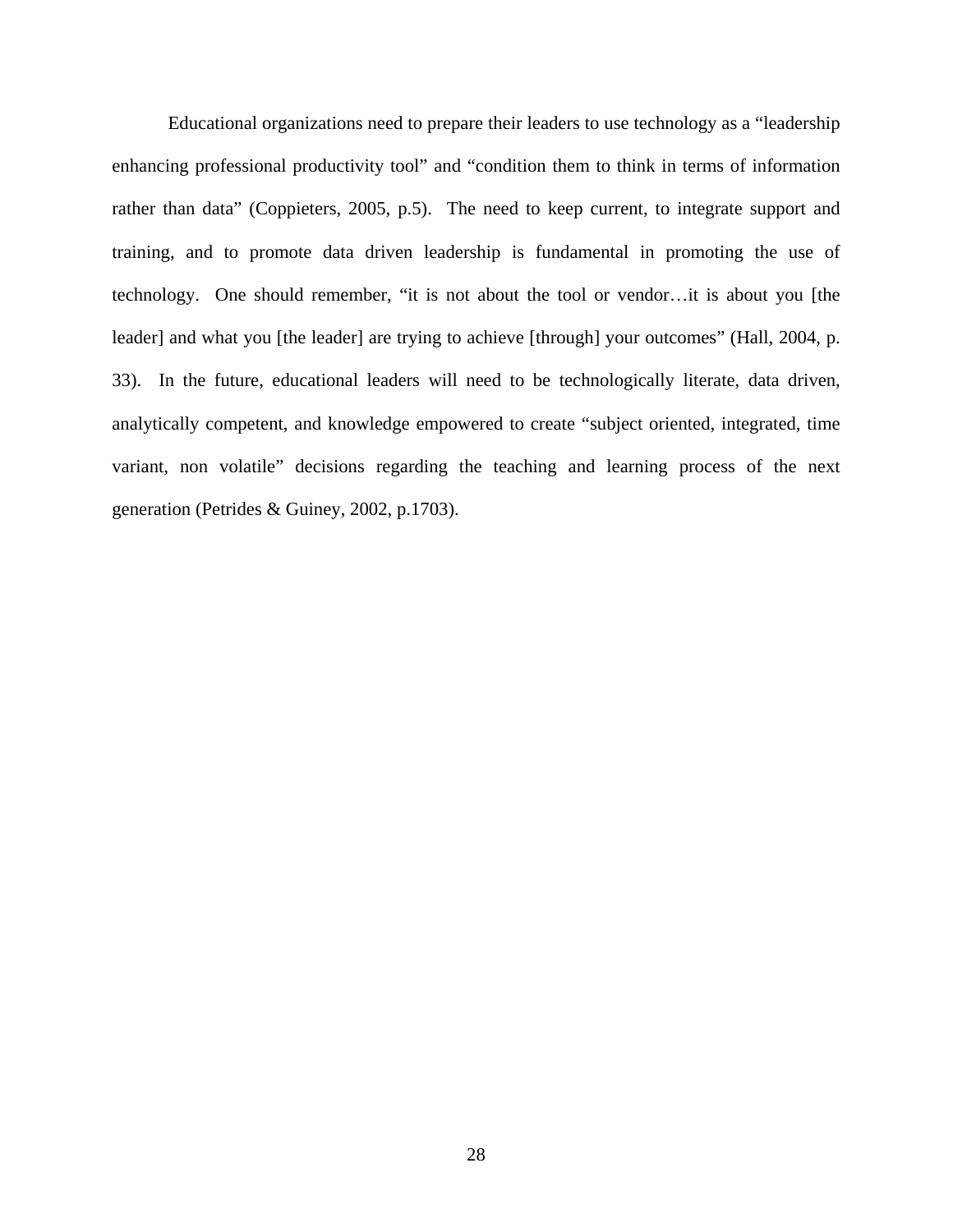## **2.0 CHAPTER TWO: THE STUDY**

#### **2.1 INTRODUCTION**

Decision making is an important element in the daily life of an educational leader. Research has demonstrated that leaders may differ in relation to their decision making behaviors (Stueart & Moran, 1993). Through the differentiation of behaviors, school leaders may vary in their approaches, implementations, and executions of various tasks or duties within their daily schedules. Therefore, a leader's style of decision making may impact the way he/she thinks, acts, and leads. In reviewing the literature on decision making, many studies have investigated the cognitive process of decision making. Specifically, research has looked at how leaders make decisions, why leaders make certain decisions, and what decisions leaders are making. However, there have been very few studies that attempt to relate a leader's decision orientation (style) to his/her use of decision making tools.

This study attempts to investigate the extent to which an educational leader's decision style influences his/her acceptance and use of technology. Due to the fact that educational leaders possess various decision making styles, are leaders of a certain decision style more or less likely to accept and use technology? If principals are not affording themselves the use of technological applications, then they may not be fully utilizing influential leadership tools. Furthermore, the lack of technology use may inhibit the ability of principals to provide the most optimal learning environments.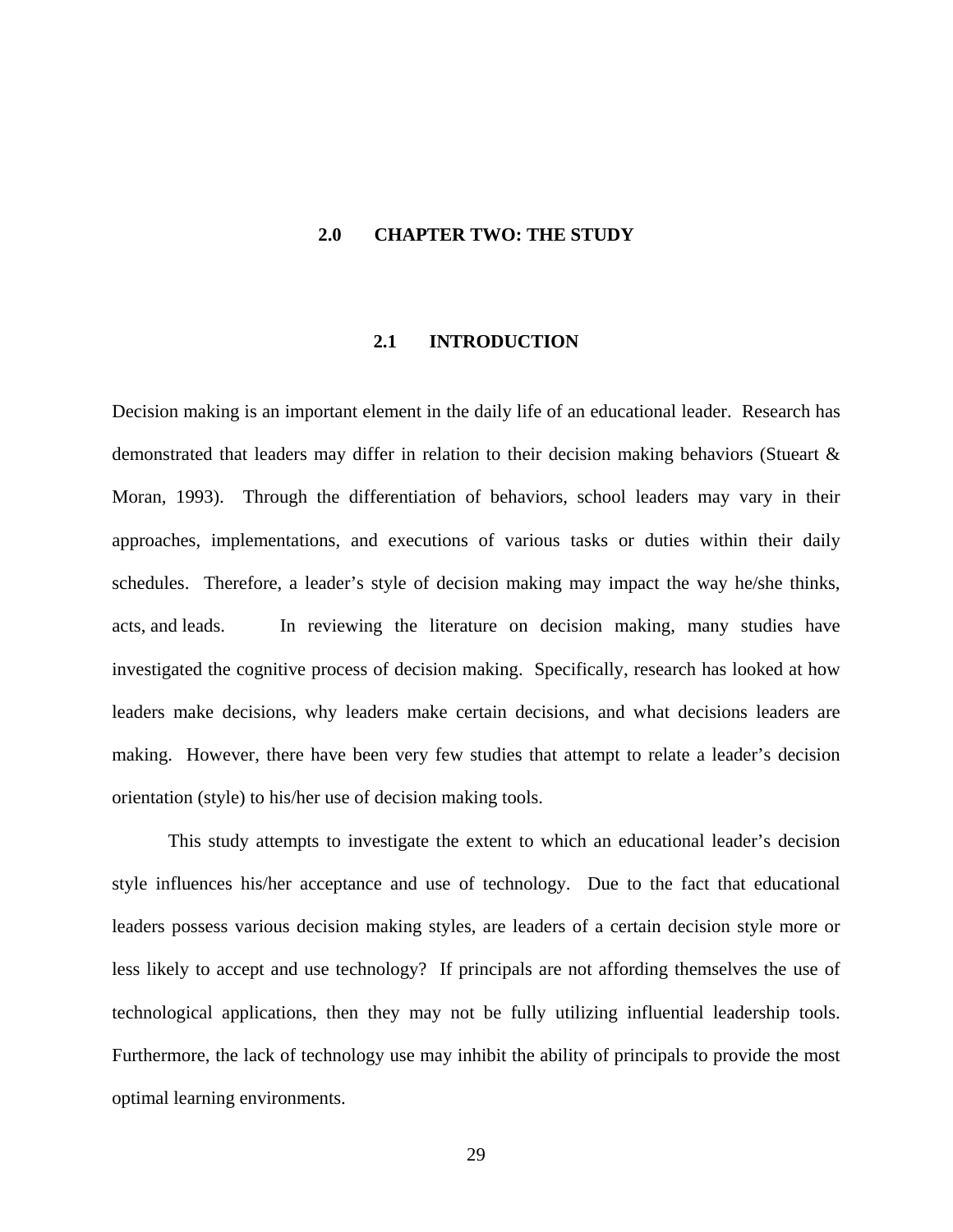# **2.2 STATEMENT OF THE PROBLEM**

The problem in this study is while various technology is available to school principals, are principals with a particular decision style more or less likely to accept and use the technology?

# **2.3 PURPOSE OF THE STUDY**

The primary purpose of this study is to evaluate to what extent a principal's decision style influences his/her acceptance and use of technology. The central aim of this study is to determine if a principal with a certain decision style is more or less likely to accept and use technology than a principal with a different decision style. Furthermore, one's ability to accept and use technology may also play a key role in the employment of effective and efficient decision making (Bailey & Cotlar, 1993; Kassim & Tahir, 2000).

In addition to specific demographic variables, there are three key elements to this study. These elements are: 1) decision style, 2) technology acceptance, and 3) technology usage. Davis' (1989) Technology Acceptance Model (TAM) (Figure 2) will be used to provide a bridge from the key external variable of decision style to the internal variables of acceptance and use of technology. Davis' TAM is the general conceptual and theoretical framework for this study. A Decision Style Inventory (Rowe & Mason, 1987) will be utilized as a survey instrument to determine individual principal's decision style. The results of this data collection instrument will be incorporated as the key external variable within Davis' TAM.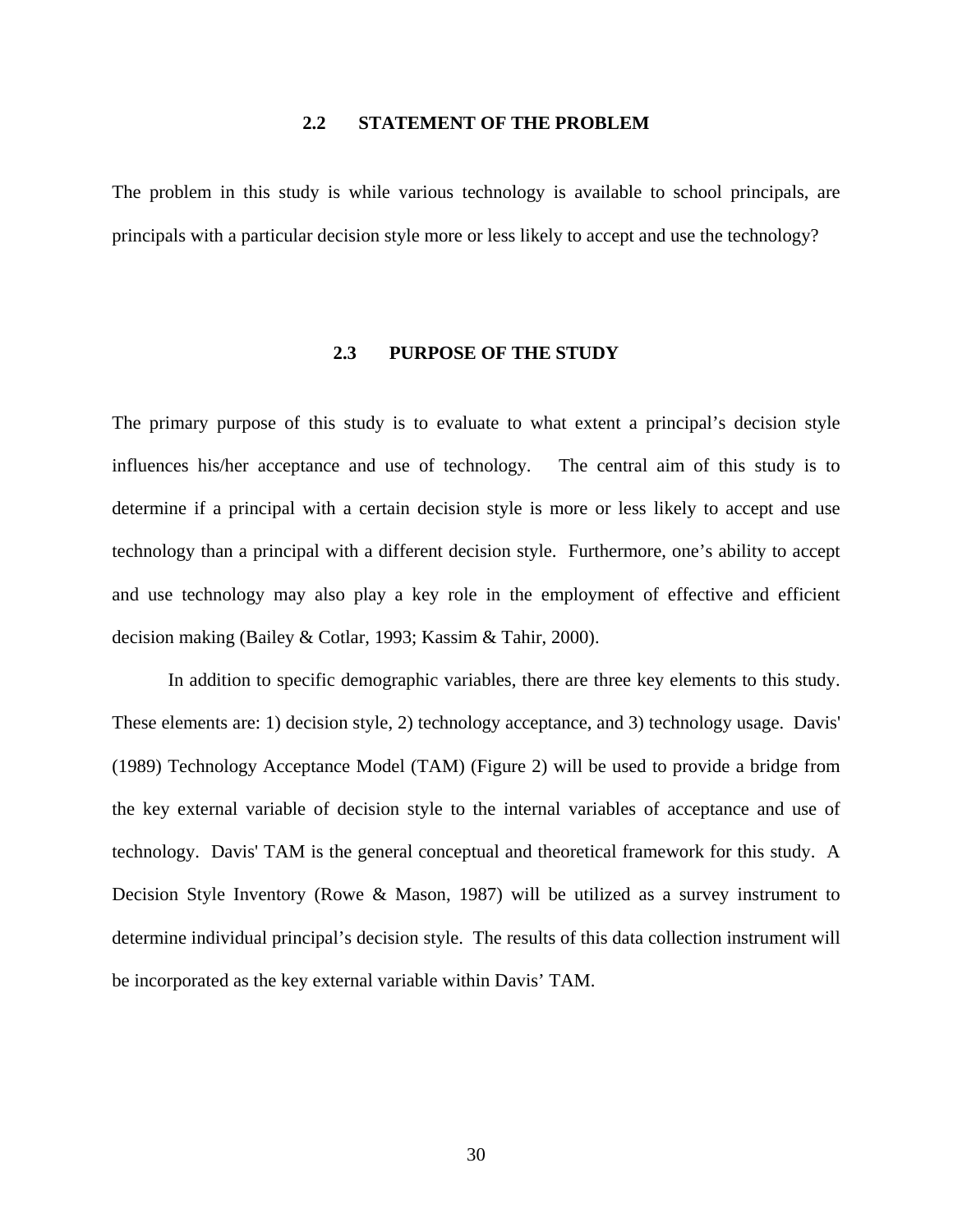#### **2.4 RESEARCH QUESTIONS**

Four research questions will be presented in this study to explore the extent to which principals' decision styles influence their acceptance and use of technology. The following represents the four research questions:

RQ1: What are the managerial decision styles of principals?

RQ2: What is the level of acceptance of technology among principals?

RQ3: What is the level of use of technology among principals?

RQ4: To what extent does a principal's decision style influence his/her acceptance and use of technology?

# **2.5 SIGNIFICANCE OF THE STUDY**

Educational leaders, specifically principals, are extremely busy on a daily basis. One component that may assist principals in effectively and efficiently completing their administrative tasks is the use of technology. Thus, the acceptance and use of technology may assist principals by improving their ability to make effective and efficient decisions. If technology, training, and support are available, the question remains to what extent are educational leaders accepting and using the provided opportunities to incorporate technology into their daily decision making processes.

Technology can be a powerful tool for educational leaders, especially in relation to data driven decision making. Thus, a principal's decision style may be a reliable variable as to whether a principal accepts and uses available technology. The effectiveness of technology is a product of the interaction between organizational goals, leadership practices, and software design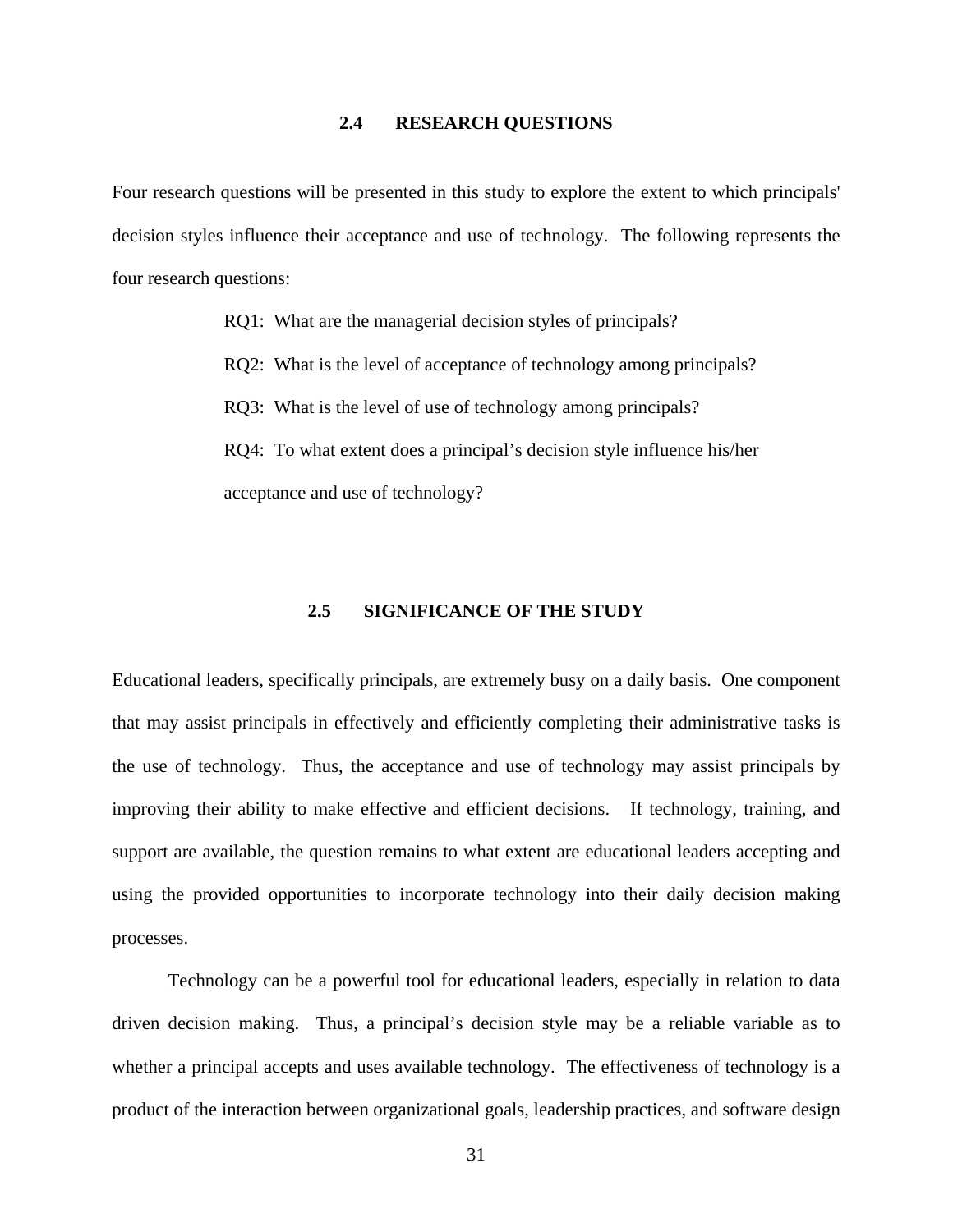(*Information Technology & People*, 2002). The results of this study may have theoretical implications for future technology leadership trainings, as well as a foundation for others to investigate strategies to encourage educational leaders of all decision styles to use technology especially in their decision making process.

As educational leaders, principals are influential in making decisions that impact goals and practices of their school systems (Gibson, 2000). In understanding which decision styles accept and use technology, it is anticipated that this study may lay a foundation for determining if different approaches are necessary to encourage various decision makers to use technology, especially as a decision making tool. Furthermore, this study will hopefully begin to answer the following question—that despite having the resources available, do principals accept and use technology as a daily tool within their leadership position?

# **2.6 DELIMINTATIONS**

With the utilization of Davis' TAM the provision for building a conceptual framework for this study will be to narrow the scope by incorporating the following variables:

- 1) Incorporating Rowe and Mason's Decision Style Inventory, and
- 2) Studying full time K-12 certified principals in Western Pennsylvania public school districts.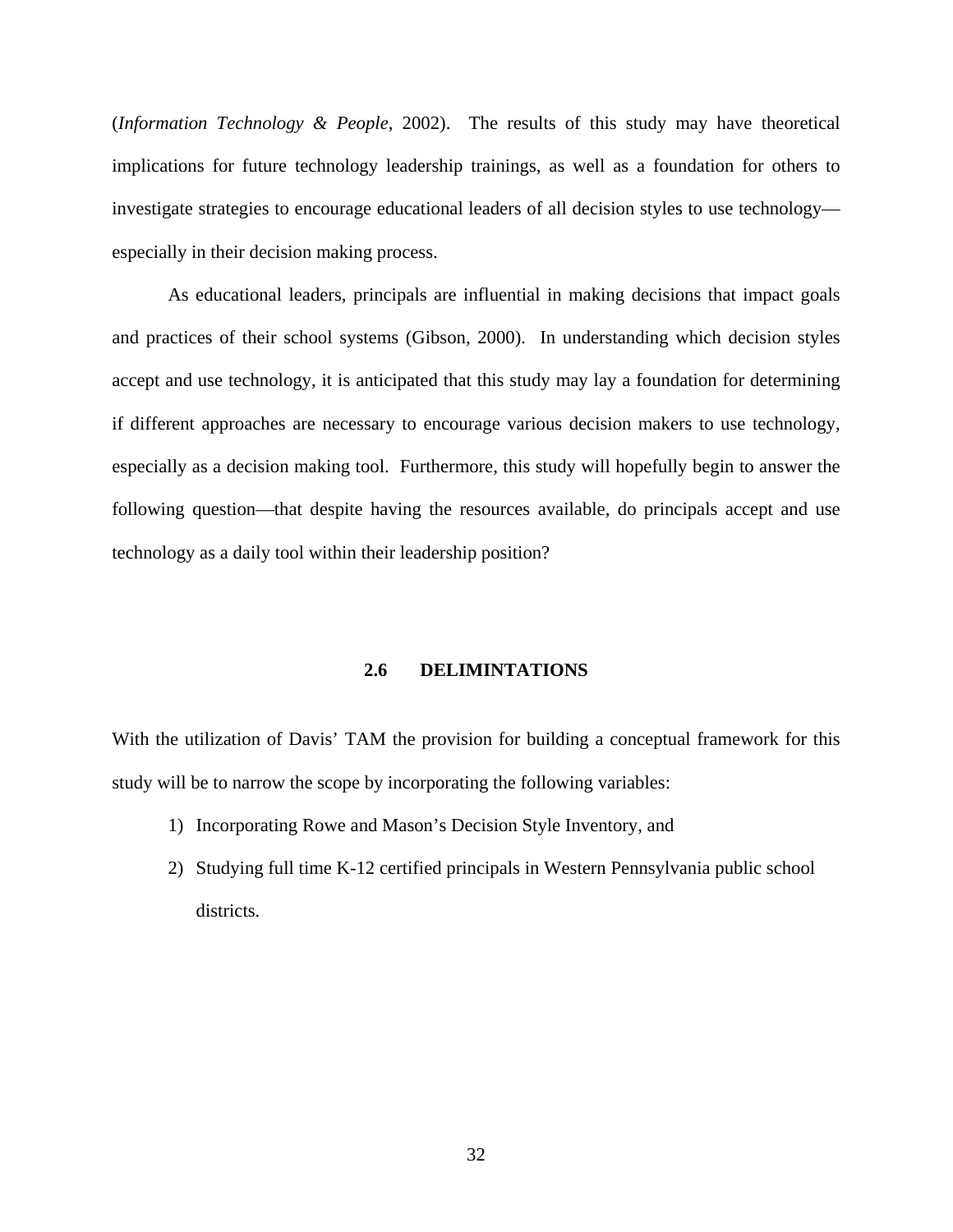## **2.7 LIMITATIONS**

This study will be limited in scope by:

- 1) Not studying other variables such as personality traits and/or types of decision making,
- 2) Studying only principals in Western Pennsylvania, though an argument can be made that general conclusions can be drawn concerning other principals in the state and/or country,
- 3) Keeping conclusions drawn concerning technology to the types of applications included in the study, and
- 4) Use of an online application for implementation of survey.

## **2.8 DEFINITION OF TERMS**

Decision Style - the way that we perceive and comprehend stimuli and how we choose to respond (Rowe & Mason, 1987).

Level of Technology Acceptance – the degree to which a person intends to use technology, constituting one's perceived ease of use and perceived usefulness (Davis, 1989).

Technology Acceptance Model (TAM) - a model that posits that usage of information technology is determined by beliefs a user holds about the perceived usefulness (PU) and perceived ease-of-use of the technology (EOU) (Davis, 1989).

Perceived Ease of Use (EOU) - the degree to which a person envisions that using a particular system would be effortless (Davis, 1989).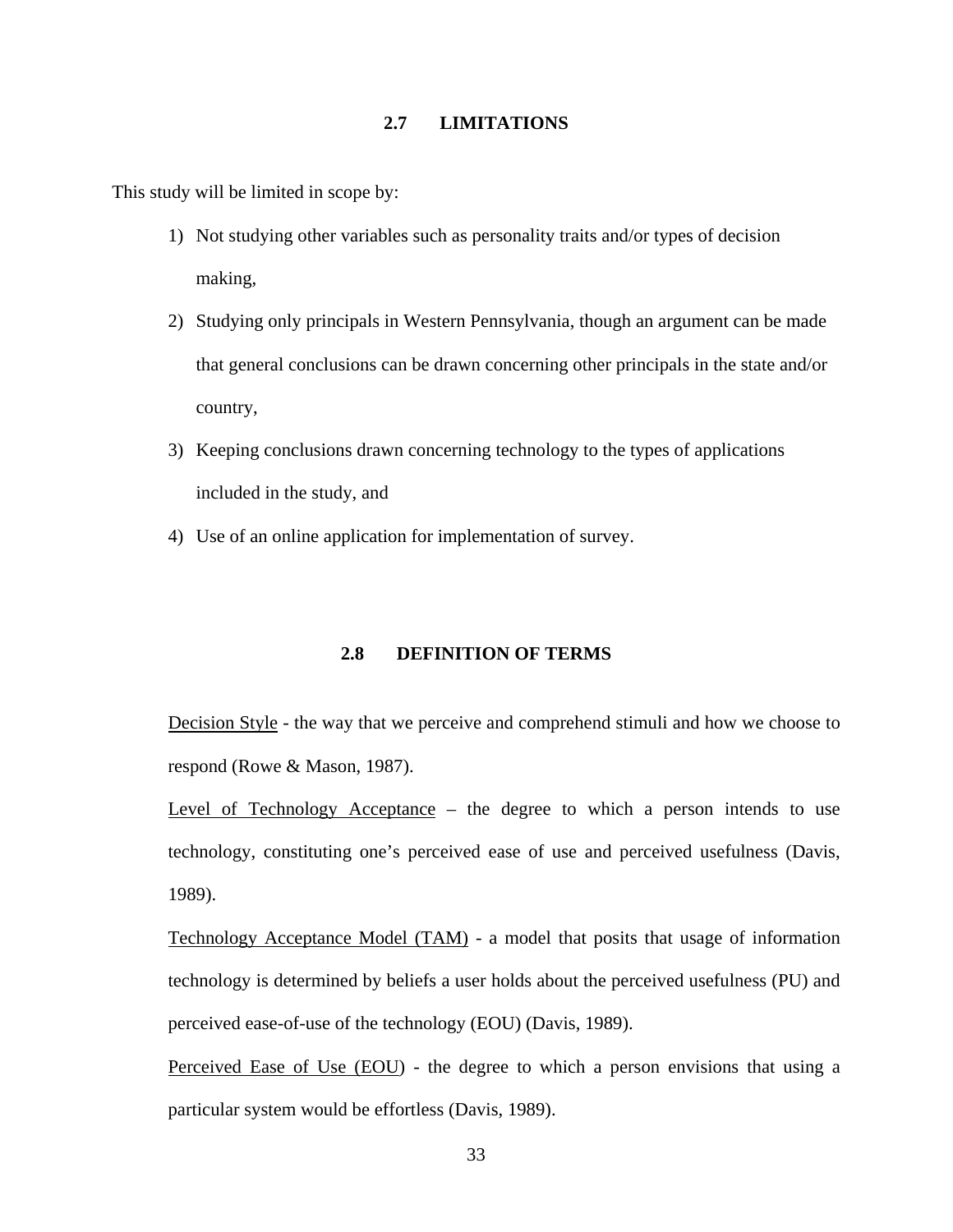Perceived Usefulness (PU) - the degree to which a person envisions that use of a particular system would improve his or her performance (Davis, 1989).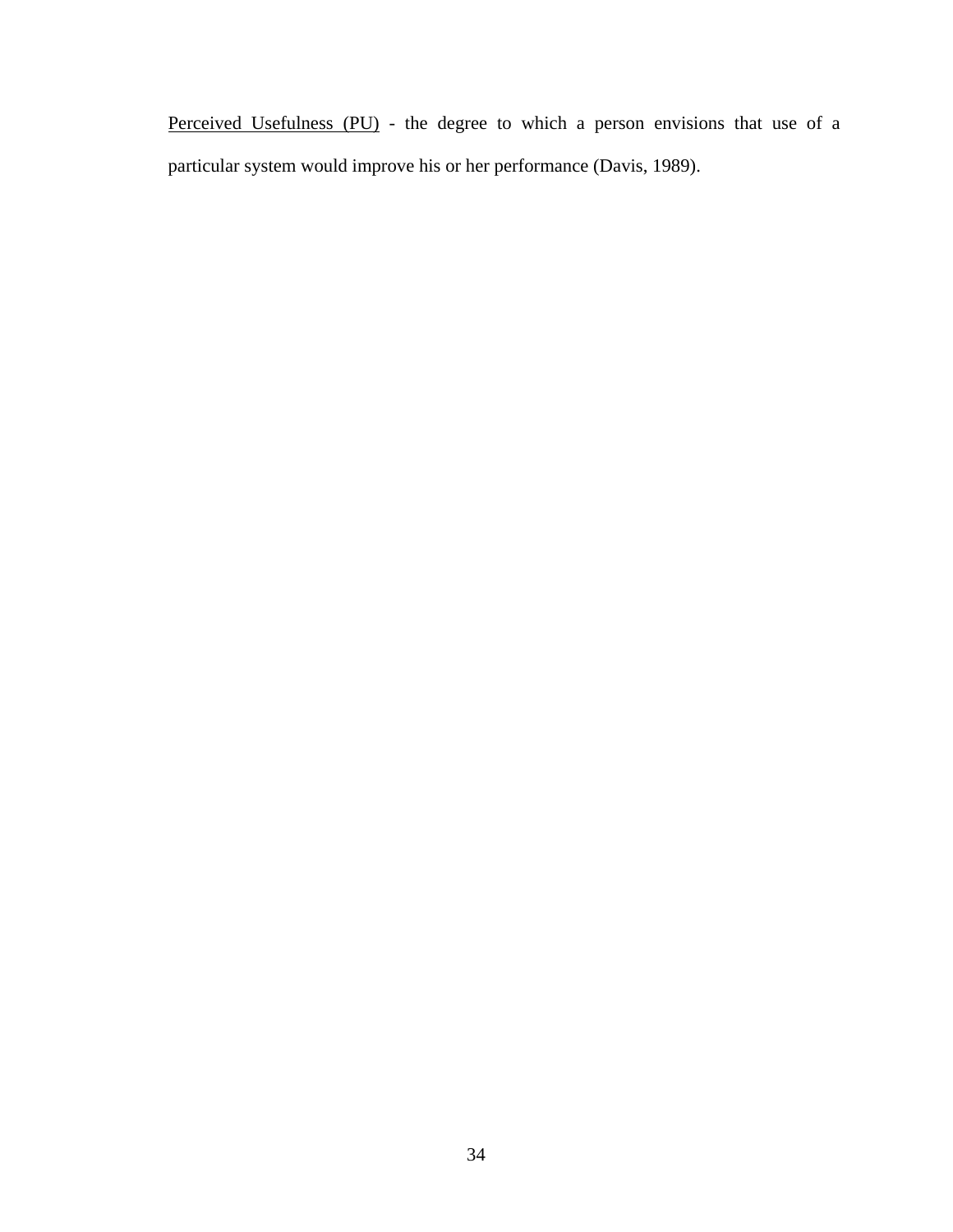#### **3.0 CHAPTER THREE: RESEARCH DESIGN AND METHODOLOGY**

## **3.1 INTRODUCTION**

This chapter presents the research design and methodology of this study. These two elements are explained through descriptions of the study's data collection instruments, procedures, and analysis techniques.

## **3.2 RESEARCH DESIGN**

The conceptual framework for this study is based on the Technology Acceptance Model proposed by Davis in 1989. This model, introduced in Chapter One, is being used as the overarching framework to analyze the extent to which a relationship exists between three key variables—decision style, technology acceptance, and technology usage. In addition to the three main variables in this study, the following demographic variables will be incorporated: gender, age, years of experience, organizational type, organizational size, and technology availability. It is anticipated that the proposed framework will assist the researcher in answering the following research questions:

RQ1: What are the managerial decision styles of principals?

RQ2: What is the level of acceptance of technology among principals?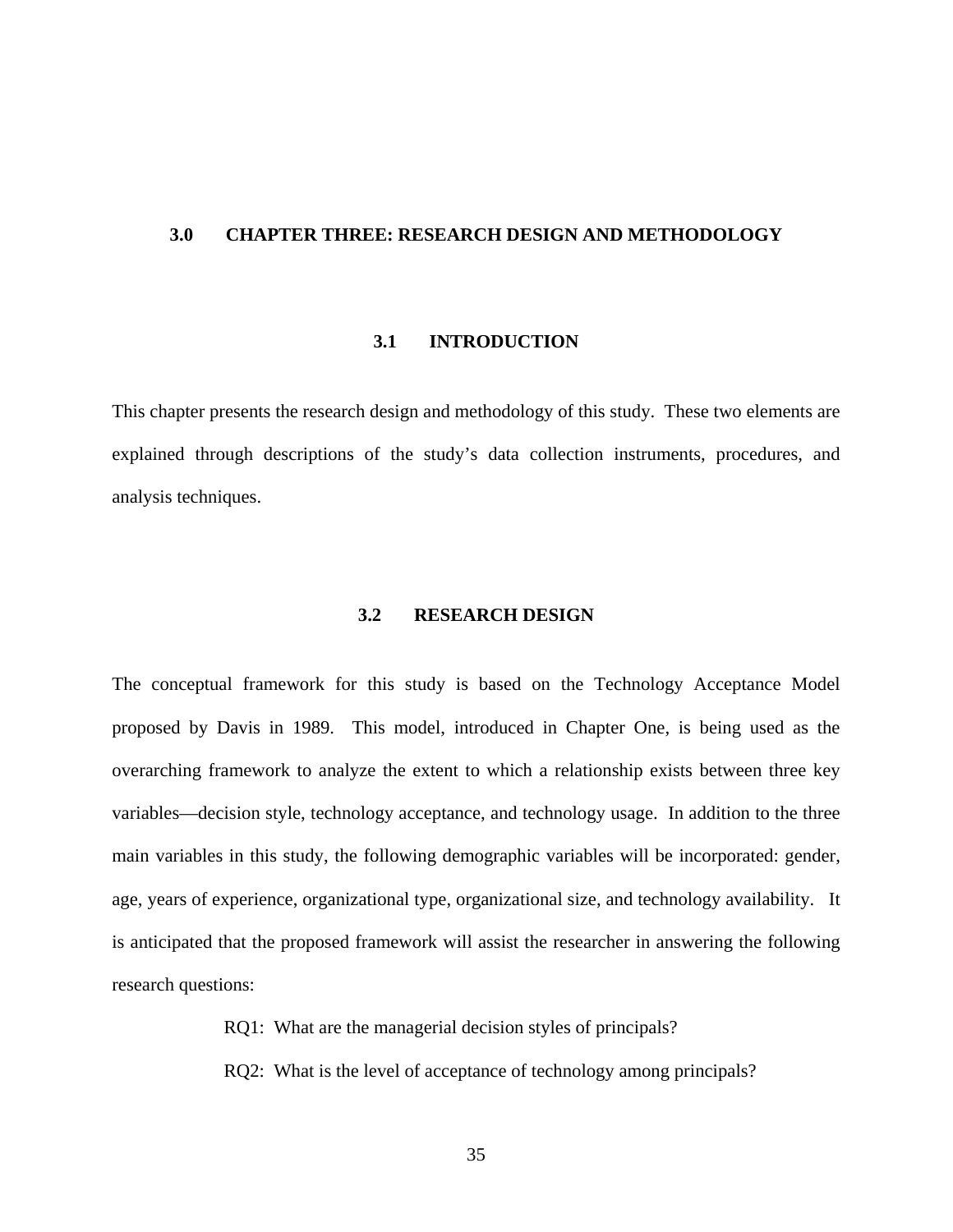RQ3: What is the level of use of technology among principals? RQ4: To what extent does a principal's decision style influence his/her acceptance and use of technology?

## **3.3 METHODOLOGY**

A quantitative methodology has been chosen for the design of this research. The quantitative research will be executed through an online survey of the proposed sample group. Further, the data will be statistically analyzed in order to incorporate an optimal evaluation of the results.

## **3.4 SAMPLE GROUP**

The sample group for this study consists of K-12 public school building principals in the Western Pennsylvania area. The sample group was compiled using an *Educational Directory*  (2006) printed yearly by the Pennsylvania Department of Education. From this directory, a listing of all K-12 building principals in the following Western Pennsylvania counties— Allegheny (including Pittsburgh City), Beaver, Butler, Greene, Fayette, Washington, and Westmoreland, was created. From this listing of 582 principals, a sample population of 300 was drawn using a research randomizing application at r*andomizer.org*. The researcher assumes that all participants of this study are certified administrators in the state of Pennsylvania and hold a full time principal's position in a K-12 public school district.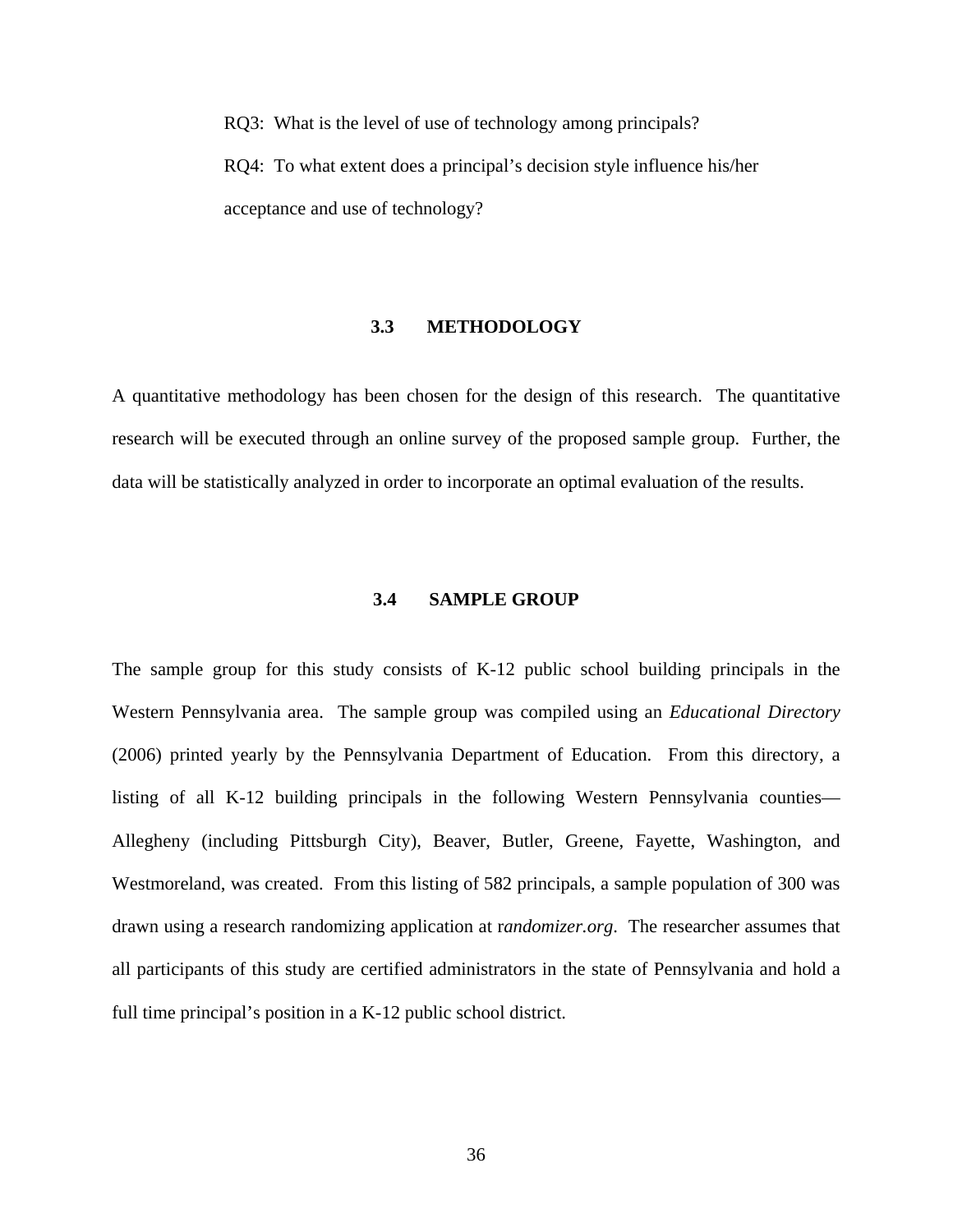# **3.5 RESEARCH INSTRUMENTS**

The implementation of this study will be conducted through a quantitative design. In attempting to gather quality data, several research instruments will be employed. The research instruments to be used are: initial cover letter, second cover letter, consent form, and survey (online and paper). The following subsections explain each instrument in detail.

# **3.5.1 Initial Cover Letter**

The first instrument of importance is the initial cover letter. The cover letter is constructed as a single page on white paper. The main purpose of the cover letter is to provide an introduction and invitation to the study. The main ideas in the cover letter are underlined, bolded, or italicized. The cover letter provides vital information regarding participants' obligations and procedures. In order to gain a significant participation rate, the cover letter also emphasizes the importance of each participant's response. Further, the cover letter provides important information regarding the nature of the survey, the amount of time it will take for completion, and the protocol for confidentiality.

The fifth paragraph of the cover letter provides detailed instructions for completing the consent form, with specific directions in bold for emphasis. The letter closes with contact information if a participant has any questions or concerns. At the bottom of the cover letter, a P.S. is added with a reminder about completing the consent form and a statement regarding the administration of the online survey. Each facet within the cover letter plays an important role in attempting to increase the overall response rate. A copy of the cover letter may be reviewed in Appendix A.1.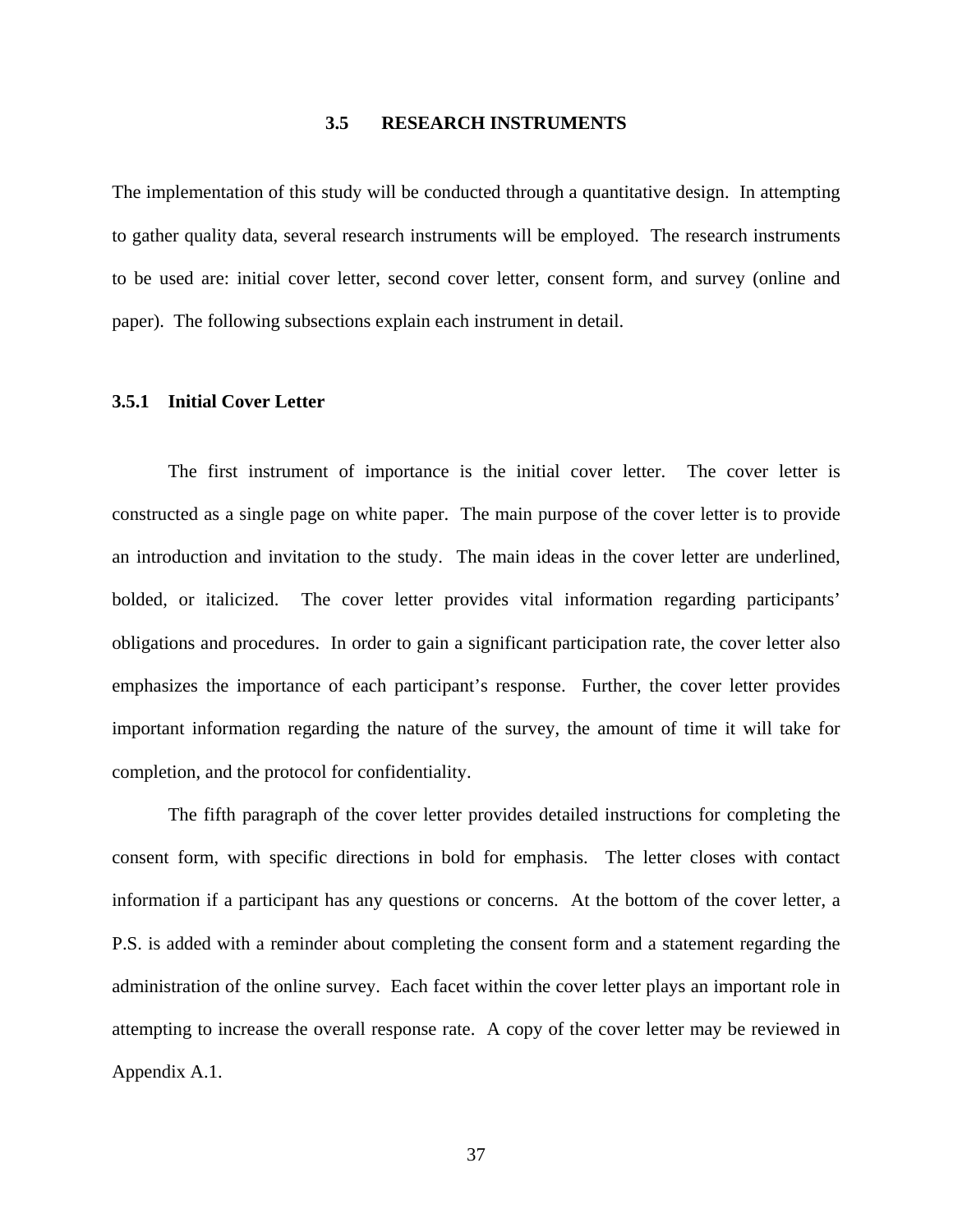# **3.5.2 Formal Consent Form**

 The second instrument used within this study is the formal consent form. The consent form consists of four pages, copied front to back on white paper. The consent form poses several questions and answers related to the participant's involvement in the presented study. Each participant, in accordance with the University of Pittsburgh Institutional Review Board, must complete an *Adult Consent Form* by initialing the bottom right hand corner of each page and signing the last page verifying participants' rights and obligations. In addition, participants are asked to provide a current email address to which the online survey may be sent. A copy of the consent form may be reviewed in Appendix A.2.

## **3.5.3 Online Survey**

 The third instrument is the online survey. The online survey instrument was formulated in the spring of 2005. Pre-testing of the questionnaire was completed in March of 2005 through the distribution of paper surveys to 15 assistant principals within 10 Allegheny County school districts. The survey pretest evaluated completion time, direction comprehension, ease of survey completion, and question conceptualization. After conducting the pre-test, several modifications were made to the directions and survey format. A copy of the survey format may be reviewed in Appendix A.5, as well as being outlined in the following paragraphs.

 The survey is sectioned into four parts. The four parts of the survey are: 1) initial questions, 2) Technology Acceptance Inventory, 3) Decision Making Inventory, and 4) demographic information. Each section is prefaced with an explanation and/or directions for completion. Due to the online nature of the survey, there are several formatting elements. First,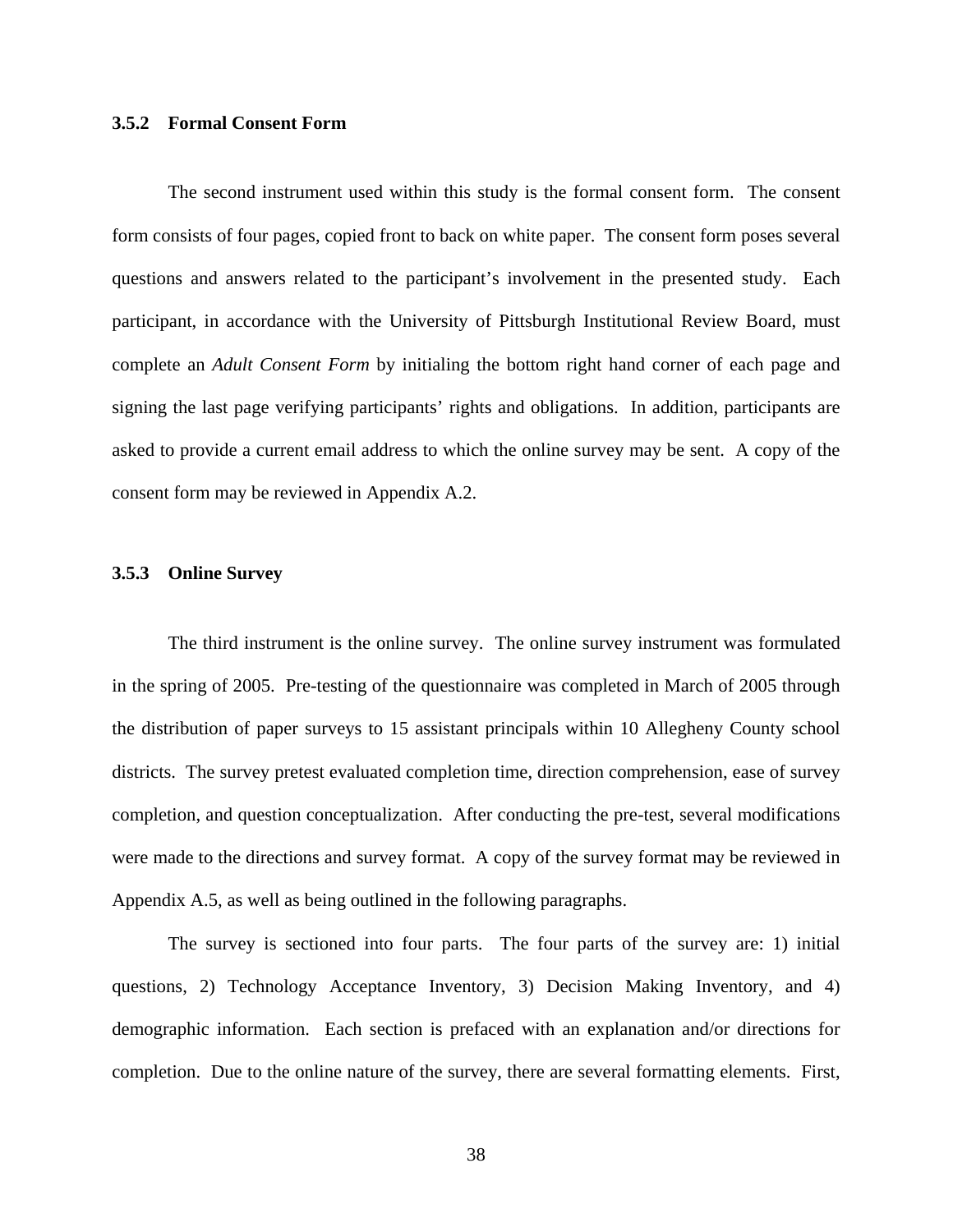the survey is given to the participants through personalized email. The email thanks the participants for offering to participate; explains the length of the survey; notifies the participants about a random reward drawing for a \$50 BP Gas Card; and ends with contact information. The email also presents the web link to the survey. The email may be reviewed in Appendix A.3.1.

 The next formatting item for the online survey is the survey greeting. The greeting welcomes the participant to the survey website and provides details about the survey's structure. At the bottom of the greeting is a purple arrow labeled *start survey*. Participants click on this arrow to begin the survey. The greeting message may be reviewed in Appendix A.3.2.

The survey itself is formatted using the *global blue* design theme. The survey consists of 45 questions, divided up among 13 pages. At the bottom of each page is a purple arrow labeled *submit*—the participants click on this button to move to the next page. Completion benchmarks have been added throughout the survey to let the participants gauge their completion—after question 11, the following statement is presented: At this point, 25% of survey completed. This statement is stated again after question 23 with 50% and again after question 35 with 75%. At the end of survey, after question 45, the word "Done!" is presented with a submit arrow. The survey ends with a closing message. This message is accompanied by a graphic of a person catching a star. The survey closing may be reviewed in Appendix A.3.3.

 The following paragraphs give detailed descriptions of each section of the survey. The first section is Part One: Initial Questions which asks participants questions related to their decision style, technology use, technology availability, technology training, and technology plans/goal setting. The section begins with the following directions: Part 1: Initial Questions; Questions 1-9; Each question is multiple choice, choose the answer that best represents you. This section consists of nine questions. These questions were placed at the beginning of the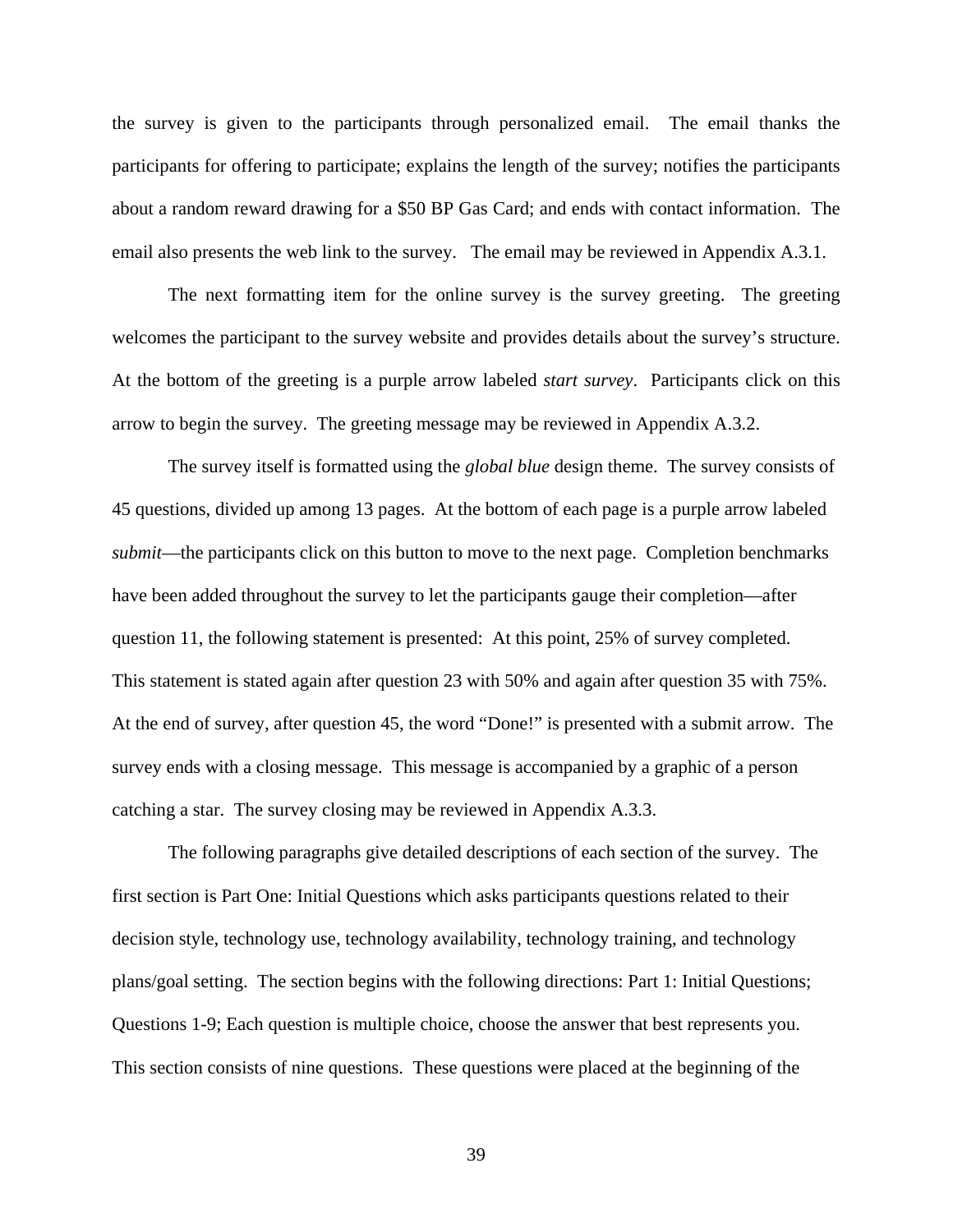survey for two reasons. First, these initial questions give the participant a beginning point, in which broad questions begin to assist participants in establishing an appropriate mind set of the survey topic. Secondly, these questions provide data into the participant's personal beliefs regarding his/her decision making style and technology use. These questions are multiple choice, with several questions having a multiple answer option.

The second section is Part Two: Technology Acceptance/Use Inventory which is drawn from Davis' Technology Acceptance Inventory. The framework for this inventory is discussed in Chapters 1 and 2. The purpose of this inventory is to gauge each principal's perceived ease of use, perceived usefulness, and behavioral intention to use particular technology applications. The inventory consists of five questions, with two additional questions being added for this study. The inventory directions are as follows: Part 2: Technology Acceptance/Use Inventory; Questions 10-16; Please rate the following technology applications according to your acceptance and/or use in relation to your job as a building principal; The word "it" in each statement refers to the technology application at the beginning of the question.

 The applications being investigated in this inventory are: the Internet, email, word processing, spreadsheet, and database. The inventory uses a four point Likert scale for ranking each statement. Furthermore, the format of this inventory has been modified for ease of understanding. The major modification from the original inventory is the prompt wording. In the presented inventory, the word " $\mathbf{i}$ " is added to each prompt line to acknowledge the application under question. The capitalized application preceding the prompt is the reference application for the word "it." Another modification made is the wording of the prompts. The original inventory prompts were awkwardly worded, especially in relation to behaviors regarding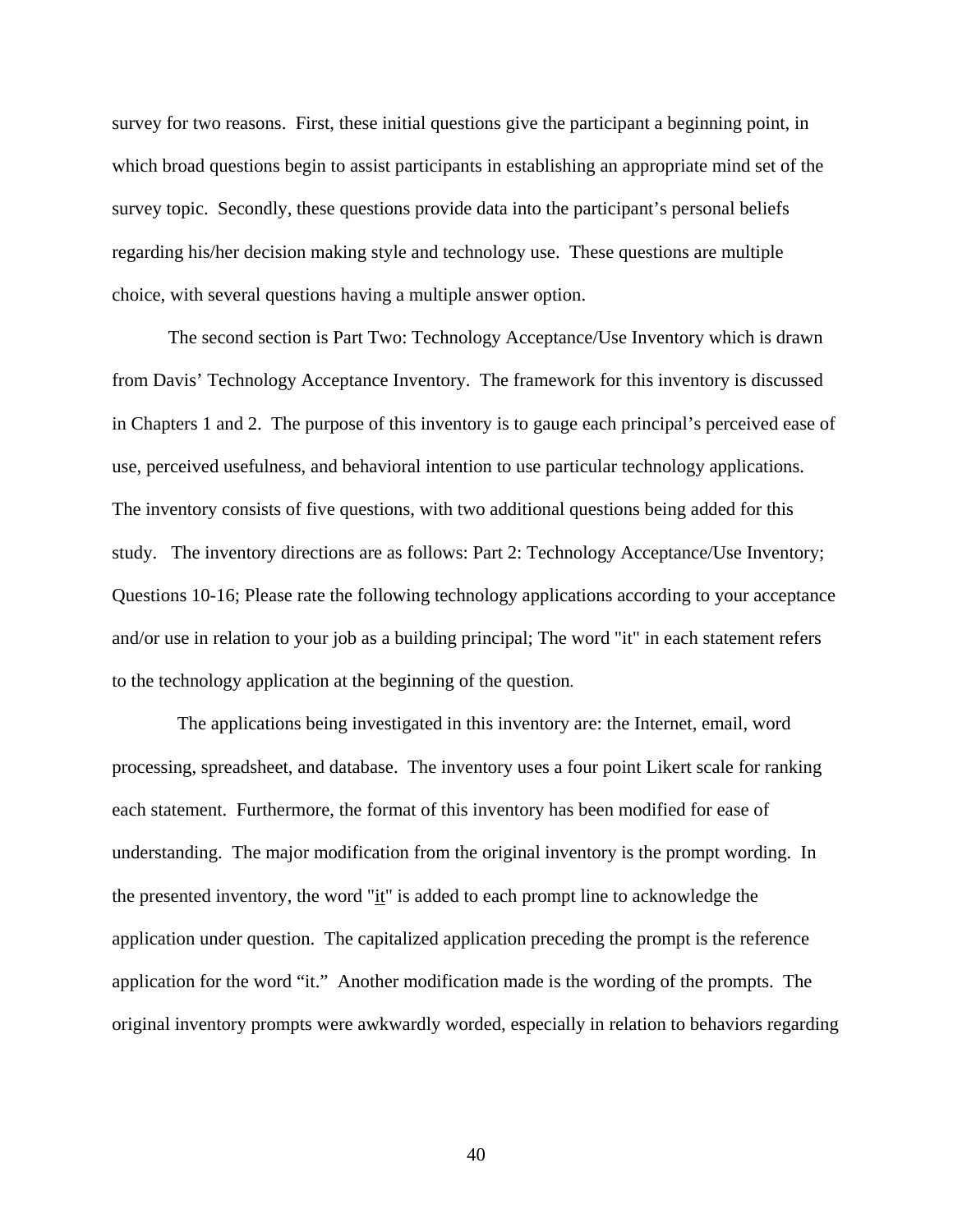educational leadership. Therefore, a modification of wording was applied; however, the main idea of each prompt was retained.

Additionally, two questions regarding the volume and frequency of technology use were added to collect more detailed information regarding each individual's technology use. These two questions ask participants to designate their volume and frequency of use for each technology application. The directions for this portion of Part Two are: Continuation of Part 2: Technology Acceptance/Use Inventory; Questions 15 & 16; Please designate your volume (how much) and frequency (how often) of use for the following areas of technology.

The third section is Part Three: Decision Making Style Inventory which is Rowe and Mason's (1987) inventory for gauging one's decision style. This inventory asks participants twenty questions to calculate their decision making style. This section of the survey requires the most explanation because a number of responses are required for each question. This inventory is somewhat complex. Therefore, it is very important that the directions are detailed and concise.

The instructions for completing the inventory are as follows: Part 3: Decision Style Inventory; Questions 17 - 36; The Decision Style Inventory consists of 20 questions, each with four responses per a question. There are no right or wrong answers; Each question will consist of four behaviors to be ranked:  $1 =$  least preferred,  $2$ ,  $3$ ,  $4 =$  most preferred; The easiest way to answer this section is to: (1) First pick your most preferred behavior and mark it with a 4., (2) Next pick your least preferred behavior and mark it with a 1, (3) Lastly, mark the remaining behaviors with either a 2 or 3 depending on preference; Each number may be used only ONCE within a given question; For example--My prime objective is to: Have a position with status 1, Be the best in my field 3, Achieve recognition for my work 2, Feel secure in my job 4.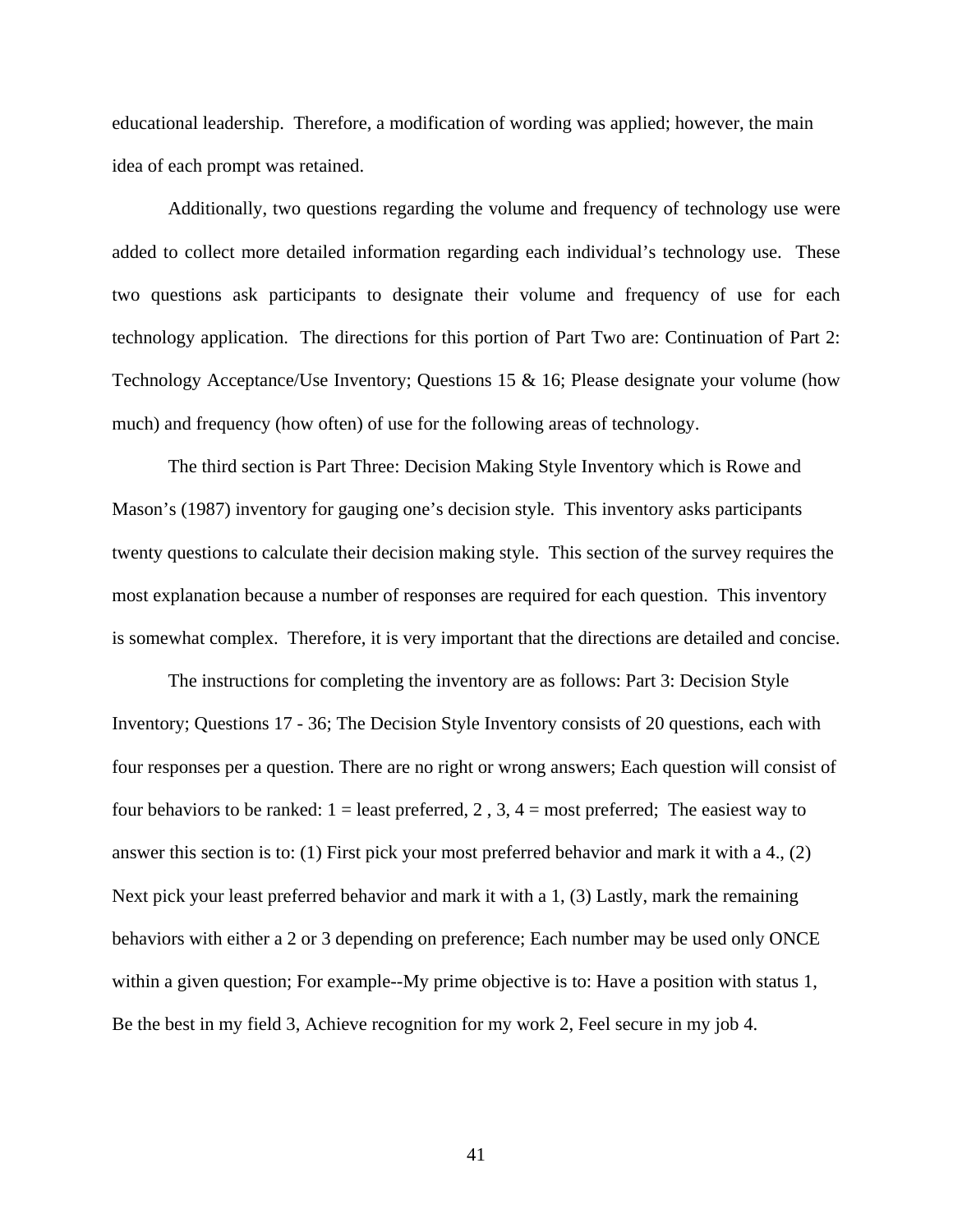The original inventory uses scoring responses of 1, 2, 4, and 8 to rank the four behaviors within each question. For this study, the scoring responses were modified to simplify the directions and response descriptors. Therefore, the proposed inventory uses 1, 2, 3, and 4, respectively. The responses will be reconverted to the original scale during the data analysis portion of the study.

The fourth section is Part Four: Demographic Information which asks participants nine general demographic questions. These questions consist of age, gender, experience, district/school demographics, and available technology. This section is placed at the end of the survey as a closer. The directions for this part are: Part 4: Demographics; Questions  $37 - 45$ ; Please complete the following questions in order to assist with categorizing survey responses. All these questions are multiple choice, with the last question having a multiple answer option.

# **3.5.4 Second Cover Letter**

Another instrument created for the execution of data collection is a second cover letter. A second cover letter has been created in case the response rate from the initial mailing does not reach 40%, or 120 responses. Thus, the second cover letter will only be sent to those participants not responding to the first invitation. The second cover letter is also a one page invitation printed on white paper. This letter is created from the initial letter with several modifications. The most apparent change is at the beginning of the letter. A new sentence is added: "I need your help." This has been added in an attempt to attract attention to the letter. Another change from the initial cover letter is the notification of a reward drawing. In attempts to increase the response rate, the addition of a random drawing for a \$50 BP Gas Card is provided. The initial mailing does not include a reward option until the participants have accepted participation in the study by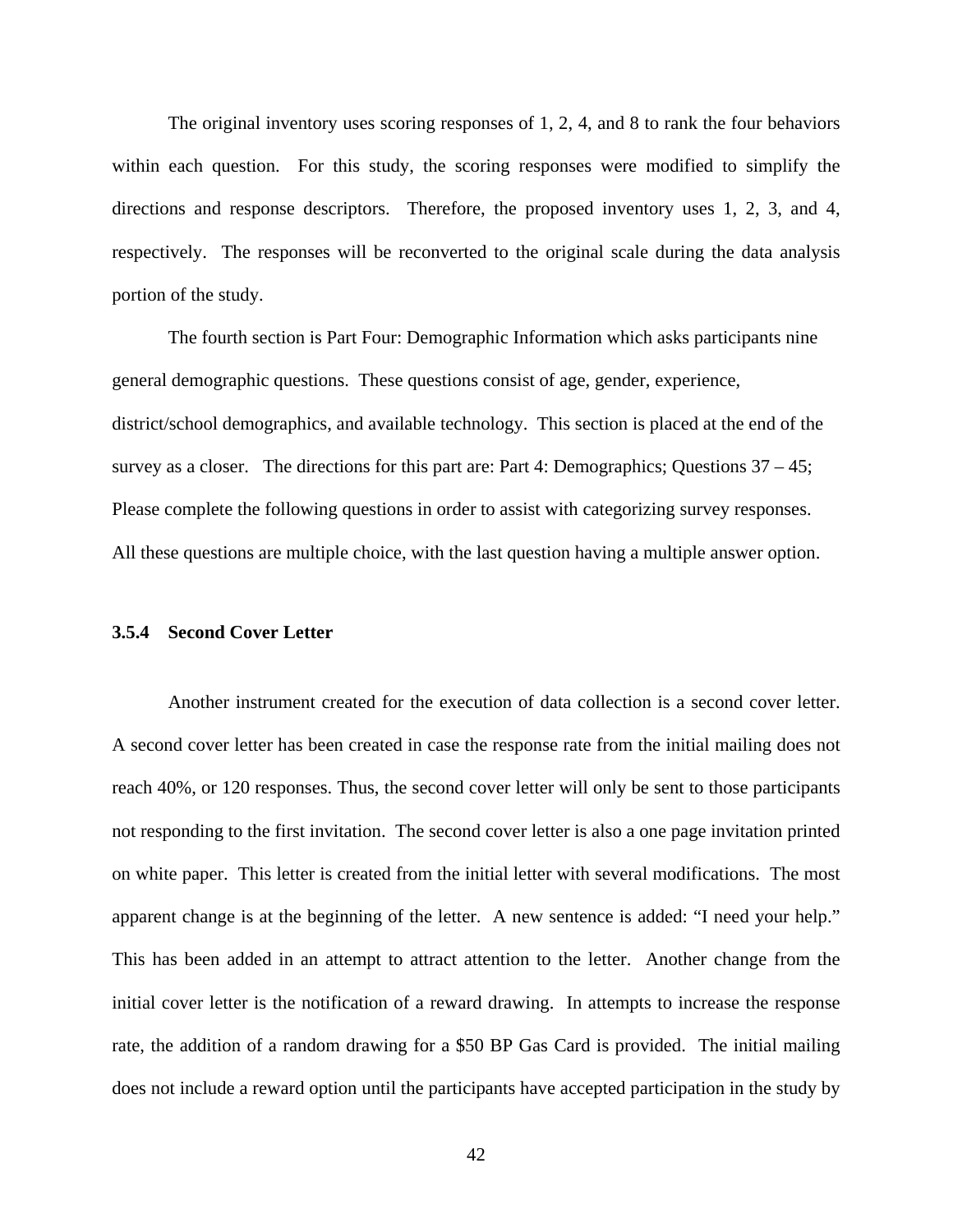returning a signed consent form. However, due to the fact that the survey is included in the second mailing, this time the information regarding the drawing must be mentioned in the cover letter. The last modification for the second mailing is the inclusion of the survey.

In order to assist with increasing the overall response rate, the second contact asks participants to complete the survey via paper and pencil. One reason for this modification is the elimination of the technology barrier. Because this study is focusing on technology, the online survey variable may impact the overall response rate. Therefore, adding this modification may encourage participants that do not have or use email. Thus, the cover letter reflects this change by including instructions about the survey and the procedure for returning it. The second cover letter may be reviewed in Appendix A.4.

## **3.5.5 Paper Survey**

Included in the second correspondence is a paper copy of the survey for completion. The included survey is an exact replica of the online survey, with the exception that the directions have been modified to include "circle the answer(s)" for each question. A copy of the paper survey may be reviewed in Appendix A.5.

#### **3.6 PROCEDURES**

The data collection procedure for this study involves a three step process. The first step is a mailed correspondence inviting the sample population to participate in the study. Within the initial mailing, the collection of participant consent forms is executed. The second procedural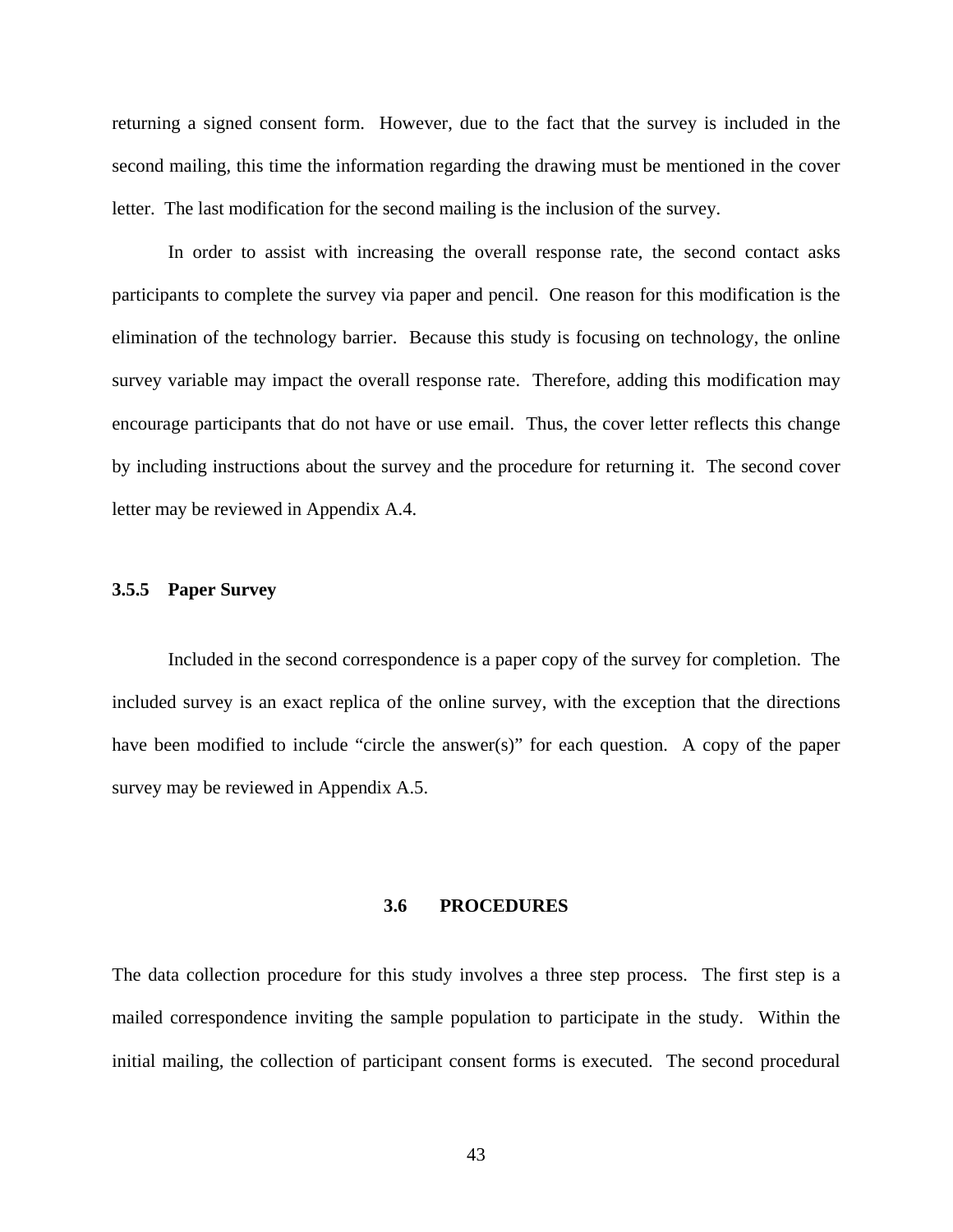step is the online administration of the survey. The final step is a second contact to potential participants based on the initial response rate.

 The data collection process begins with an initial invitation to potential participants. The entire sample population is mailed a cover letter, two University of Pittsburgh Adult Consent Forms, and a return envelope. Each participant is asked to return one copy of a completed consent form [with his/her initials (on each page), signature (on page 4), and email address (on page 4)] in the return envelope. The other consent form is for the participant's personal records. The receipt of a completed consent form affirms that the individual is willing to participate in the study.

Once the consent form is returned, the online survey will be administered per *Zoomerang.com*. The administration of the online survey is completed by placing the participant's email address into the address book of the *Zoomerang* program. After inputting the email address, a custom email is automatically sent to the participant with a link to the survey. Further, a reminder email may be sent if a participant does not complete the survey within a given amount of time—for this study that is three weeks (21 business days) after the initial survey launch. Once the online survey is completed, it is returned to the *Zoomerang* program. This web based survey program gathers the data and inputs the information into an excel spreadsheet for analysis.

If a participant does not return a consent form within the three week window, a second mailing will be conducted. This mailing will include a second cover letter, two copies of the consent form, the survey, and a return envelope. The second mailing asks participants to return a completed consent form and survey in the envelope provided. Within two weeks (14 business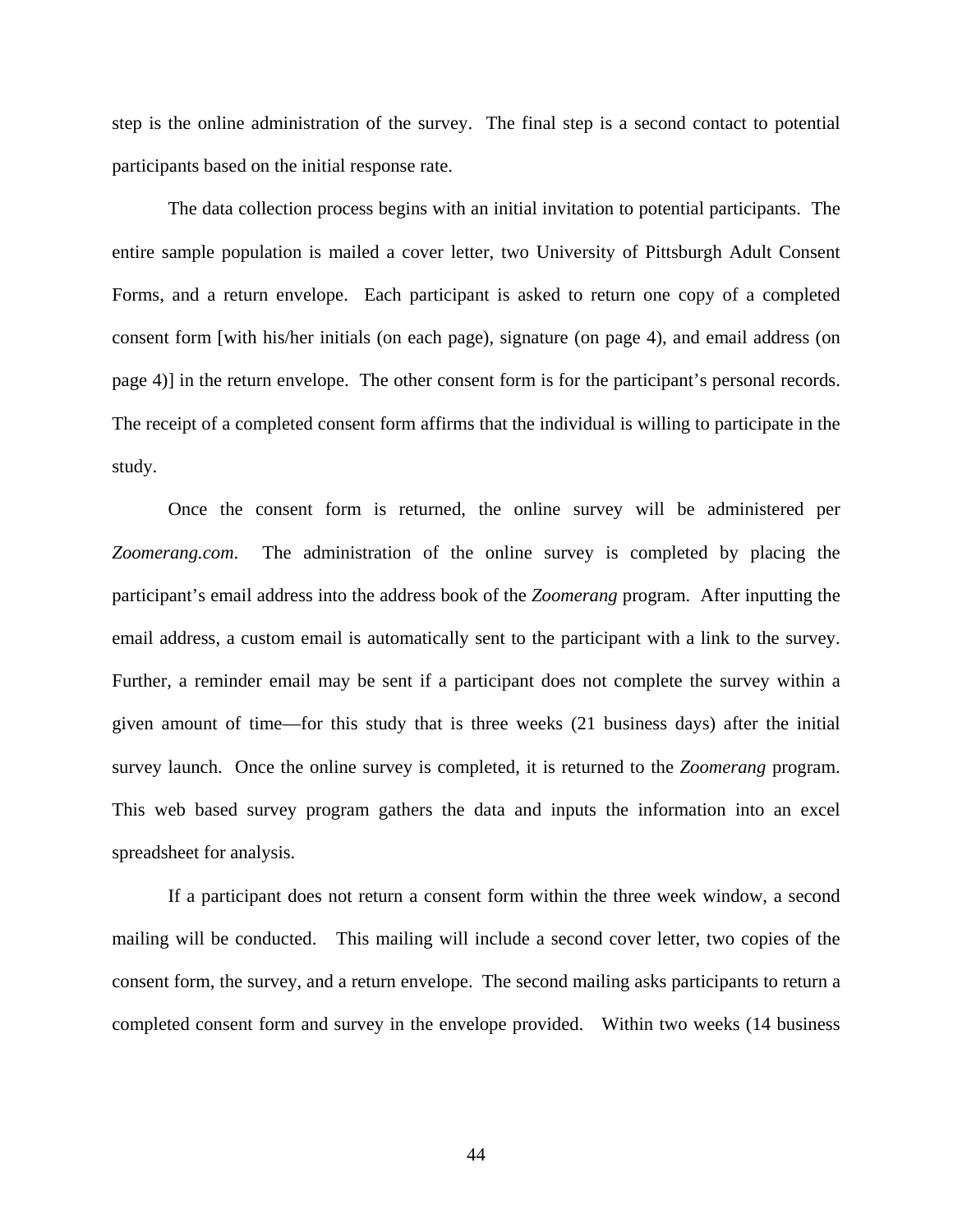days) of the second mailing, a closure to the data process will be implemented. Any participant not returning a consent form and/or survey response is considered a non participant.

# **3.7 DATA ANALYSIS**

The collected data are analyzed through the utilization of the statistical package for social sciences (SPSS) (Norusis, 1998).All data from the survey are analyzed through descriptive statistics. The four research questions are answered through descriptive statistics, multivariate analysis (specifically **A**nalysis of Variance, ANOVA) and correlation analysis (Spearman rho). The use of ANOVA is an appropriate method for utilization due to its ability to assess the relative magnitude of variation among differing variables (Ferguson & Takane, 1989). The use of correlation analysis is appropriate because it demonstrates the existence of a correlation between variables when items are observed to be relational (Babbie, 2001).

The purpose of the survey instrument is to provide a vehicle for data collection and analysis regarding the study's research questions. As part of the analysis, this section provides a detailed description of the data collection items, descriptors, response options, and scoring coding. Additionally, Table 3.1 illustrates the survey sections that support the data collection for each research question (RQ).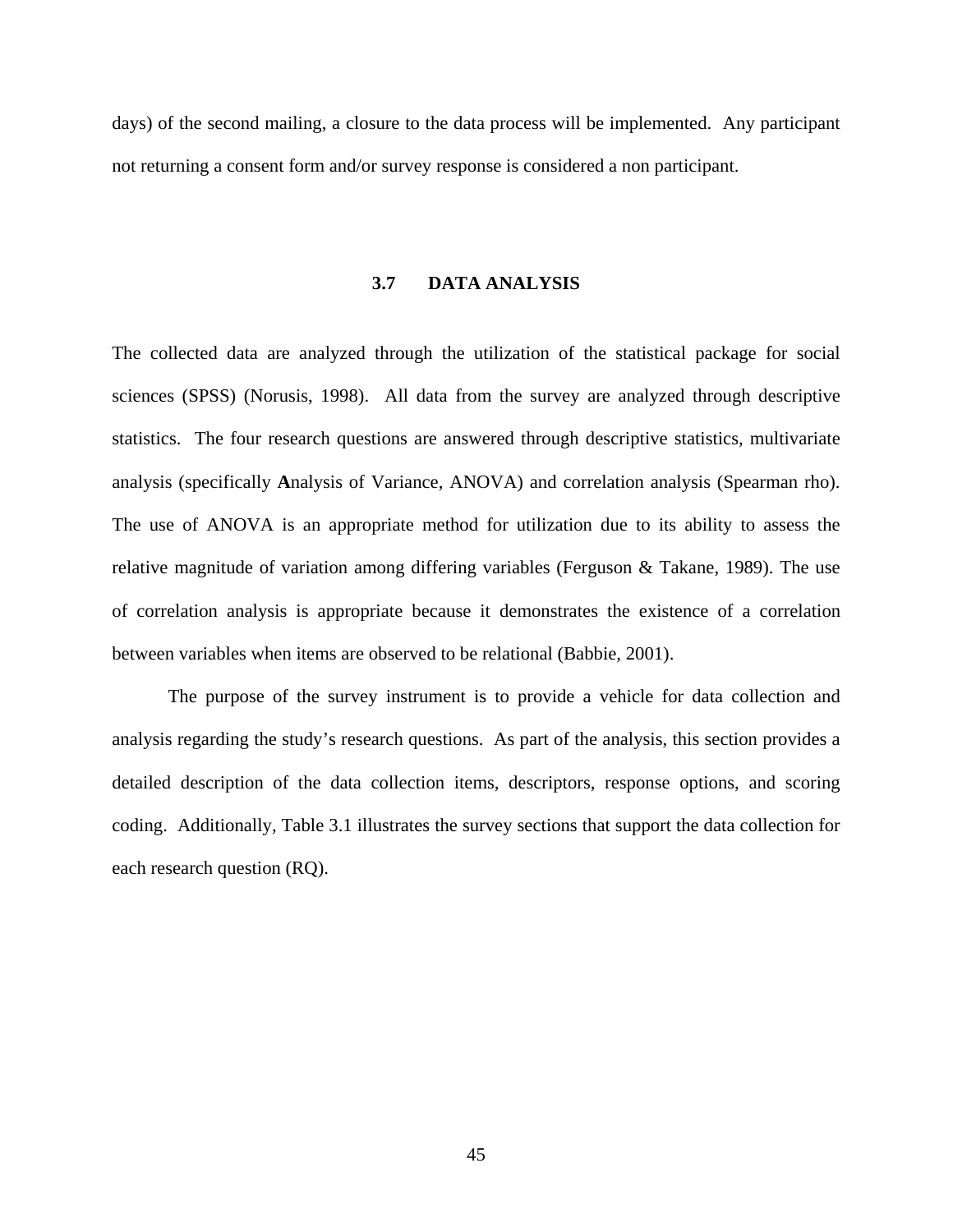**Table 3.1** Survey Instrument Supporting Research Questions (RQ)

| <b>Survey Part</b> | <b>Title</b>                            | (RQ) Supported        |
|--------------------|-----------------------------------------|-----------------------|
| One                | <b>Initial Questions</b>                | RQ1, RQ2, RQ3         |
| Two                | Technology Acceptance and Use Inventory | RQ2, RQ 3, RQ4        |
| Three              | <b>Decision Making Style Inventory</b>  | <b>RQ1, RQ4</b>       |
| Four               | Demographics                            | $\tilde{\phantom{a}}$ |

The purpose of Part One (Appendix A.5, Part One) is to establish an open and inviting tone for the completion of the survey, as well as a way to elicit responses to nine preliminary questions. Data from Part One of the survey are collected to assist in providing answers to RQ1, RQ2, and RQ3.

The first question (Q1) of Part One asks each individual to self-report his/her decision style (based on Rowe's four classifications: analytical, behavioral, conceptual, and directive). The items are coded for scoring as follows: self-report analytical  $(A = "1")$ , self-report behavioral  $(B = "2")$ , self-report conceptual  $(C = "3")$ , and self-report directive  $(D = "4")$ . Even though the individual will complete the Rowe Decision Style Inventory later in the survey, this question was presented for two reasons. First, to allow the respondent to take ownership of his/her survey response—by asking for a self-report of his/her own individual decision style and secondly, to provide a comparison to the individual decision style tabulated from Rowe Decision Style Inventory.

The next eight questions (Q), numbered two through nine, pertain to technology. Each of these questions is multiple choice, with Q5 and Q6 having a multiple answer option. These questions ask the participants the following: (Q2) using a Likert scale, rate your ability to use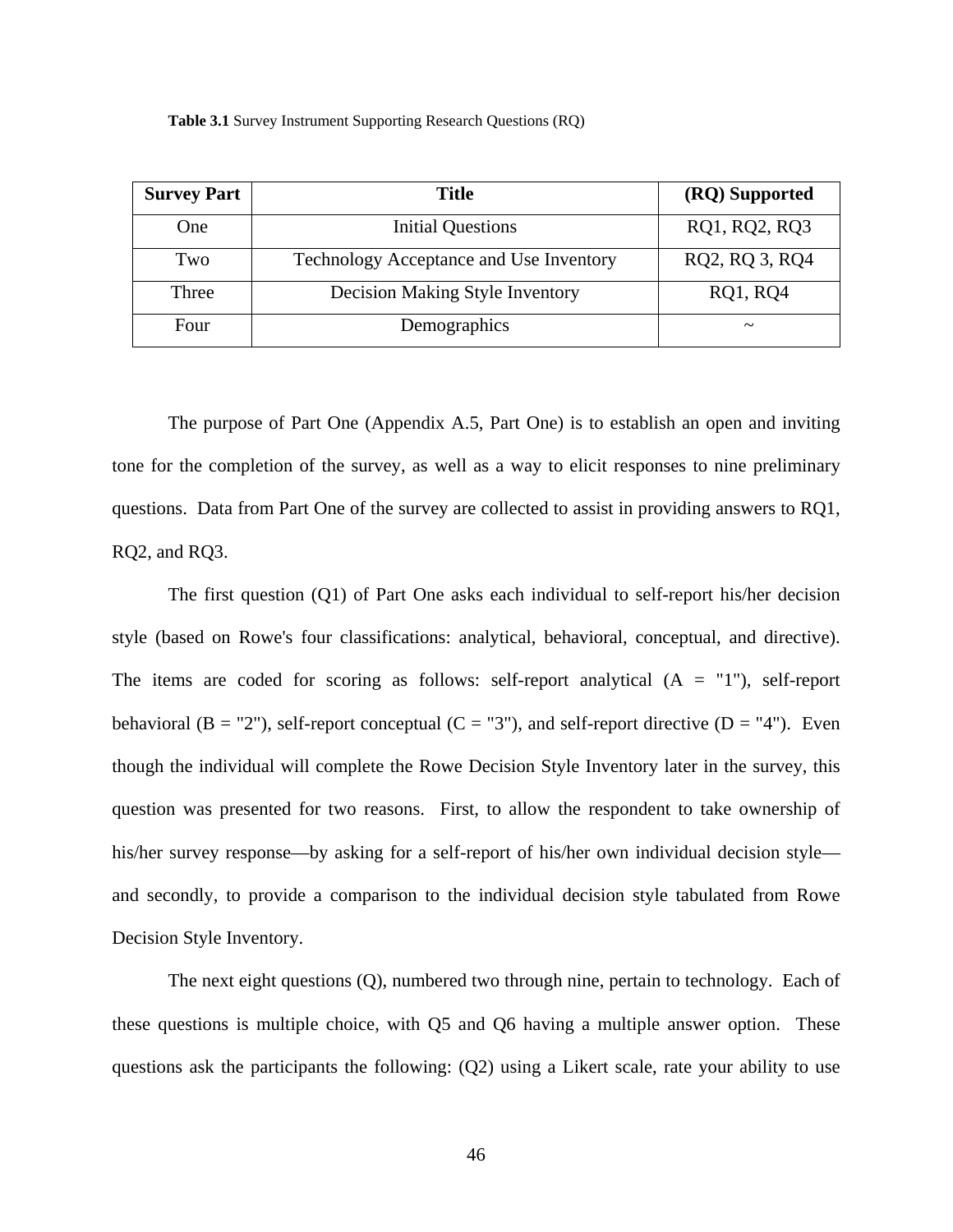technology, (Q3) frequency of technology use, (Q4) most frequently used technology application, (Q5) area of decision making in which technology is incorporated, (Q6) training on which technology applications, (Q7) existence of technology plan for school building, (Q8) existence of technology plan for district, and (Q9) existence of professional technology goals. Table 3.2 illustrates the response options and scoring codes utilized within this section.

| <b>Items</b> and<br><b>Descriptors</b> | <b>Response Options</b>     | <b>Scoring Codes</b>                       |  |
|----------------------------------------|-----------------------------|--------------------------------------------|--|
| Q <sub>1</sub>                         | "A, B, C, or $D$ "          | 1, 2, 3, 4                                 |  |
| Q2                                     | " $1,2,3,4$ , or 5"         | 1, 2, 3, 4, 5                              |  |
|                                        | "everyday, 3 times a        |                                            |  |
| Q <sub>3</sub>                         | week, once a week, or       | 1, 2, 3, 4                                 |  |
|                                        | once a month"               |                                            |  |
|                                        | "Internet, Email, Word      |                                            |  |
| Q4                                     | processing, Spreadsheet,    | 1, 2, 3, 4, 5, 6, 7                        |  |
|                                        | Database, None of the       |                                            |  |
|                                        | Above, or Other"            |                                            |  |
|                                        | "Student Achievement,       |                                            |  |
|                                        | Student Attendance,         |                                            |  |
|                                        | Student Discipline,         |                                            |  |
|                                        | Teacher Evaluation,         |                                            |  |
| Q <sub>5</sub>                         | <b>Building Management,</b> | $1, 2, 3, 4, 5, 6, 7, 8$ (multiple answer) |  |
|                                        | <b>Building</b>             |                                            |  |
|                                        | Communication, Parent       |                                            |  |
|                                        | Communication, and/or       |                                            |  |
|                                        | Other"                      |                                            |  |
|                                        |                             |                                            |  |

**Table 3.2** Part I of Survey: Initial Question Items, Descriptors, Response Options, and Scoring Codes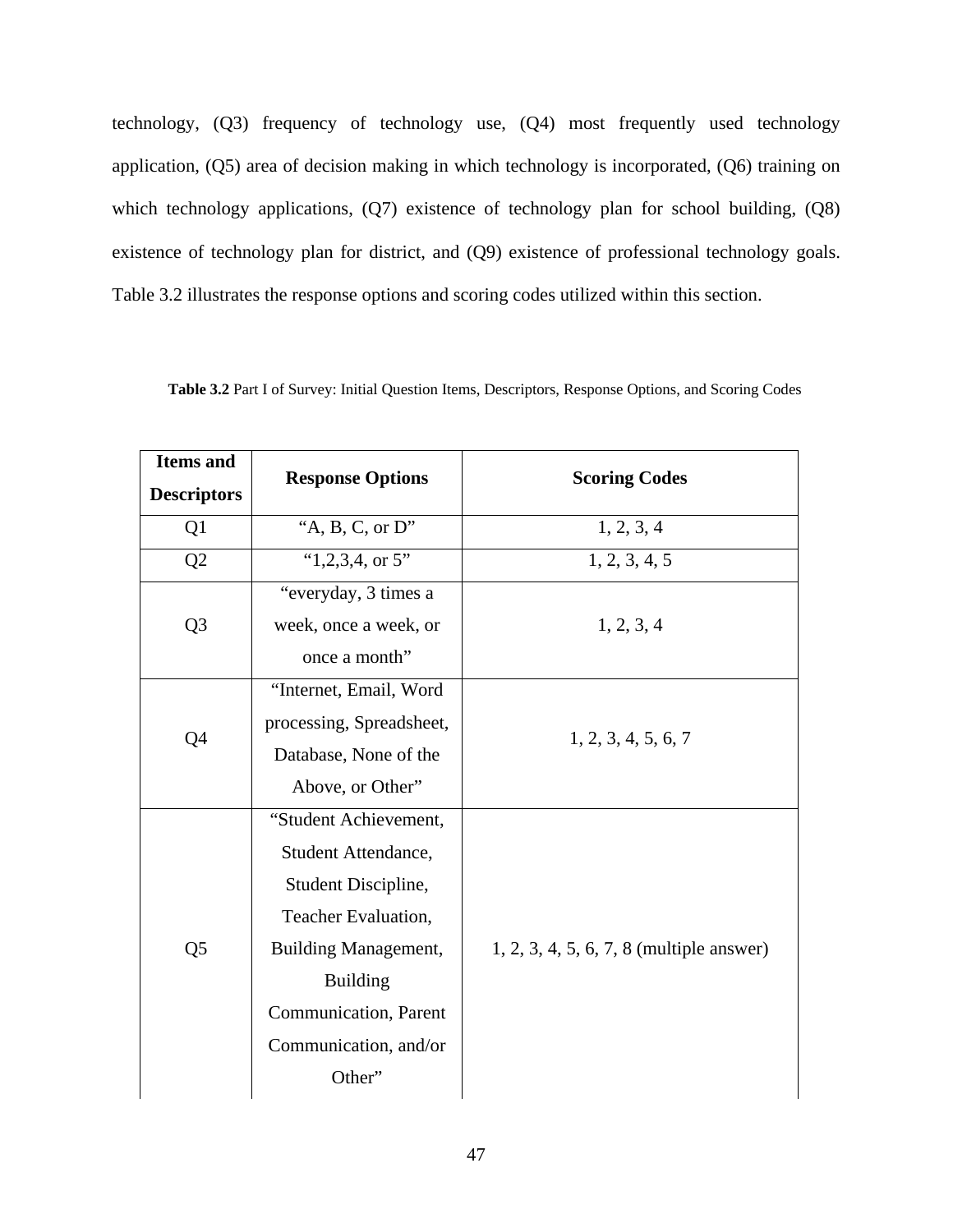**Table 3.2 (continued).** 

|                | "Internet, Email, Word   |                                               |
|----------------|--------------------------|-----------------------------------------------|
|                | processing, Spreadsheet, |                                               |
|                | Database,                |                                               |
| Q <sub>6</sub> | Comprehensive Data       | 1, 2, 3, 4, 5, 6, 7, 8, 9, 10, 11, 12, 13, 14 |
|                | Analysis System, PDA,    | (multiple answer)                             |
|                | Hardware, Software,      |                                               |
|                | Grading/Attendance       |                                               |
|                | Software, and/or Other"  |                                               |
| Q7             | "Yes or No"              | 1, 2                                          |
| Q8             | "Yes or No"              | 1, 2                                          |
| Q <sub>9</sub> | "Yes or No"              | 1, 2                                          |

The purpose of Part Two (Appendix A.5, Part Two) is to collect data on each participant's perceived ease of use, perceived usefulness, and behavioral intention to use specific technology applications**.** The data from this part of the survey are collected to assist in providing information to answer RQ2, RQ3, and RQ4.

Within the Technology Acceptance/Use Inventory, twelve prompt descriptors are presented under each technology application. The first six items relate to perceived ease of use; the next three items relate to perceived usefulness; and the last three items relate to one's behavioral intention to use the application. The five technology applications are: 1) Internet, 2) Email, 3) Word processing, 4) Spreadsheet, and 5) Database. A four-point Likert scale is used to score this part of the survey. The four-point scale is marked from left to right using the following scale:  $1 =$  Strongly Disagree,  $2 =$  Disagree,  $3 =$  Agree, and  $4 =$  Strongly Agree. Table 3.3 illustrates items, descriptors, response options, and scoring codes utilized for each prompt within this section.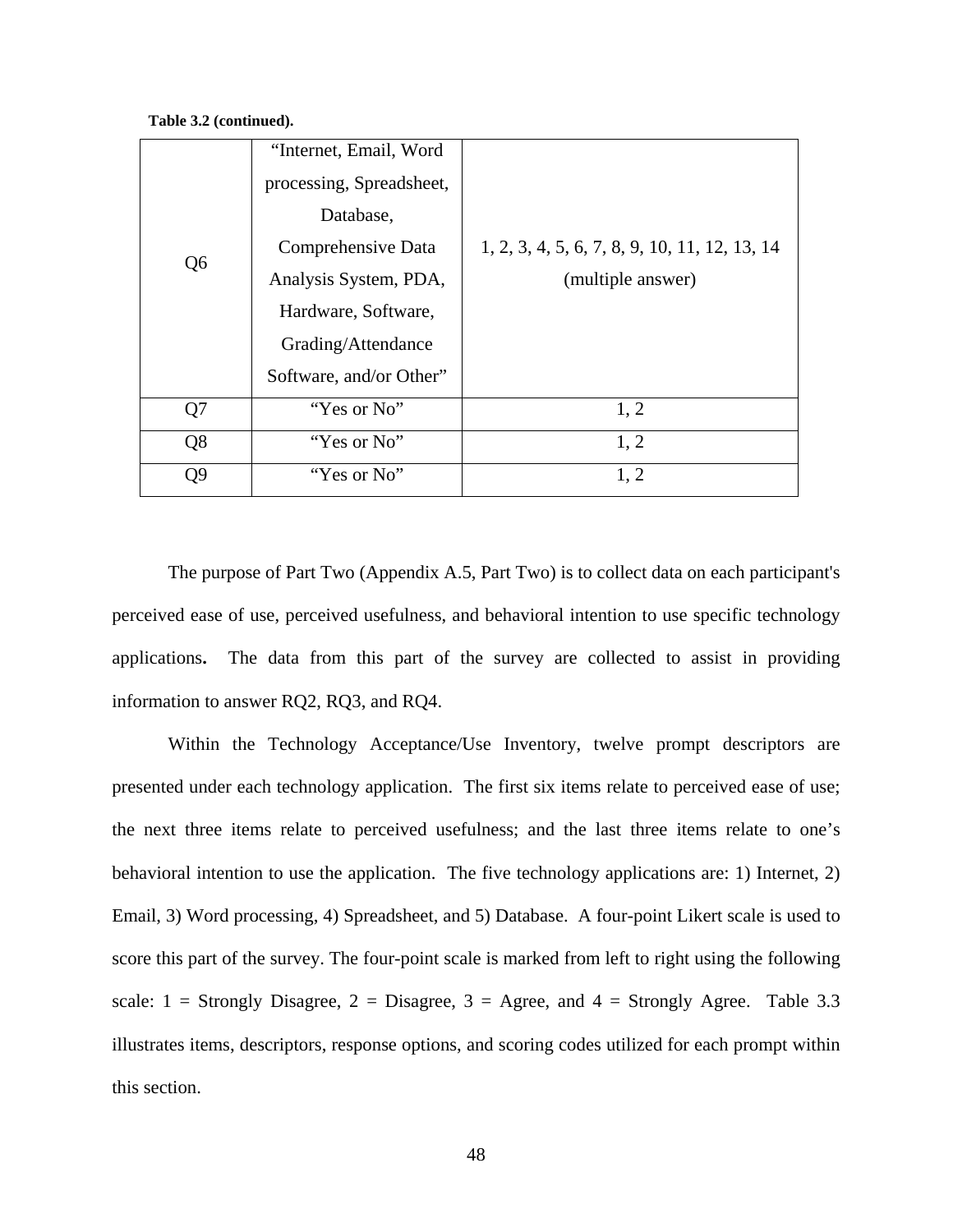| <b>Items</b> | <b>Descriptors</b>                     | <b>Response Options and</b><br><b>Scoring Codes</b> |  |
|--------------|----------------------------------------|-----------------------------------------------------|--|
| $Q#-1$       | Easy Learn Operate                     | " $1,2,3$ , or 4"                                   |  |
| $Q# - 2$     | Easy Get Want                          | " $1,2,3$ , or 4"                                   |  |
| $Q# - 3$     | <b>Easy Interact Clear</b>             | " $1,2,3$ , or 4"                                   |  |
| $Q#-4$       | Easy Flexible Interact                 | " $1,2,3$ , or 4"                                   |  |
| $Q#-5$       | Easy Skillful Using                    | " $1,2,3$ , or 4"                                   |  |
| $Q#-6$       | Easy To Use                            | " $1,2,3$ , or 4"                                   |  |
| $Q# - 7$     | Useful To Be Efficient                 | " $1,2,3$ , or 4"                                   |  |
| $Q#-8$       | Useful To Be Effective                 | " $1,2,3$ , or 4"                                   |  |
| $Q#-9$       | <b>Useful Easier Decisions</b>         | " $1,2,3$ , or 4"                                   |  |
| $Q# - 10$    | Useful In Completing<br>Daily Tasks    | " $1,2,3$ , or 4"                                   |  |
| $Q# - 11$    | <b>Behavioral Whenever</b><br>Helpful  | " $1,2,3$ , or 4"                                   |  |
| $Q#-12$      | <b>Behavioral Whenever</b><br>Possible | " $1,2,3$ , or 4"                                   |  |

**Table 3.3** Part II of Survey: Technology Acceptance Items, Descriptors, Response Options, and Scoring Codes

The purpose of the second portion of Part Two is to obtain responses to prompts related to: 1) volume of use, and 2) frequency of use for each of the five technology applications. Data for these questions are collected to assist in providing information to answer RQ2, RQ3, and RQ4. For volume of use (how much), respondents were asked to respond to the prompts of: never, >0-25%, >25-50%, >50-75%, or >75-100%. For frequency of use (how often), respondents were asked to respond to the prompts of: never, monthly, weekly, or daily. In order to provide accurate information, detailed Likert scales are used rather than a typical numerical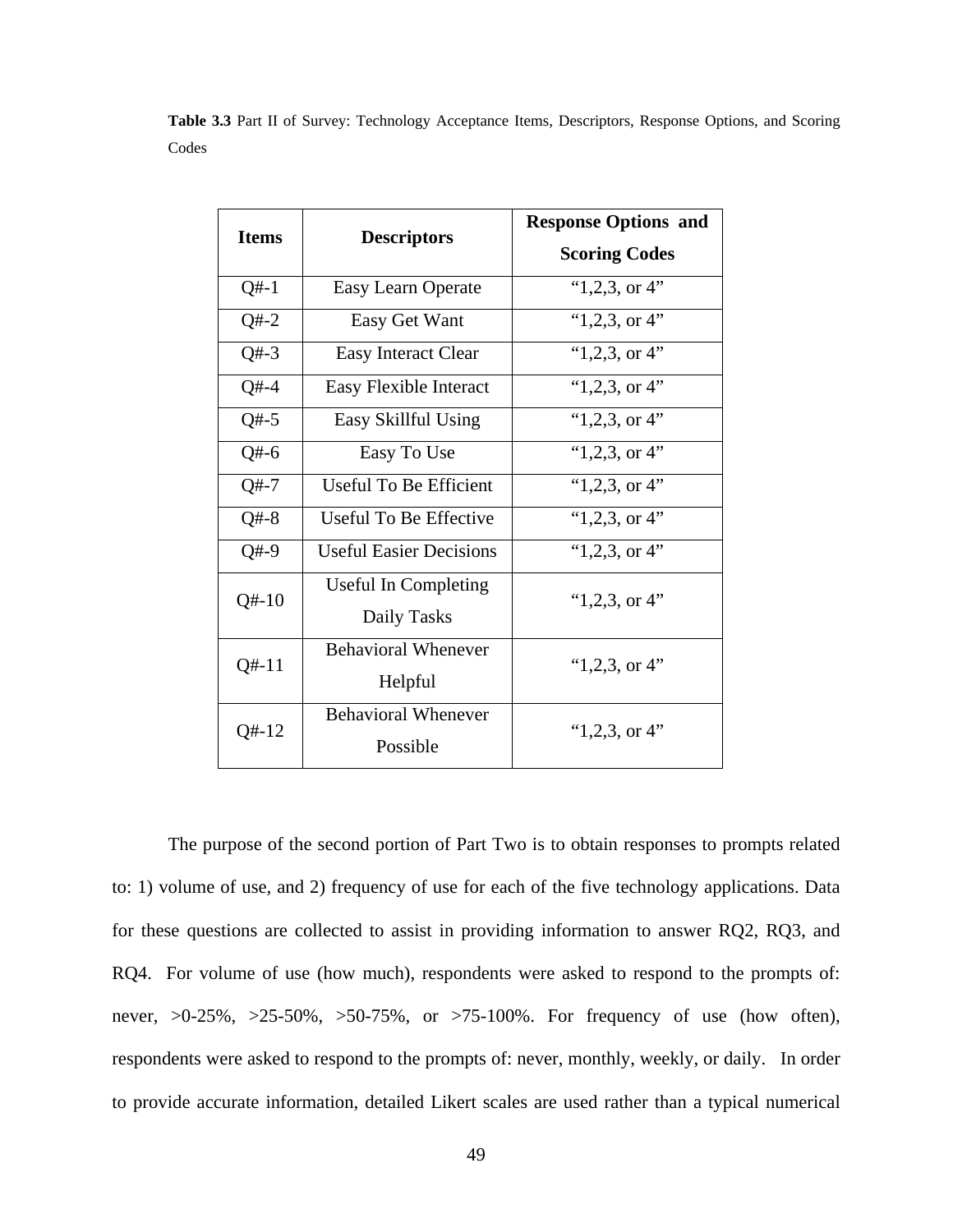scale. The scoring codes for these questions translate the detailed responses into numerical representations. This is illustrated below in Table 3.4.

| Table 3.4 Part II Continued: Technology Use Items, Descriptors, Response Options, and Scoring Codes |  |
|-----------------------------------------------------------------------------------------------------|--|
|-----------------------------------------------------------------------------------------------------|--|

| <b>Items</b> | <b>Descriptors</b>               | <b>Response Options</b>                                                 | <b>Scoring Codes</b> |
|--------------|----------------------------------|-------------------------------------------------------------------------|----------------------|
| $Q15-1$      | Volume Use Internet              | "Never, $>0.25\%$ , $>25$ -<br>$50\%$ , $>50-75\%$ , or $>75-$<br>100%" | $1,2,3,4$ , or 5     |
| $Q15-2$      | <b>Volume Use Email</b>          | "Never, $>0.25\%$ , $>25$ -<br>$50\%, >50-75\%,$ or $>75-$<br>100%"     | $1,2,3,4$ , or 5     |
| $Q15-3$      | Volume Use<br>Word-processing    | "Never, $>0.25\%$ , $>25$ -<br>$50\%$ , $>50-75\%$ , or $>75-$<br>100%" | $1,2,3,4$ , or 5     |
| $Q15-4$      | Volume Use<br>Spreadsheets       | "Never, $>0.25\%$ , $>25$ -<br>$50\%$ , $>50-75\%$ , or $>75-$<br>100%" | $1,2,3,4$ , or 5     |
| $Q15-5$      | Volume Use<br>Databases          | "Never, $>0.25\%$ , $>25$ -<br>$50\%$ , $>50-75\%$ , or $>75-$<br>100%" | $1,2,3,4$ , or 5     |
| Q16-6        | Frequency Use Internet           | "Never, monthly, weekly,<br>or daily"                                   | $1,2,3$ , or 4       |
| Q16-7        | Frequency Use Email              | "Never, monthly, weekly,<br>or daily"                                   | $1,2,3$ , or 4       |
| Q16-8        | Frequency Use<br>Word-processing | "Never, monthly, weekly,<br>or daily"                                   | $1,2,3$ , or 4       |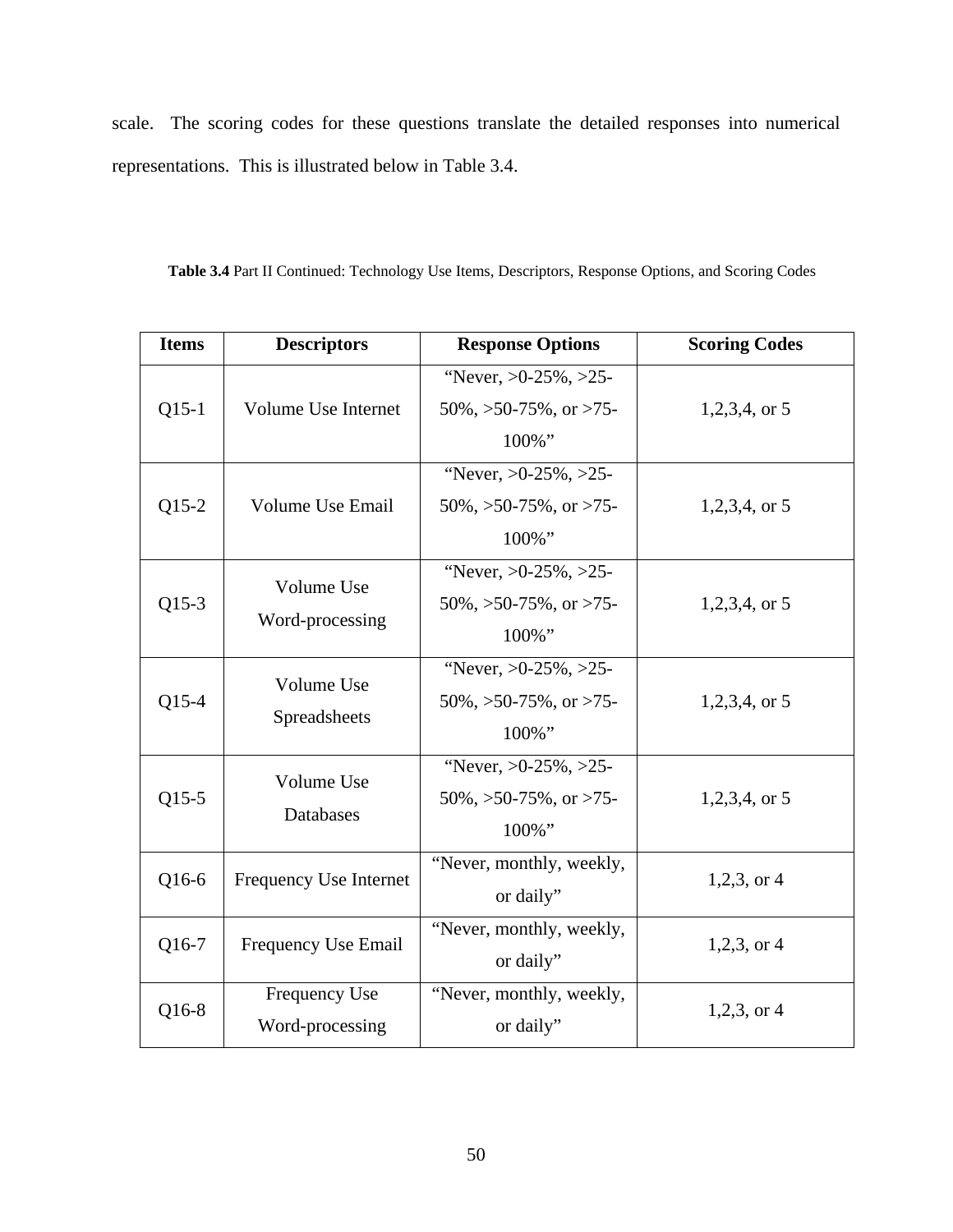**Table 3.4 (continued).**

| Q16-9    | Frequency Use       | "Never, monthly, weekly, |                |
|----------|---------------------|--------------------------|----------------|
|          | <b>Spreadsheets</b> | or daily"                | $1,2,3$ , or 4 |
|          | Frequency Use       | "Never, monthly, weekly, |                |
| $Q16-10$ | Database            | or daily"                | $1,2,3$ , or 4 |

The purpose of Part Three (Appendix A.5, Part Three) is to calculate each participant's decision making style using Rowe and Mason's Decision Style Inventory. The results from this section will assist in providing information to answer RQ1 and RQ4. The four decision styles outlined in Rowe and Mason's inventory are: analytical, behavioral, conceptual, and directive. This inventory assesses five areas: 1) psychological aspects, 2) leadership style, 3) best organizational fit, 4) major criticism, and 5) basic style patterns. The scoring of this instrument is completed by tabulating each column. A raw score for each participant is calculated according to decision style. The column with the highest score represented the participant's primary decision style. If a participant has two styles with the same score, then a combined style will be noted—i.e., directive-analytical. Table 3.5 presents the decision style items, descriptors, response options, and scoring codes.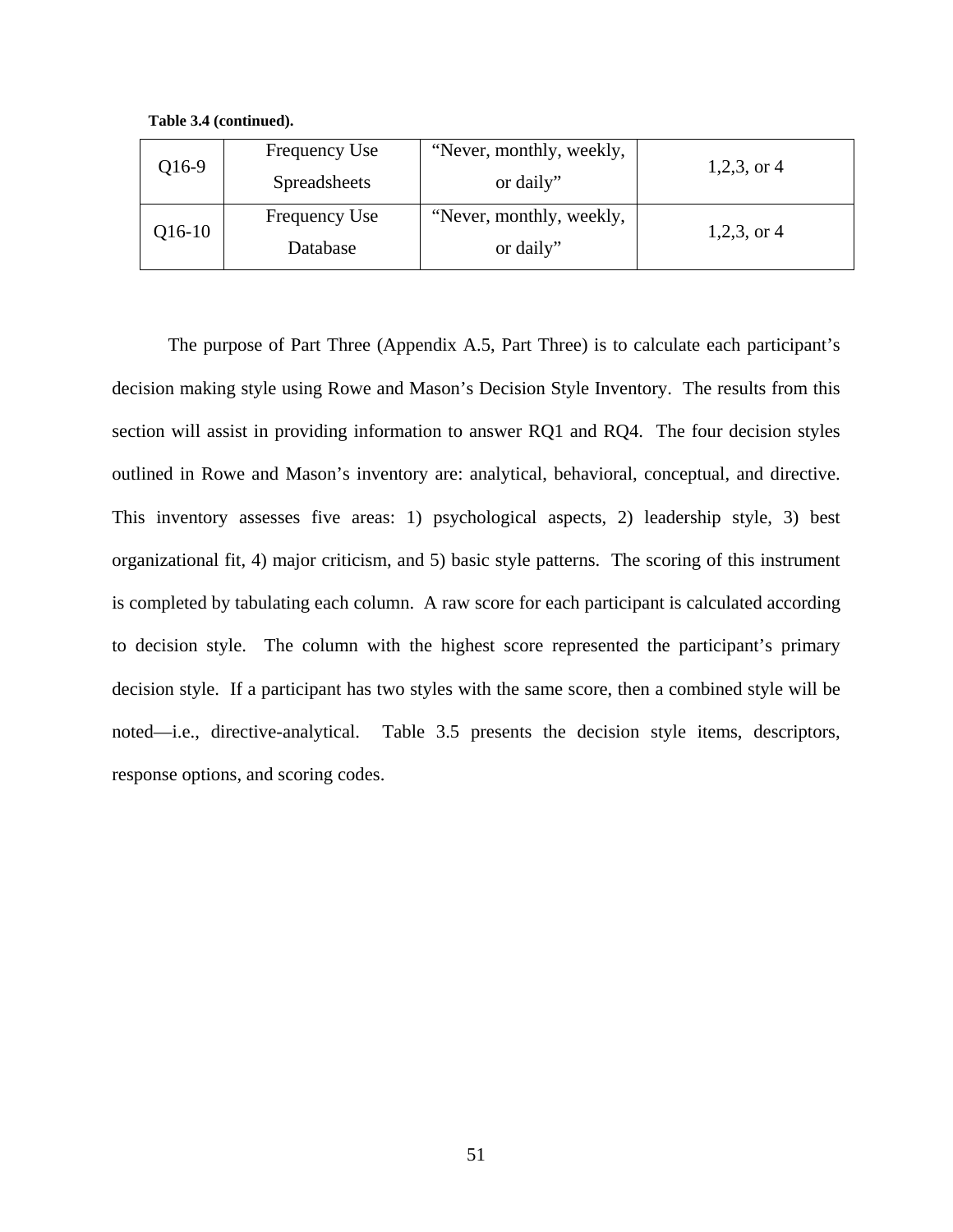| <b>Items</b>        | <b>Descriptors</b>                        | <b>Response</b>         | <b>Scoring Codes</b> |  |
|---------------------|-------------------------------------------|-------------------------|----------------------|--|
|                     |                                           |                         |                      |  |
|                     |                                           |                         | 2080                 |  |
| Column 1            | Decision Style                            |                         | Converted to         |  |
|                     | Directive Score                           | " $1, 2, 3$ , and $4$ " | " $1, 2, 3$ , and 8" |  |
|                     |                                           |                         | 20160                |  |
|                     |                                           |                         | 2080                 |  |
| Column <sub>2</sub> | Decision Style<br><b>Analytical Score</b> | " $1, 2, 3$ , and $4$ " | Converted to         |  |
|                     |                                           |                         | " $1, 2, 3$ , and 8" |  |
|                     |                                           |                         | 20160                |  |
|                     | Decision Style<br>Conceptual Score        | " $1, 2, 3$ , and $4$ " | 2080                 |  |
| Column <sub>3</sub> |                                           |                         | Converted to         |  |
|                     |                                           |                         | " $1, 2, 3$ , and 8" |  |
|                     |                                           |                         | 20160                |  |
|                     |                                           |                         | 2080                 |  |
| Column 4            | Decision Style<br><b>Behavioral Score</b> | " $1, 2, 3$ , and $4$ " | Converted to         |  |
|                     |                                           |                         | " $1, 2, 3$ , and 8" |  |
|                     |                                           |                         | 20160                |  |

**Table 3.5** Part III of Survey: Decision Style Items, Descriptors, Response Options, and Scoring Codes

The last section of the survey, Part Four (Appendix A.5, Part Four), collects the demographics of the participants. This section is meant to gain general descriptors regarding the participants, as well as an understanding about their personal responses and backgrounds. The general descriptors are as follows: gender, age, years in current position, total years as a principal, building level, district enrollment, school building enrollment, district demographic, and computer application availability. Five questions within this section are reported through response ranges. The main reason for using response ranges is the attempt to increase response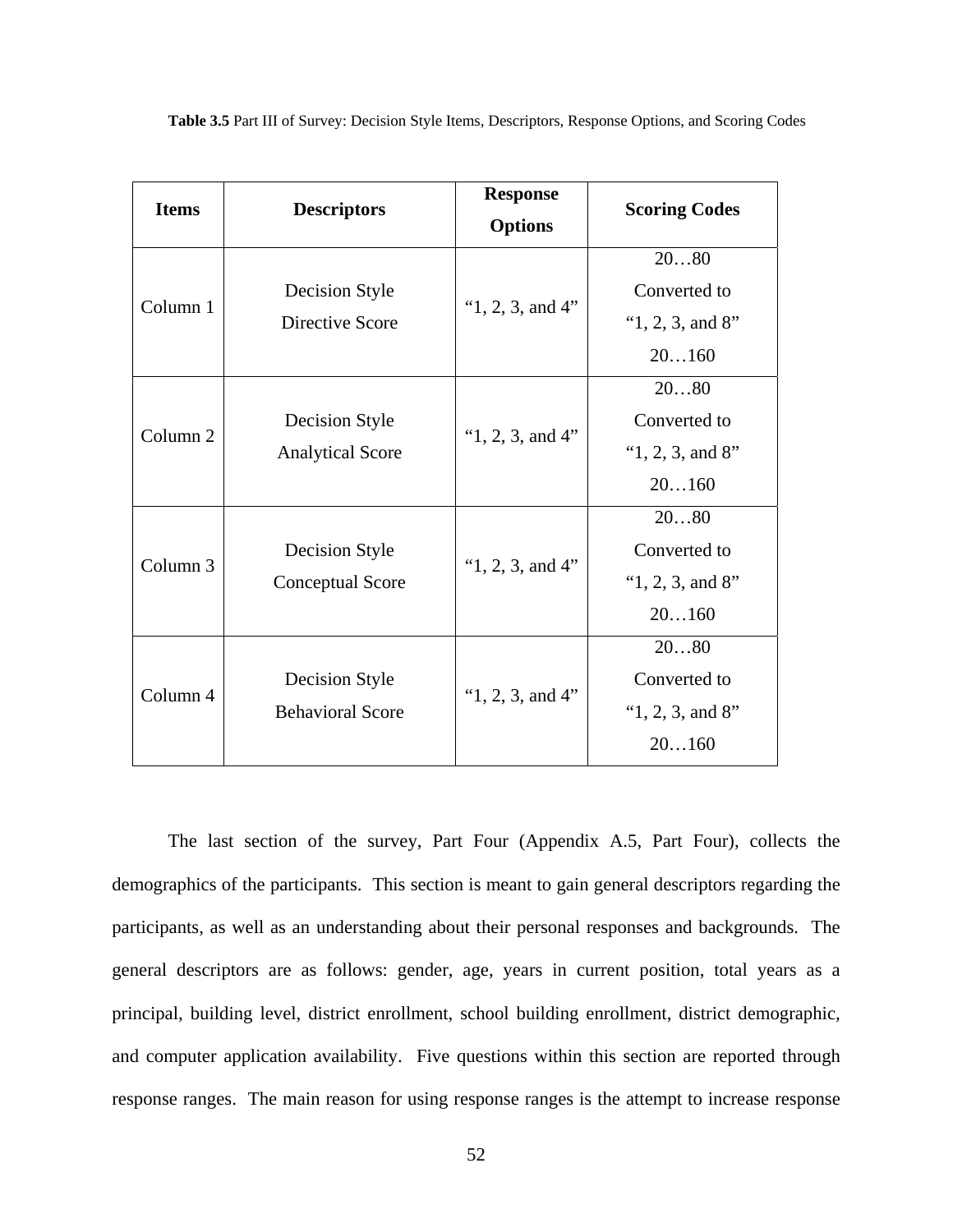rate. Some individuals may feel reluctant to report certain information (i.e., age) if exact numbers are requested. Furthermore, the descriptor of student enrollment fluctuates constantly; therefore, it is more applicable to use a response range rather than an actual number. The provided response ranges are based on ranges used by Pennsylvania Department of Education.

Table 3.6 presents items, descriptors, response options, and scoring codes for this section of the survey. Every item in this part is multiple choice, except for item nine which has a multiple answer option.

| <b>Items</b>    | <b>Descriptors</b>                   | <b>Response Options</b>                                            | <b>Scoring Codes</b> |
|-----------------|--------------------------------------|--------------------------------------------------------------------|----------------------|
| Q37             | Gender                               | "Male or Female"                                                   | 1 or 2               |
| Q38             | Age                                  | " $30-40$ , $41-50$ , $51-$<br>55, or $>55$ "                      | $1, 2, 3,$ or 4      |
| Q39             | <b>Years in Position</b>             | "<2, 2-6, or >6"                                                   | $1, 2, \text{or } 3$ |
| Q40             | Total Years as a<br>Principal        | "<2, 2-6, or $>6$ "                                                | $1, 2, \text{or } 3$ |
| Q <sub>41</sub> | <b>Building Level</b>                | "Elementary,<br>Middle, High<br>School, or Jr./Sr.<br>High School" | $1, 2, 3,$ or 4      |
| Q42             | <b>District Enrollment</b>           | " $<$ 1,500; 1,500-<br>2,500; 2,501-4,000;<br>or $>4,000"$         | $1, 2, 3,$ or 4      |
| Q <sub>43</sub> | <b>School Building</b><br>Enrollment | " $<500; 500-1,000;$<br>$1,001-3,000$ ; or<br>>3,000"              | $1, 2, 3,$ or 4      |

**Table 3.6** Part IV of the Survey: Demographic Items, Descriptors, Response Options, and Scoring Codes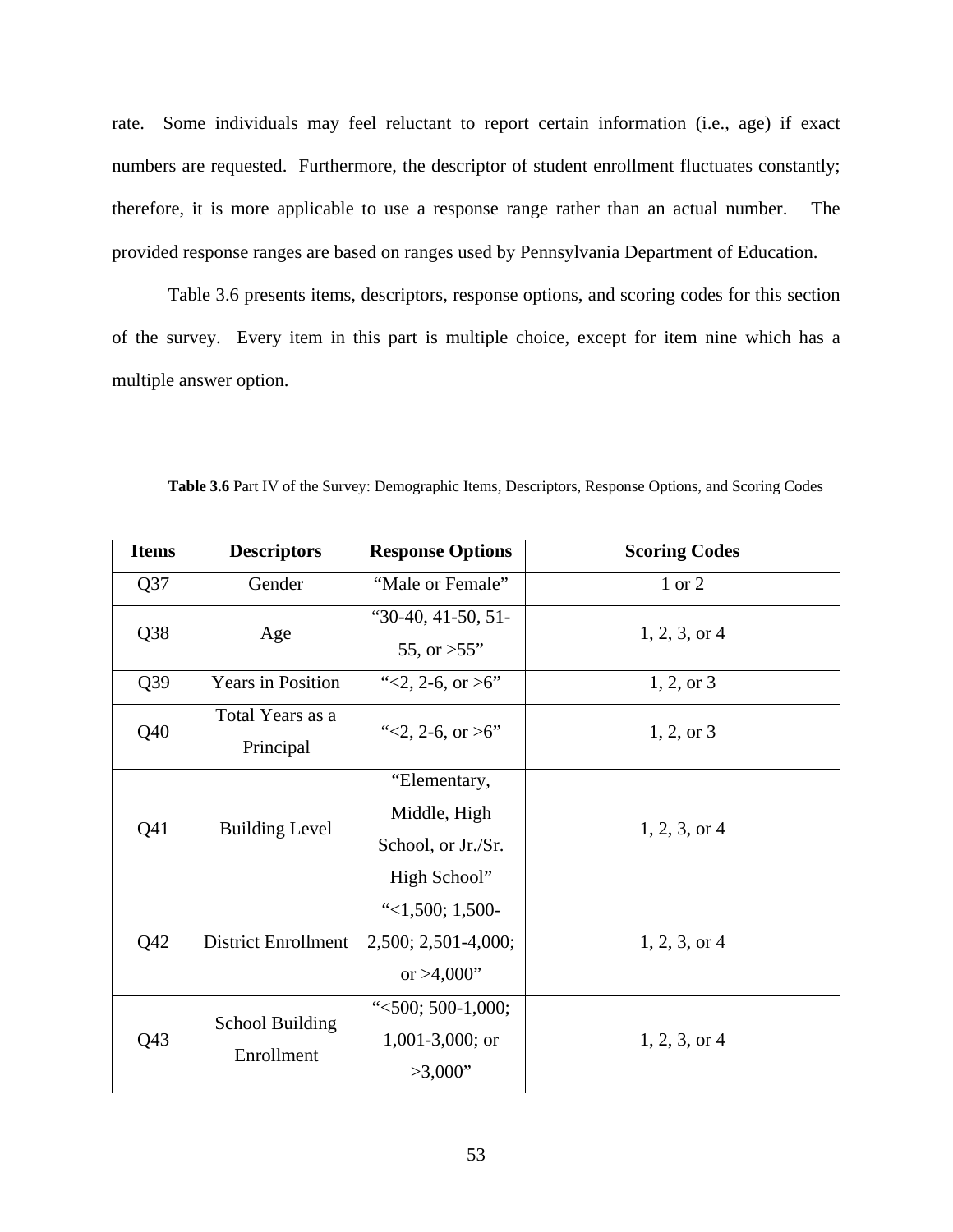## **Table 3.6 (continued).**

| Q44             | District     | "Urban, Suburban,  | $1, 2,$ or 3                    |
|-----------------|--------------|--------------------|---------------------------------|
|                 | Demographic  | or Rural"          |                                 |
|                 |              | "Internet, Email,  |                                 |
|                 |              | Word-processing,   |                                 |
|                 |              | Spreadsheets,      |                                 |
|                 |              | Databases, School- |                                 |
|                 |              | wide               |                                 |
|                 | Computer     | Comprehensive      |                                 |
| Q <sub>45</sub> | Application  | Data Analysis      | $1, 2, 3, 4, 5, 6, 7,$ and/or 8 |
|                 | Availability | System, District-  | (multiple answer option)        |
|                 |              | wide               |                                 |
|                 |              | Comprehensive      |                                 |
|                 |              | Data Analysis      |                                 |
|                 |              | System, and/or     |                                 |
|                 |              | Other"             |                                 |

The central aim of this study is to determine if a principal with a certain decision style is more or less likely to accept and use technology than a principal with a different decision style. Through the proposed data analysis, it is anticipated that significant results should answer the hypothesis through the derived research questions. The data analysis will be presented, interpreted, and explained in subsequent chapters.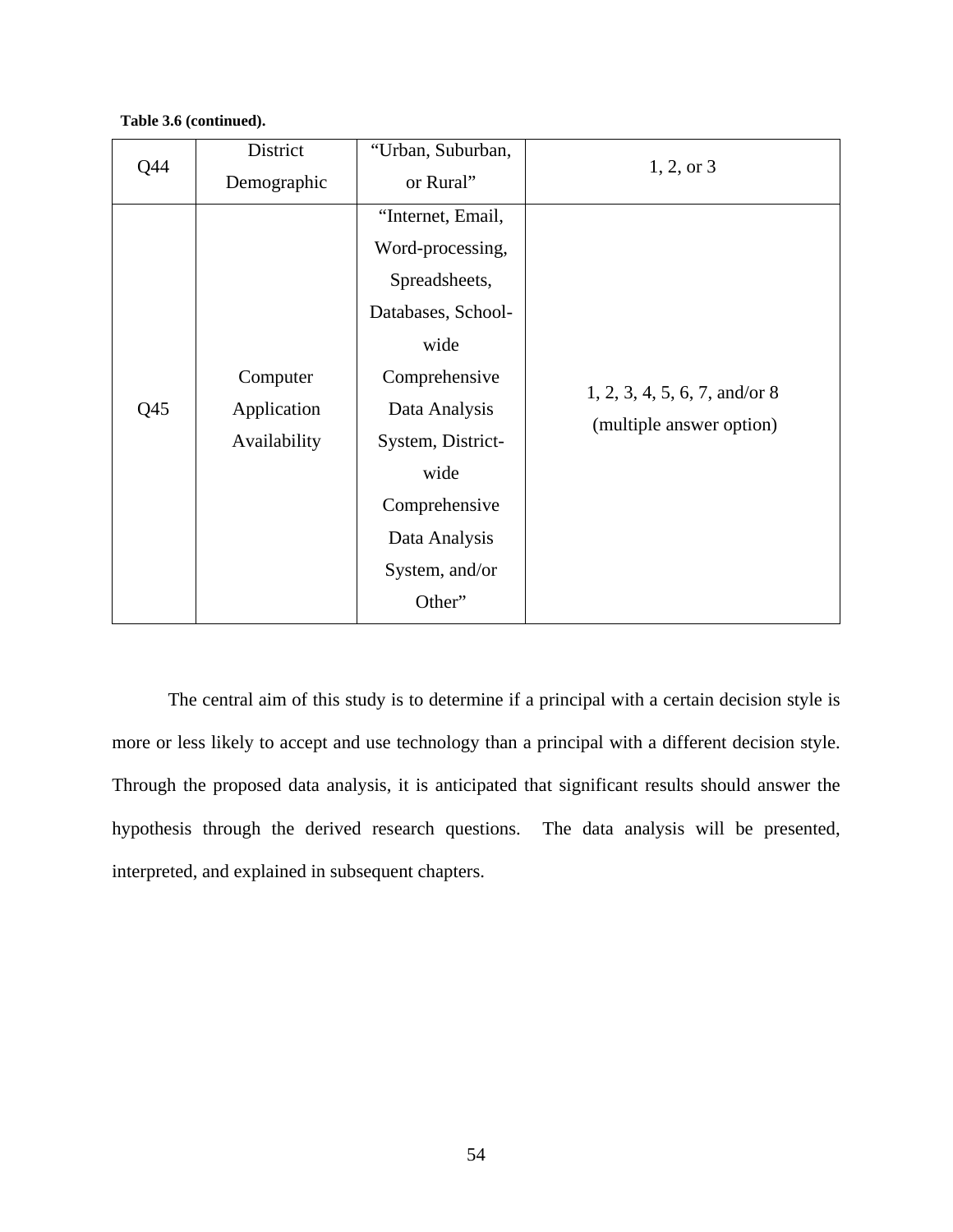#### **4.0 CHAPTER FOUR: THE FINDINGS**

# **4.1 INTRODUCTION**

This chapter presents the quantitative findings of this study. The central aim of the study is to determine whether principals with a particular decision style are more or less likely to accept and use the technology? As this study was designed to answer four research questions, this chapter presents, interprets, and evaluates the collected data in relation to each research question. The data were obtained through a four part survey which was elicited through online and paper distribution. A detailed description of the data collection process may be found in Chapter 3 of this document.

This chapter is organized into three subsections: participants, survey data, and responses to the research questions. The first subsection is an overview of the general demographics the study's participants. The second subsection is the presentation and interpretation of the statistical data gained from the administered surveys. The final subsection is the evaluation of the data in relation to the posed research questions for this study.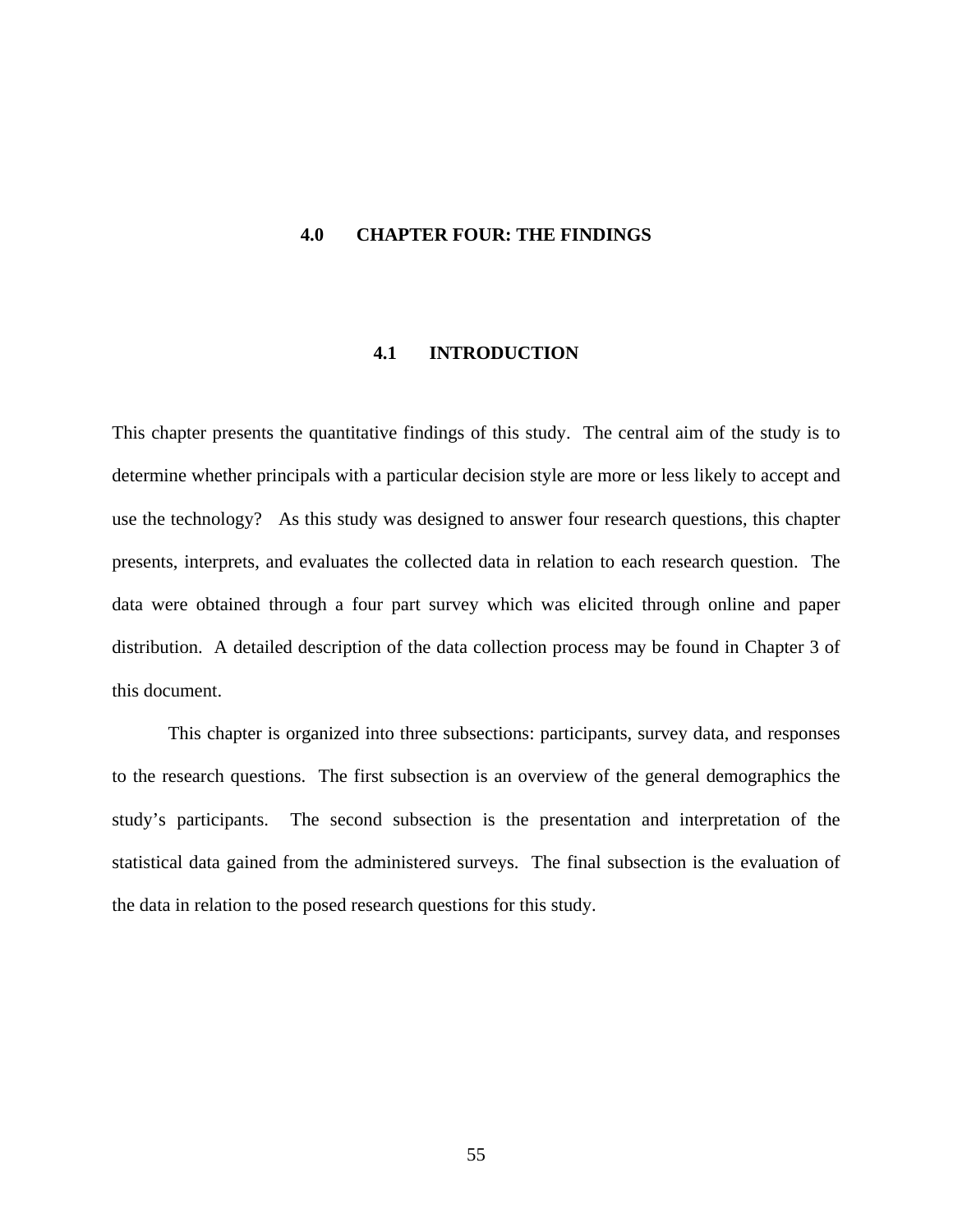# **4.2 PARTICIPANTS**

The sample group for this study consists of 300 K-12 public school building principals within the Western Pennsylvania area. The sample group was contacted in late August, 2006 via a mailed cover letter and consent form. The letter requested principals' participation through an online survey that would be issued once a signed consent form was received by the researcher.

The first data collection phase ended 3 weeks later with a total of 36 participants returning a completed consent form, but only 27 of those participants completing the online survey. Due to the low number of responses, a second point of contact was made with the remaining 273 principals. The second contact was conducted through a mailing which included a cover letter, consent form, and paper copy of the survey. The potential participants were asked to complete the paper survey and return it with a signed consent form. A total of 76 surveys were returned with six being nullified due to lack of consent form or correct completion survey. The finalized number of participants for this study is 97 out of 300, which is a return rate of 32%.

In determining the representation of the participants, Part 4 of the implemented survey asked participants several demographic questions. The demographic variables are not relevant to the study's research questions; however, it can be significant to know who makes up the participation group. Therefore, the following data in Table 4.1 come from Part 4 of the analyzed surveys.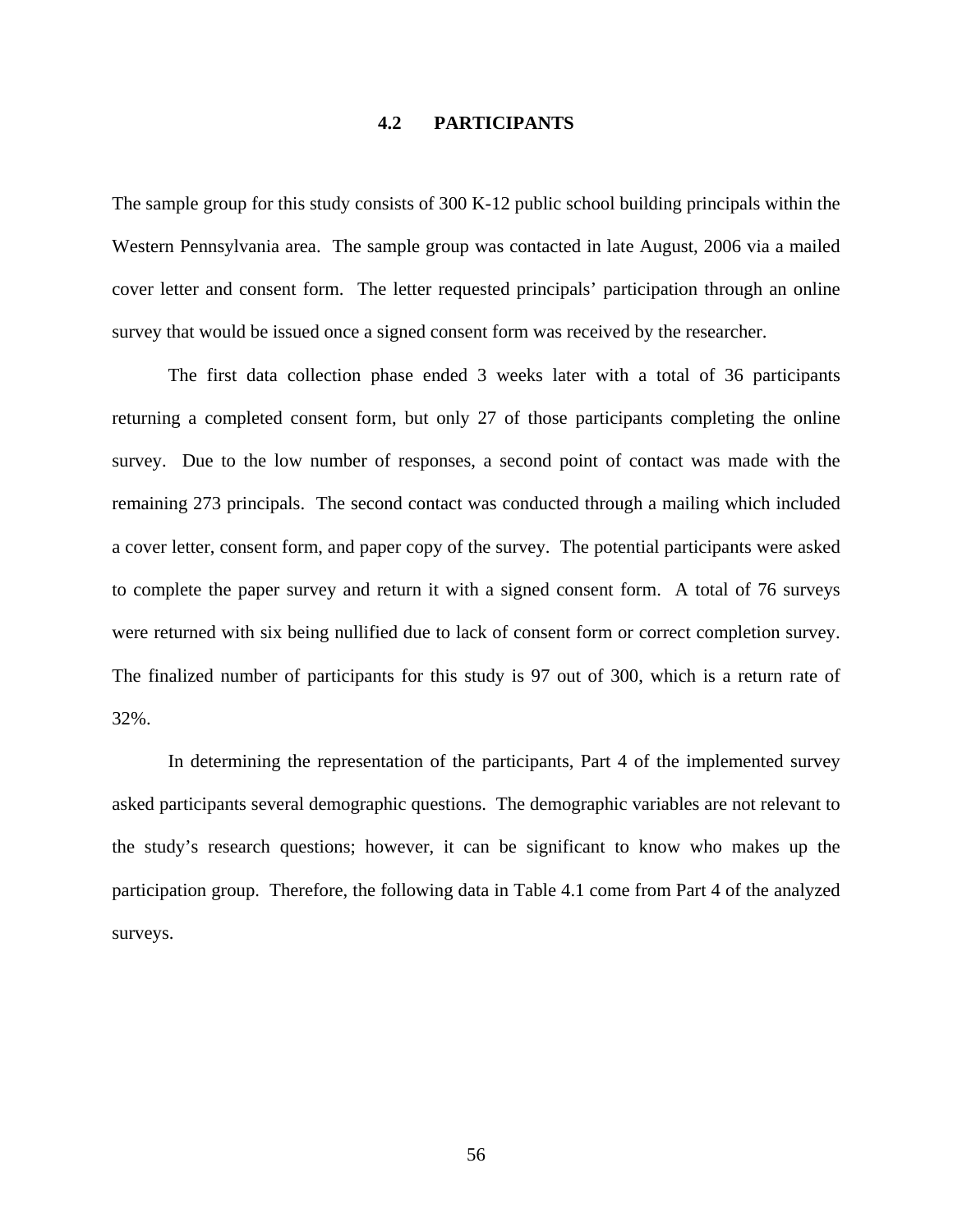| <b>Item Descriptors</b>           |                         | Number of           | % of                |  |
|-----------------------------------|-------------------------|---------------------|---------------------|--|
| (Survey Responses: 97)            | <b>Response Options</b> | <b>Participants</b> | <b>Participants</b> |  |
| Gender                            | Male                    | $\overline{56}$     | 57.7                |  |
|                                   | Female                  | 41                  | 42.3                |  |
| Age                               | $30 - 40$               | $\overline{30}$     | 30.9                |  |
|                                   | $41 - 50$               | 23                  | 23.7                |  |
|                                   | $51 - 55$               | 20                  | 20.6                |  |
|                                   | $>55$                   | 24                  | 24.7                |  |
| <b>Years in Current Position</b>  | $\langle 2$             | 16                  | 16.5                |  |
|                                   | $2$ to 6                | $\overline{37}$     | 38.1                |  |
|                                   | $>6$                    | 44                  | 45.4                |  |
| <b>Total Years as a Principal</b> | $\leq$ 2                | $\overline{7}$      | 7.2                 |  |
|                                   | $2$ to $6$              | 33                  | $\overline{34}$     |  |
|                                   | $>6$                    | 57                  | 58.8                |  |
| <b>Building Level</b>             | Elem.                   | 48                  | 49.5                |  |
|                                   | Middle                  | $\overline{20}$     | 20.6                |  |
|                                   | HS                      | 18                  | 18.6                |  |
|                                   | Jr./Sr.                 | $\overline{11}$     | 11.3                |  |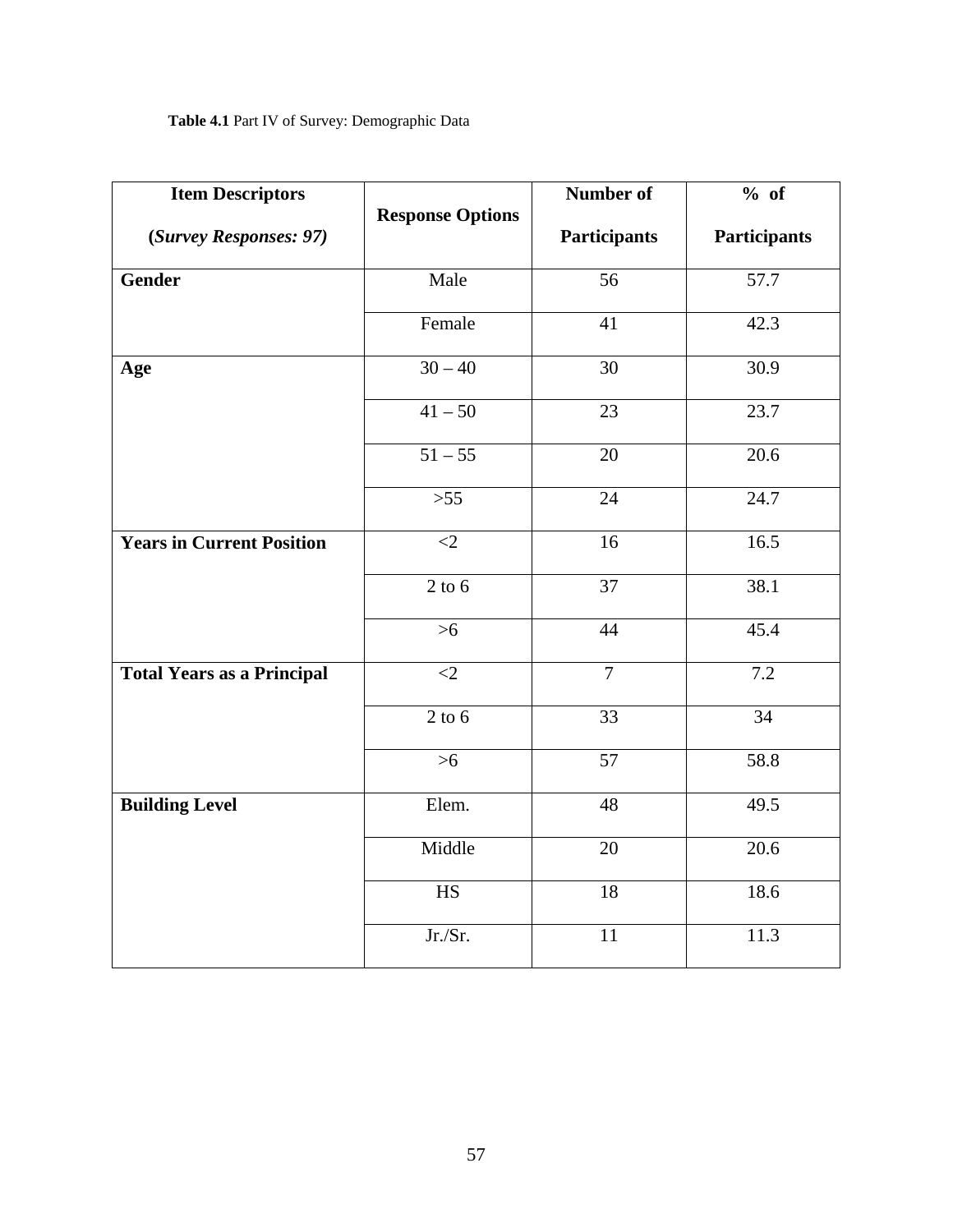# **Table 4.1 (continued).**

| <b>Student Enrollment in</b>                       |               |                  |                  |
|----------------------------------------------------|---------------|------------------|------------------|
|                                                    | < 1500        | 21               | 21.6             |
| <b>District</b>                                    |               |                  |                  |
|                                                    | $1500 - 2500$ | 23               | 23.7             |
|                                                    | $2501 - 4000$ | 25               | 25.8             |
|                                                    | >4000         | 28               | 28.9             |
| <b>Student Enrollment in</b><br>his/her School     | < 1500        | 40               | 41.2             |
|                                                    | $1500 - 2500$ | 43               | 44.3             |
|                                                    | $2501 - 4000$ | 14               | 14.4             |
|                                                    | >4000         | $\boldsymbol{0}$ | $\boldsymbol{0}$ |
| <b>Setting of District</b>                         | Urban         | 14               | 14.4             |
|                                                    | Suburban      | 57               | 58.8             |
|                                                    | Rural         | 25               | 25.8             |
| <b>Technology Applications</b><br><b>Available</b> | Internet      | 97               | 100              |
|                                                    | Email         | 97               | 100              |
|                                                    | <b>WP</b>     | 96               | 99               |
|                                                    | Spreadsheet   | 95               | 97.9             |
|                                                    | Database      | 91               | 93.8             |
|                                                    | School Wide   | 53               | 54.6             |
|                                                    | District Wide | 55               | 56.7             |
|                                                    | CDA           | $\mathbf 1$      | $\mathbf{1}$     |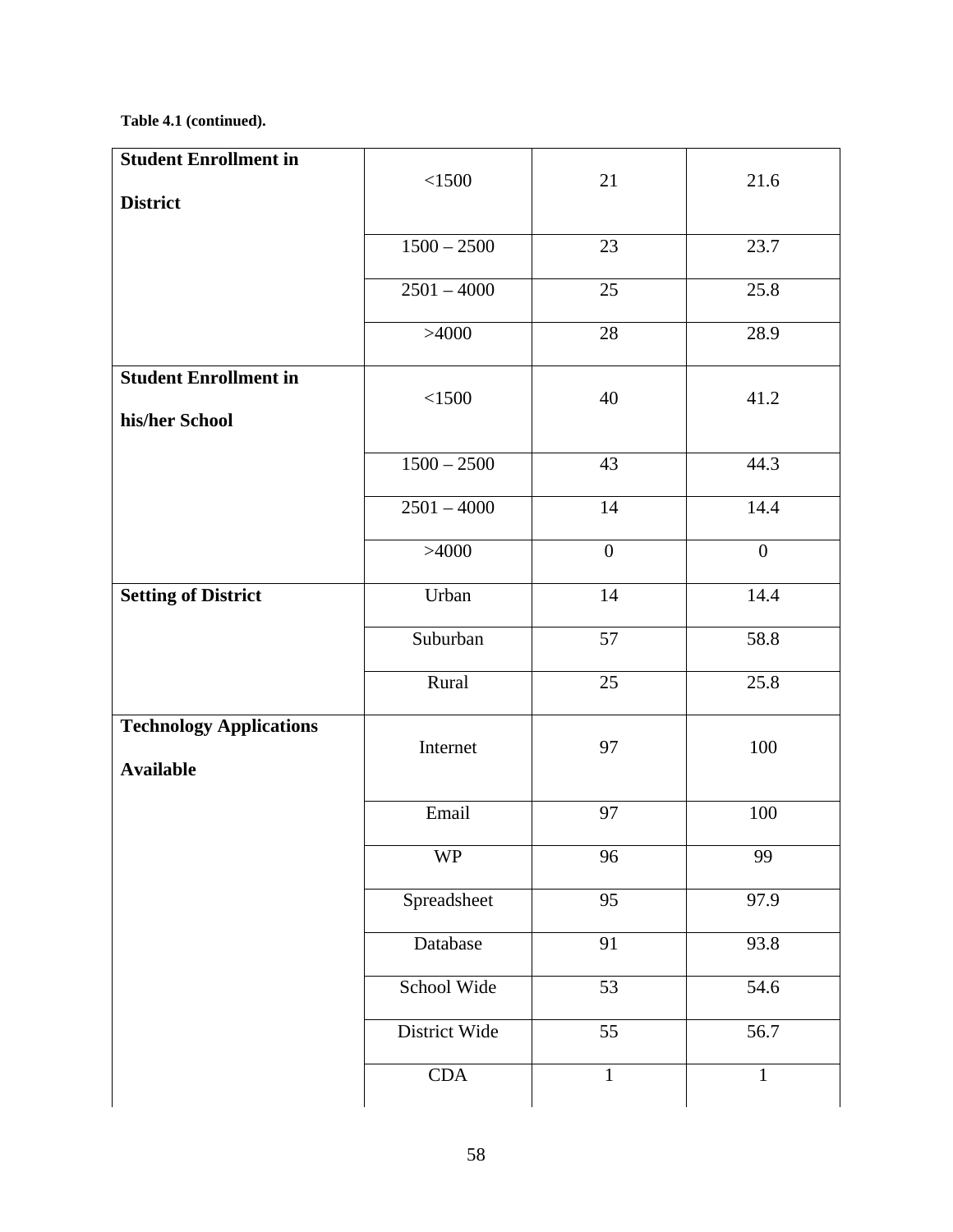#### **Table 4.1 (continued).**

| <b>Technology Applications</b> | <b>CSIU</b>                | 1              | 1            |
|--------------------------------|----------------------------|----------------|--------------|
| <b>Available (continued)</b>   | <b>DIBLES</b>              | $\mathbf{1}$   | $\mathbf{1}$ |
|                                | <b>Integrated Learning</b> | $\mathbf{1}$   | 1            |
|                                | PA Educator                | $\mathbf{1}$   | $\mathbf{1}$ |
|                                | Publishing                 | $\mathbf{1}$   | $\mathbf{1}$ |
|                                | Prosoft                    | $\overline{2}$ | 2.1          |
|                                | Gradequick                 | $\mathbf{1}$   | $\mathbf{1}$ |
|                                | Edline                     | $\mathbf{1}$   | $\mathbf{1}$ |
|                                | <b>PVASS</b>               | $\mathbf{1}$   | $\mathbf{1}$ |
|                                | <b>United Streaming</b>    | $\mathbf{1}$   | 1            |
|                                | <b>SIS</b>                 | $\mathbf{1}$   | $\mathbf{1}$ |
|                                | Study Island               | 1              | 1            |

The demographic data reveal that each gender was fairly represented with a few more male participants than female. This could be considered a typical occurrence, since the educational leadership field is prone to a higher volume of men than women. In the same sense, the representation of age is comparatively equivalent between groups—a few more in the 30 to 40 age bracket, but again that is prone to happened due to retirements, burn out, or job changing later in life. The majority of respondents have been a principal for over six years with most of them being in their current position for most of that time. This is interesting since it is commonly thought that the retention rate for educational leaders is in constant fluctuation.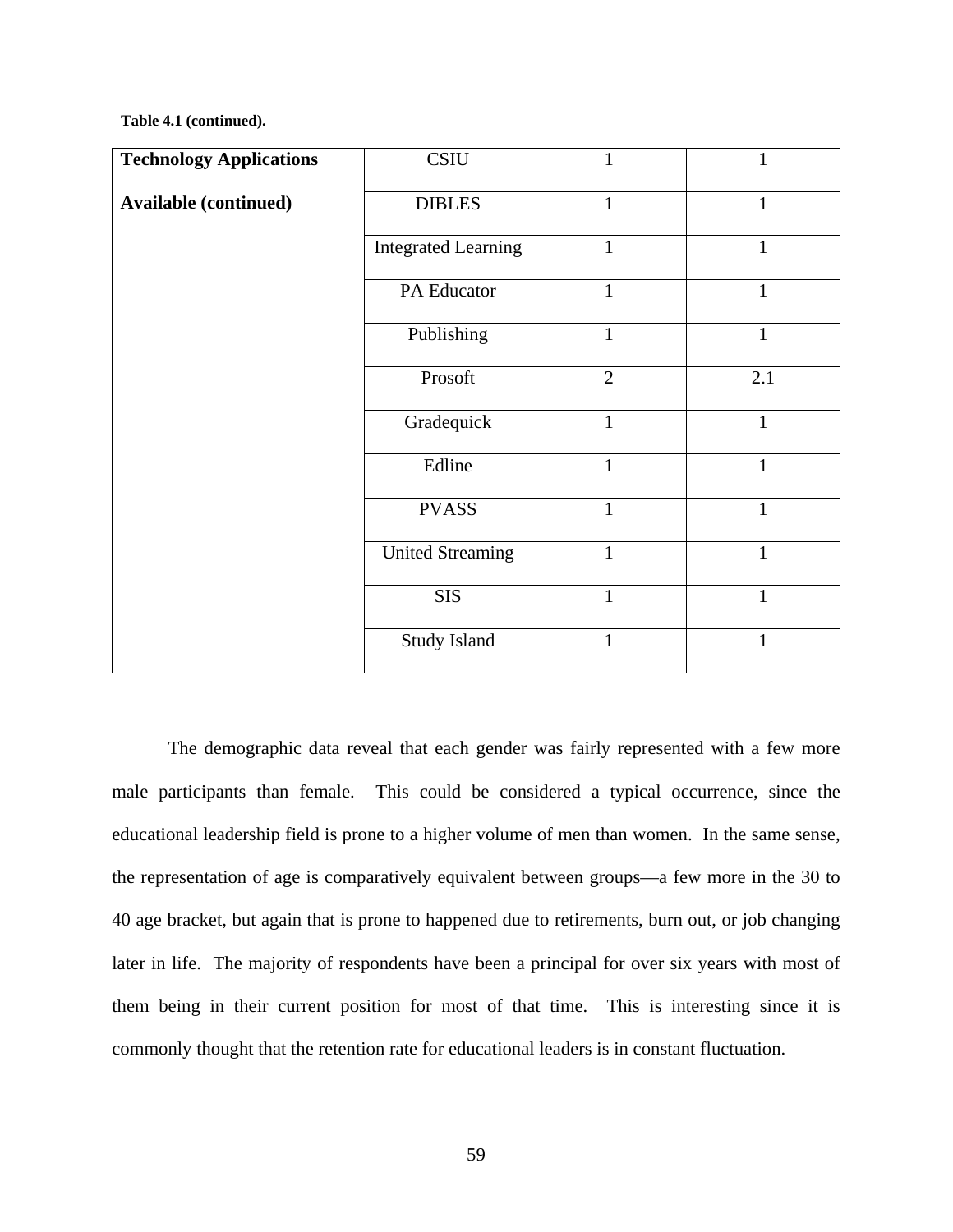As for the district and school contexts the participants' lead—the majority of the principals are from suburban school districts with district enrollments evenly spread across the first three ranges  $(1,500 \text{ to } 94,000)$ . Most of the respondents are elementary principals with the next most being middle school. The school enrollment sizes are fairly even between small and moderate (<1500-2500), with a significant less response from the 2501-4000 size category. Further, no one responded from a school with over 4000 students. A main reason for this outcome is the overwhelming response from elementary principals. These individuals are most likely to have small building with smaller enrollments. As well, the sample population was contained to Western Pennsylvania which is characterized for having smaller school districts.

 The last question in this section is raised to obtain information regarding the availability of various technology applications. This question is being used to verify that the technology applications being researched are readily available to participants within their job setting. The data show that all the participants have the Internet and email available, while up to six participants do not have word processing, spreadsheet, and database. Interpretatively, this information may not be accurate in relation to the question. The participants may have the applications available but may not know they have them or may not use them within their positions. Furthermore, over half of the participants have school or district wide comprehensive data analysis applications available. This is enlightening to know that districts are beginning to move towards implementing these applications. Lastly, several individuals added to the list of available resources. This information may be reviewed in the above table.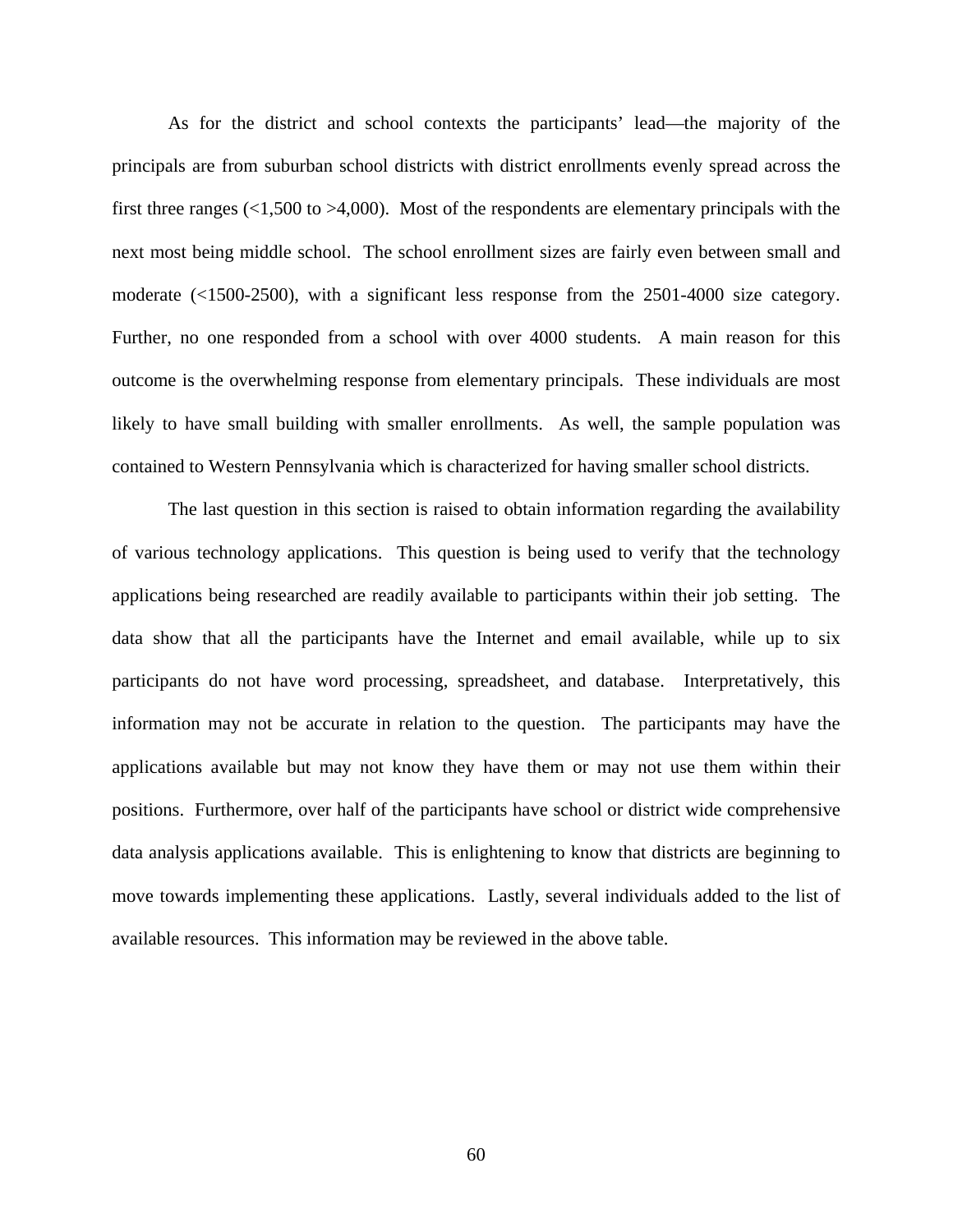# **4.3 SURVEY DATA**

# **4.3.1 Part I: Initial Questions**

The next data section was derived from Part I of the elicited surveys. Part I asked participants nine initial questions to introduce the survey topic while gaining individual participant insight into their decision styles and technology acceptance/usage. Table 4.1 presents the obtained data for each question in Part I.

**Table 4.2** Part I of Survey: Initial Questions Data

| <b>Item Descriptors</b>                                                                     | <b>Response Options</b> | <b>Number of</b>    | % of                |  |
|---------------------------------------------------------------------------------------------|-------------------------|---------------------|---------------------|--|
| (Survey Respondents: 97)                                                                    |                         | <b>Participants</b> | <b>Participants</b> |  |
| Question 1: What decision style most closely reflects you?                                  |                         |                     |                     |  |
|                                                                                             | Analytical              | 28                  | 28.9                |  |
|                                                                                             | Behavioral              | 33                  | 34.0                |  |
|                                                                                             | Conceptual              | 18                  | 18.6                |  |
|                                                                                             | Directive               | 18                  | 18.6                |  |
| Question 2: On a scale of 1 (poor) to 5 (excellent), how would you rate your ability to use |                         |                     |                     |  |
| technology (relative to other principals)?                                                  |                         |                     |                     |  |
|                                                                                             | $\mathbf{1}$            | $\overline{2}$      | 2.1                 |  |
|                                                                                             | $\overline{2}$          | 3                   | 3.1                 |  |
|                                                                                             | 3                       | 26                  | 26.8                |  |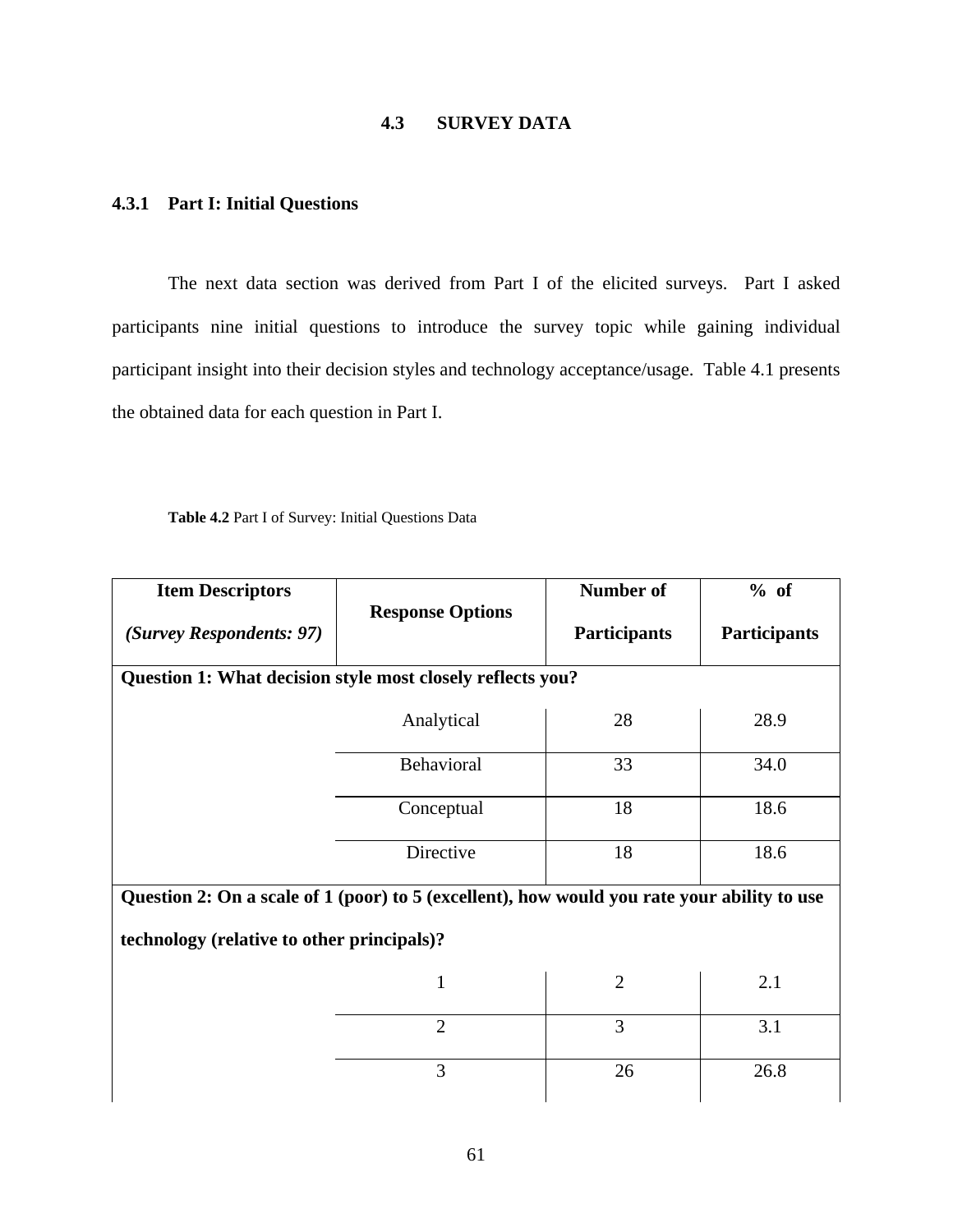**Table 4.2 (continued).**

|                                                                                     | 4                                                                                    | 41             | 42.3 |  |  |  |  |
|-------------------------------------------------------------------------------------|--------------------------------------------------------------------------------------|----------------|------|--|--|--|--|
|                                                                                     | 5                                                                                    | 25             | 25.8 |  |  |  |  |
| Question 3: How often do you use technology within your daily tasks as a principal? |                                                                                      |                |      |  |  |  |  |
|                                                                                     | Every day                                                                            | 95             | 97.9 |  |  |  |  |
|                                                                                     | 3 times a week                                                                       | $\overline{2}$ | 2.1  |  |  |  |  |
|                                                                                     | Once a week                                                                          | $\overline{0}$ | 0.0  |  |  |  |  |
|                                                                                     | Once a month                                                                         | $\overline{0}$ | 0.0  |  |  |  |  |
|                                                                                     | Question 4: What technology application do you use the most as a building principal? |                |      |  |  |  |  |
|                                                                                     | Internet                                                                             | 8              | 8.2  |  |  |  |  |
|                                                                                     | Email                                                                                | 59             | 60.8 |  |  |  |  |
|                                                                                     | <b>Word Processing</b>                                                               | 21             | 21.6 |  |  |  |  |
|                                                                                     | Database                                                                             | 8              | 8.2  |  |  |  |  |
|                                                                                     | Question 5: What areas of decision-making do you incorporate technology? (may have   |                |      |  |  |  |  |
| more than one answer)                                                               |                                                                                      |                |      |  |  |  |  |
| Responses listed in order                                                           |                                                                                      |                |      |  |  |  |  |
| from greatest frequency to                                                          | <b>Student Achievement</b>                                                           | 89             | 91.8 |  |  |  |  |
| least frequent                                                                      | <b>Building Communication</b>                                                        | 87             | 89.7 |  |  |  |  |
|                                                                                     | <b>Student Attendance</b>                                                            | 79             | 81.4 |  |  |  |  |
|                                                                                     | Parent Communication                                                                 | 78             | 80.4 |  |  |  |  |
|                                                                                     | <b>Student Discipline</b>                                                            | 75             | 77.3 |  |  |  |  |
|                                                                                     | <b>Teacher Evaluation</b>                                                            | 70             | 72.2 |  |  |  |  |
|                                                                                     | <b>Building Management</b>                                                           | 58             | 59.8 |  |  |  |  |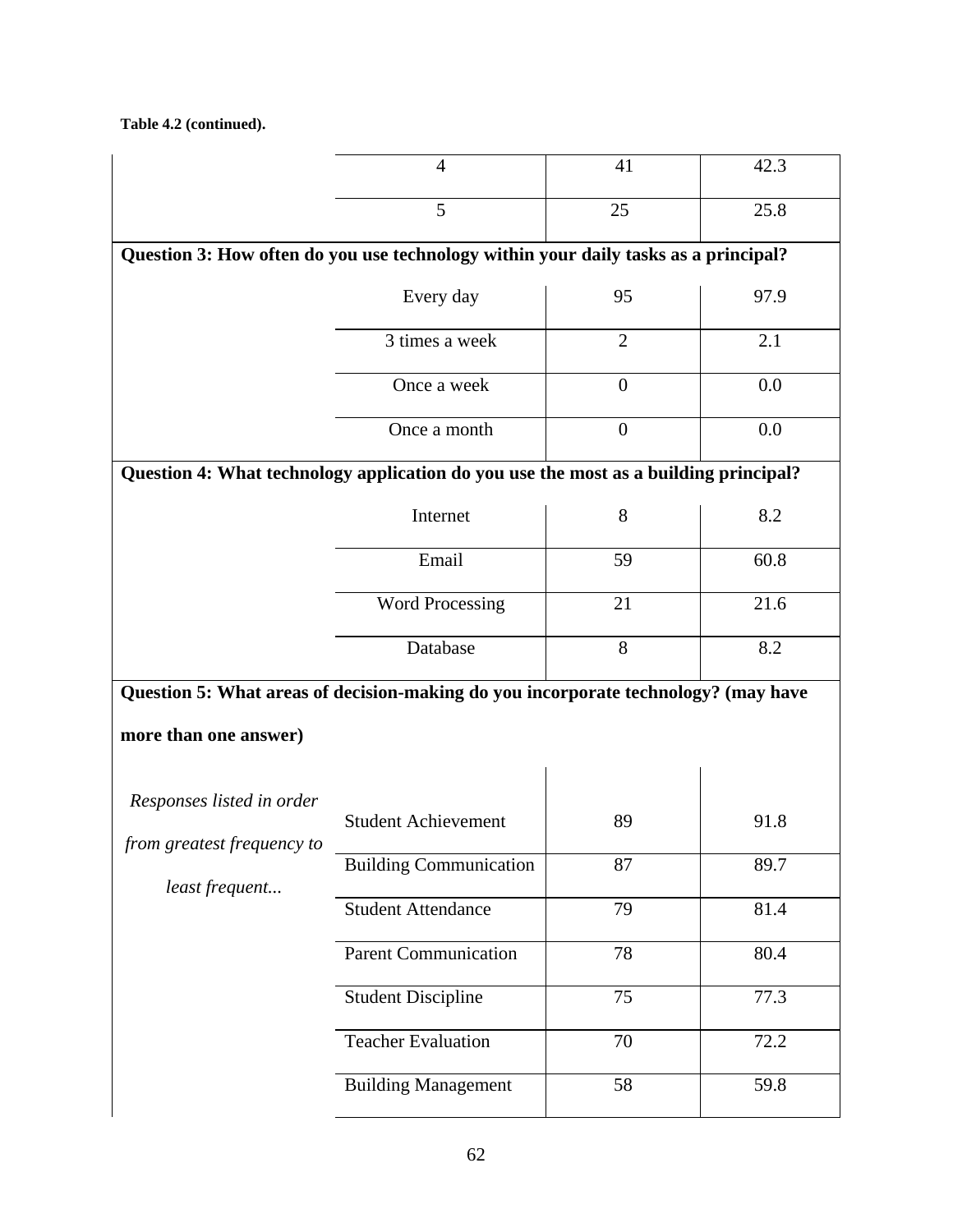## **Table 4.2 (continued).**

|                                                                                         | Other:                    | 5            | 5.3          |  |
|-----------------------------------------------------------------------------------------|---------------------------|--------------|--------------|--|
|                                                                                         | <b>Budgeting</b>          | $\mathbf{1}$ | $\mathbf{1}$ |  |
|                                                                                         | Data Analysis             | $\mathbf{1}$ | $\mathbf{1}$ |  |
|                                                                                         | Data Sharing              | 1            | $\mathbf{1}$ |  |
|                                                                                         | Personal<br>Documentation | 1            | $\mathbf{1}$ |  |
|                                                                                         | Student<br>Communication  | $\mathbf{1}$ | $\mathbf{1}$ |  |
| Question 6: What technology applications have you attended trainings on within the last |                           |              |              |  |
| 2 years? (may have more than one answer)?                                               |                           |              |              |  |
|                                                                                         | Grading/Attendance        | 58           | 59.8         |  |
|                                                                                         | Comp Data Analysis        |              |              |  |
|                                                                                         | System                    | 50           | 51.5         |  |
|                                                                                         | <b>PDA</b>                | 39           | 40.2         |  |
|                                                                                         | Software                  | 37           | 38.1         |  |
|                                                                                         | Databases                 | 33           | 34           |  |
|                                                                                         | Hardware                  | 31           | 32.0         |  |
|                                                                                         | Spreadsheet               | 30           | 30.9         |  |
|                                                                                         | Internet                  | 28           | 28.9         |  |
|                                                                                         | Email                     | 24           | 24.7         |  |
|                                                                                         | <b>Online Education</b>   | 20           | 20.6         |  |
|                                                                                         | <b>Word Processing</b>    | 14           | 14.4         |  |
|                                                                                         | Web Design                | 13           | 13.4         |  |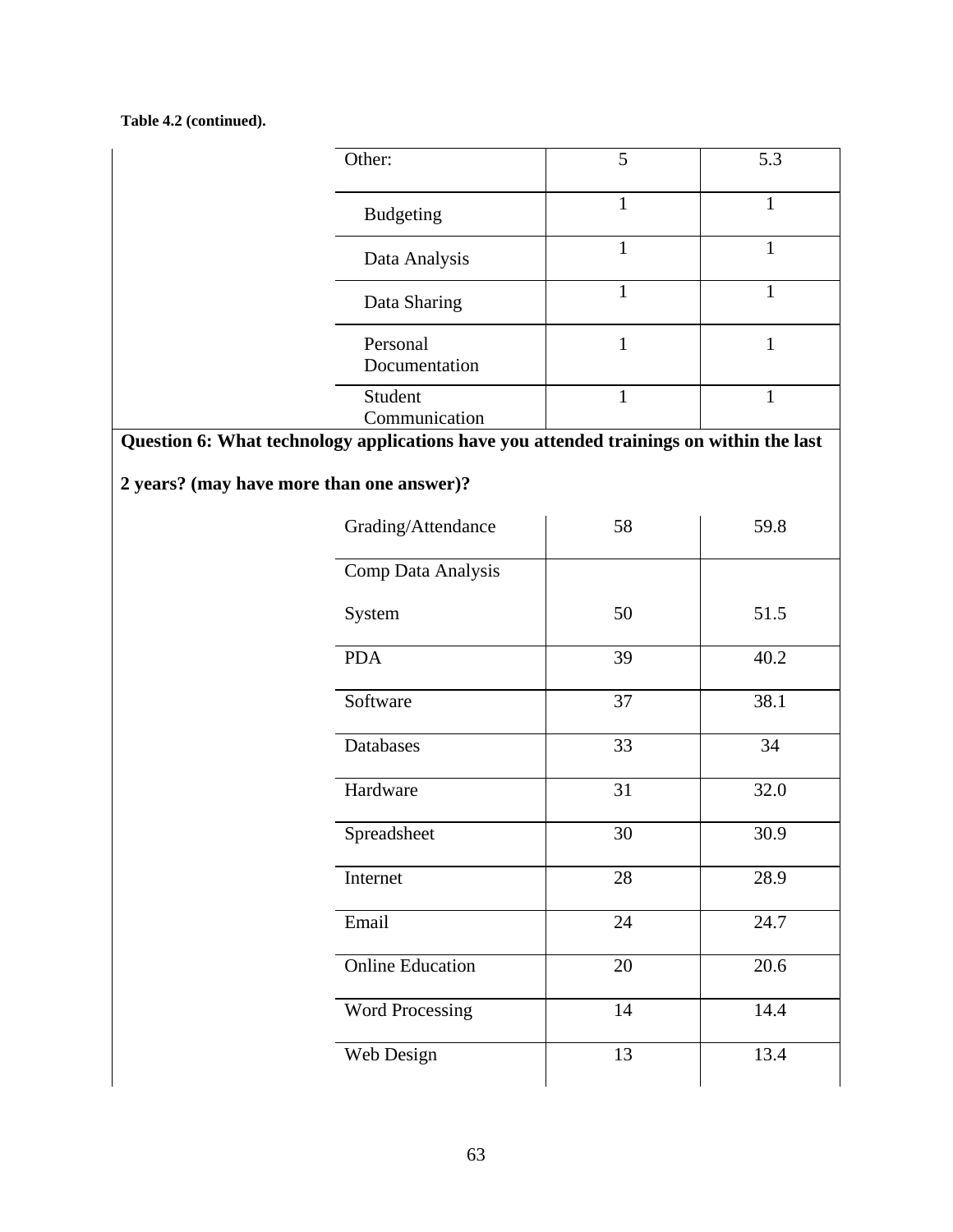**Table 4.2 (continued).**

|                                                                                     | Blogging                   |              | 3.1          |  |  |
|-------------------------------------------------------------------------------------|----------------------------|--------------|--------------|--|--|
|                                                                                     | Other:                     |              | 7.1          |  |  |
|                                                                                     | 4Sight                     | $\mathbf{1}$ | $\mathbf{1}$ |  |  |
|                                                                                     | <b>Assessment Software</b> | $\mathbf{1}$ | $\mathbf{1}$ |  |  |
|                                                                                     | Curriculum<br>Development  | $\mathbf{1}$ | $\mathbf{1}$ |  |  |
|                                                                                     | <b>Safety Plans</b>        | $\mathbf{1}$ | $\mathbf{1}$ |  |  |
|                                                                                     | Electronic RC              |              | $\mathbf{1}$ |  |  |
|                                                                                     | Podcasting                 |              | $\mathbf{1}$ |  |  |
|                                                                                     | PowerPoint                 |              | $\mathbf{1}$ |  |  |
| Question 7 & 8: Do you have a Technology Plan                                       |                            |              |              |  |  |
|                                                                                     | For your building?         | 70           | 72.2         |  |  |
| for your district?                                                                  |                            | 93           | 95.9         |  |  |
| Question 9: Are any of your professional goals related to technology implementation |                            |              |              |  |  |
| and/or use?                                                                         |                            |              |              |  |  |
|                                                                                     | Yes                        | 75           | 77.3         |  |  |

The presented data from Part I of the survey depict the participants' personal reflections about their decision style, acceptance, and use of technology. As participants reflected on their decision style, 34% chose behavioral, with 29%, 19%, and 19% choosing analytical, conceptual, and directive, respectively.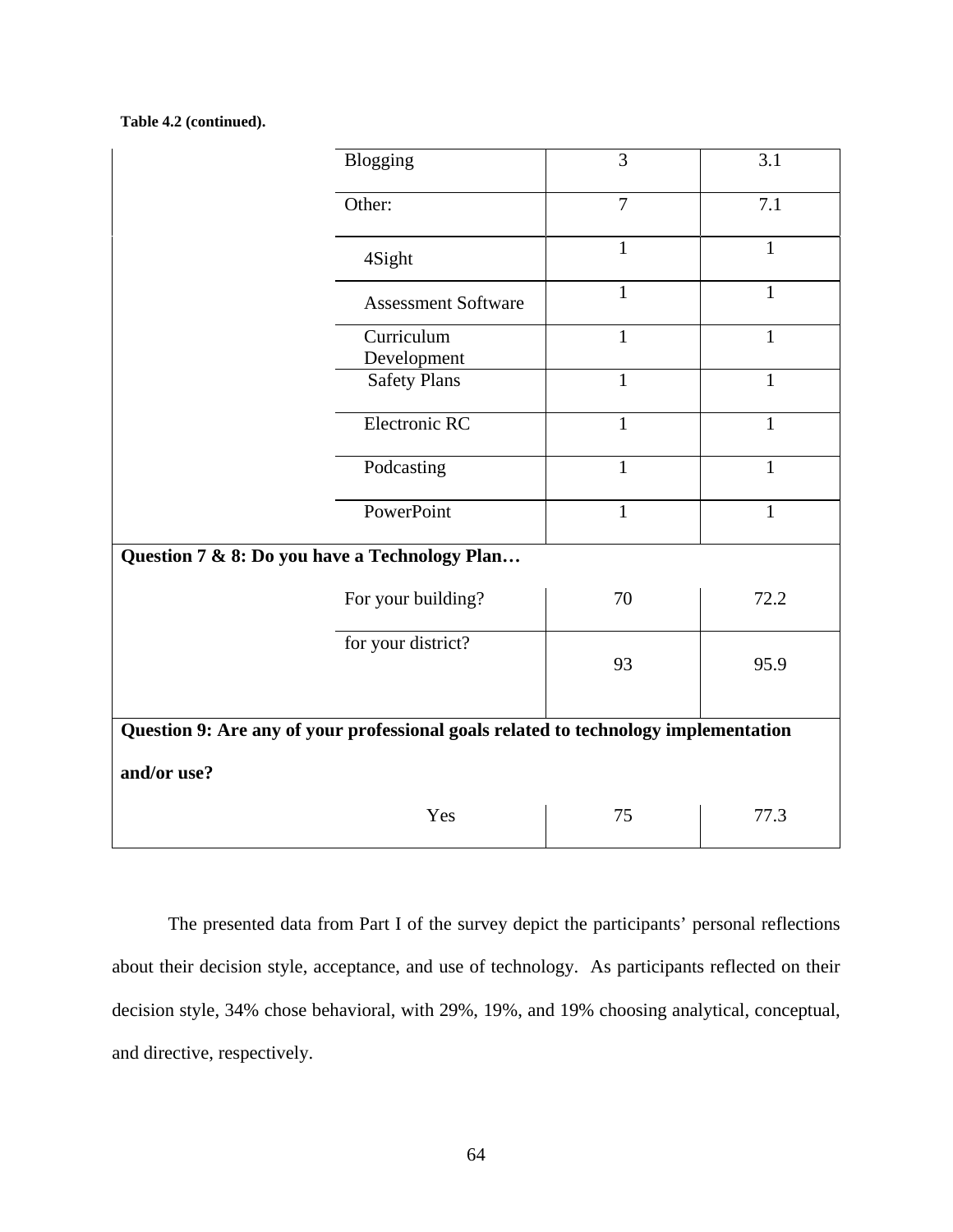Regarding the participants' use of technology, the majority responded they are at least average if not better at using technology than other principals—95% rated themselves as a 3/5, 4/5, or 5/5 (excellent). In addition, 98% of the survey respondents stated that they use technology daily with the most frequently used application being email (61%) followed by word processing (22%) and then the Internet and database (each with 8%). Spreadsheet was not chosen at all as being the most frequent application used. This is not surprising since spreadsheet, for many, is a very specific application for numeric or formulation tasks.

 The next question asked participants to choose those areas in which they would use technology to make decisions. The most popular area chosen was student achievement with 92%, followed by building communication, student attendance, parent communication, student discipline, teacher evaluation, and building management, respectively. In addition, some participants added other areas in which they use technology. Those areas can be reviewed within the above table.

 As for responses regarding training, the data were fairly stratified among the areas presented. From the most frequently attended in the last two years to the least attended, the training topics were grading/attendance, comprehensive data analysis systems, PDA, software, databases, hardware, spreadsheet, Internet, email, online education, word processing, web design, and blogging. Several other areas were added by participants and may be viewed in the above table.

 The last three questions in Part I of the survey refer to building/district technology plans and professional goal setting. Out of the 97 respondents, 93 stated they have a district technology plan with 70 of them also stating that they have a building plan. For professional

65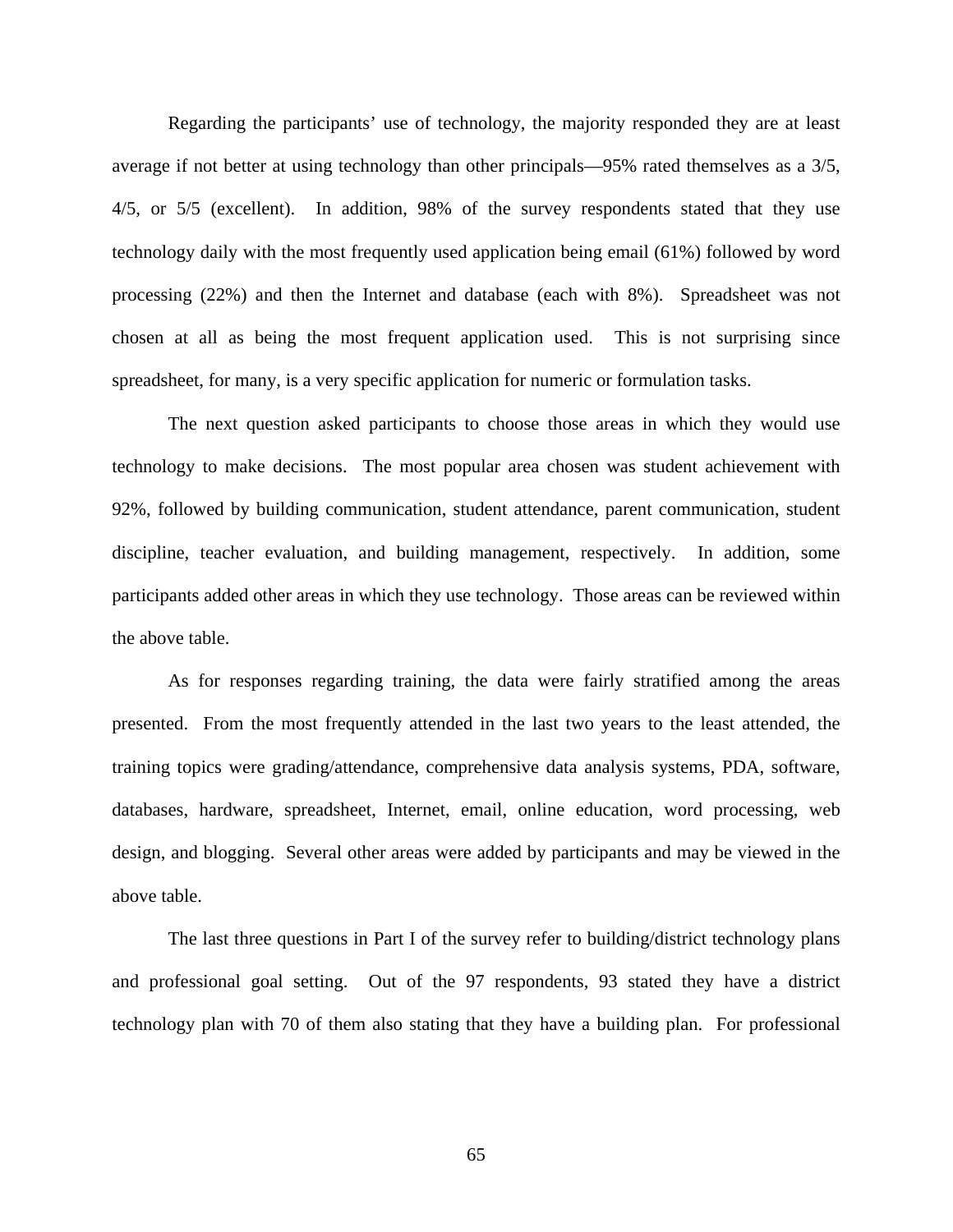goals related to technology, 75 of the participants declared that they have technology specified goals in their professional development plans.

#### **4.3.2 Part II: Technology Acceptance/Use Inventory**

This section of findings comes from Part II of the designed survey. Part II is a Technology Acceptance/Use Inventory intended to rate a participant's acceptance and usage of five technology applications: Internet, email, word processing, spreadsheet and database. The inventory consists of seven questions: the first five questions relate to user acceptance and the other two questions relate to an individual's use of technology. Within the first five questions, the participants are asked to rate 12 behaviors in accordance with each technology application. Of the 12 behaviors, six relate to an individual's perceived ease of technology use; three relate to an individual's perceived usefulness of the technology; and the remaining three relate to an individual's intentions to use the technology. These 12 questions provide two sets of data. The first set of data encompasses three scores—a score regarding ease of use, usefulness, and intent to use. These three scores are combined to provide an overall technology acceptance score. For interpretive purposes, the data were presented using a mean score to show the average of all the participants' responses. The following table demonstrates this calculation for the first section of the Technology Acceptance Inventory.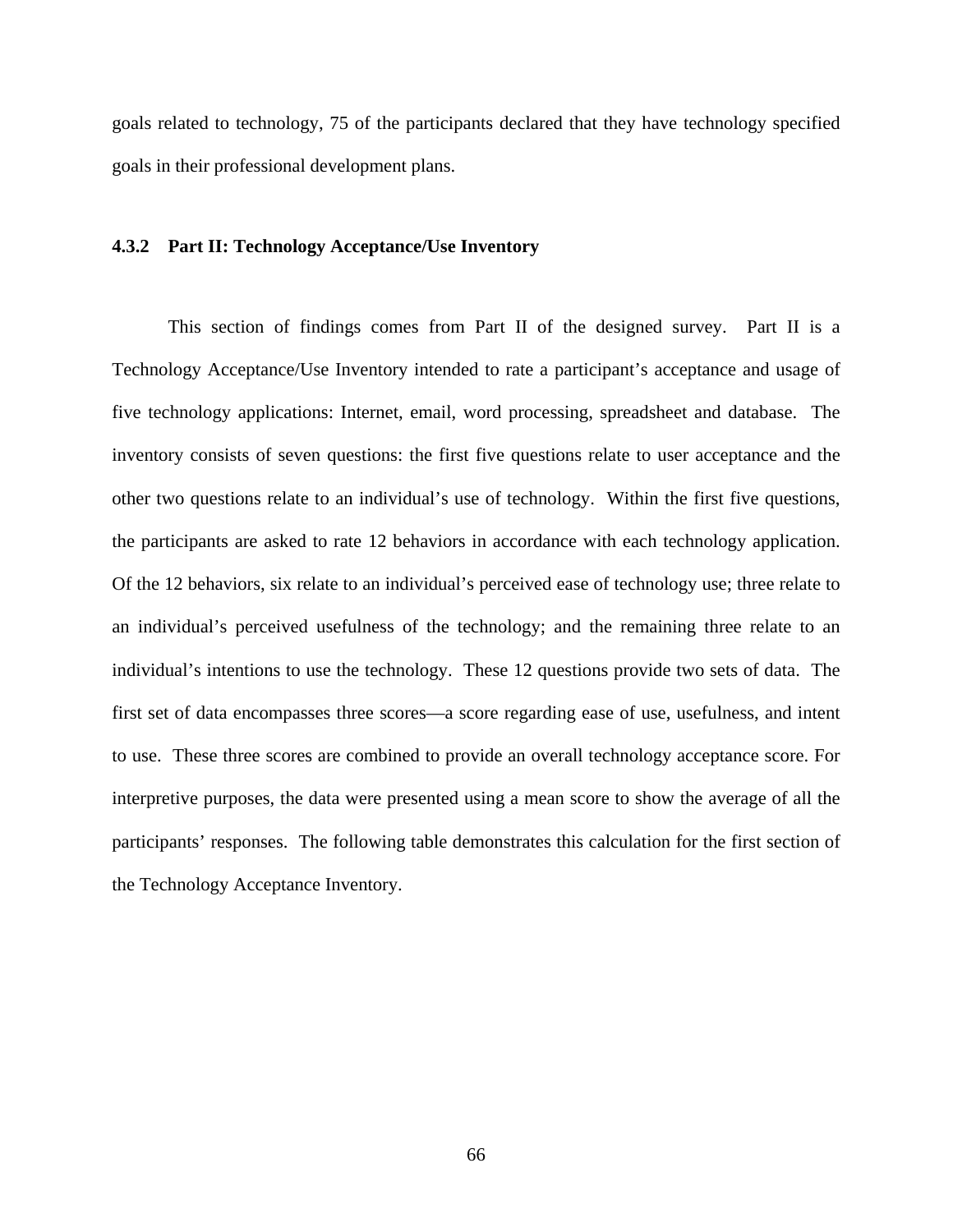**Table 4.3** Part II of Survey: Technology Acceptance/Use Inventory

|                        | <b>Mean</b>          | <b>Std. Deviation</b>           |
|------------------------|----------------------|---------------------------------|
| <b>Ease of Use</b>     | Maximum Mean $= 4.0$ |                                 |
| Internet               | 3.6                  | .49                             |
| Email                  | 3.7                  | .43                             |
| <b>Word Processing</b> | 3.6                  | .60                             |
| Spreadsheet            | 2.8                  | .76                             |
| Database               | 2.9                  | .71                             |
| <b>Usefulness</b>      |                      | $\overline{Maximum}$ Mean = 4.0 |
| Internet               | 3.4                  | .51                             |
| Email                  | 3.6                  | .48                             |
| <b>Word Processing</b> | 3.5                  | .59                             |
| Spreadsheet            | 3.0                  | .75                             |
| Database               | 3.1                  | .64                             |
| <b>Intent to Use</b>   |                      | Maximum Mean $=$ 4.0            |
| Internet               | 3.3                  | .67                             |
| Email                  | 3.6                  | .51                             |
| <b>Word Processing</b> | 3.5                  | .65                             |
| Spreadsheet            | 2.7                  | .83                             |
| Database               | 2.9                  | .77                             |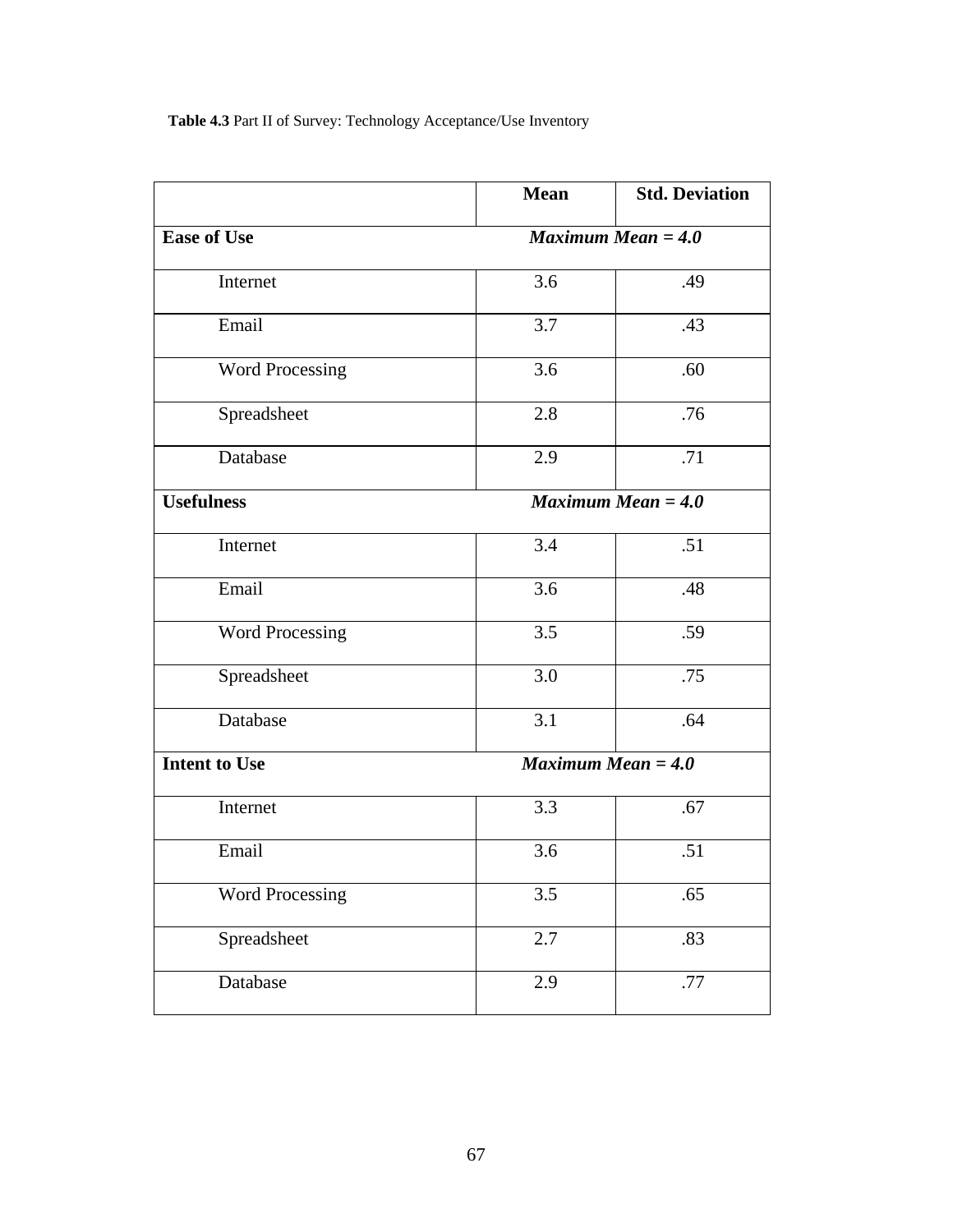#### **Table 4.3 (continued).**

| All Areas Combined—Ease, Usefulness, and Intent Maximum Mean = 4.0 |     |     |
|--------------------------------------------------------------------|-----|-----|
| Internet                                                           | 3.4 | .49 |
| Email                                                              | 3.7 | .43 |
| <b>Word Processing</b>                                             | 3.5 | .57 |
| Spreadsheet                                                        | 2.8 | .73 |
| Database                                                           | 2.9 | .67 |

The presented data show that most of the survey participants believe email is the easiest application to use, followed by word processing, Internet, database, and spreadsheet. In regards to the participants' perceived usefulness of the five presented applications, email was found to be the most useful, followed by word processing, Internet, database, and spreadsheet. Lastly, the participants' intent to use the applications were found to be the same as the other categories first email, followed by word processing, Internet, database, and spreadsheet. When the means were combined for an overall acceptance score, of course, the result remained consistent. The participants in this study accept the following applications in order, from greatest acceptance to least: email, word processing, Internet, database, and spreadsheet.

The last two questions included in the technology inventory rate the participants' volume (how much) and frequency of use related to the five technology applications. Participants were asked to rate their volume of use as "never (1),  $>0.25\%$  (2),  $>25.50\%$  (3),  $>50.75\%$  (4), or  $>75$ -100% (5)" and their frequency of use as "never (1), monthly (2), weekly (3), or daily (4)." Therefore, a volume of use could have a mean of  $1.0 - 5.0$  and frequency of use could have a mean of 1.0 – 4.0. As with the above analysis, a statistical mean is calculated to show the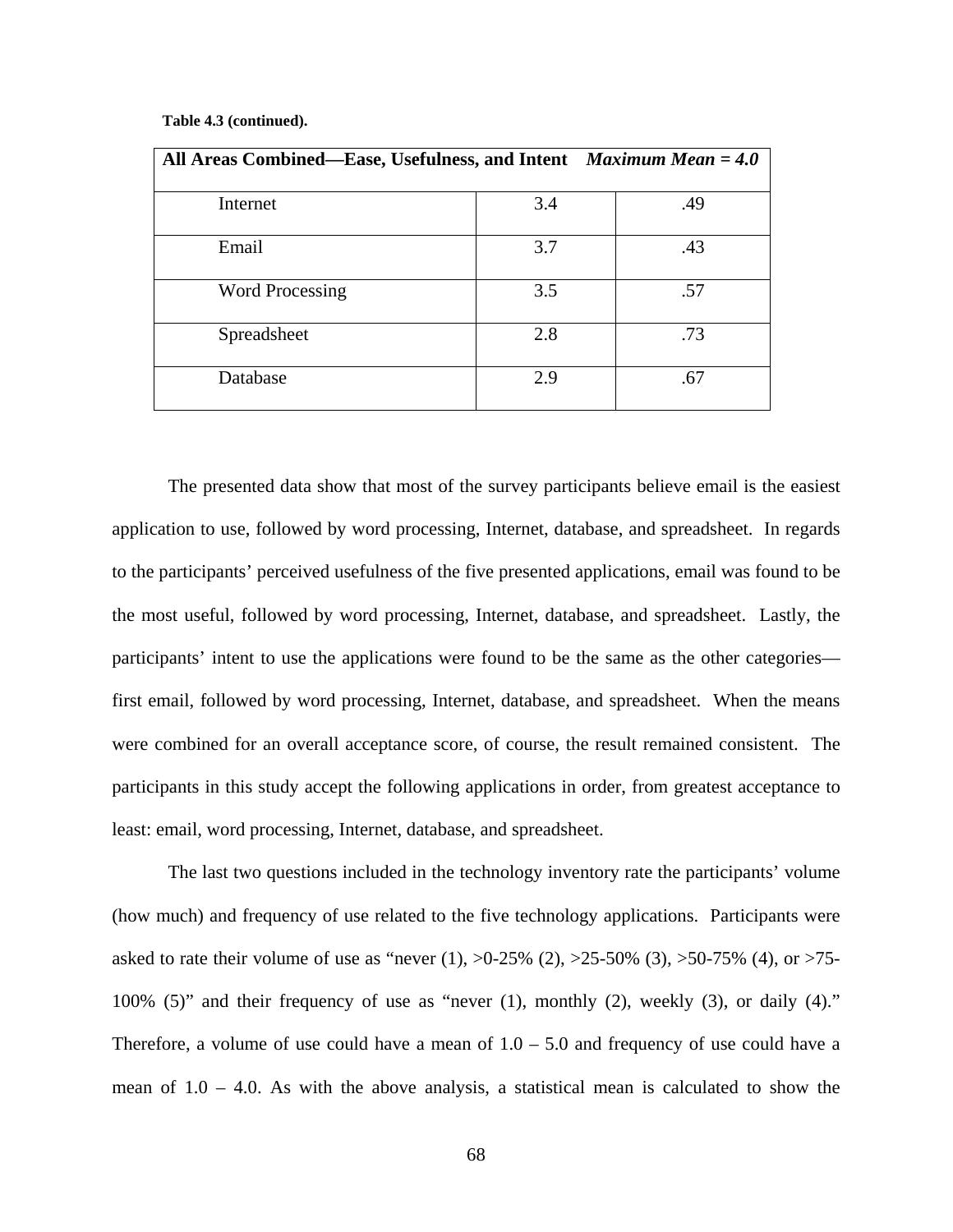average of all the participants' responses. The following table presents the findings regarding the participants' volume and frequency use of the technology applications.

|                        | <b>Mean</b> | <b>Std. Deviation</b> |
|------------------------|-------------|-----------------------|
| <b>Volume</b>          |             | Maximum Mean $= 5.0$  |
| Internet               | 3.5         | 1.08                  |
| Email                  | 4.3         | .957                  |
| <b>Word Processing</b> | 3.8         | 1.11                  |
| Spreadsheet            | 2.6         | 1.04                  |
| Database               | 2.8         | 1.13                  |
| Frequency              |             | Maximum Mean $= 4.0$  |
| Internet               | 3.7         | $.5\,$                |
| Email                  | 3.9         | .27                   |
| Word Processing        | 3.6         | .75                   |
| Spreadsheet            | 2.5         | .93                   |
| Database               | 2.8         | .94                   |

**Table 4.4** Part II of Survey: Volume and Frequency of Technology Use

The above data demonstrate that the majority of participants use email the most, followed by word processing, Internet, database, and spreadsheet. In relation to frequency, how often one uses the applications, the data show that the study's participants use email the most, followed by Internet, word processing, database, and spreadsheet. Through interpreting the data, it can be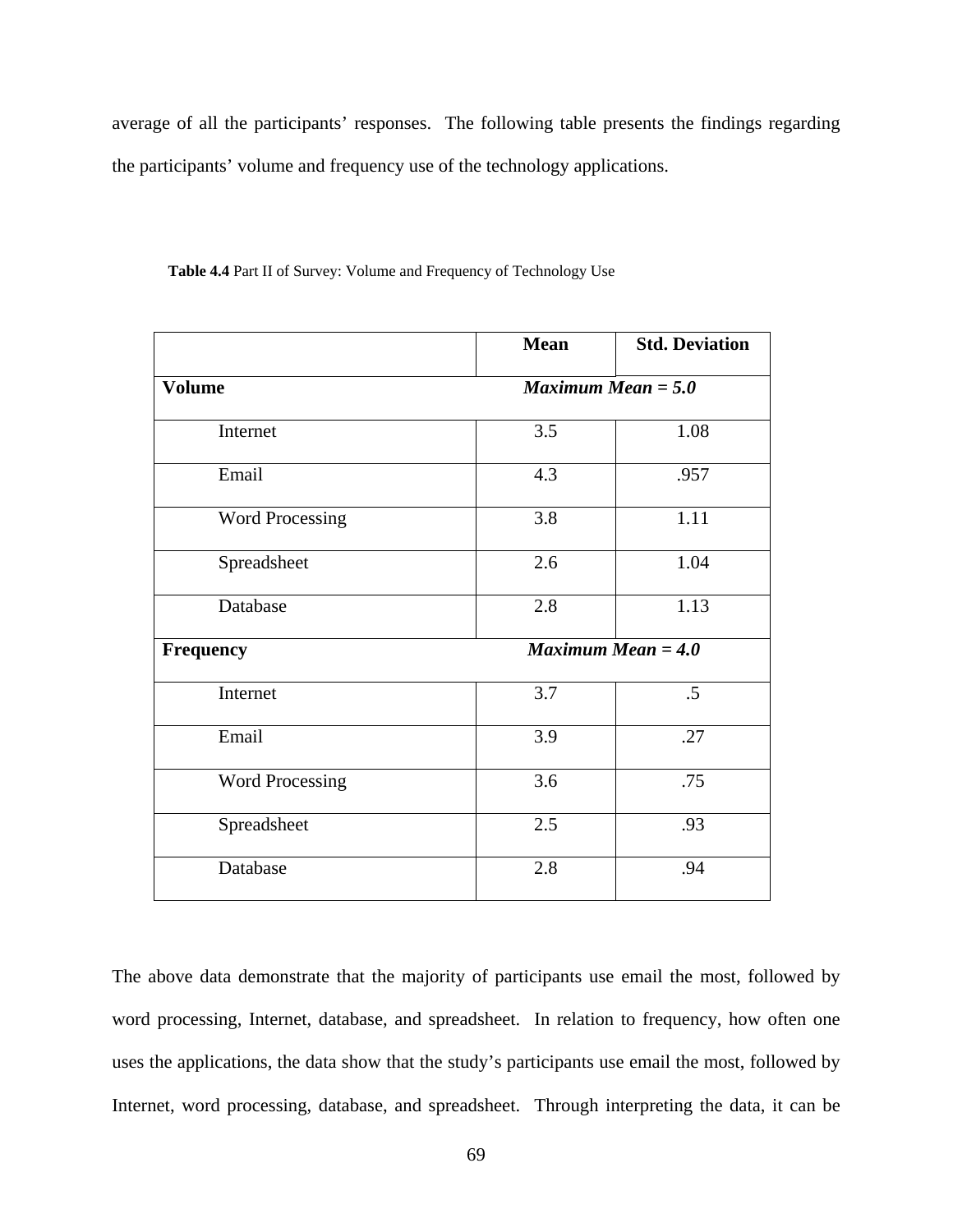stated that participants in this study may spend a large amount of time using email and creating word documents (letters, memos, schedules, or the like); but, they are more likely to use email and the Internet frequently throughout the day.

## **4.3.3 Part III: Decision Style Inventory**

A Decision Style Inventory encompasses Part III of this study's survey. This inventory consists of 20 questions each requiring four rated responses. The four decision making styles being investigated in this inventory are analytical, behavioral, conceptual, and directive. The applied inventory elicits a primary decision style for each participant. Table 4.4 displays the number and percentage of participants whose scores reflect the prescribed decision styles.

| <b>Decision Style</b><br>(Survey Respondents: 97) | <b>Number of Participants</b> | % of Participants |
|---------------------------------------------------|-------------------------------|-------------------|
| Analytical                                        | 41                            | 42.3              |
| Behavioral                                        | 14                            | 14.5              |
| Conceptual                                        | 21                            | 21.6              |
| Directive                                         | 21                            | 21.6              |

**Table 4.5** Part III of Survey: Decision Style Inventory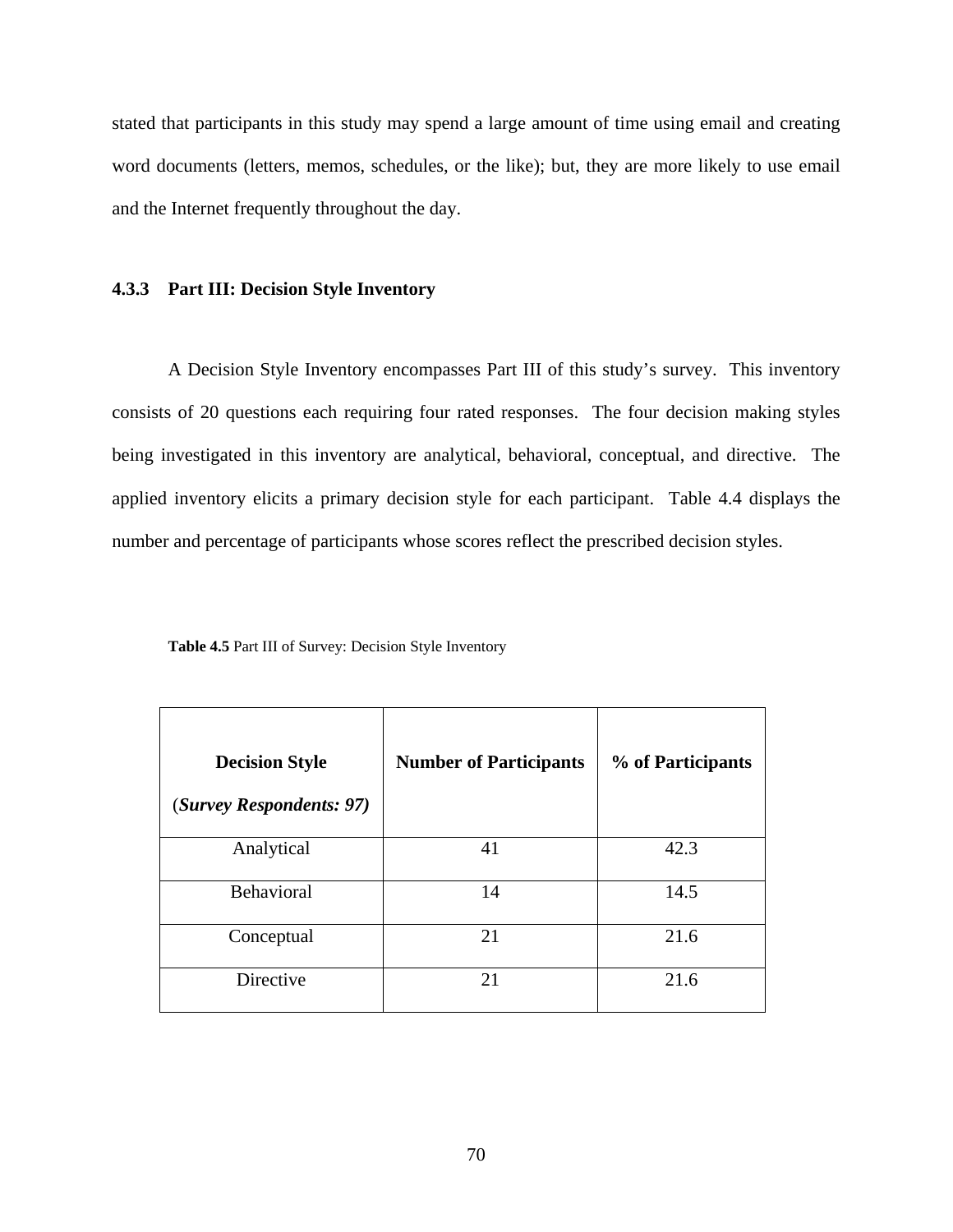The above data provide insight into the 97 principals researched in this study. According to this inventory, 41 of the 97 principals can be categorized as having an analytical decision style. Out of the remaining participants, 21 are thought to have a conceptual style with another 21 thought to have a directive decision style. The remaining 14 participants are slated as having a behavioral decision style.

# **4.4 RESPONSES TO THE RESEARCH QUESTIONS**

The purpose of this study is to determine to what extent a principal's decision style influences his/her acceptance and use of technology. This issue generates interest due to the increasing need for principals to afford themselves various opportunities to enhance their instructional leadership abilities. One opportunity thought to assist principals in this manner is the utilization of technology. Hypothesizing that not all individuals, specially building principals, will accept and use technology— this study attempts to determine whether an individual's decision making style positively or negatively influences his/her acceptance and use of technology. As stated in the review of literature, individual decision styles elicit variations in behavior, thought process, and beliefs. Therefore, it is expected that one's decision making style can directly influence one's acceptance and use of technology. For instance, decision styles that embrace fact seeking and are data driven, specifically analytical and directive should be more likely to use technology to expedite the quest for information. On the other hand, decision styles that focus more on the orientation of people and compromising nature of discussion should be less likely to spend their time using an inanimate medium such as technology. It is intended, that these thoughts and predictions tie the collected data to the posed research questions.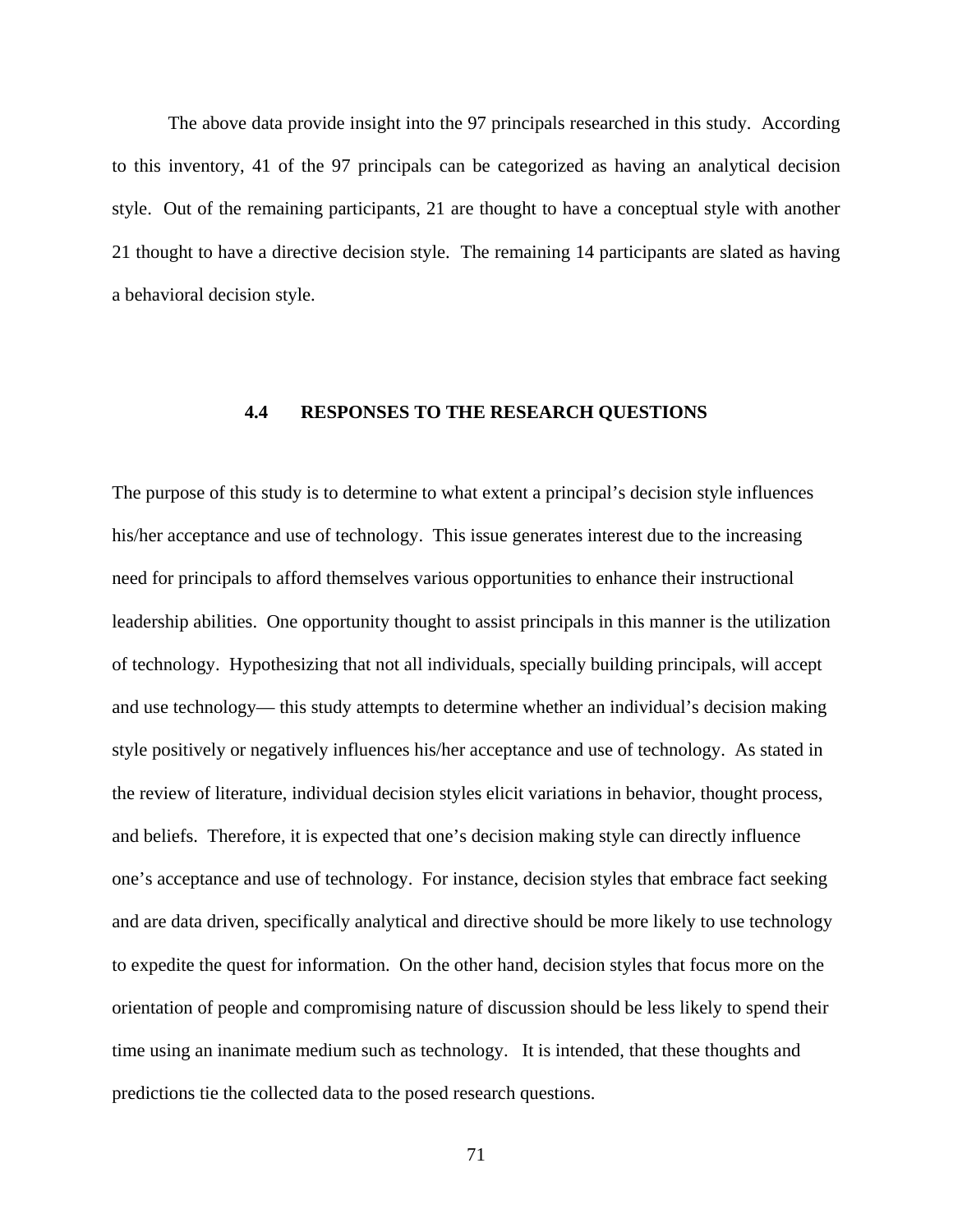The following section uses the obtained data to answer this study's four research questions. In attempts to fully answer each question, some data are taken directly from the above tables, while other data have been statistically manipulated to provide clear and concise answers. After presenting the answers for each research question, the next chapter will discuss implications for policy and practice through summation, recommendation, and reflection.

#### **4.4.1 Research Question #1**

## **What are the managerial decision styles of principals?**

In accordance with the decision style inventory chosen for this study, there are four possible managerial decision styles. The four styles are analytical, behavioral, conceptual, and directive. Each style has distinct descriptors regarding elements of organizational fit, problem orientation, level of tolerance for ambiguity, technical concern, leadership, and major criticism. Although a thorough description of each style has been outlined in Chapter 2 of this document a brief description of each style is as follows:

Analytical: deliberate and calculated while searching for complete and accurate facts Behavioral: loosely controlled, people oriented using persuasion Conceptual: creative with a broad outlook and compromising Directive: action oriented and decisive while looking for speed and efficiency (Rowe and Mason, 1987)

The determination of decision styles for participants in this study was conducted through the use of a commonly used and well researched Decision Style Inventory by Rowe and Mason (1987). The structure and scoring of the inventory is comprehensively explained in Chapter 3 of this document. Moreover, the administered survey began with a question asking participants to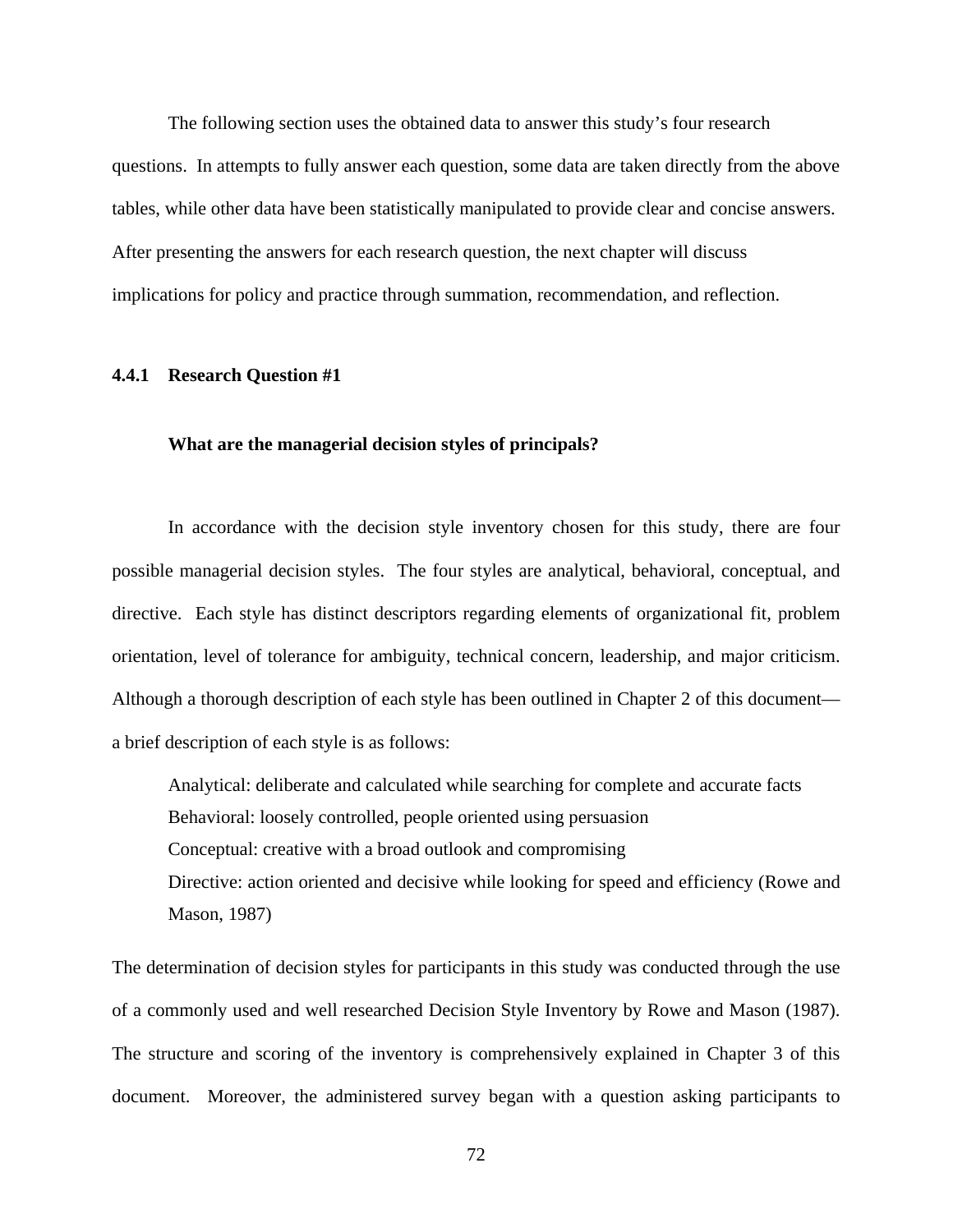choose what decision style they thought best represented them. This question was designed to introduce the participants to the survey topic, as well as propose a question for self reflection. Through correlating the results between the self reflection and the decision style inventory, a comparison can be made between what the participants' thought their decision style was and what the inventory stated their decision style to be.

 From the 97 responses received, the decision style inventory results determined that 41 participants are analytical, 14 participants are behavioral, 21 participants are conceptual, and 21 participants are directive. These results may be reviewed in Table 4.5. These results seem realistically aligned with decision making positions of education leaders.

The data from the Decision Style Inventory show that almost half, 42% of the principals researched are believed to possess an analytical decision style. This style is characterized by an intellectual orientation that focuses on problem solving. Through problem solving analytical decision makers most likely have the ability to deal with new and complex situations, analyze details, and predict outcomes. Analytical decision makers usually have a high tolerance for ambiguity (ability to make complex decisions) and exhibit a cognitively complex personality (ability to recognize and draw inferences). Although this decision style is known to be impersonal and dogmatic, it may be the relevancy of a leadership position that draws individuals to depict them as such. These characteristics can be directly aligned with the daily behaviors of a building principal—the continual need to make effective decisions in a thoughtful and deliberate manner. Principals in today's educational institutions can be depicted as instructional and managerial leaders who are data driven decision makers.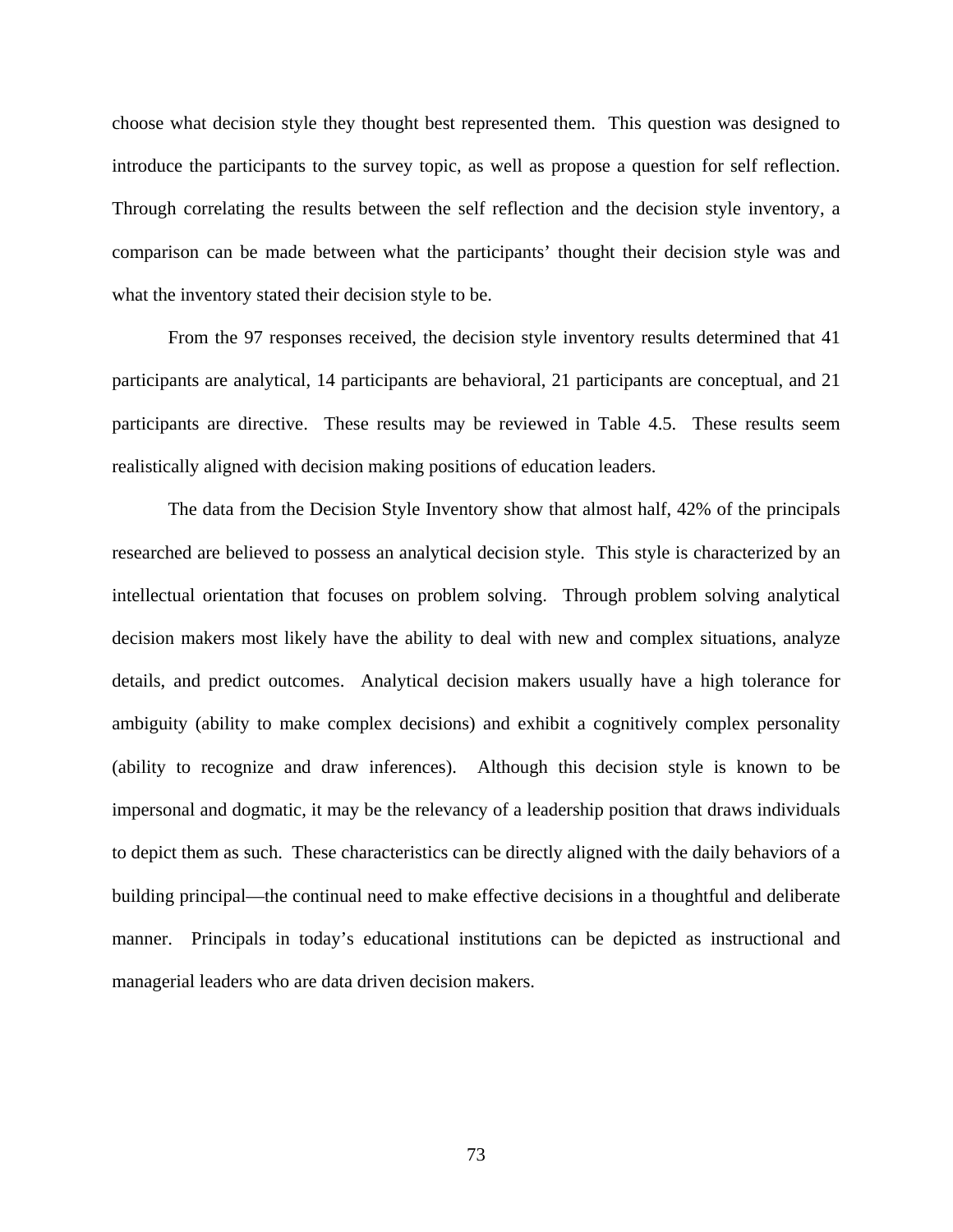How well did participants predict their decision styles? Table 4.6 shows the relation between the participants' decision styles from the inventory and their decision style from the self reflection question in Part I of the survey.

|                                  | <b>Inventory</b> |            |      |                         |           |  |
|----------------------------------|------------------|------------|------|-------------------------|-----------|--|
|                                  | $\%$             | Analytical |      | Behavioral   Conceptual | Directive |  |
|                                  | Analytical       | 46.4       | 17.9 | 10.7                    | 25        |  |
| <b>Self</b><br><b>Reflection</b> | Behavioral       | 45.5       | 12.1 | 21.2                    | 21.2      |  |
|                                  | Conceptual       | 33.3       | 11.1 | 33.3                    | 22.2      |  |
|                                  | Directive        | 38.9       | 14.4 | 27.8                    | 16.7      |  |

 **Table 4.6** Correlation between Decision Style Inventory and Decision Style Self Reflection

The data reveal that 46.4% of the participants who self reported themselves as having an analytical decision style were determined to have that style according to the inventory. For the other decision styles, the following represents correct predictions of one's style to the inventoried findings—12.1% being behavioral, 33.3% being conceptual, and 16.7% being directive (these data were highlighted in the above table). The compelling data from these results are 45.5% of participants reported themselves as being behavioral and were found to be analytical according to the inventory. In the survey question on self reflection, the behavioral style was described in terms of being "loosely controlled, people oriented using persuasion," while the analytical style was termed as being "deliberate and calculated while searching for complete and accurate facts."

Although these descriptions are within the research by Rowe and Mason (1987), one can state that these descriptors may have lead the participants to choose one style over another. The findings may have been related to the perception of the description rather than the various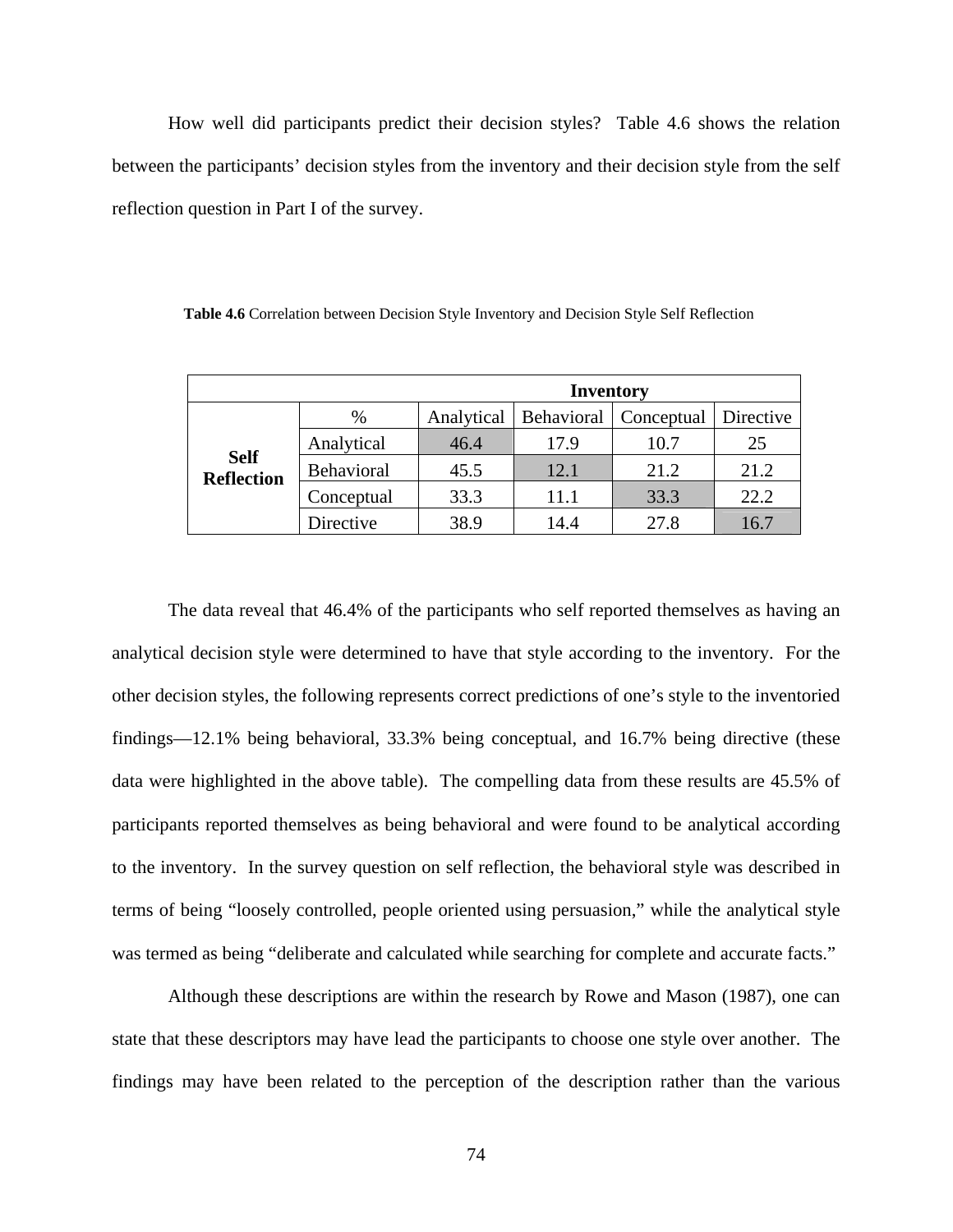attributes of the style. On the other hand, some individuals may state that personality inventories, such as the one used in this study, are poor predictors of true behaviors. This may be true; however, the inventory utilized in this study was reported to be statistically reliable and valid, while providing many examples of use across disciplines of leadership (Boulgarides & Cohn, 2001; Rowe & Davis, 1996; Rowe & Boulgarides, 1992; Rowe & Mason, 1987.

Another conclusion for this phenomenon may be the disparity of tasks that makeup an educational leadership position. Educational leaders exist in a dichotomous world. On one hand, such leaders are seen as the effective problem solver, utilizing thought provoking analysis, and as the data driven decision maker. Opposite of these behaviors, educational leaders must also be people oriented, socially concerned, and attitudinally empathic. Thus, these individuals may struggle between the variations that are needed to fulfill the assortment of tasks within the position. As supported by various areas of research, individuals in capacities of authority strive to be strong decision makers who use logic, reason, and relevant information to make informed decisions (Cassidy, 2004). Therefore, it may be the contextual nature of the position that supports the dichotomous variation in one's believed decision making style.

## **4.4.2 Research Question #2**

## **What is the level of acceptance of technology among principals?**

The level of technology acceptance among principals can be answered several different ways. First, one must qualify the term "level of acceptance." For this study, the level of acceptance is the degree to which a person intends to use technology while constituting one's perceived ease of use and perceived usefulness (Davis, 1989). Part II of the designed survey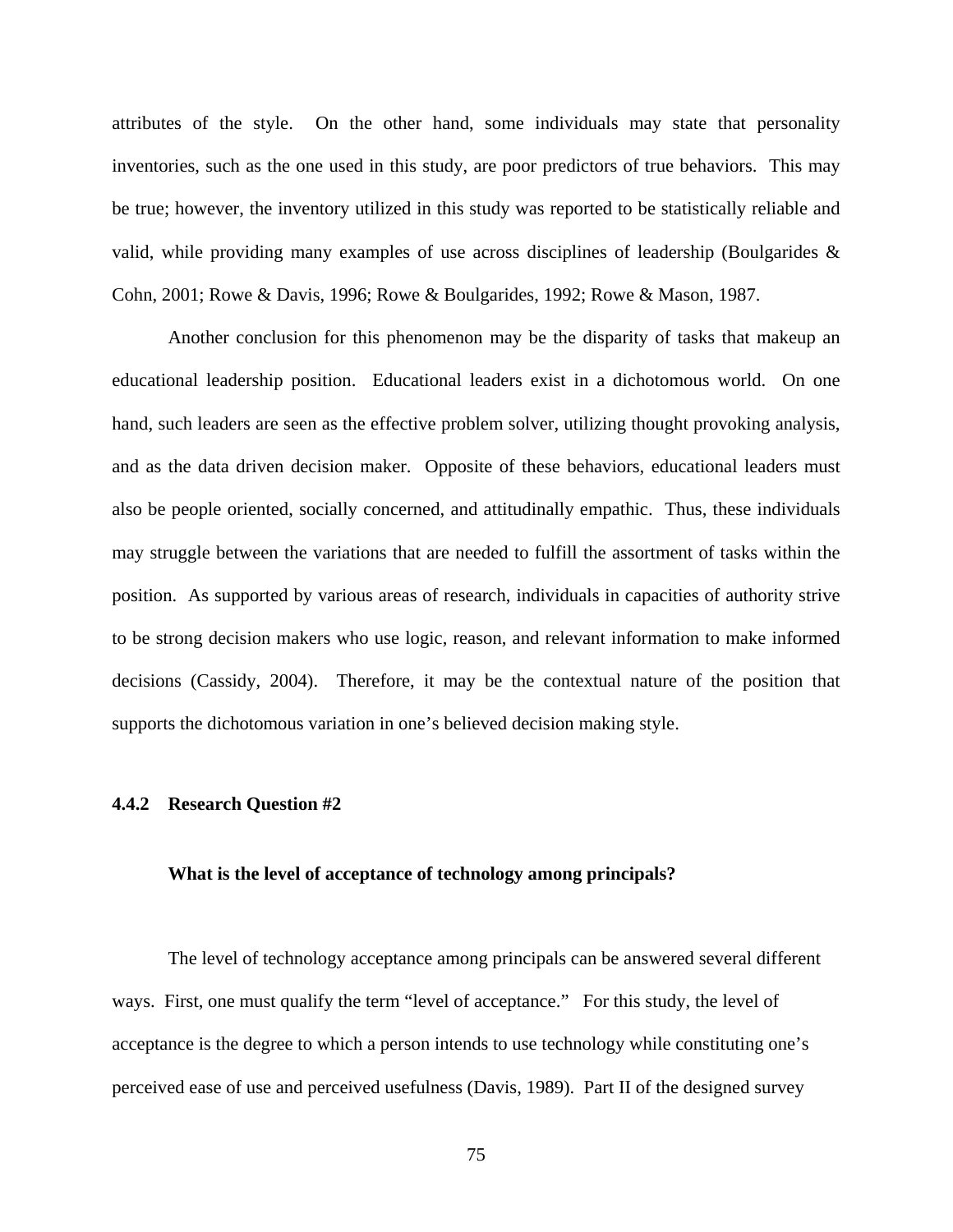uses Davis's Technology Acceptance Inventory (TAI) to determine an individual's level of technology acceptance. Table 4.3 presents this information in numerical detail. The following data results are derived from that above data.

The TAI can be broken down into three separate predictive categories: 1) one's ease of technology use, 2) one's usefulness for the technology, and 3) one's intent to use the technology. Finally, an average of the three categories can be derived to predict one's technology acceptance level. For this study, the TAI focused on five software applications most likely to be used by building principals. Those five software applications are Internet, email, word processing, spreadsheet, and database.

The data collected from the 97 respondents indicate that the following results for each category of acceptance from most likely to least likely:

> Ease of Use—email, word processing, Internet, database, spreadsheet Usefulness— email, word processing, Internet, database, spreadsheet Intent to Use—email, word processing, Internet, database, spreadsheet Overall Acceptance—email, word processing, Internet, database, spreadsheet.

Statistically, none of the above applications had a mean (Table 4.3) low enough to support the notion that it was not being accepted at all. All the applications were accepted to some degree, with email having the greatness mean of 3.7 out of 4.0.

At the onset of this research, this outcome was not expected. It was anticipated that word processing would be the most accepted application with spreadsheet being closely behind. The reason for this prediction was the increasing support for data driven decision making within the educational arena. From this thought, the majority of quantitative data are formatted in a spreadsheet or chart layout. Therefore, it was assumed that building principals would have ongoing interaction with this application whereby displaying a sense of acceptance. In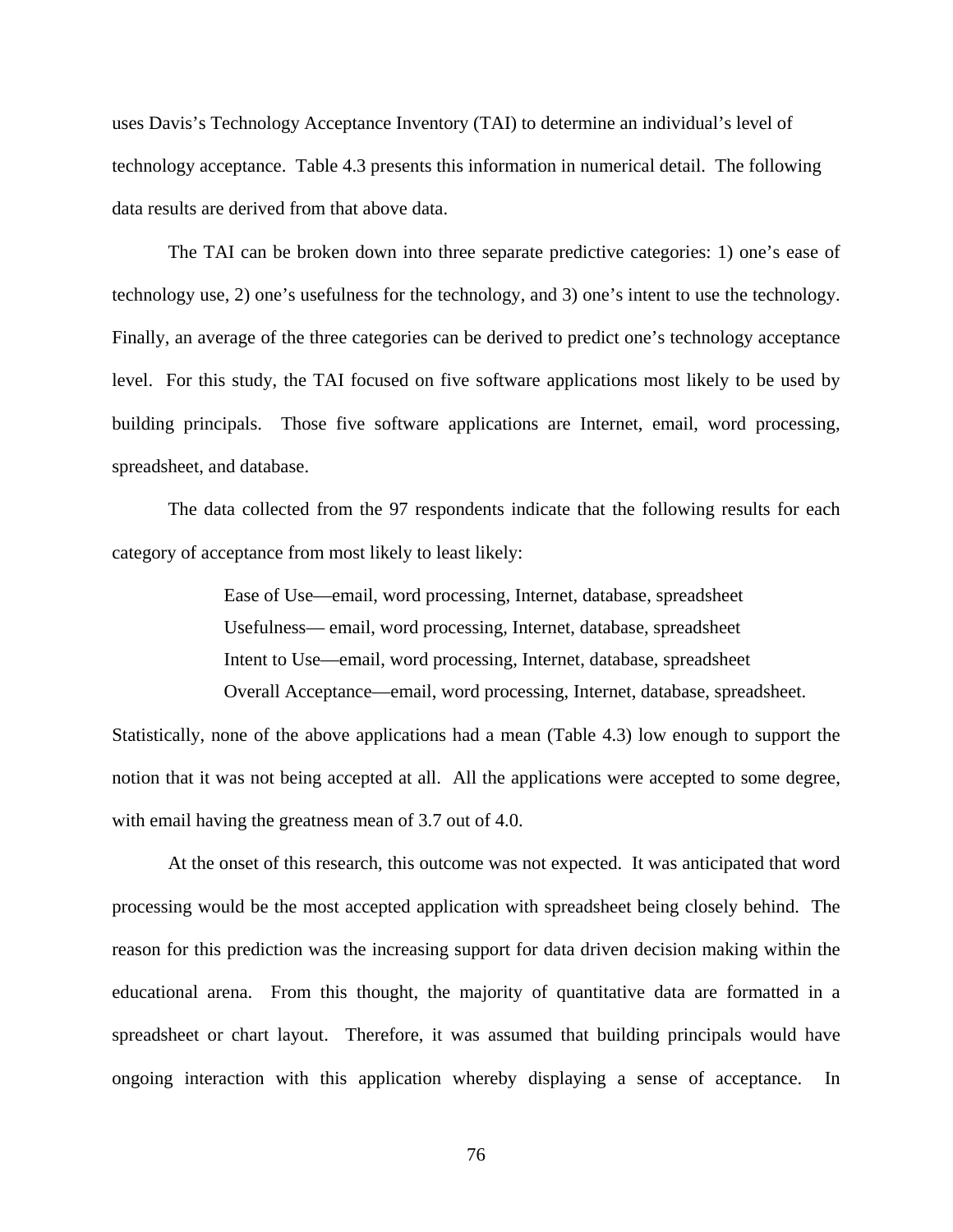retrospect, database and spreadsheet applications are technically the most demanding of the five applications to use. It is understood that individuals may not feel proficient using these applications, thereby decreasing their acceptance to use.

 An interesting observation from this data is the idea that email is the most accepted application among building principals who were surveyed. There may be several reasons for this—email is efficient, widely available, and effective. Email is an application that can be used very quickly without a lot of instruction. Second, email is widely available—most individuals have email at home, at work, and even on their cell phones. Lastly, email is very effective. With a few clicks of a mouse, principals are able to communicate with their entire faculty, student body, or school community. Thus, it is not surprising that email is accepted and used far more by the sample population of this study. However, one must remember that 68% of the sample population did not participate in this study—there may be far more principals not using any technology than this study reports.

 In addition to the TAI, three questions in Part I of the survey asked participants about technology plans/goals in their building, in their district, and in their professional evaluation plans. The intent in asking these questions was to determine if the principals being surveyed may be implementing a technology plan(s) or goal which would increase their acceptance of technology. The numerical data to support this hypothesis are displayed in Table 4.2. The data demonstrate that 72% of principals surveyed have a building technology plan, 97% have a district technology plan, and 78% have professional goals related to technology. The reason for the overwhelming percentage of district technology plans is that these plans are now incorporated as a mandated portion of a district's strategic plan. Therefore, most districts have already or are working on creating district technology plans. This correlates with the data that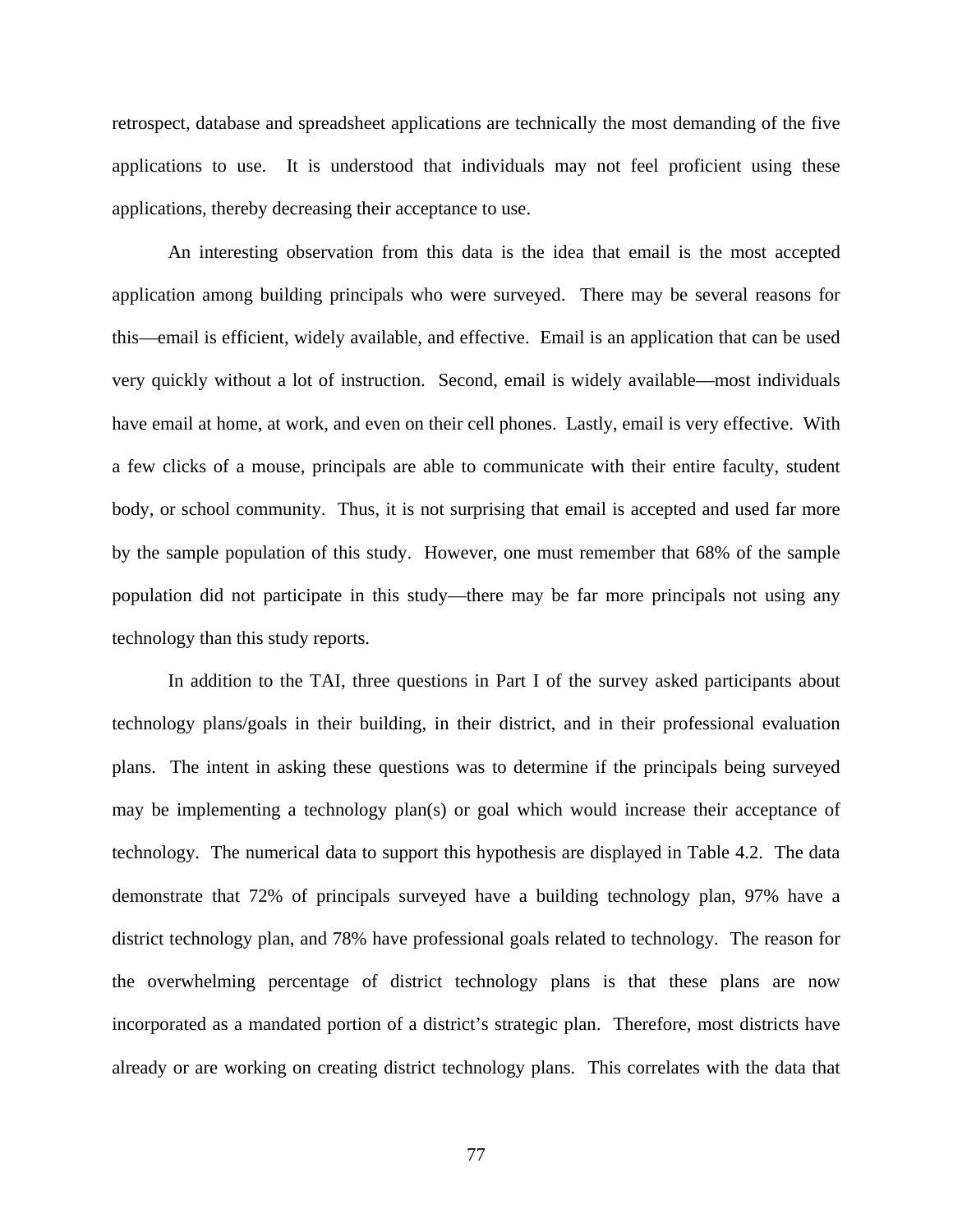most principal's in this study accept some form of technology given their position as educational leader.

#### **4.4.3 Research Question #3**

#### **What is the level of use of technology among principals?**

Data regarding the level of technology use by building principals were gathered several different ways. First, in Part I of the survey several questions were asked regarding one's technology abilities, areas of technology use, and technology training. The questions were as follows:

- 1. On a scale of 1 (poor) to 5 (excellent), how would you rate your ability to use technology (relative to other principals)?
- 2. How often do you use technology within your daily tasks as a principal?
- 3. What areas of decision-making do you incorporate technology? (may have more than one answer)
- 4. What technology applications have you attended trainings on within the last 2 years? (may have more than one answer)

Another element that investigated the participants' technology use was the last two questions in Part II of the survey. These questions obtained data regarding the volume (how much) and frequency (how often) of use among the respondents related to the five technology applications. Once again the numerical data can be found in Tables 4.2 and 4.4, respectively.

 In order to demonstrate one's use of technology, it is helpful to know a few key components. One important component is an individual's perception of his/her ability to use the technology. In many cases, one's perception to use technology may be just as important as one's true technological ability (Bandura, 1986). From the survey data a varied set of responses were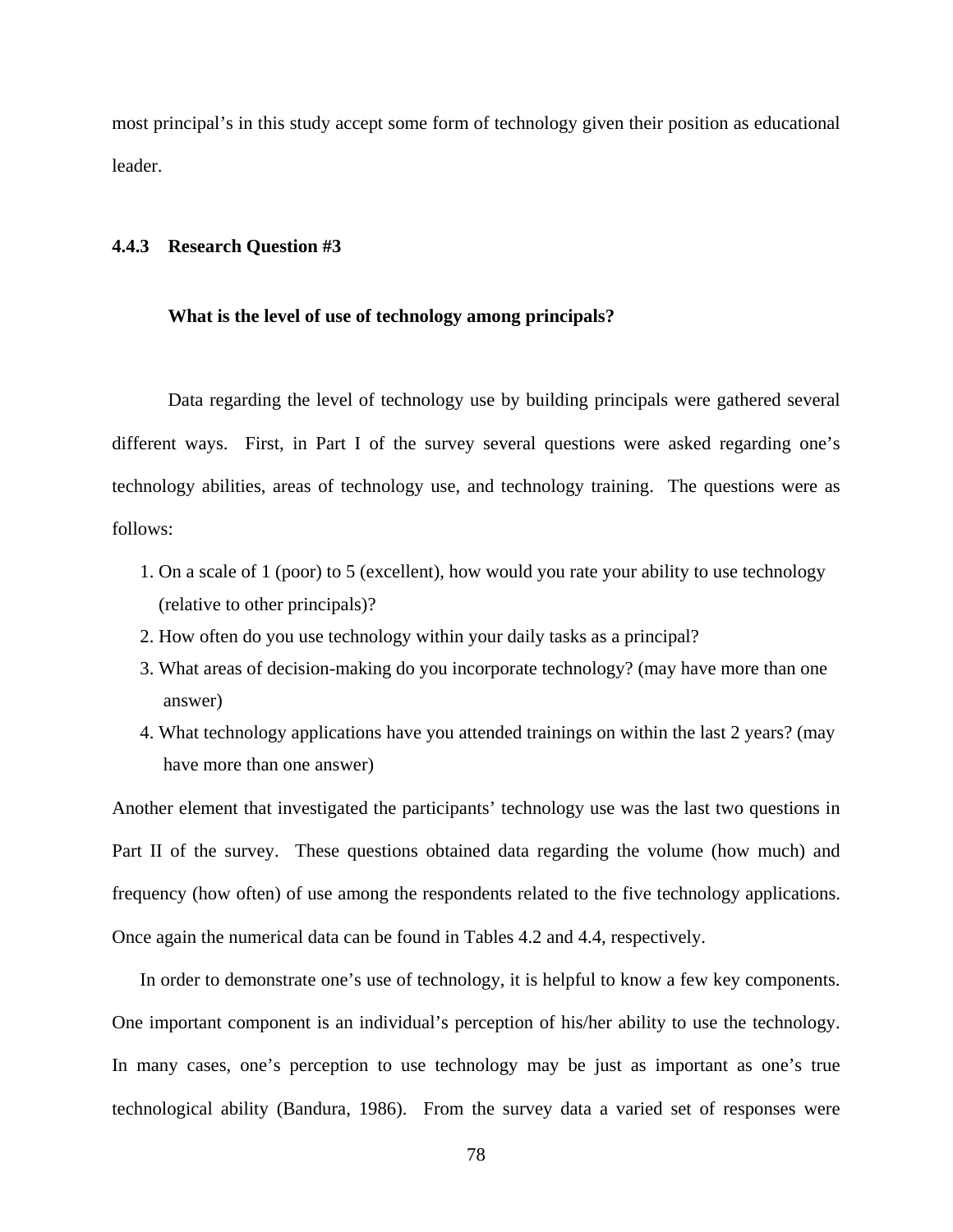obtained—26% of participants stated they have a 5/5 or excellent ability to use technology (relative to other principals), while 42% stated 4/5, 27% stated 3/5, and 5% stated they are a 1 or 2/5. Therefore, the overwhelming majority of principals surveyed stated they have good or excellent skills regarding technology use.

 The next important component is how often technology (of any kind) is used to complete daily tasks. Of the 97 principals surveyed, 95 of them say they use technology every day with two principals stating they use it at least three times a week. Thus, it can be stated that the principals who responded to the survey use technology on a daily basis. Another component to consider is what educational areas do principals use technology to make decisions. The data from this study conclude that student achievement is the number one reason why principals use technology in their decision making processes. Other reasons to incorporate technology to make decisions, in order of frequency, are building communication, student attendance, parent communication, student discipline, teacher evaluation, and building management. Several other uses that were added by participants were budgeting, data analysis, data sharing, personal documentation, and student communication.

 Another area of importance for technology use is training. According to the collected data, the following trainings have been attended in order of most popular to least: grading/attendance, comprehensive data analysis systems, PDA, software, databases, hardware, spreadsheets, Internet, email, online education, word processing, web design, and blogging. Other trainings added by participants were 4Sight (assessment tool), assessment software, curriculum development, safety planning, electronic report cards, podcasting, and powerpoint. Although most of the trainings were attended by a third of the participants surveyed, the data indicate that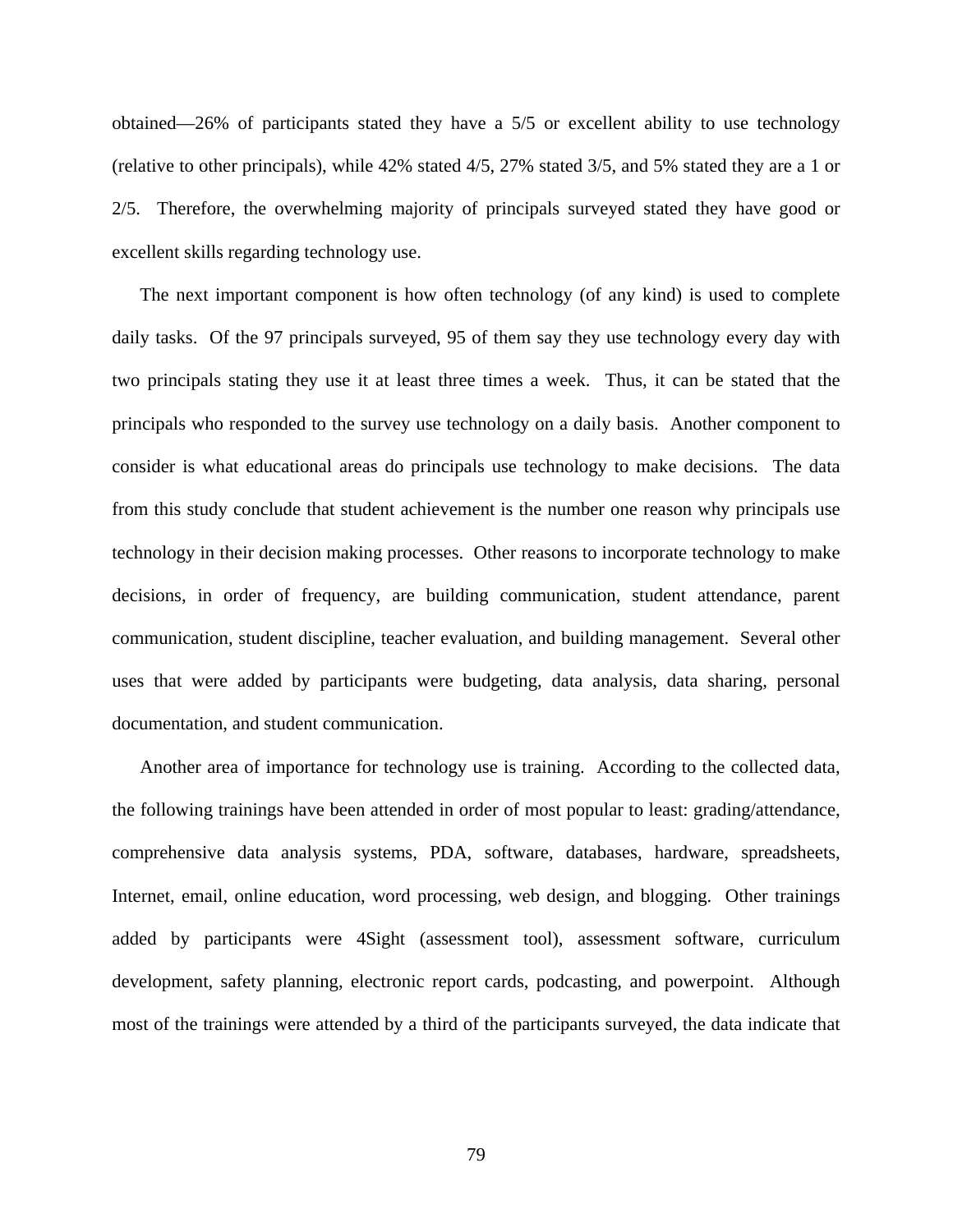various trainings are being attended which may offer that principals' feel these applications are important, and that they want to know how to use them.

 In reviewing the data regarding the volume and frequency of technology use, a reoccurring theme appears. As seen in research question #2, the most heavily and frequently used technology application is email with a mean of 4.3/5.0 for volume and 3.9/4.0 for frequency. However, for volume use word processing is found to be used more than the Internet, with database and spreadsheet being used the least. In regard to frequency of use, the Internet is used more than word processing, with database and spreadsheet being used the least. Although none of the applications have means that demonstrate they are not being used, database and spreadsheet applications are shown to have a limited volume and frequency use by principals.

 Once again, these results may not be significant since email is an efficient application with a high ease to use factor. One element for consideration is the discrepancy between what technology application is most often used (email) and what decision making area most often incorporates technology (student achievement). It is problematic to align the use of email with the need to use technology to make informed decisions regarding student achievement. The next three areas, building communication, student attendance, and parent communication can be directly aligned to the high volume of email. As stated in a previous section, most of the data for student achievement are compiled using statistical approaches or organizational applications which should include the use of databases and spreadsheets. This is a contention for consideration—Are principals using technology to optimize their instructional leadership abilities, and/or to minimize their managerial job performances? This question may be better served in a future study regarding appropriate utilization of technology for educational leaders.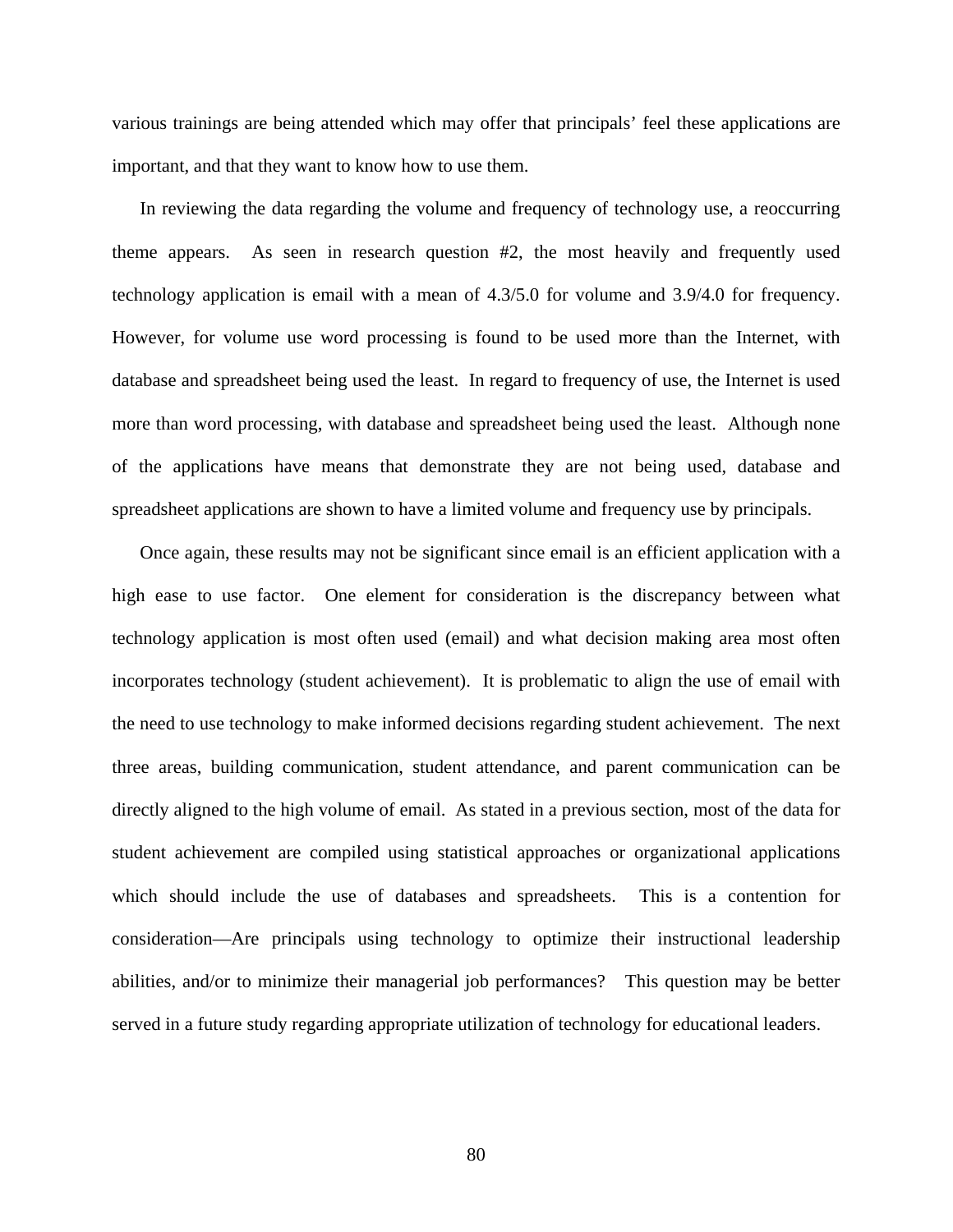# **To what extent does a principal's decision style influence his/her's acceptance and use of technology?**

The final research question incorporates the relationship among several elements from the administered survey. This question is the culminating element for the study—are principals with a particular decision style more or less likely to accept and use technology. Research question 1 provided the decision making styles of the study participants, while research questions 2 and 3 provided the acceptance and use of technology. Therefore, it may prove feasible to determine if principals of a particular decision style are more or less likely to use specific technology applications.

The correlated data for this question have been divided into five categories: ease of use, usefulness, intent to use, volume of use, and frequency of use. It is intended that each of these areas could demonstrate statistical differences; therefore, it is reasonable to delineate the data in this manner. Five represented categories present data by the decision style for each presented technology application. The technology applications explored are Internet, email, word processing, spreadsheet, and database, while the four decision styles are analytical, behavioral, conceptual, and directive.

In order to conclude that one decision style is more or less likely to accept and use technology, the data should indicate a difference between the statistical means of the various decision styles within any of the five technology applications. The following tables present the statistical means of the five posed categories for technology acceptance and use by decision style and technology application.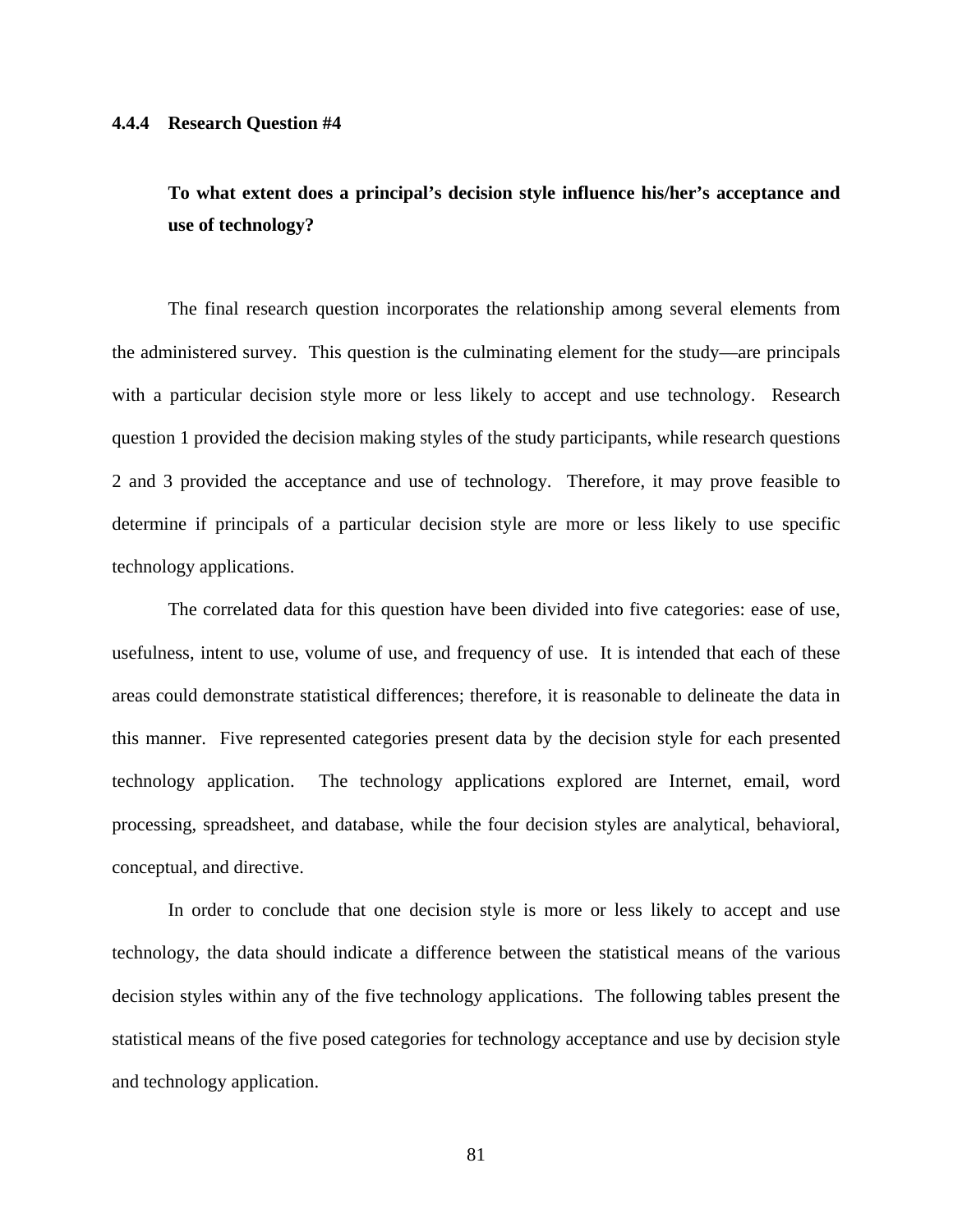**Table 4.7** Mean Differences among Decision Making Styles for Ease of Use of Technology

| Mean of 4.0                                    | Internet | Email | <b>WP</b> | Spreadsheet | Database |
|------------------------------------------------|----------|-------|-----------|-------------|----------|
| Sign.                                          | 0.98     | 0.93  | 0.53      | 0.49        | 0.44     |
| Analytical                                     | 3.58     | 3.78  | 3.61      | 2.83        | 2.94     |
| <b>Behavioral</b>                              | 3.56     | 3.73  | 3.64      | 2.82        | 2.82     |
| Conceptual                                     | 3.54     | 3.70  | 3.70      | 2.92        | 2.92     |
| Directive                                      | 3.52     | 3.69  | 3.43      | 2.57        | 2.63     |
| Difference<br>between<br>max. mean<br>and min. | .06      | .09   | .27       | .35         | .31      |
| mean                                           |          |       |           |             |          |

**Table 4.8** Mean Differences among Decision Making Styles for Technology Usefulness

| Mean of 4.0                                            | Internet | Email | <b>WP</b> | Spreadsheet | Database |
|--------------------------------------------------------|----------|-------|-----------|-------------|----------|
| Sign.                                                  | 0.92     | 0.76  | 0.67      | 0.63        | 0.43     |
| Analytical                                             | 3.46     | 3.59  | 3.51      | 3.04        | 3.09     |
| <b>Behavioral</b>                                      | 3.40     | 3.66  | 3.52      | 2.88        | 2.89     |
| Conceptual                                             | 3.40     | 3.60  | 3.52      | 3.04        | 3.23     |
| Directive                                              | 3.37     | 3.49  | 3.33      | 2.80        | 2.98     |
| Difference<br>between<br>max. mean<br>and min.<br>mean | .09      | .15   | .19       | .24         | .34      |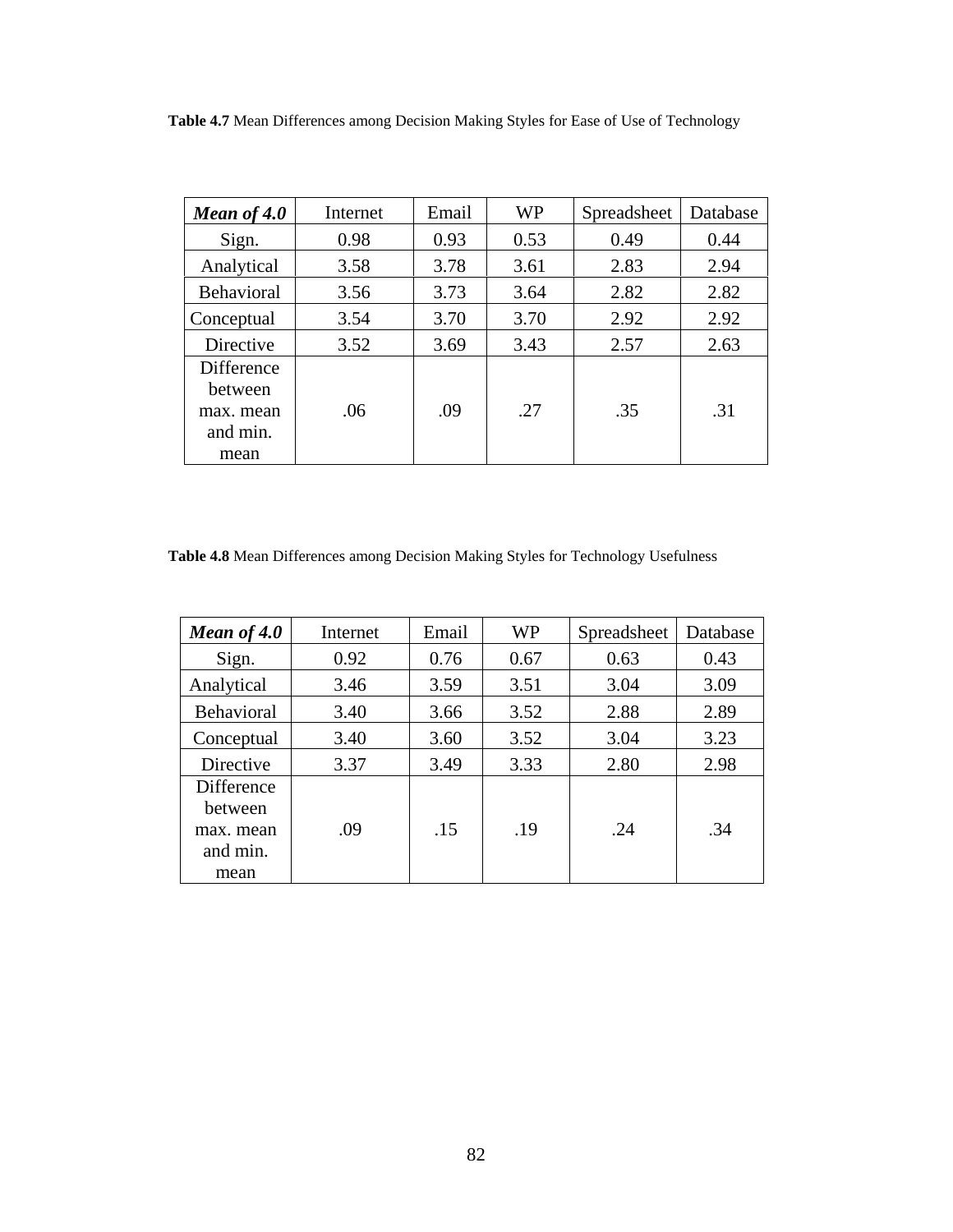**Table 4.9** Mean Differences among Decision Making Styles for Intent to Use Technology

| Internet | Email | <b>WP</b> | Spreadsheet | Database |
|----------|-------|-----------|-------------|----------|
| 0.90     | 0.92  | 0.85      | 0.36        | 0.50     |
| 3.36     | 3.64  | 3.55      | 2.84        | 2.98     |
| 3.21     | 3.71  | 3.57      | 2.61        | 2.68     |
| 3.29     | 3.60  | 3.52      | 2.81        | 3.00     |
| 3.29     | 3.62  | 3.40      | 2.48        | 2.79     |
| .15      | .11   | .17       | .36         | .32      |
|          |       |           |             |          |

**Table 4.10** Mean Differences among Decision Making Styles for Volume of Technology Use

| Mean of 5.0                                           | Internet | Email | <b>WP</b> | Spreadsheet | Database |
|-------------------------------------------------------|----------|-------|-----------|-------------|----------|
| Sign.                                                 | 0.087    | 0.077 | 0.005     | 0.097       | 0.299    |
| Analytical                                            | 3.56     | 3.43  | 3.90      | 2.63        | 2.88     |
| Behavioral                                            | 3.59     | 3.66  | 4.29      | 2.79        | 2.93     |
| Conceptual                                            | 3.98     | 3.87  | 4.05      | 2.90        | 3.19     |
| Directive                                             | 3.37     | 3.22  | 3.10      | 2.14        | 2.52     |
| <b>Difference</b><br>between<br>max. mean<br>and min. | .61      | .65   | 1.19      | .25         | .67      |
| mean                                                  |          |       |           |             |          |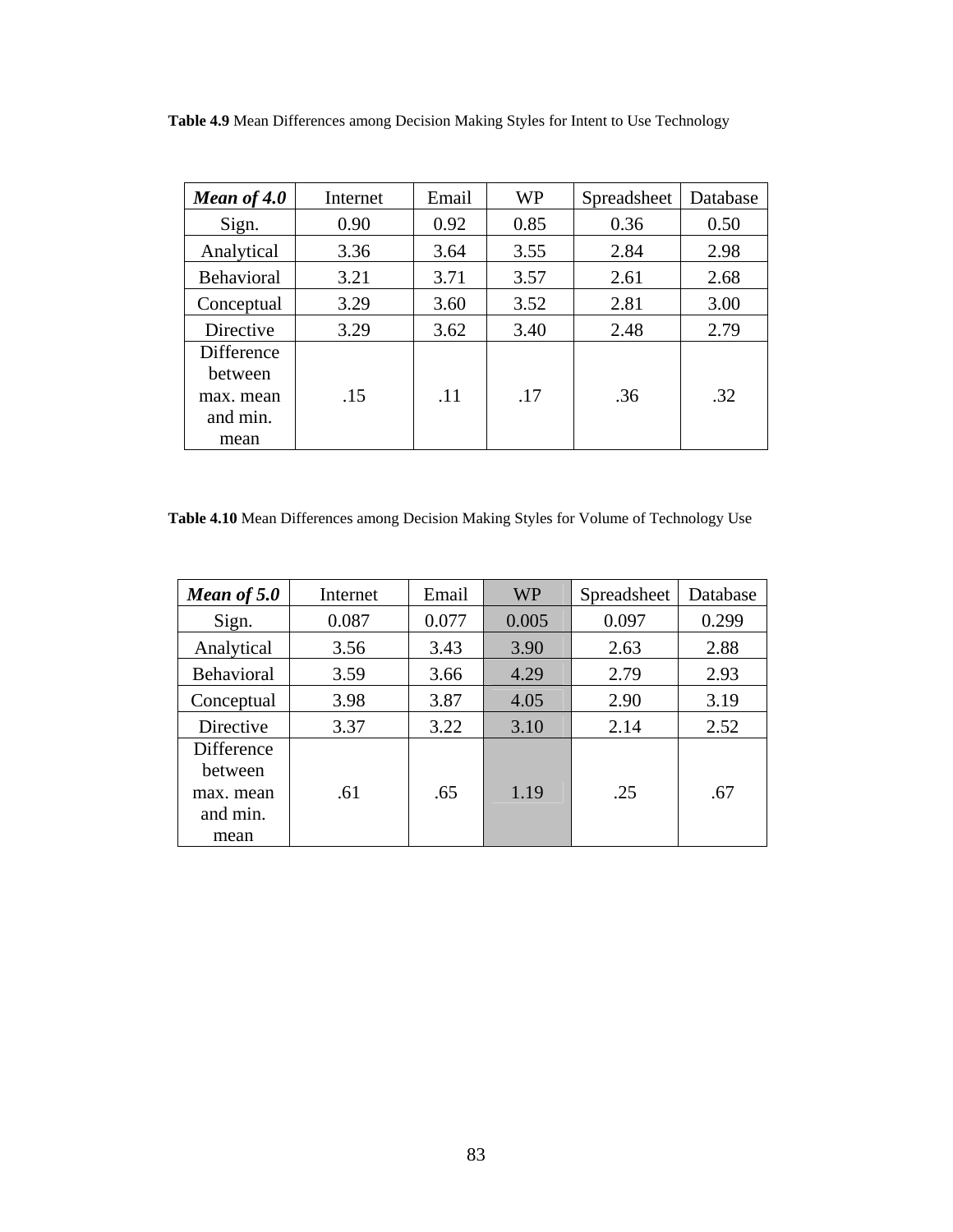| Mean of $4.0$                                          | Internet | Email | <b>WP</b> | Spreadsheet | Database |
|--------------------------------------------------------|----------|-------|-----------|-------------|----------|
| Sign.                                                  | 0.88     | 0.47  | 0.38      | 0.36        | 0.53     |
| Analytical                                             | 3.71     | 3.90  | 3.63      | 2.44        | 2.68     |
| <b>Behavioral</b>                                      | 3.79     | 4.00  | 3.86      | 2.43        | 2.57     |
| Conceptual                                             | 3.76     | 3.95  | 3.81      | 2.86        | 3.00     |
| Directive                                              | 3.67     | 4.00  | 3.48      | 2.48        | 2.76     |
| Difference<br>between<br>max. mean<br>and min.<br>mean | .12      | .10   | .34       | .42         | .43      |

**Table 4.11** Mean Differences among Decision Making Styles for Frequency of Technology Use

In evaluating the presented data, within the context of each technology application, the greatest variations are within Table 4.10 Volume of Technology Use under the application word processing. The presented data are found to be statistically significant by revealing a significance value of .005. Although it may be a statistical error, this phenomenon must be noted, and in all probability the data may be determined to be invalid in terms of data analysis.

As for the overall data, there are no significant differences between the acceptance/use of any technology application among the four presented decision styles. Although slight variations can be seen in the acceptance and/or use of various applications, none are significant enough to clearly state that a participant's decision style directly influences the acceptance and/or use of the technology application. Furthermore, in analyzing the data, there are no set patterns of discrepancy between the four decision styles in relation to the acceptance or use of the five technology applications. For example, although the directive decision makers have the majority of low end statistical means for acceptance and use of the various technology applications—the means do not vary significantly enough to statistically support the belief that the decision style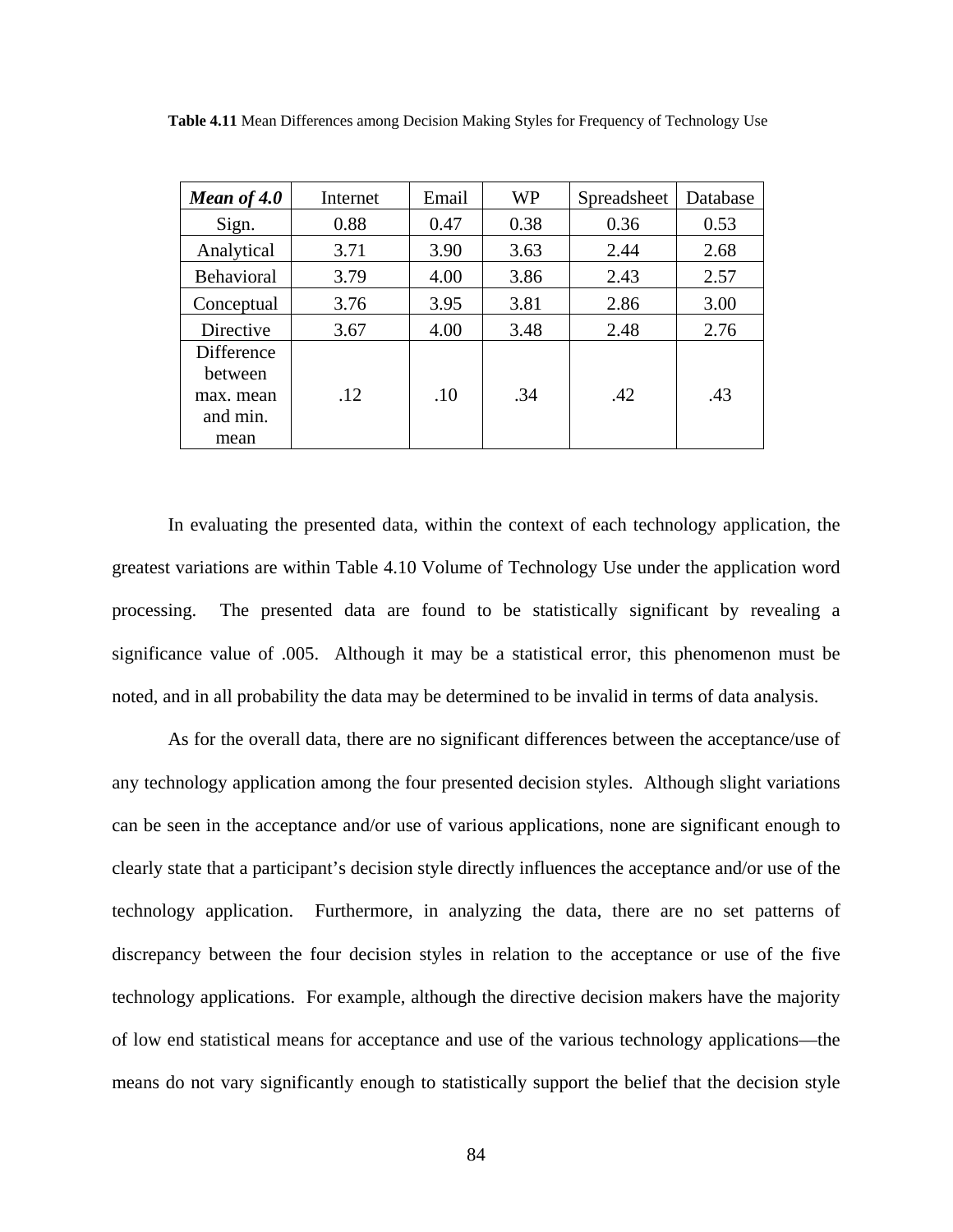influences the acceptance and use of the technology. Moreover, analytical decision makers in many cases had the highest statistical mean for acceptance and use of the various technology applications. However, again the data are not statistically significant to support the theory that the participant's decision style was the influential factor in determining this result.

 In summary, the data indicate that one's decision style is not significantly relevant to one's acceptance and use of technology. The final chapter will consider implications for policy and practice by summarizing the study's findings, discussing the study's implication, suggesting policies and/or practices for implementation, posing recommendations for future research, and offering final reflections on the presented study.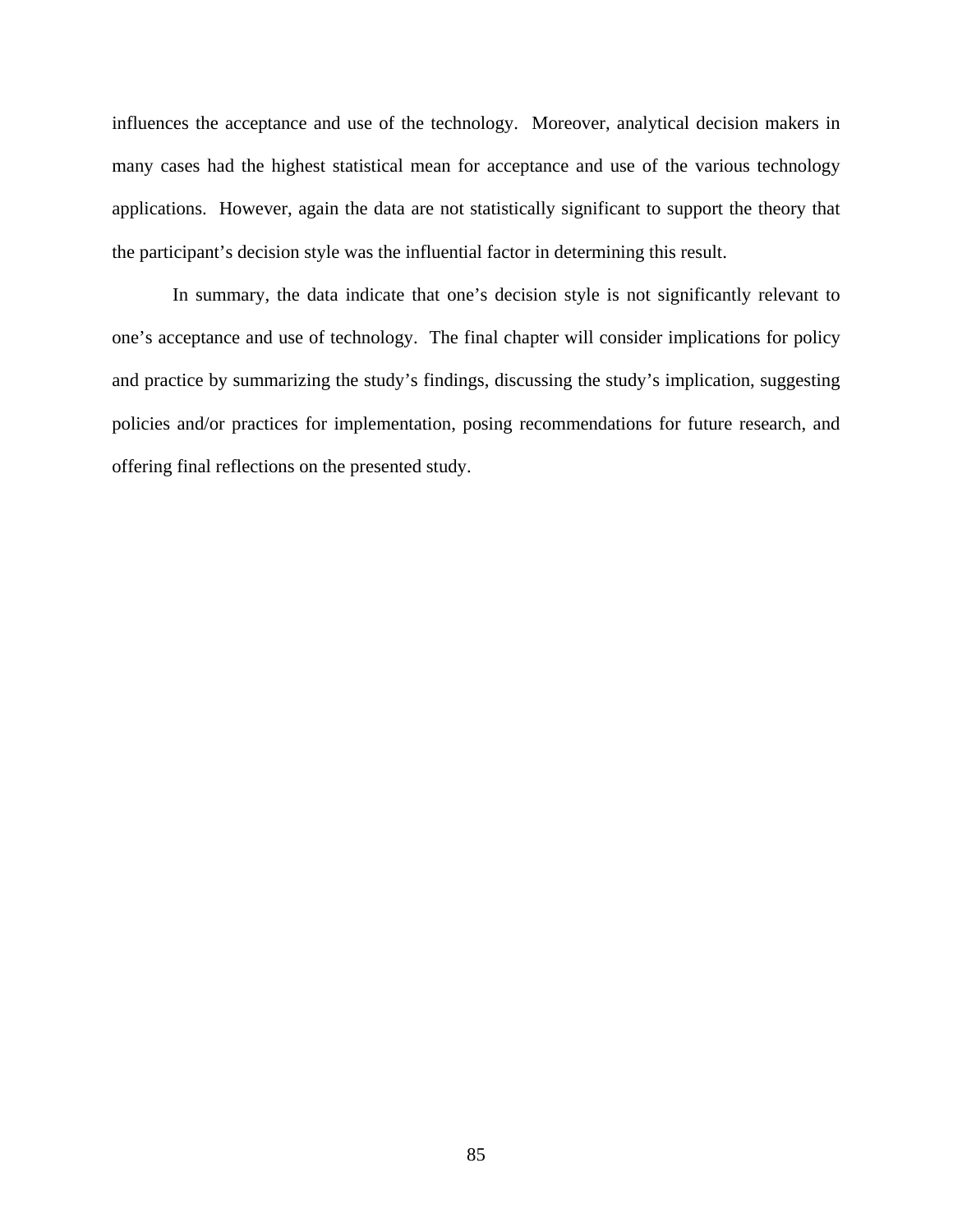## **5.0 CHAPTER FIVE: IMPLICATIONS FOR POLICY AND PRACTICE**

## **5.1 INTRODUCTION**

As stated by Rowe and Mason (1987), decision making is a cognitive process. Through this process, individuals can clarify, determine, and enact upon thoughts, reflections, and interests (Rowe, Boulgarides, & McGrath, 1984). Decision making can be a personal experience or a collaborative venture with others highlighted by possible sociological influences (Stueart  $\&$ Moran, 1993). In light of the contextual meanings, decision making for most is an organized process. Within this process, individuals are able to gather, perceive, and evaluate information through a form of reasoning filtered by personality styles of perceptions (Scott and Bruce, 1995).

Educational leaders, especially building principals, are entrusted with the job of gathering, perceiving, and evaluating various situations within the daily routines of school communities. With the increasing demands being placed on the educational system, principals may become overwhelmed by the challenges of the organization, and the ambiguous nature of the organizational culture. Thus, school leaders must become savvy decision makers—decision makers who are efficient, effective, and realistic.

Decision making can be a formative approach in which policies and practices are planned, implemented, and evaluated (Cassidy, 2004). In order to enhance the decision making process, it is recommended that educational leaders accept the need to quantify, calculate, and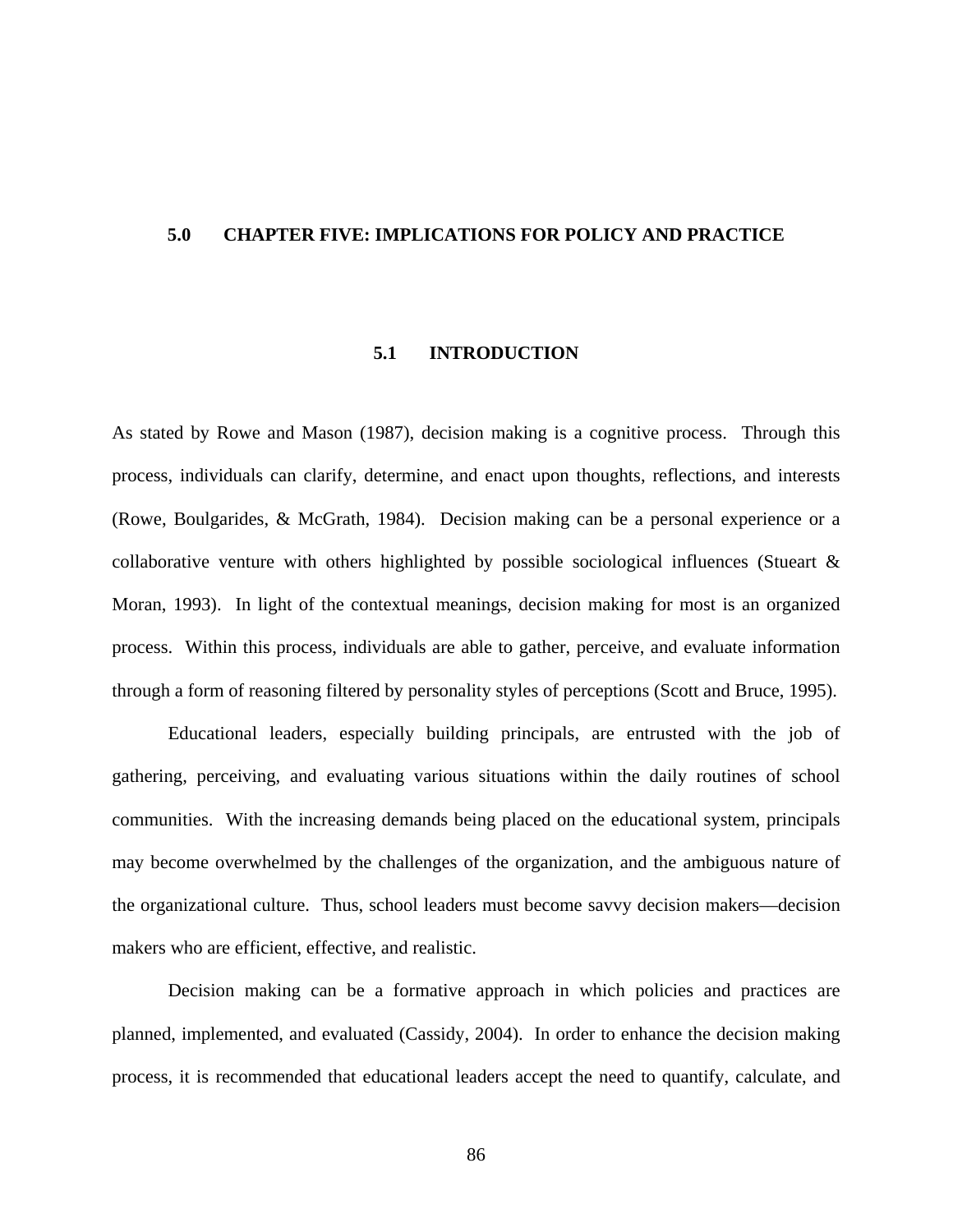analyze the factors affecting the outcomes. This implies the ability to embrace the age of data driven decision making.

Data driven decision making is at the forefront of educational change. Educational leaders are bombarded with requirements to implement policies and practices that are driven by research based programs and supported by data driven results. Given the consideration that leadership and decision making may be influenced by personal attributes, today's educational leader would do well to understand the predictive force of facts and figures—that powerful datamining tools lie within technology's touch to enhance data driven decision making. Thus, principals would benefit by recognizing the usefulness of technology in their quest for information, knowledge, and results, especially in terms of increasing student achievement. Technology acceptance and use may prove to be a significant step in authentically engaging the era of educational accountability, as well as further advancing school principals from educational managers toward instructional leaders.

## **5.2 SUMMARY**

The central aim of this study was to determine to what extent a principal's decision style influences his/her acceptance and use of technology. It was postulated that specific decision styles would be more likely to accept and use technology than others. This premise was derived from the belief that decision style may directly influence an individual's thoughts, beliefs, and actions (Rowe and Mason, 1987).

The study's overarching framework was derived from Davis's Technology Acceptance Model (1989). This model interconnects three variables of behavioral use—perceived ease of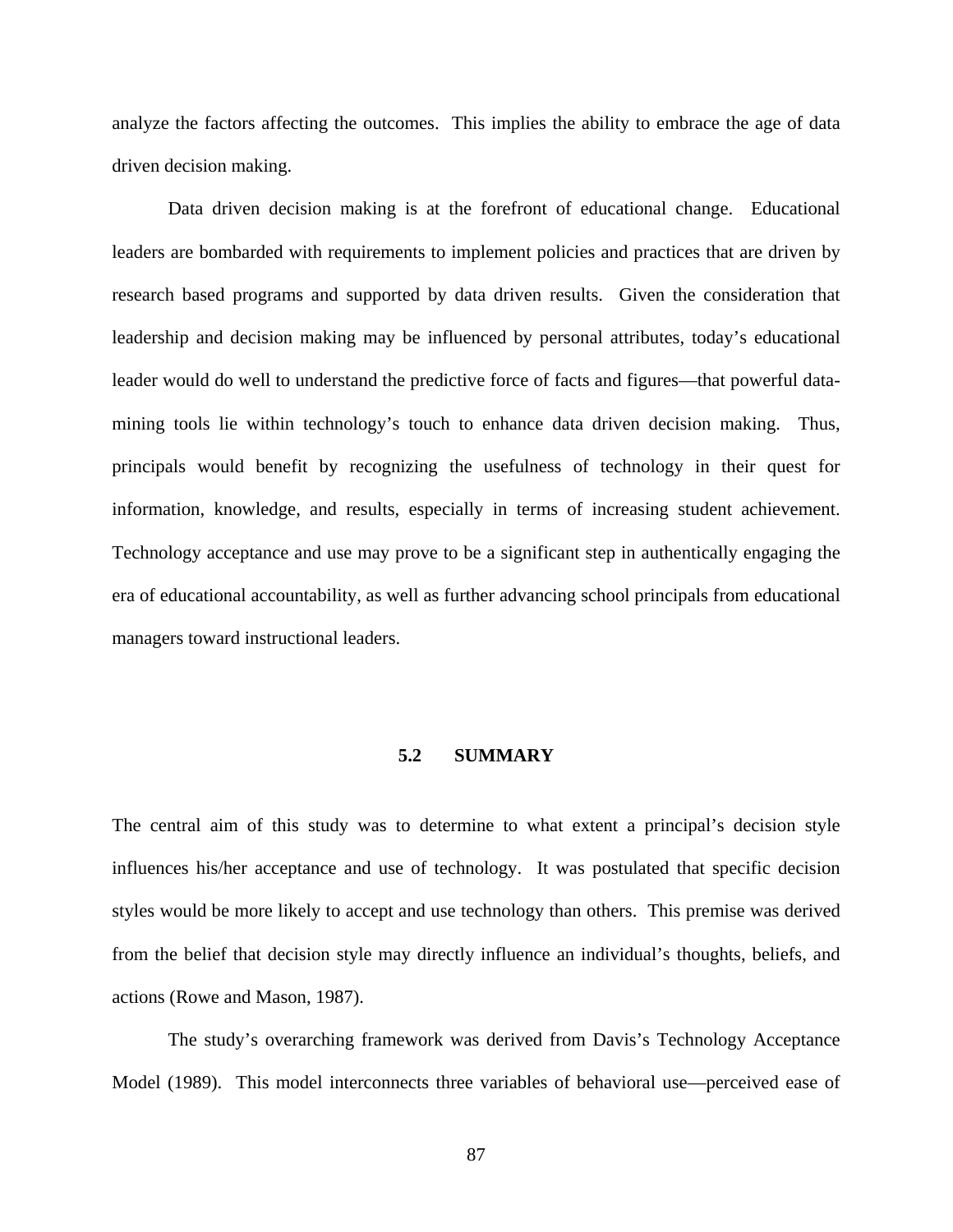technology use, perceived usefulness of the technology, and intent to use technology—to estimate an individual's acceptance towards the use of technology. Furthermore, a key external variable, decision style, is applied to determine if decision style influences the acceptance and/or use of technology of educational leaders, specifically K-12 principals.

The following research questions were posed to explore the extent to which principals' decision styles influenced their acceptance and use of technology. The research questions were as follows:

- RQ1: What are the managerial decision styles of principals?
- RQ2: What is the level of acceptance of technology among principals?
- RQ3: What is the level of use of technology among principals?
- RQ4: To what extent does a principal's decision style influence his/her's acceptance and use of technology?

The findings of this study nullified the researcher's hypothesis. The findings exhibit no relationship between the acceptance/use of technology and any one decision style presented in this study. It was presumed that an individual's decision style, to some extent, would influence the acceptance and/or use of technology. This hypothesis was assumed relevant in accordance with reviewed research regarding the influential nature of decision making styles. According to many theorists, decision style can reveal an individual's actions toward seeking, organizing, processing, and evaluating information (Messick, 1984; Leonard, School, & Beauvais, 1996; Hayes and Allinson, 1998). Therefore, one's decision style may reflect the innate nature in which one thinks, remembers, and/or problem solves (Cassidy, 2004).

In accordance with the review of literature, this study attempted to support the proposition that specific decision styles, such as analytical and directive would be more likely to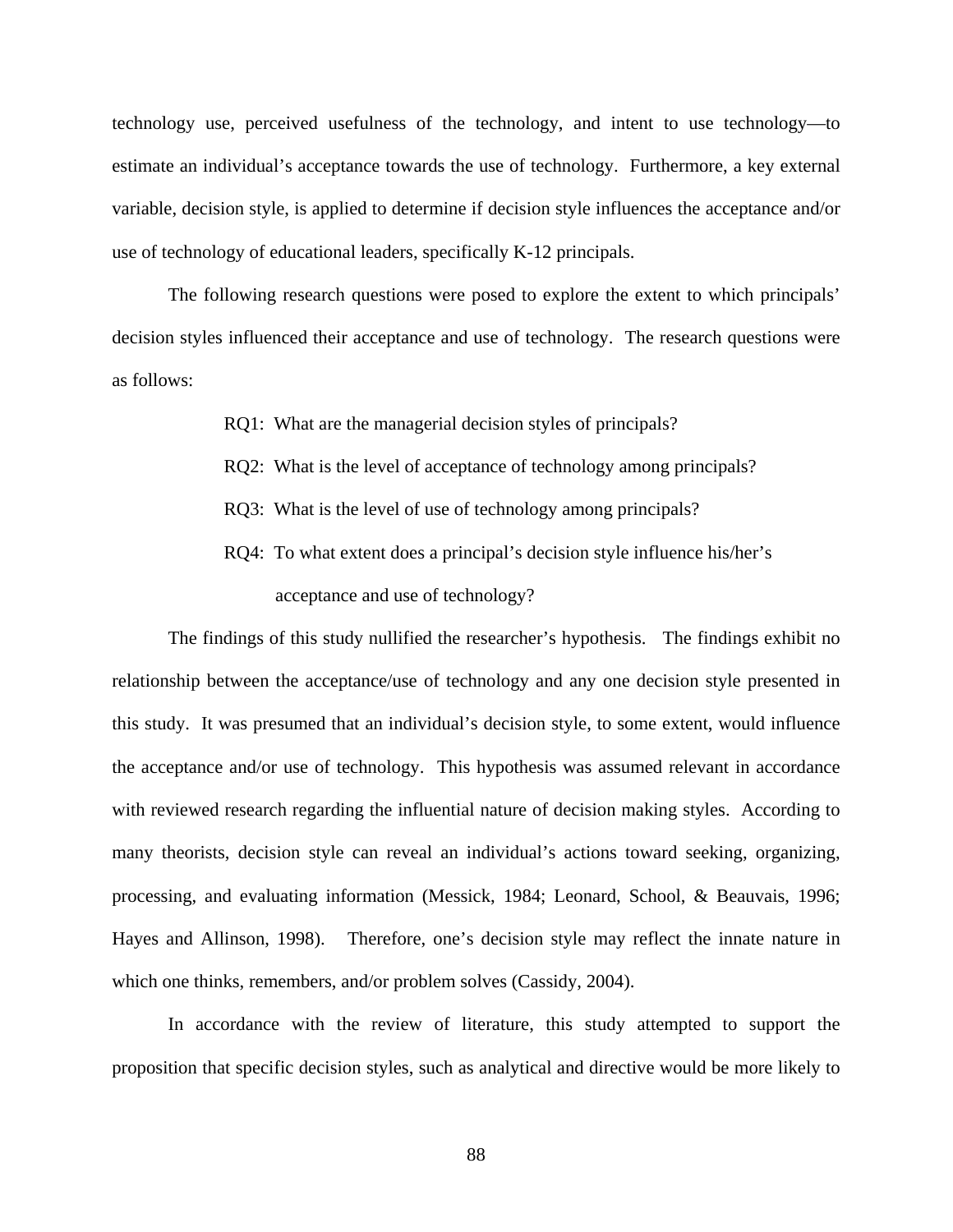accept and use technology than others. The rationale for this premise was the proposed likelihood that analytical and directive decision makers would be more likely to seek facts and figures before ascribing to a decision. According to the literature, both of these styles are described as being action oriented using efficient and effective strategies to gather details and facts (Rowe & Boulgarides, 1992). Therefore, the researcher posed that these decisions styles would embrace the use of technology to seek desired information in an efficient and effective manner. On the other hand, reviewed literature noted behavioral and conceptual decision makers to be more likely to interact with people and seek contextual conclusions before making decisions (Rowe & Boulgarides, 1992). These two styles were thought to be less likely to accept and use technology to promote their decision making abilities, since face-to-face interactions would preempt reliance on computer assisted data gathering and analysis.

Although the intended hypothesis was not supported by the study's findings; several conclusions can be drawn from the study's results. Additionally, it is noteworthy to mention that the following outcomes reflect data from 32% of the sample population—68% of the sample population did not respond to the solicited survey. The following list presents several of the study's conclusions:

- According to Rowe and Mason's Decision Style Inventory, a large percentage of K-12 principals in Western Pennsylvania are found to possess an analytical decision style.
- An overwhelming majority of K-12 principals in Western Pennsylvania have most technology applications readily available, believe they have "good" to "excellent" technology use abilities, and use technology on a daily basis.

89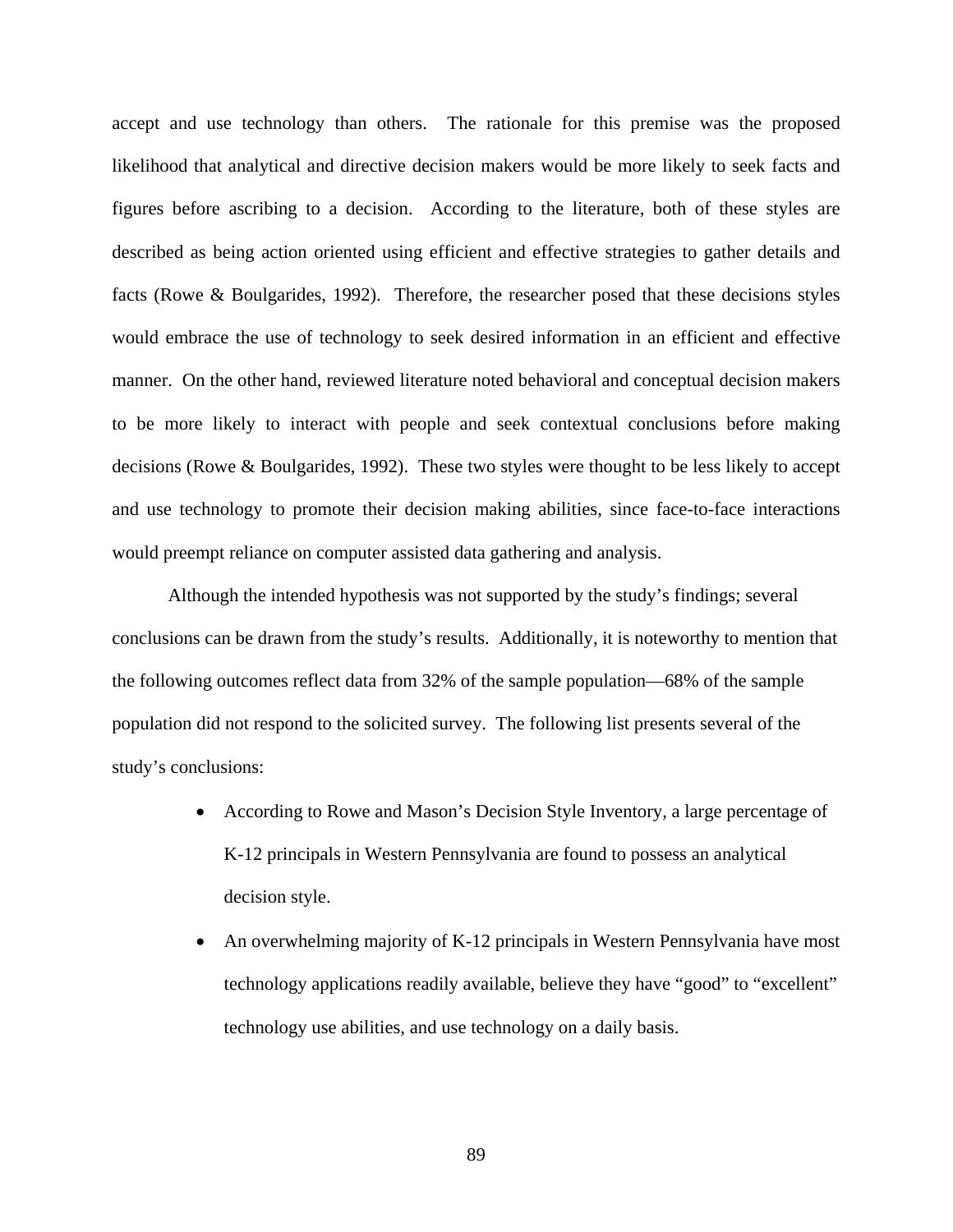- According to Davis's Technology Acceptance/Usage Inventory, K-12 principals in Western Pennsylvania find that the technology application of *email* is the easiest to use, the most useful, the most often used, and most frequently used.
- K-12 principals in Western Pennsylvania state that student achievement is their number one reason to use technology for decision making.
- The majority of K-12 principals in Western Pennsylvania have attended a technology training in the last two years.
- According to this study, one's decision style is not an influential factor to whether one accepts and uses technology.

# **5.3 DISCUSSION**

As stated above, the anticipated results of this study did not resonate in the findings. Though it may seem rather disappointing to report a hypothesis as null, the process aside from the product may prove equally revealing. In reviewing the research, it seemed sensible that one's decision style would readily determine the means by which one would make a decision. Through conducting this study, it has been determined that a principal's decision style is not a significant variable to whether he/she will accept or use technology. Although this statement can be supported by *this* study's findings, the researcher believes several limitations should be discussed.

 First, the response rate of 97 respondents (32%) is believed to be significantly low in relation to the total sample group of 300 potential respondents. In reviewing the study's findings, it must be remembered that 68% of the sample group did not participant. With the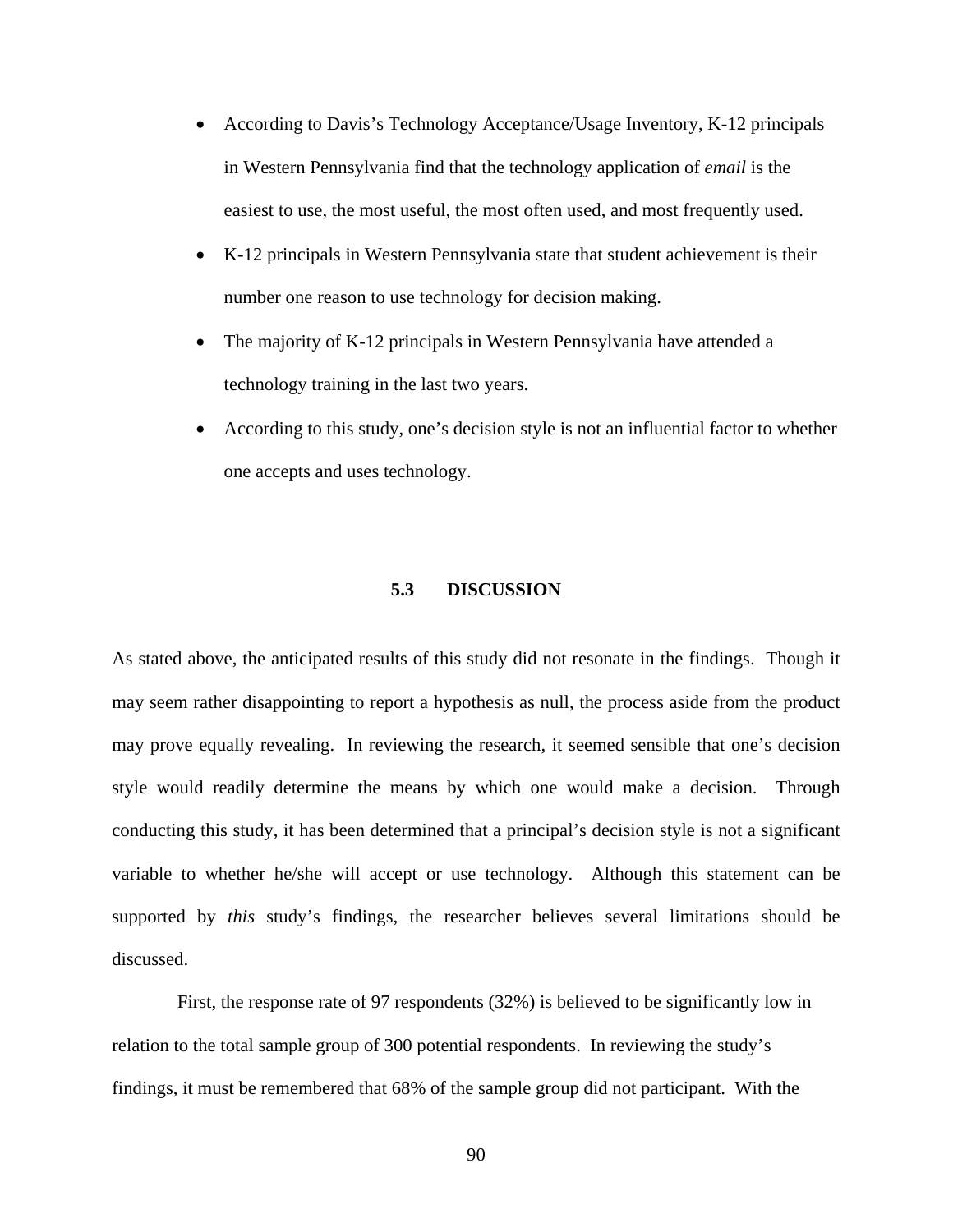majority of the participants being non-respondents, the researcher finds it problematic to generalize the results.

Another limitation of this study is the use of an online survey. The online survey was found to be unproductive with a total of 27 individuals responding through this medium. As the researcher found out—busy principals are difficult to survey, especially when administering a survey. If one is intending to survey educational leaders, such as principals, it is suggested to either mail paper questionnaires or attempt to complete face-to-face or phone interviews. Most revealing may be that though the majority of the principals responding to the survey indicated email as the main use of technology, a number of the principals contacted by email did not respond. Perceived use of email as opposed to actual use may indicate a disconnection; or, those principals responding to the study are more apt to accept and use the technology application of email. It may be concluded that survey respondents were more willing to participate in the survey due to their beliefs in technology whereby providing a higher degree of technology acceptance and usage, regardless of their decision making style.

Lastly, Rowe and Mason's Decision Style Inventory (1987) may not be appropriate to use with educational leaders. In conducting the literature review of various decision style inventories, several researchers supported the versatile nature of Rowe and Mason's inventory, as well as supporting the validity and reliability of the instrument (Boulgarides & Cohn, 2001; Rowe & Davis, 1996; Rowe & Boulgarides, 1992; Rowe & Mason, 1987). The variation between the styles from the participants' self reports and the inventory reports are contradictory in many cases. With these inconsistencies, it is difficult to support either group of findings.

Furthermore, the behavioral constructs within the inventory may not be descriptive enough regarding decisions made by educational leaders, especially building principals. From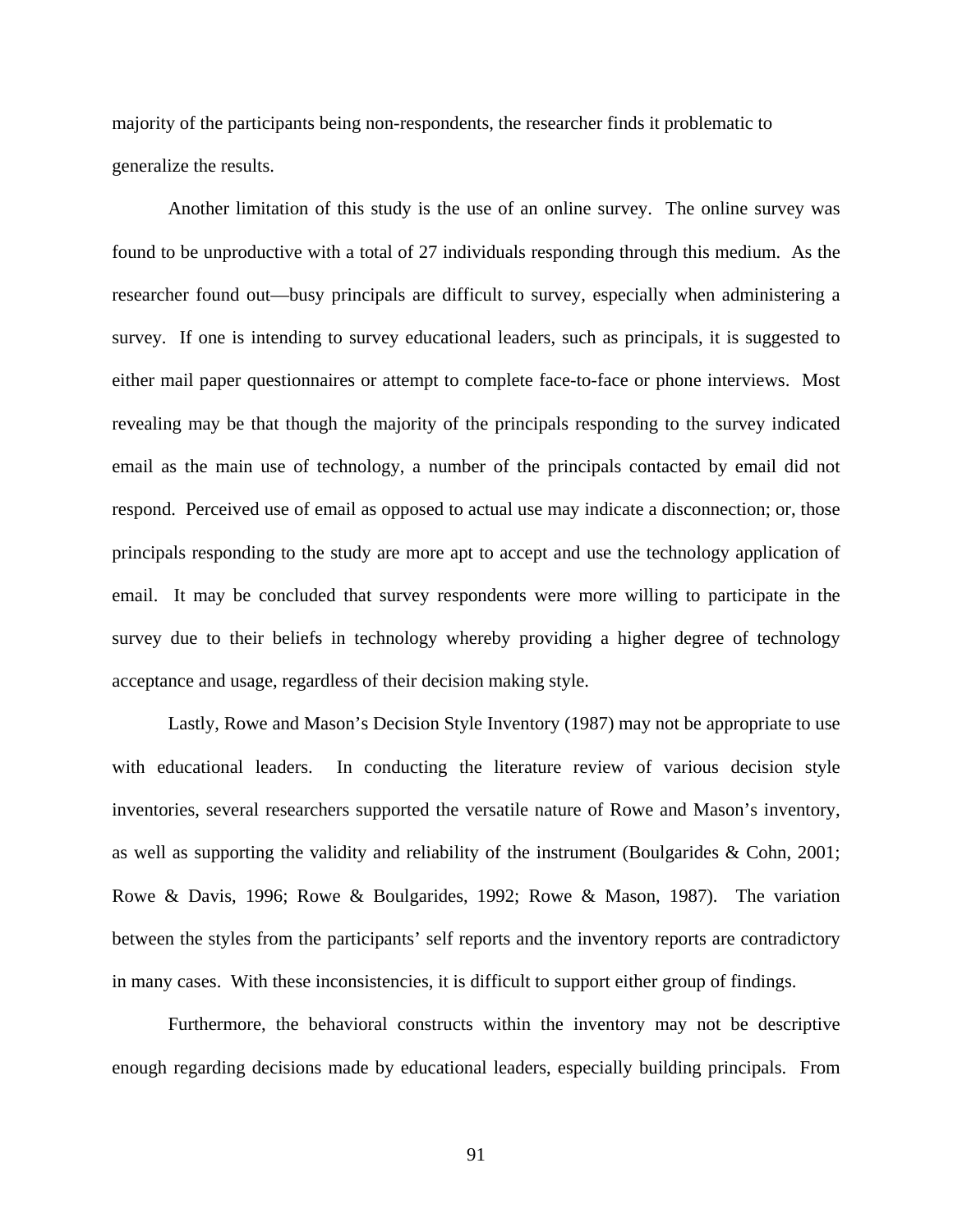this particular study, the results of the inventory did not present enough data to support the utilization of this instrument in future studies. One may want to employ a mixed method research construct to gain more in depth data regarding participants' decision styles. For example, given a sample group of K-12 principals, the researcher would support the utilization of the Decision Style Inventory followed by face-to-face or phone interviews employing additional open ended questions regarding decision style behaviors. Further investigation into the types and kinds of decision making behaviors by educational leaders, such as principals, may offer new theories for this area of educational research.

As a tenured principal, this researcher believes that one's decision style may fluctuate depending upon the existing situation. From experience, the researcher concludes that each decision as a building principal is unique. Building principals wear many hats—they are instructional leaders, managers, customer service representatives, social workers, counselors, and in loco parentis. For example, each day can be filled with a variety of decisions—determining how to mend a leaky roof while waiting for board approved repairs; determining whether a kindergarten student should be suspended for bringing a plastic toy sword to school for show and tell; deciding if a court order allows a student to be released to a specific parent because the student is sick; or deciding what is the best reading program for a group of low achieving readers in third grade. Each situation varies in importance, effect, and affect to the school building as well as the larger school community. Therefore, a principal's decision style may vary depending on the situation, and the human factors involved. Rowe and Mason's Decision Style Inventory does not take these aspects into consideration. Therefore, this inventory may not be the most optimal instrument to use with sample groups related to the field of educational leadership.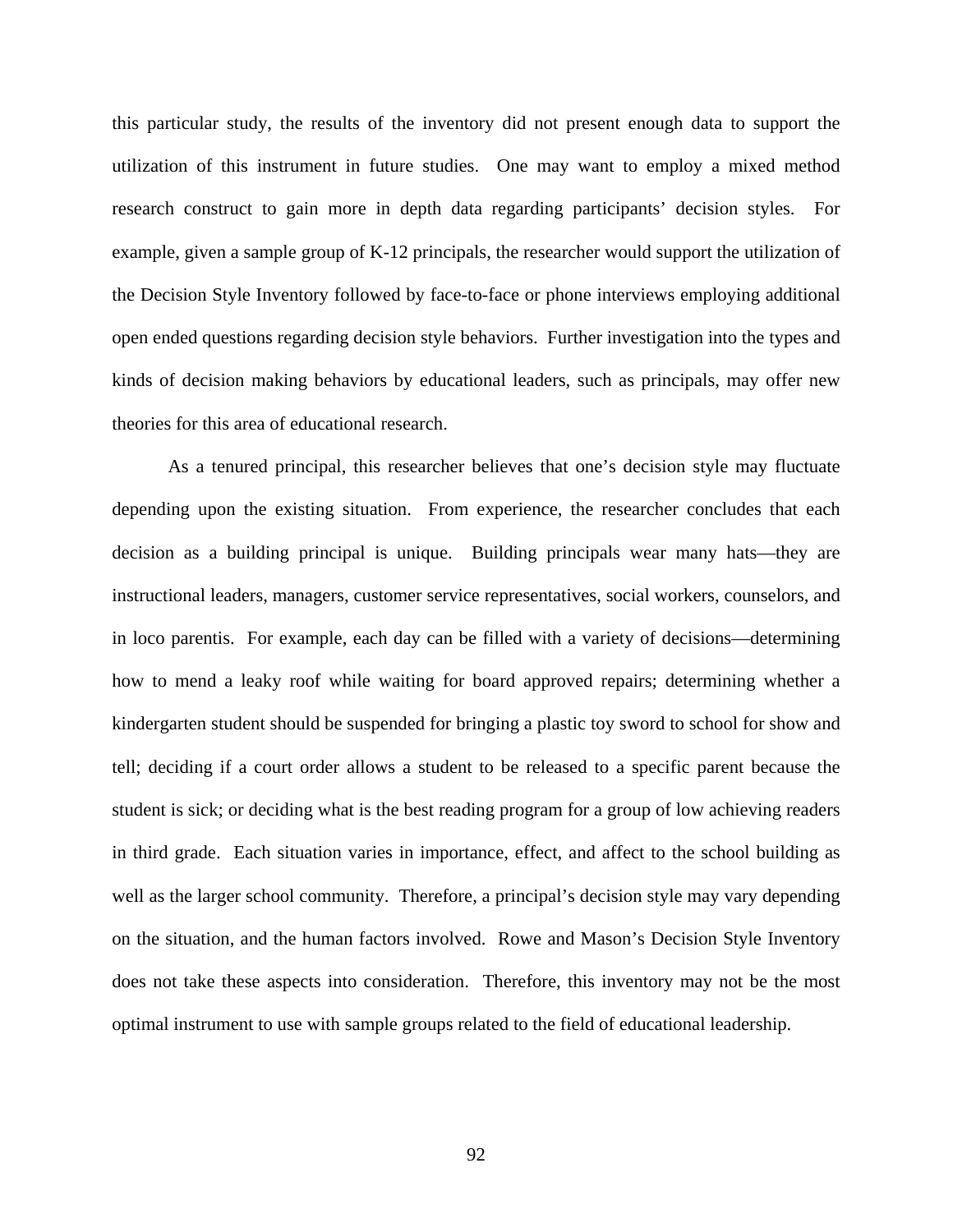Although technology may play an important role in each of the above situations, the determining factor of use may correspond to the situational type. For example, a principal deciding about a leaky roof may use: the internet to collect names of local repair companies, email to contact the maintenance director and/or business manager, spreadsheet to detail the number of times the roof has been leaking in various places, and/or a digital camera/camcorder to document position of leaks as they occur. On the other hand, the suspension case may use: word processing to compile written documentation of the event, email to make other district leaders aware of the situation, and/or database to track the discipline of the student. Therefore, the technology being used may depend on the situation and the anticipated outcome. Perhaps, the situational nature of decisions influences the acceptance/use of technology, making moot the relevance of one's decision making style.

 Although the presented results do not represent the intended outcome, this study's findings may provide influential insight and enlightenment into the nature of technology acceptance and use for decision making among educational leaders. The following section outlines several educational policies and practices that may be explored from the results of presented research.

# **5.4 POLICY AND PRACTICE**

The findings of the presented study can provide several educational policies and practices for implementation in the area of educational administration and leadership. The proposed policies and practices encompass three overarching themes—collaboration, education, and delineation.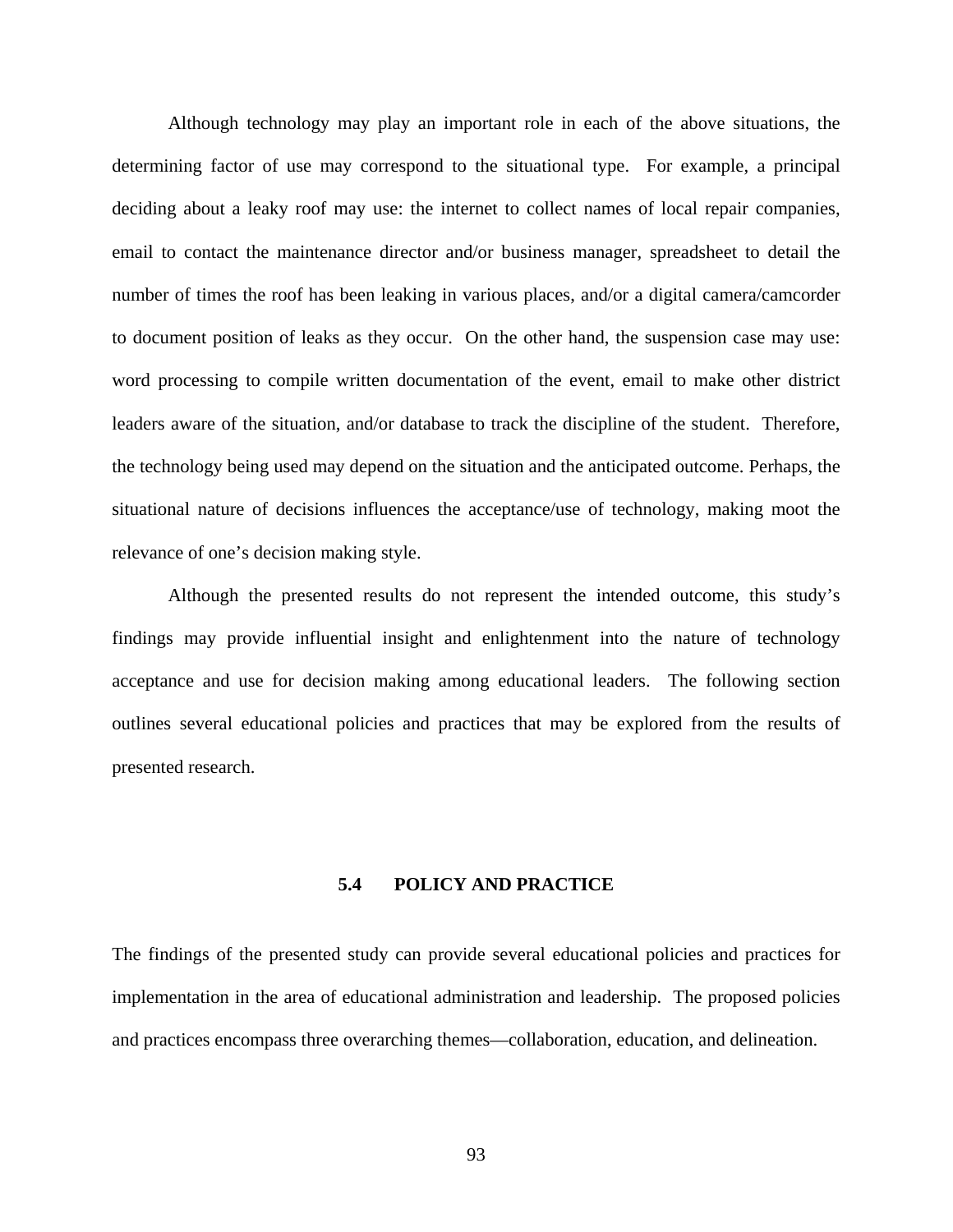The first policy and/or practice suggestion is the incorporation of collaborative leadership. The position of educational leader is evolving from a building manager to an instructional leader. Through this transition, the demands of the job are increasing in order to meet current accountability requirements. Building leaders can no longer guide singularly collective and collaborative leadership is paramount. Such leadership should involve the formation of site leadership teams; the creation of reciprocal communication between central office leadership and building administration; the implementation of data driven decision making; and/or the support of shared accountability.

The formation of site leadership teams should include the expertise of the building principal(s), lead teacher(s) (or experienced teachers willing to share their knowledge), curriculum/content specialist(s), and/or others who may provide additional input or knowledge. These teams should be collaboratively engaged in the process of data gathering, analyzing, and interpreting. Building principals are still being immersed in the daily demands of the building; therefore they may be unable to mine through the mounds of available data. Through the incorporation of leadership teams, data can be accessed, analyzed, and utilized to formulate data driven decisions. The utilization of leadership teams embraces a new paradigm shift in which a leader must share the control with others through collaborative and supportive working relationships.

The need to create open communication between central office leadership and building administration is crucial to the success of an organization. In some cases, central office personnel receive pertinent information that may or may not be shared with various building personnel. Thus, it is important to build strong communicative lines that promote healthy interactions between the central office leadership and those working at various building sites.

94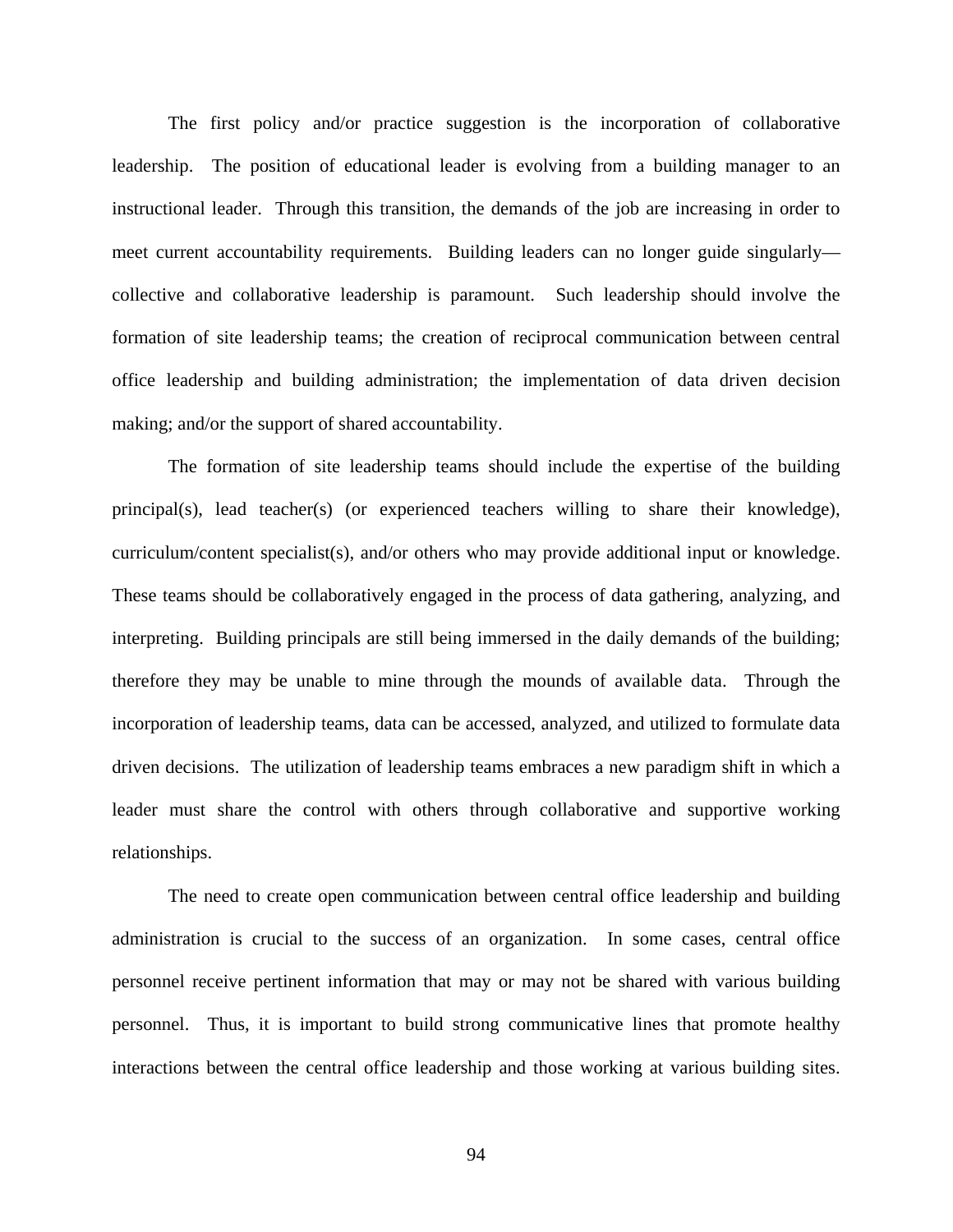The communication lines should be reciprocal, whereby ideas are mutually exchanged from one organizational level to the other. Through the use of technological communication tools, this procedure may be readily achieved and consistently practiced.

Furthermore, team driven leadership should share the responsibility of making data driven decisions. Currently in educational systems, decision making is intended to be driven by data related decisions. The difficulty with this assumption is the ability to retrieve, interpret, and utilize the available data in a timely manner, and involving a variety of stakeholders. The data available to building personnel is most typically retrieved electronically. Most of the data warehousing being used by educational institutions is password protected. Therefore, it is essential that all appropriate entities are availed the opportunity to receive passwords in order to gain access to existing data.

Through the implementation of a procedure or practice, the ability to receive immediate access to pertinent data can be afforded to building personnel. This may be conducted through the incorporation of password banks in which appropriate personnel could retrieve needed passwords through an email or online account system. Such a system may not only assist persons in need of the information, but may also alleviate burdens placed upon the initial data recipient.

In practicing collaborative leadership, reciprocal communication, and data driven decision making, building leaders can be at the forefront for supporting shared accountability. Although accountability should be a shared endeavor between all organizational stakeholders the incorporation of the above mentioned policies and/or practices may encourage continual engagement by multiple entities of an organizational. Educational organizations may no longer be able to survive on a lead and follow mentality. The future progress of education needs to be

95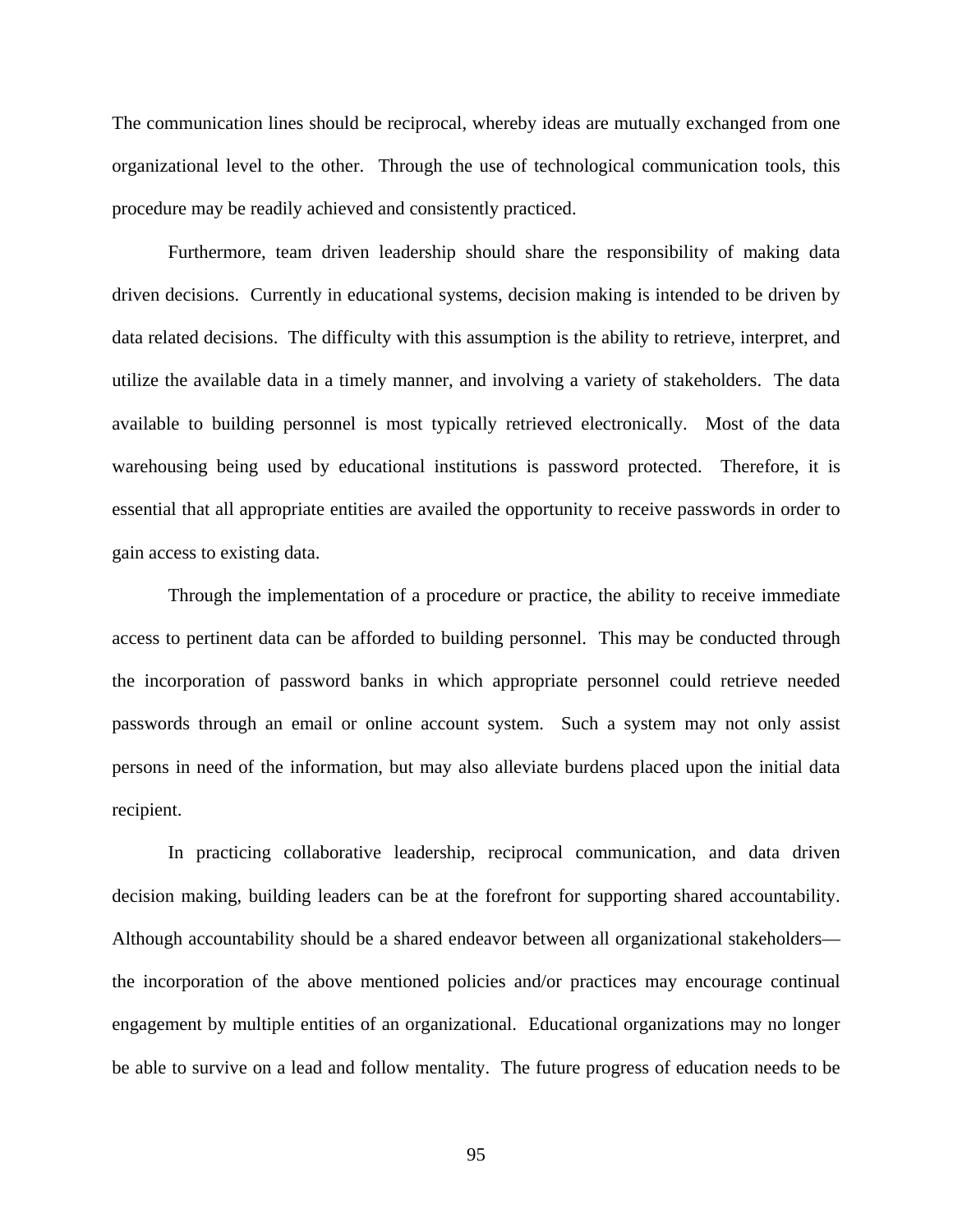supported through a collaborative venture of shared leadership, communication, and decision making, assisted by technological advancements, and embraced by school leaders.

Another policy and/or practice suggestion from the presented research is the implementation of technological education. As society becomes grounded in a technological based world, the educational arena must embrace this change to produce productive and informed citizens for the next generation. All building personnel should be expected to know and understand the functionalities of technology. From teacher to superintendent, each facet of an educational organization should be required to attend technology trainings relevant to his/her position. Many trainings are already available to teachers, principals, and superintendents; however, most of these trainings are voluntary and constrained by time and/or resources. Effective trainings should include hands-on instruction on how to use specific hardware, as well as how to manipulate various software applications. Most importantly, continual training and support is necessary to provide follow-up, review, and trouble-shooting for daily task requirements.

Many states require certified educators to obtain continual professional development. For example, in Pennsylvania, all certified educators must obtain six credits or 180 professional development hours every five years under Pennsylvania Department of Education Act 48-1999. In modifying this act or similar requirements in other states, the ability to mandate professional educators to attend technological training(s) could be easily established. The main concern in implementing such a mandate is the need to ensure that appropriate and adequate technology trainings are available. Valuable technology trainings should incorporate topics that are relevant, available, and useful to the trainee. Furthermore, effective technology trainings should be instructed by individuals knowable about the topic with the incorporation of hands-on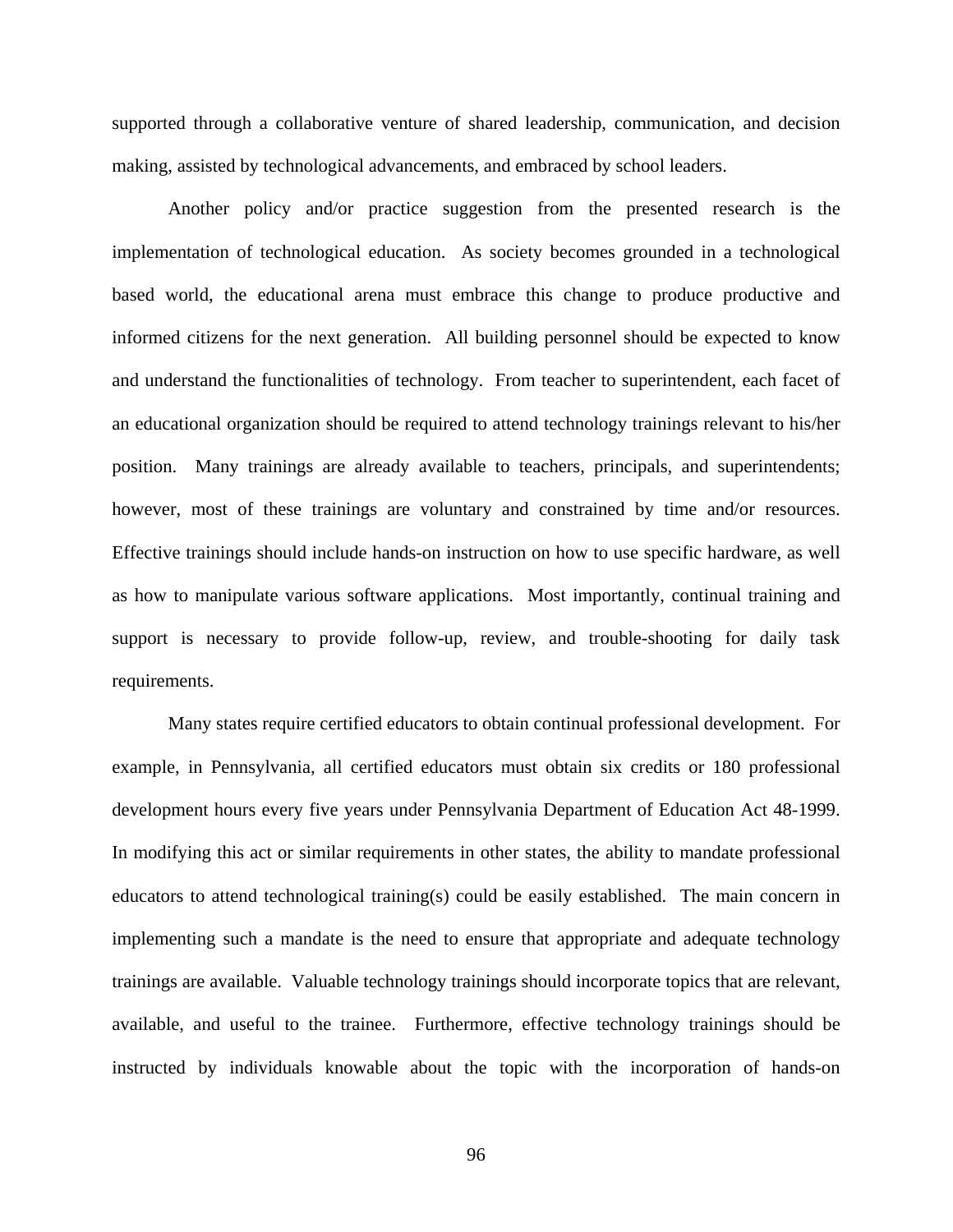application. Technology training can be extremely useful and productive when appropriately created and effectively delivered.

A third policy and/or practice suggestion is the delineation of information from one organizational sector to another. There are many stakeholders in an educational organization students, parents, district personnel, community members, business members, and elected officials, such as board members. Each stakeholder group should remain informed about the development and progress of the organization. Thus, organizational reporting should be embedded in a district's culture. The reporting of relevant, reliable, and timely information is not a simple task. Educational organizations should attempt to devise systematic procedures maintaining the delineation of appropriate information in a consistent and continual manner. Such examples of information delineation could include—community forums, community newsletters, parent newsletters, parent meetings, faculty/grade/department meetings, assessment reports, grade reports, board meeting minutes, or the like. Each of these examples could be aligned with a technological communication tool—electronic signs, email bulletins, web pages, wikis, video conferencing, podcasting, or the like—thereby creating efficient means in which to report the information. None of the noted examples are innovative; however, the relevancy and immediacy of the information is influential to the delineation of organizational growth.

The noted policy and practice suggestions are broad frameworks from which systemic modifications and/or changes may be drawn. Systemic change in an organization such as a school district can be a slow and timely process. Therefore, in order to begin implementing data driven decision making and/or the acceptance and use of technology—it may be useful to consider incremented policies and/or practices that will ultimately support the intended goal(s).

97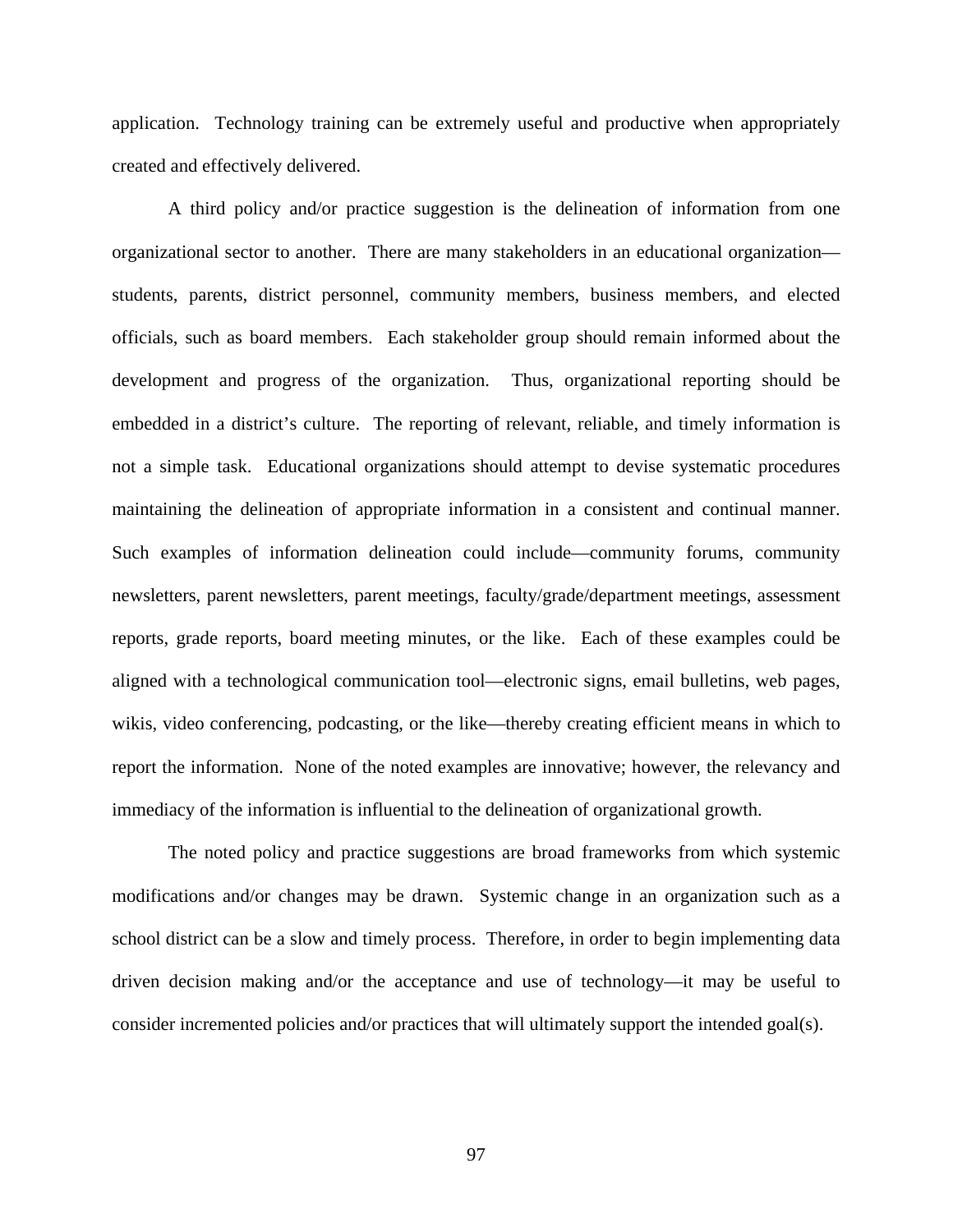### **5.5 FUTURE RESEARCH**

In completing this study, there are several recommendations that can be made in response to future research within the areas of decision making and technology use among educational leaders. Recommendations for future research include:

- Expand the study to include other technology applications, such as data analysis systems, web-based data warehouses, or the like
- Expand the study to investigate how principals are using technology to make informed decisions or data driven decisions
- Expand the study to correlate technology acceptance and use data with demographic information to determine composition of technology users
- Expand the study to determine specific decision making traits between avid technology users and limited technology users
- Expand the study to gain insight about the variation in decision style between self report and inventory results
- Expand the study to visit school sites where principals are optimizing technology use for decision making
- Expand the study to evaluate the acceptance and use of technology by an educational organization—How does the contextual nature of an organization influence an individual's acceptance and use of technology?
- Replicate this study using a different decision making inventory and/or technology acceptance inventory—one could attempt to validate or repeal the presented findings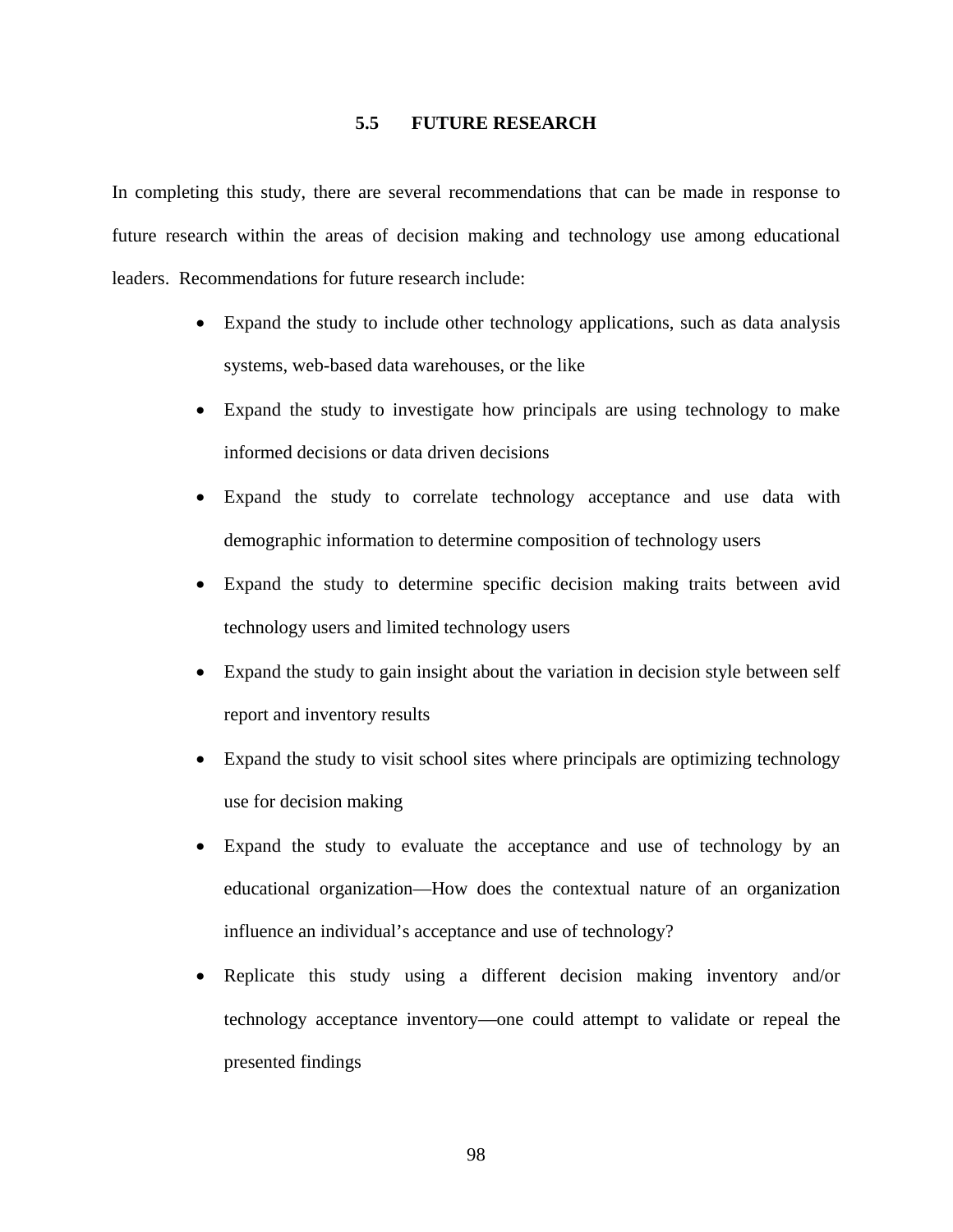- Replicate this study using a controlled sample group, such as principal candidates in a graduate degree program or recently retired principals—acting principals are very difficult to survey due to the high job demands creating low response rates
- Alter the research design or implement a mixed method construct—survey participants through the mail, or by face-to-face/phone interviews—the online survey demonstrated a very low return rate, therefore making the process impractical to implement
- Utilizing findings as a needs assessment for future technology training and development of K-12 principals

#### **5.6 REFLECTIONS**

In reflecting on the progression of this study, my thoughts revert back to a statement made by Dr. Alan Fagan, a retired Superintendent from Fox Chapel Area School District. He stated that "leaders are not the bright yellow sun, but rather the moon which reflects the sun's rays." In relation to this study, an educational leader's intent to accept and use technology may be derived from the contextual nature of his/her surroundings. Whether it be one's leadership style, decision style, or personality style, leaders may alter these attributes to fit within the confines of his/her organization, and the contextual nuances of the organization's culture. Thus, it may not be one's style that elicits a specific behavior, but rather the cultivated opportunities availed within one's organizational system. If this proves significant, the acceptance and use of technology needs to encompass the organization and the organizational culture as a whole.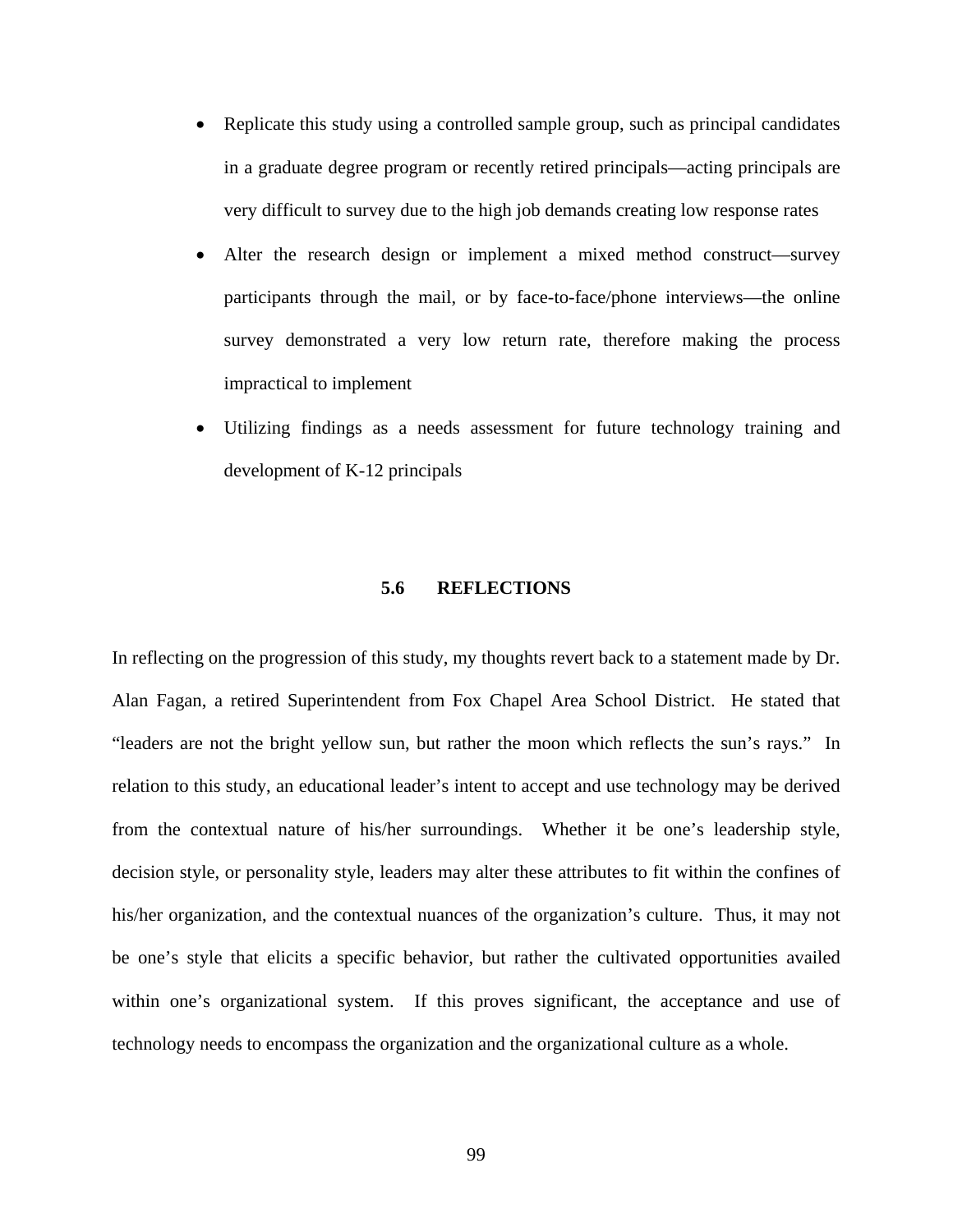This study will hopefully open new doors for future research. Educational leaders, most particularly building principals, may find the job description finally shifting from operational manager to instructional leader—a position best served by data driven decision makers.

Through an ever-increasing reliance upon interpreting and understanding data analysis, assistive tools, such as technology, may be the key to improving student achievement within the social interactive nature of a school culture. It is only with time that the educational arena will be forced to support the multifaceted uses of technology. As stated by Bill Gates, "the advancement of technology is based on making it fit in so that you don't really even notice it, so it's part of everyday life" (*State Challenge Grants for Leadership Development*, 2002). There is no better time for educational leaders to embrace the use of technological tools to assist in the decision making process for the advancement of educational opportunities for all students.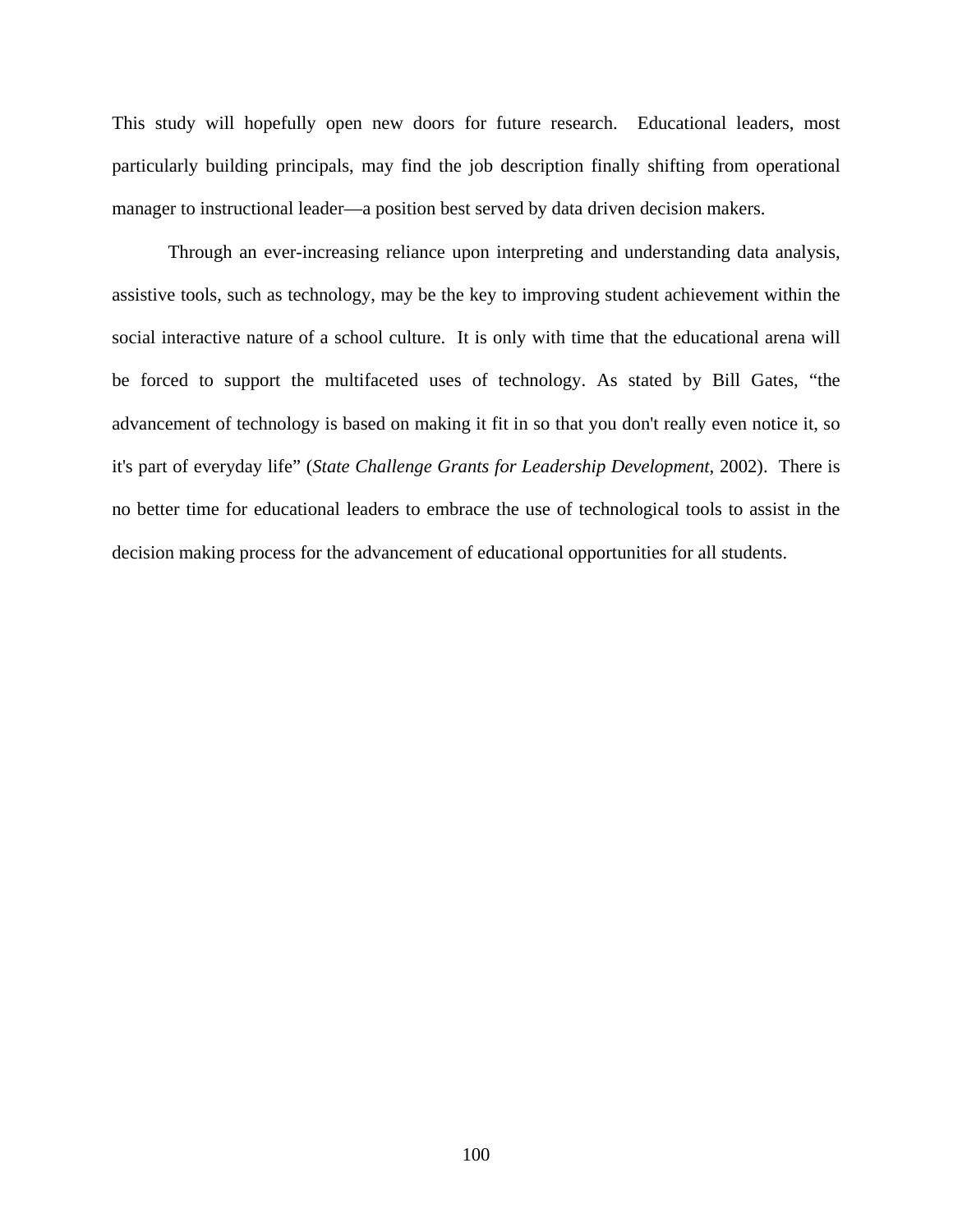#### **APPENDIX**

#### **DATA COLLECTION INSTRUMENTS**

### **A.1 INITIAL COVER LETTER**

The initial cover letter is a one page document printed on the University of Pittsburgh, Department of Administrative and Policy Studies letterhead. The letter is formatted in Times New Roman, 12 pt, single spaced. An example of the initial cover letter is shown below:

Dear Fellow Principal: August 14, 2006

As part of a Doctoral Program at the University of Pittsburgh, I am conducting a study on the *Relationship between Principals' Decision Styles and Technology Acceptance/Use*. I respect your busy schedule; however I am asking for your assistance in completing an online survey which will be sent to you via email.

Your personal response is important in validating this study. I anticipate that the results will help all educational leaders to better understand the relationship between one's decision making style and his/her use of technology. The results of this study will be available to you upon completion.

The online survey should take less than 20 minutes to complete. The survey is divided into four parts. Part One asks several general questions regarding your technology use, professional development participation, and technological implementation. Part Two consists of questions in a Likert format related to your use of the Internet, e-mail, word-processing,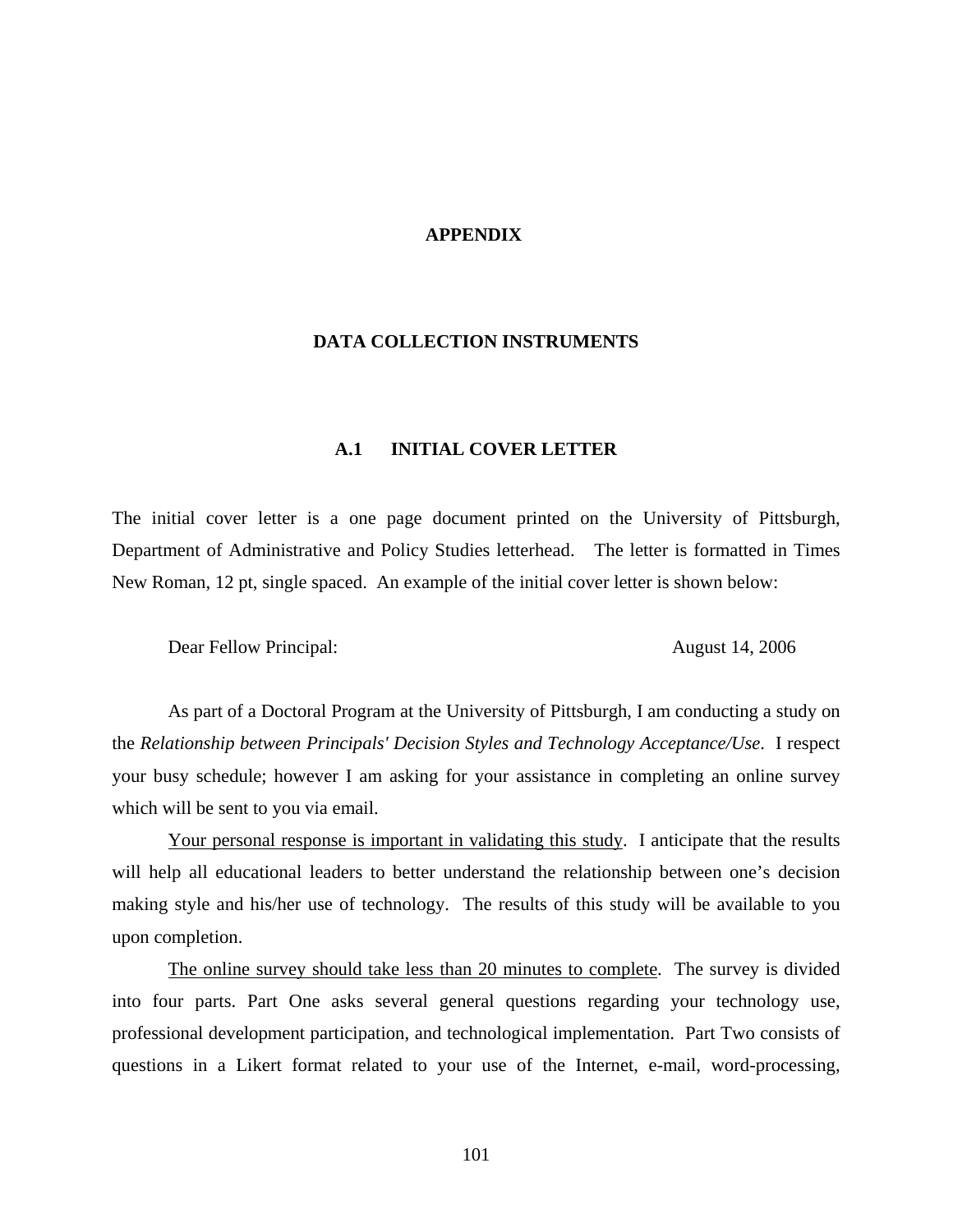spreadsheets, and databases. Part Three consists of a Decision Style Inventory. Finally, Part Four asks for demographic information regarding your school and yourself.

All results will be correlated collectively; no individual or district will be identified. Each survey response will be electronically numbered to track response completion. All completed surveys and collected data will remain in my possession and will be securely stored until the analysis is complete. Upon completion, all data will be destroyed.

In order to participate in this study, I am required to gain your formal consent. Therefore, I have enclosed two copies of the University of Pittsburgh Adult Consent Form. Please review the provided information. If you have any questions, comments, or concerns, regarding this study or the consent form information, please contact me at your earliest convenience. Once you have read and understand the terms of this study—**please initial each page and sign your full name on page 4** (above Participant's Signature). In addition, under your name, please provide a **current email address**—the listed email address will be used to send the online survey for completion.

You may keep one copy of the consent form for your own records and **return the other signed copy in the envelope provided.** 

In advance, I appreciate your time and energy. If you have any questions, please feel free to contact me at 724.796.1551 ext.105, or by e-mail at [jjacoby@fortcherry.org.](mailto:jjacoby@fortcherry.org) Very truly yours,

Jill M. Jacoby Elementary Principal

P.S. Please remember to return your signed consent form in the envelope provided Once your consent form is received, you will receive the survey via your email account.

#### **A.2 UNIVERSITY OF PITTSBURGH ADULT CONSENT FORM**

The adult consent form is a four page document printed on the University of Pittsburgh, Department of Administrative and Policy Studies letterhead. The form is formatted in Bookman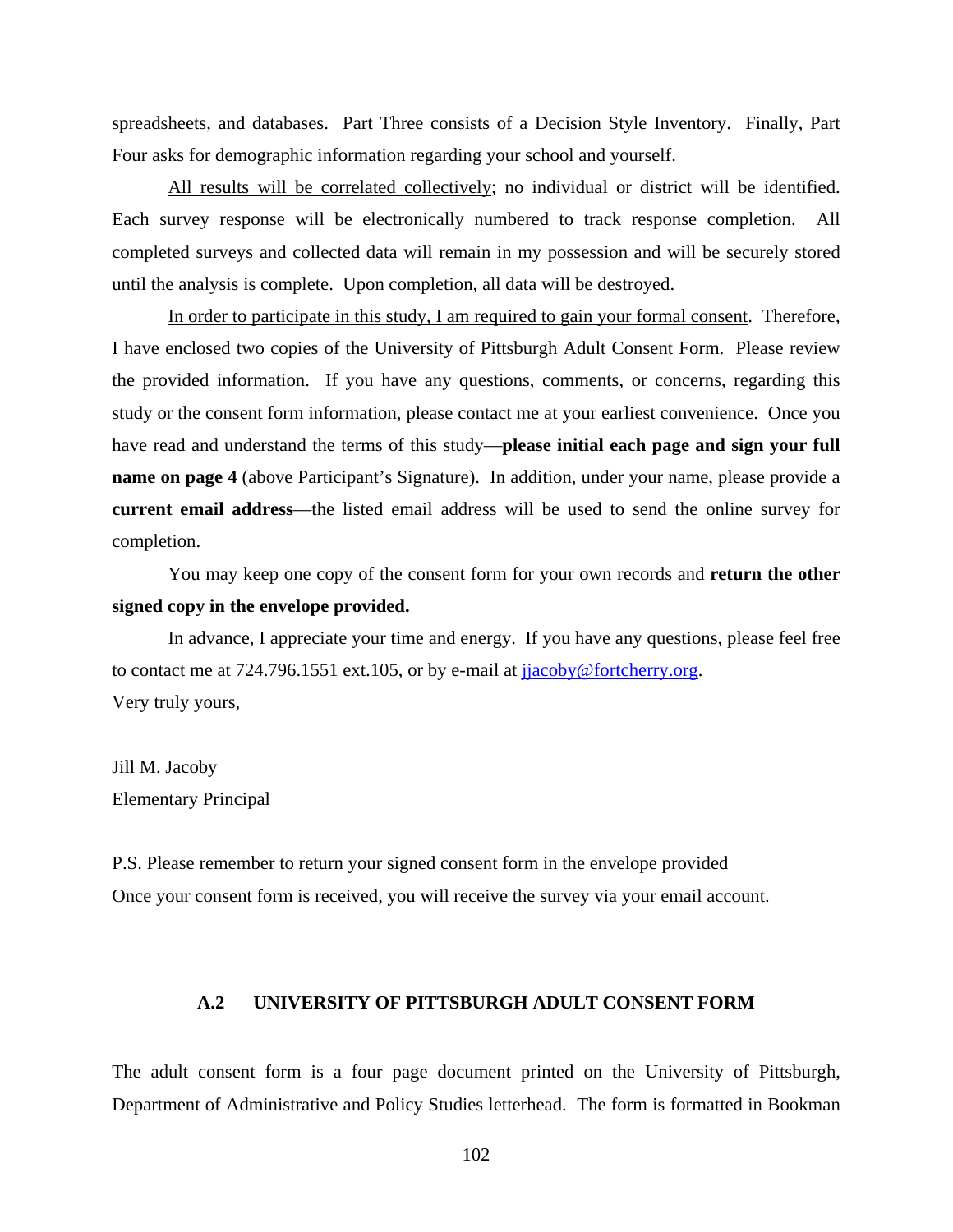Old Style, 10 pt, single spaced with a footer that includes the page number and place for participant's initials. An example of the consent form is shown below:

> University of Pittsburgh Institutional Review Board Approval Date: June 20, 2006 Renewal Date: June 19, 2007 IRB Number: #0603072

# University of Pittsburgh Adult Consent Form for Doctoral Research

CONSENT TO ACT AS A PARTICIPANT IN A RESEARCH STUDY

# TITLE: **Relationship Between Principals' Decision Styles and the Acceptance and Use of Technology**

| PRINCIPAL INVESTIGATOR: | Jill M. Jacoby                                           |
|-------------------------|----------------------------------------------------------|
|                         | Doctoral Student in Administrative and Policy Study      |
|                         | Elementary Principal, Fort Cherry School District        |
|                         | 110 Fort Cherry Road, McDonald, PA 15057                 |
|                         | Telephone: 724.796.1551                                  |
|                         | smilejm@yahoo.com                                        |
|                         |                                                          |
| UNIVERSITY COORDINATOR: | Charles Gorman, PhD                                      |
|                         | Associate Professor of Administrative and Policy Studies |
|                         | University of Pittsburgh                                 |
|                         | WWPH 4307,                                               |
|                         | Telephone: 412.648.7086                                  |
|                         | gorman@pitt.edu                                          |
|                         |                                                          |

SOURCE OF SUPPORT: None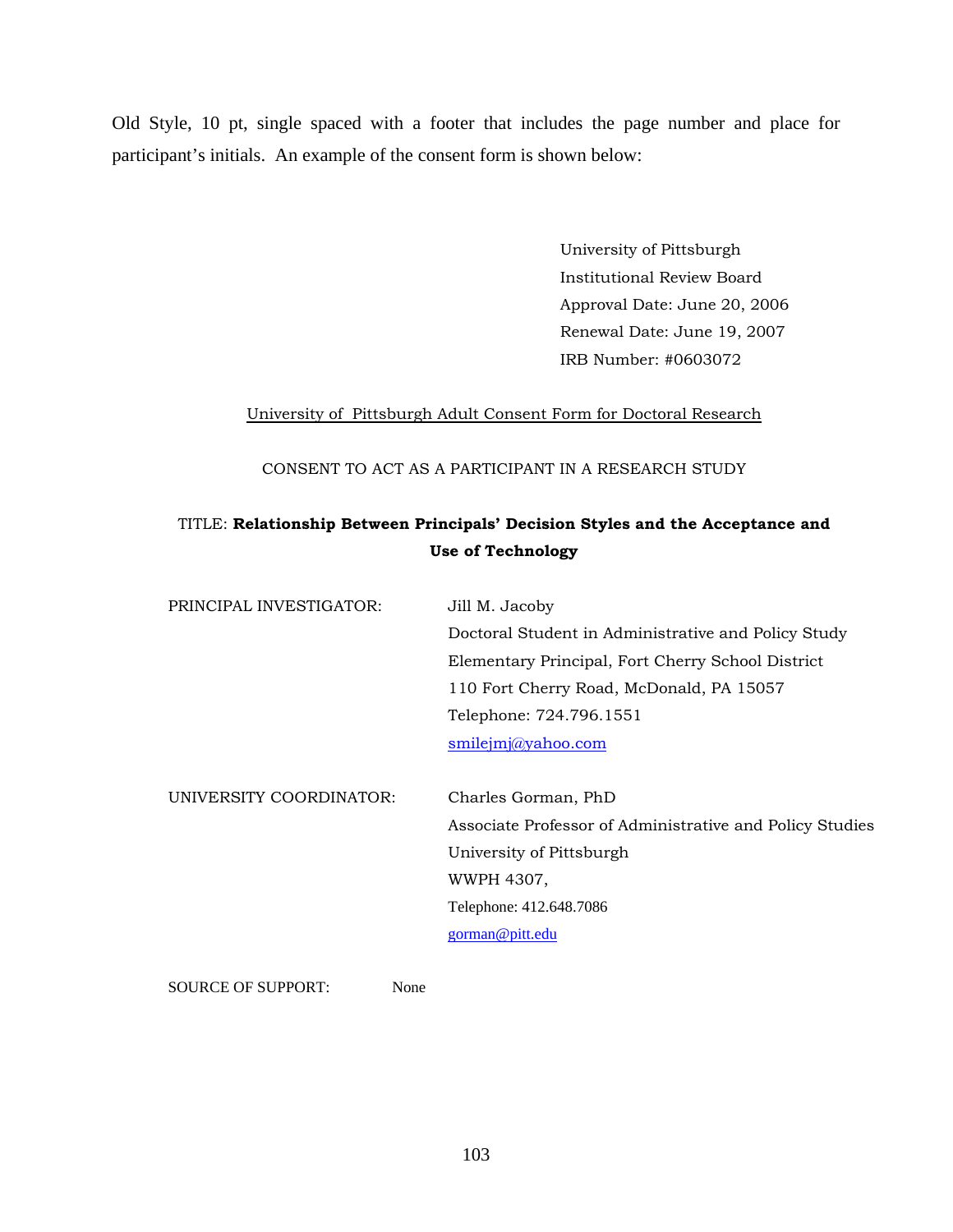#### *Why is this research being done?*

You are being asked to participate in a research study which intends:

To gain insight into the extent to which principals' decision styles influence their acceptance and use of technology*.* The central aim of the study is to determine if there is a relationship between a principal's decision style and his/her acceptance and use of technology.

The main objectives of this research study are as follows:

- 1. performing educational research on the relationship between principals' decision styles (using Davis' Technology Acceptance Model) and the acceptance and use of technology.
- 2. defining relationships between principal's technology acceptance and use to their decision making style.
- 3. identifying factors for creating educational leaders who are technology users.

#### *Who is being asked to take part in this research study?*

You are being invited to take part in this research study as a principal in a K-12 building within the state of Pennsylvania.

This research study includes a total of 300 K-12 principals within the Western Pennsylvania area (this area includes the counties of Beaver, Butler, Allegheny, Washington, Fayette, Greene, and Westmoreland). Each principal is being asked to complete a four part on-line survey.

Furthermore, two school district sites will be included to host on-site interviews of all district principals.

#### *What procedures will be performed for research purposes?*

If you decide to take part in this research study, you will be asked to complete an online survey. This survey should take less than 20 minutes. The questions will include the following information: your use and acceptance of technology, your past and current training regarding technology, your decision-making style, and several demographic questions.

If you are an administrative member of the South Fayette or West Allegheny School Districts, you will be asked to take part in a 30 minute, person-to-person, on-site interview. The interview will be audio taped and documented (quotations noted) for the purpose of accuracy. At the end of the study, the tapes will be erased or destroyed. Fictitious names will be assigned to the interviewed participants, as well as selected site name.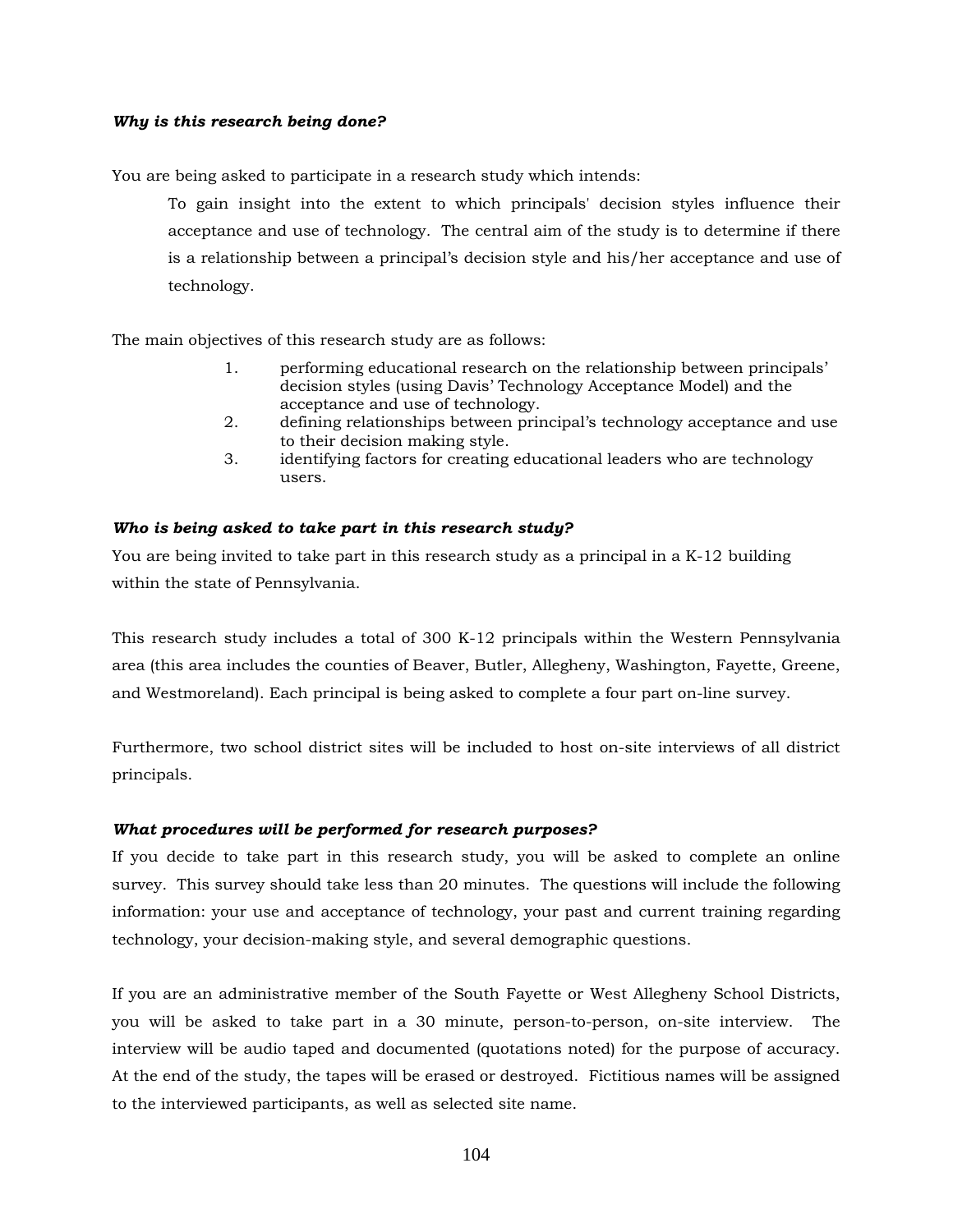All collected information will be coded through ID numbers to protect the confidentiality of each participant.

#### *What are the possible risks, side effects, and discomforts of this research study?*

There are no risks of physical, emotional, or psychological harm associated with participation in this research. However, due to the use of an online (Internet) survey, participation may involve a potential risk for breach of confidentiality regarding participant privacy. Such risks will be minimized by 1) using a secured survey site to conduct the survey implementation; 2) using user ID coding to identify participants; and 3) limiting access to participant ID codes (only available to the Principal Investigator).

#### *What are possible benefits from taking part in this study?*

There are no direct personal benefits associated with participation in this research study. However, the research conclusions may guide and assist educational leaders, specifically principals and superintendents, in recommending programs and policies that impact the effectiveness of future educational and school operations.

#### *Who will know about my participation in this research study?*

Any information about you obtained from this research will be kept as confidential (private) as possible. All records related to your involvement in this research study will be securely stored by the Principal Investigator. Your identity in this study will be indicated by an ID number rather than by your name, and the information linking these ID numbers with your identity will be kept separate from the research records. You will not be identified by name in any publication of the research results unless you sign a separate consent form giving your permission (release).

In unusual cases, your research records may be released in response to an order from a court of law. It is also possible that authorized representatives from the University of Pittsburgh Research Conduct and Compliance Office and/or the University of Pittsburgh IRB may review your data for the purpose of monitoring the conduct of this study. Also, if the investigators learn that you or someone with whom you are involved is in serious danger of potential harm, they will need to inform the appropriate agencies, as required by Pennsylvania law.

# *For how long will the investigators be permitted to use and disclose identifiable information related to my participation in this research study?*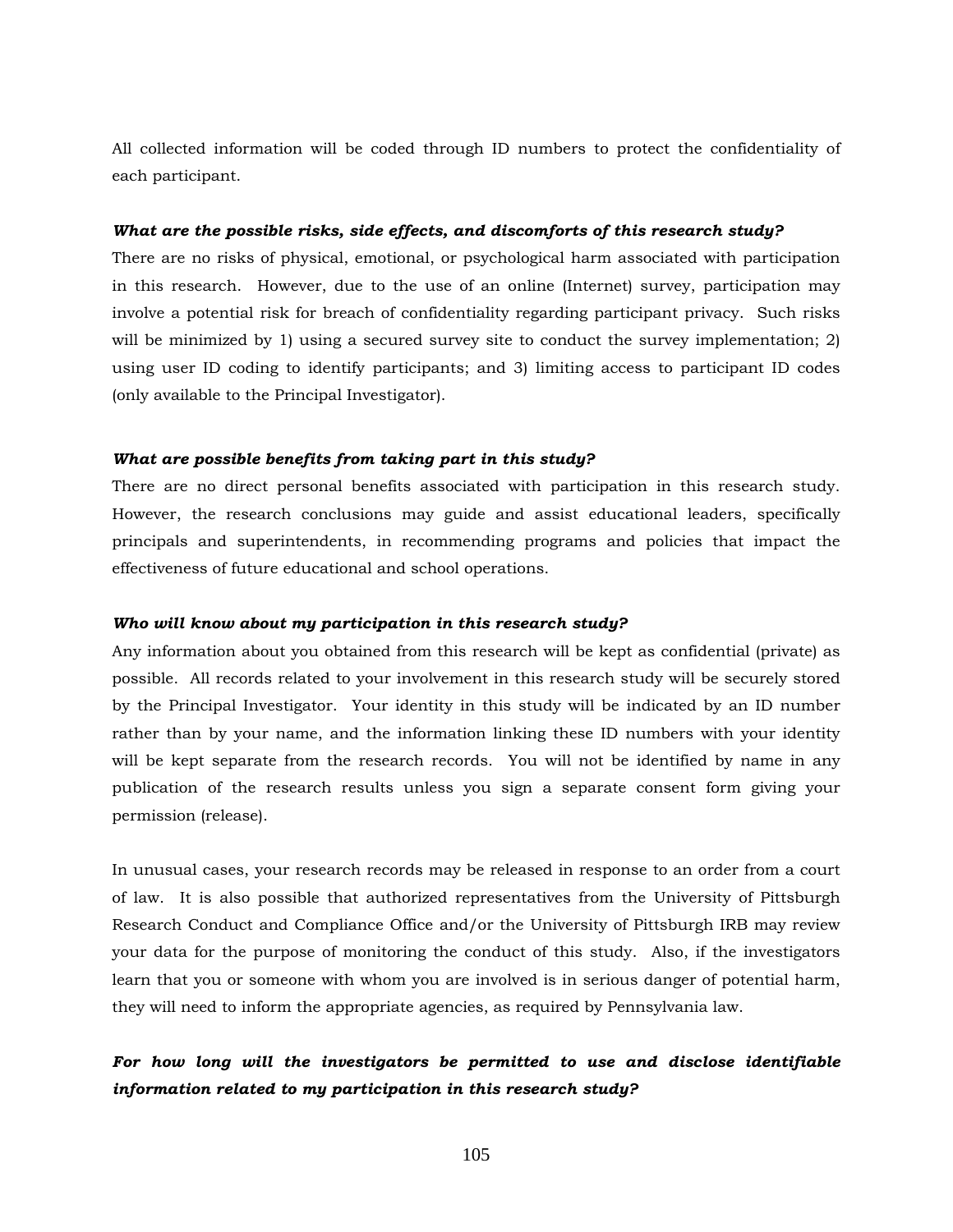The investigators may continue to use and disclose, for the purposes described above, identifiable information related to your participation in this research study for a minimum of five years after final reporting or publication of a project.

#### *Is my participation in this research study voluntary?*

Your participation in this research study, to include the use and disclosure of your identifiable information for the purposes described above, is completely voluntary. (Note, however, that if you do not provide your consent for the use and disclosure of your identifiable information for the purposes described above, you will not be allowed to participate in the research study.) Whether or not you provide your consent for participation in this research study will have no affect on your current or future relationship with the Principal Investigator, the school/school district/intermediate unit in which you work, or the University of Pittsburgh.

#### *May I withdraw, at a future date, my consent for participation in this research study?*

You may withdraw, at any time, your consent for participation in this research study, to include the use and disclosure of your identifiable information for the purposes described above. (Note, however, that if you withdraw your consent for the use and disclosure of your identifiable information for the purposes described above, you will also be withdrawn, in general, from further participation in this research study.) Any identifiable information recorded for, or resulting from, your participation in this research study prior to the date that you formally withdrew your consent may continue to be used and disclosed by the investigators for the purposes described above.

To formally withdraw your consent for participation in this research study you should provide a written and dated notice of this decision to the Principal Investigator of this research study at the address listed on the first page of this form.

Your decision to withdraw your consent for participation in this research study will have no effect on your current or future relationship with the Principal Investigator or the University of Pittsburgh.

# *If I agree to take part in this research study by signing this consent form, can I be removed from the study without my consent?*

It is possible that you may be withdrawn from the research study by the researchers; if, for example, your information subsequently is found to meet any of the study criteria that would exclude you from participating.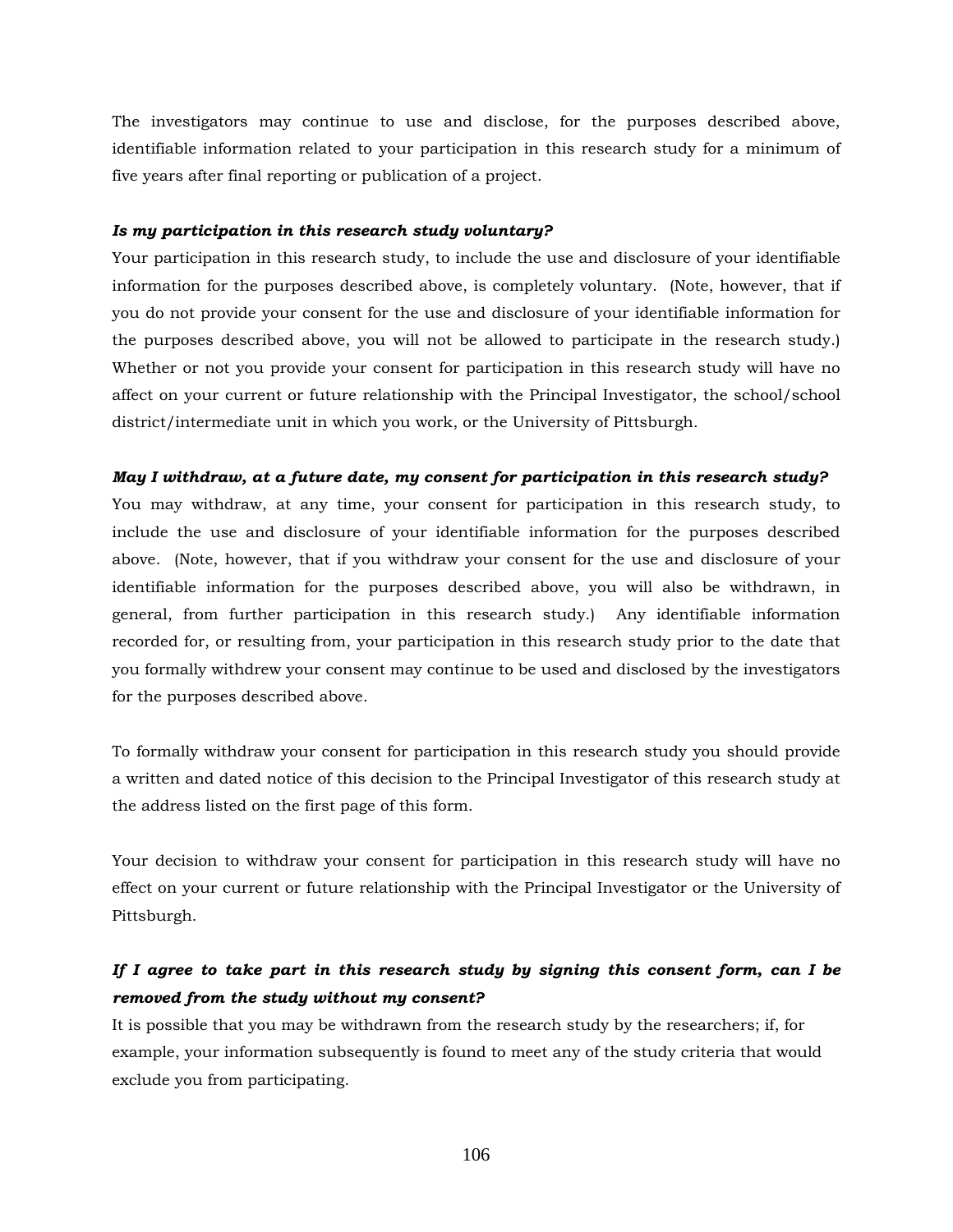\*\*\*\*\*\*\*\*\*\*\*\*\*\*\*\*\*\*\*\*\*\*\*\*\*\*\*\*\*\*\*\*\*\*\*\*\*\*\*\*\*\*\*\*\*\*\*\*\*\*\*\*\*\*\*\*\*\*\*\*\*\*\*\*\*\*\*\*\*\*\*\*\*\*\*\*\*\*\*\*\*\*\*\*\*\*\*\*\*\*\*\*\*\*\*\*\*\*\*\*\*\*\*\*\*\*

#### VOLUNTARY CONSENT

The above information has been explained to me and all of my current questions have been answered. I understand that I am encouraged to ask questions about any aspect of this research study during the course of this study, and that such future questions will be answered by a qualified individual or by the investigator(s) listed on the first page of this consent document at the telephone number(s) given. I understand that I may always request that my questions, concerns or complaints be addressed by a listed investigator.

I understand that I may contact the Human Subjects Protection Advocate of the IRB Office, University of Pittsburgh (1-866-212-2668) to discuss problems, concerns, and questions; obtain information; offer input; or discuss situations in the event that the research team is unavailable.

By signing this form, I agree to participate in this research study. [You have been provided two consent forms, please initial and sign one copy to be returned to the Principal Investigator in the enclosed envelope. The other copy is for your personal records.]

\_\_\_\_\_\_\_\_\_\_\_\_\_\_\_\_\_\_\_\_\_\_\_\_\_\_\_\_\_\_\_\_ \_\_\_\_\_\_\_\_\_\_\_\_\_\_\_\_\_\_

Participant's Signature Date

Email Address for Online Survey

\_\_\_\_\_\_\_\_\_\_\_\_\_\_\_\_\_\_\_\_\_\_\_\_\_\_\_\_\_\_\_\_\_\_\_\_\_\_\_\_\_\_

#### CERTIFICATION of INFORMED CONSENT

I certify that I have explained the nature and purpose of this research study to the abovenamed individual(s), and I have discussed the potential benefits and possible risks of study participation. Any questions the individual(s) have about this study have been answered, and we will always be available to address future questions as they arise.

Printed Name of Person Obtaining Consent Role in Research Study

 $\frac{1}{2}$  ,  $\frac{1}{2}$  ,  $\frac{1}{2}$  ,  $\frac{1}{2}$  ,  $\frac{1}{2}$  ,  $\frac{1}{2}$  ,  $\frac{1}{2}$  ,  $\frac{1}{2}$  ,  $\frac{1}{2}$  ,  $\frac{1}{2}$  ,  $\frac{1}{2}$  ,  $\frac{1}{2}$  ,  $\frac{1}{2}$  ,  $\frac{1}{2}$  ,  $\frac{1}{2}$  ,  $\frac{1}{2}$  ,  $\frac{1}{2}$  ,  $\frac{1}{2}$  ,  $\frac{1$ 

Jill M. Jacoby Principal Investigator

Signature of Person Obtaining Consent Date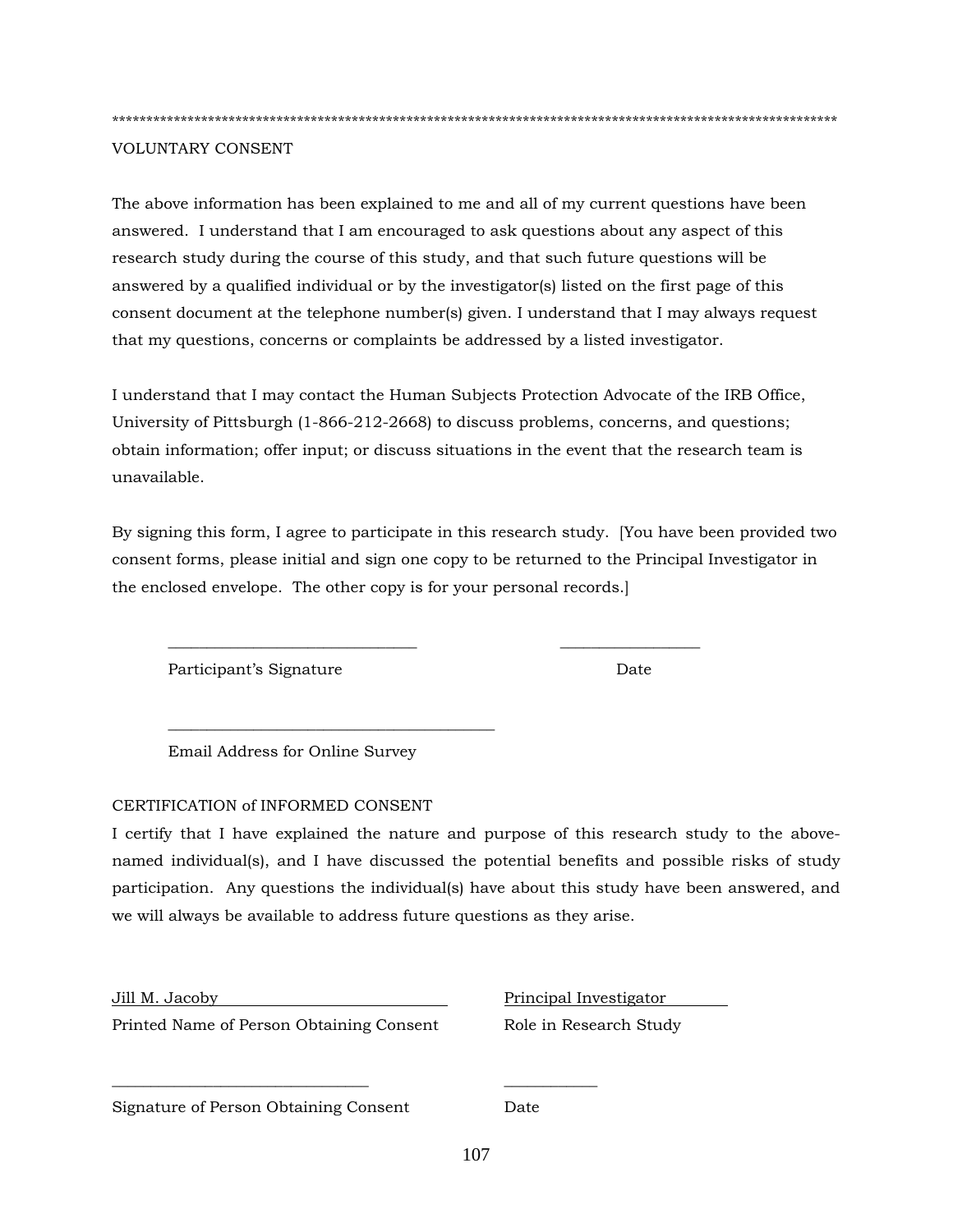# **A.3 ONLINE SURVEY ELEMENTS**

### **A.3.1 Email with Survey Link**

The survey email is a customized email deployed by Zoomerang.com. The email is formatted in Times New Roman, 12 pt, single spaced. An example of the survey email is shown below:

From: [jjacoby@fortcherry.org](mailto:jjacoby@fortcherry.org) Reply to : [smilejmj@yahoo.com](mailto:smilejmj@yahoo.com) To: *Participant email address*  Subject: Jill Jacoby's Dissertation Survey re: Principal's DM Styles & Tech. Acceptance/Use

Dear Administrator,

Thanks for offering to participate in my doctoral research study.

The study will take no more than 20 minutes. Upon your completion of the survey, your name will be placed in a random drawing for a \$50 BP Gas Card.

Click on the link below to begin--Move quickly and answer with your first instinct.

If you have any questions, please feel free to contact me at jjacoby@fortcherry.org.

Sincerely, Jill M. Jacoby Doctoral Candidate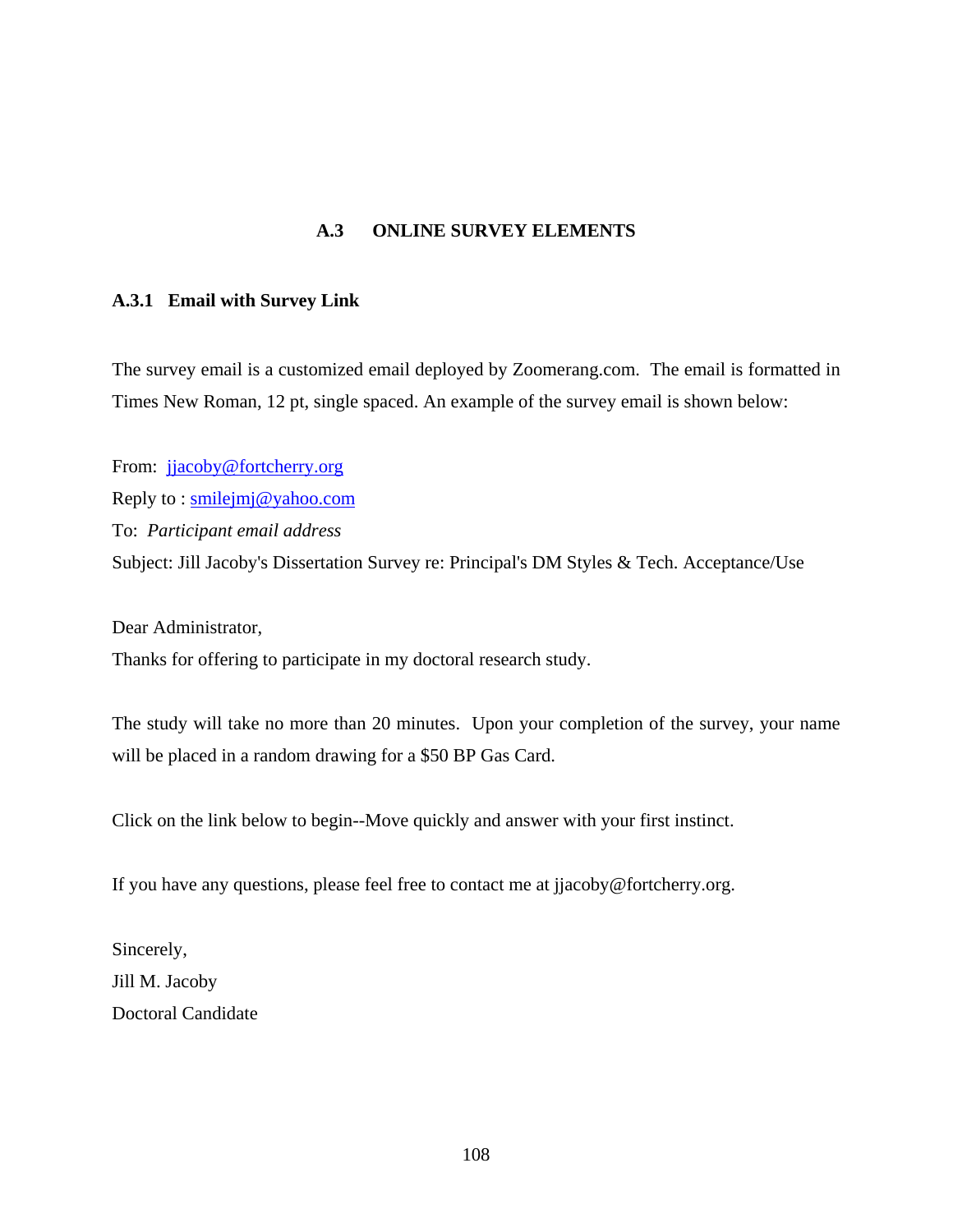# **A.3.2 Survey Greeting**

The survey greeting is a customized greeting shown at the beginning of the online survey. The greeting is formatted in Arial, 10 pt, single spaced with the title in bold purple. An example of the survey greeting is shown below:

# **Principals' Decision Making Styles and Technology Acceptance/Use Survey**

Welcome to my online survey!

This survey is part of my doctoral research study titled Relationship Between Principals' Decision Making Styles and Technology Acceptance/Use.

The survey consists of four parts: Part 1--Initial Questions Part 2--Technology Acceptance Inventory Part 3--Decision Style Inventory Part 4--Demographics

The survey should take less than 20 minutes to complete and you will be asked to answer 45 questions.

Your input is very important to my research. Upon your completion of this survey, your name will be placed in a random drawing for a \$50 BP Gas Card.

In advance, I truly appreciate your time and participation.

With sincere gratitude, Jill M. Jacoby Doctoral Candidate

# **A.3.3 Survey**

The survey is a customized data instrument produced through Zoomerang.com. The online survey is formatted according to the *Global Blue* theme. A hard copy of the survey questions is provided in section A.5 of this Appendix.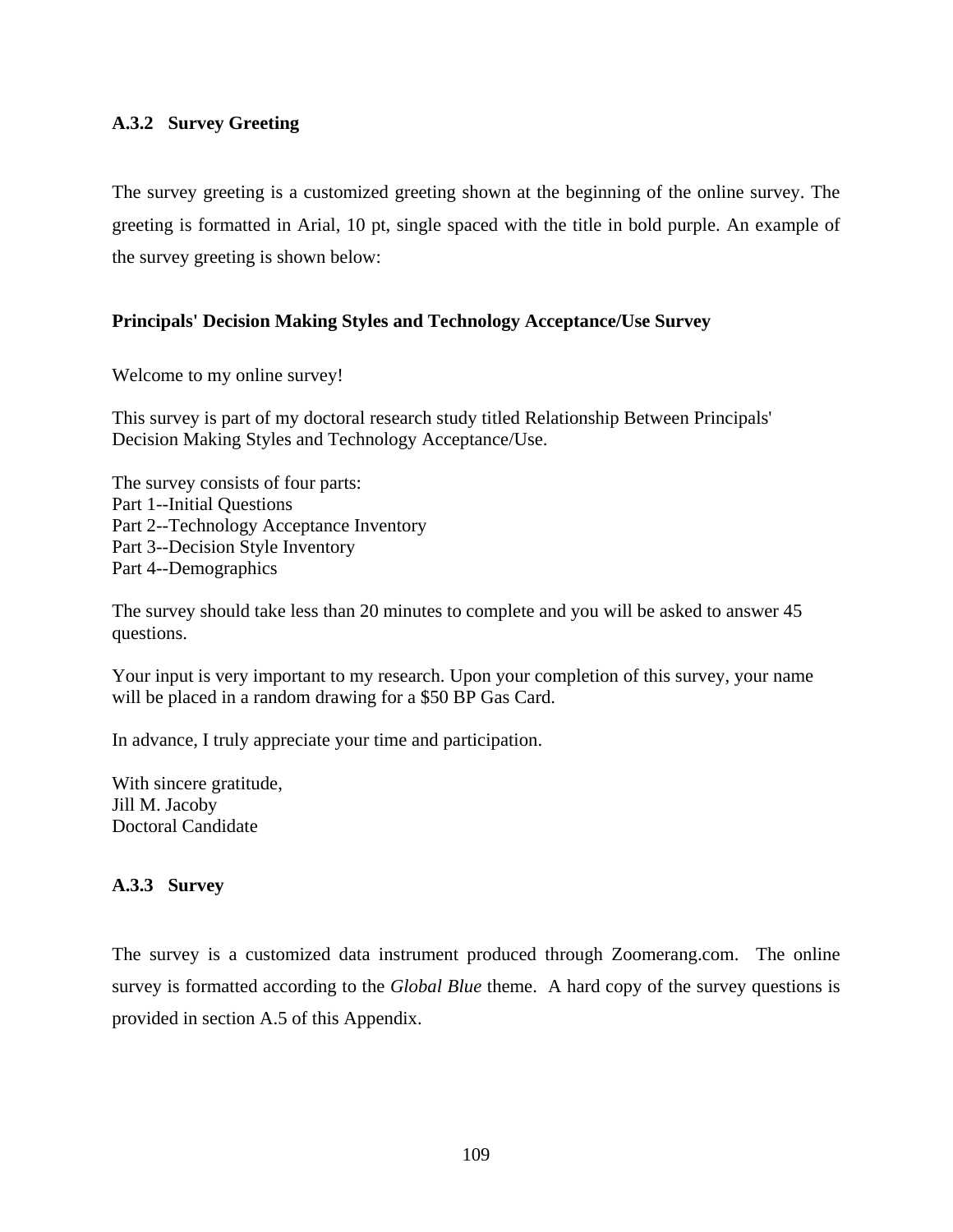### **A.3.4 Survey Closing**

The survey closing is a customized end screen for the online survey. The closing is formatted in Arial, 13.5 pt, single spaced, and displayed in purple. A graphic of a girl catching a star is displayed to the left of the message. An example of the survey closing is shown below:

Thank you for helping me catch my dream! Your name has been placed in the \$50 BP Gas Card drawing. If you would like a copy of the results, please feel free to contact me at jjacoby@fortcherry.org.

Sincerely, Jill M. Jacoby

#### **A.4 SECOND COVER LETTER**

The second cover letter is one page document printed on the University of Pittsburgh, Department of Administrative and Policy Studies letterhead. The letter is formatted in Times New Roman, 12 pt, single spaced. An example of the second cover letter is shown below:

Dear Fellow Principal:

I need your help!

This is follow-up mailing and your particular response is extremely important in validating this study.

As part of a Doctoral Program at the University of Pittsburgh, I am conducting a study on the *Relationship between Principals' Decision Styles and Technology Acceptance/Use*. I understand the difficulty in balancing a busy schedule; however I am asking for your assistance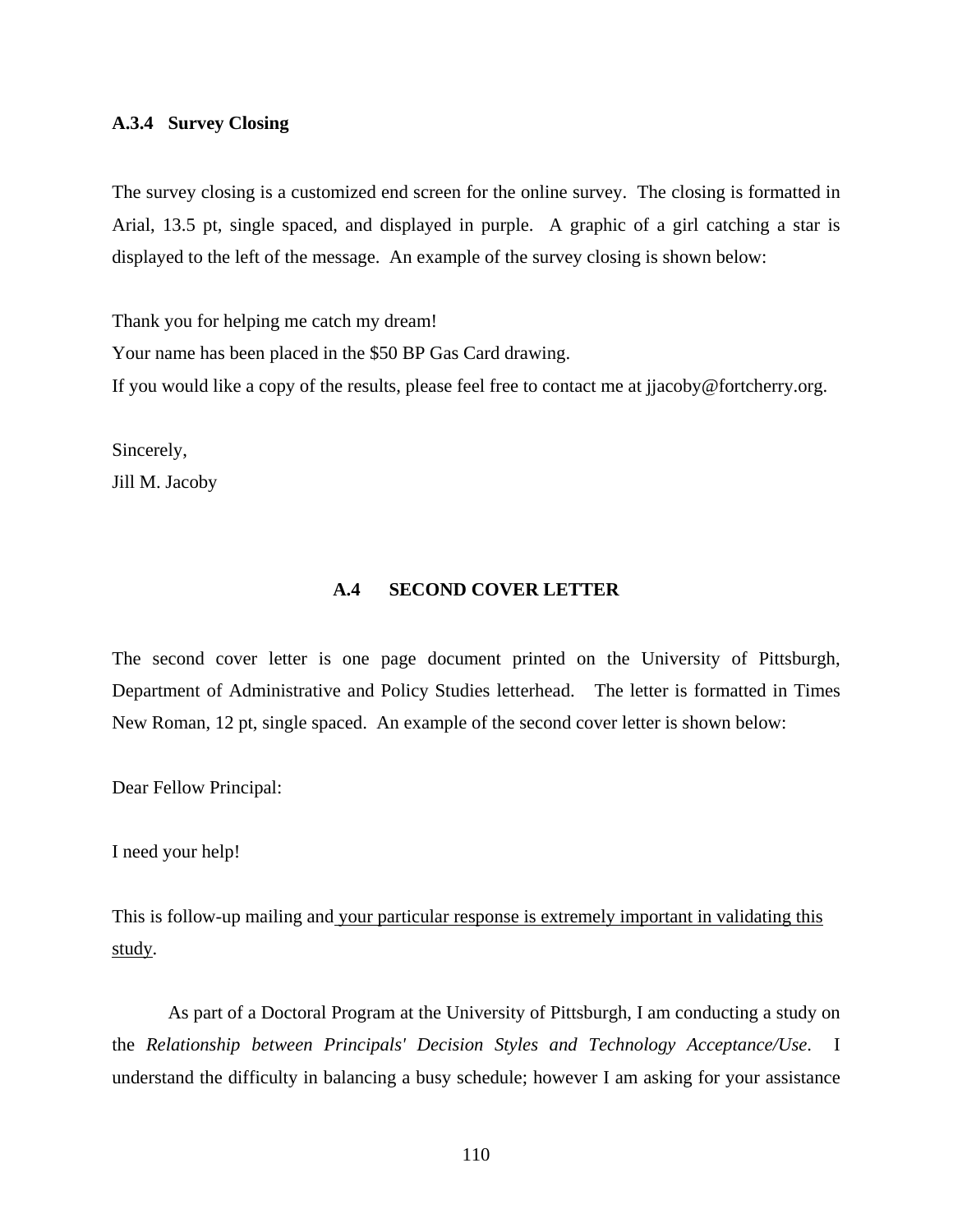in completing the enclosed survey and returning it by *October 11, 2006*. Upon receipt of your completed survey, you will be placed in a random drawing for **BP \$50 gas card.** 

I anticipate that the results will help all educational leaders to better understand the relationship between decision making styles and the acceptance/use of technology. The results of this study will be available to you upon completion. Please let me know if you would like a copy.

Enclosed you will find a two consent forms, the survey, and a self-addressed stamped envelope. The survey should take less than 20 minutes to complete. The questionnaire is divided into four parts. Each part has specific directions on how to complete that section. Part One asks several initial open-ended questions regarding your technology use, professional development participation, and technological implementation. Part Two consists of questions in a Likert format related to your use of the Internet, e-mail, word-processing, spreadsheets, and databases. Part Three consists of a Decision Style Inventory. Finally, Part Four asks for demographic information regarding your school and yourself.

All results will be correlated collectively; no individual or district will be identified. Each survey response will be numbered to track response completion. All completed surveys and collected data will remain in my possession and will be securely stored until the analysis is complete. Upon completion, all data will be destroyed.

In order to participate in this study, I am required to gain your formal consent. If you have not already completed the University of Pittsburgh Adult Consent Form, please find the two copies enclosed. If you have any questions, comments, or concerns, regarding this study or the consent form information, please contact me at your earliest convenience. Once you have reviewed the provided information, please initial each page and sign your full name on page 4 (above Participant's Signature). You may keep one copy for your records and return the other signed copy with your completed survey in the envelope provided.

In advance, I appreciate your time and energy. If you have any questions, please feel free to contact me at 724.796.1551 ext.105, or e-mail me at [jjacoby@fortcherry.org.](mailto:jjacoby@fortcherry.org)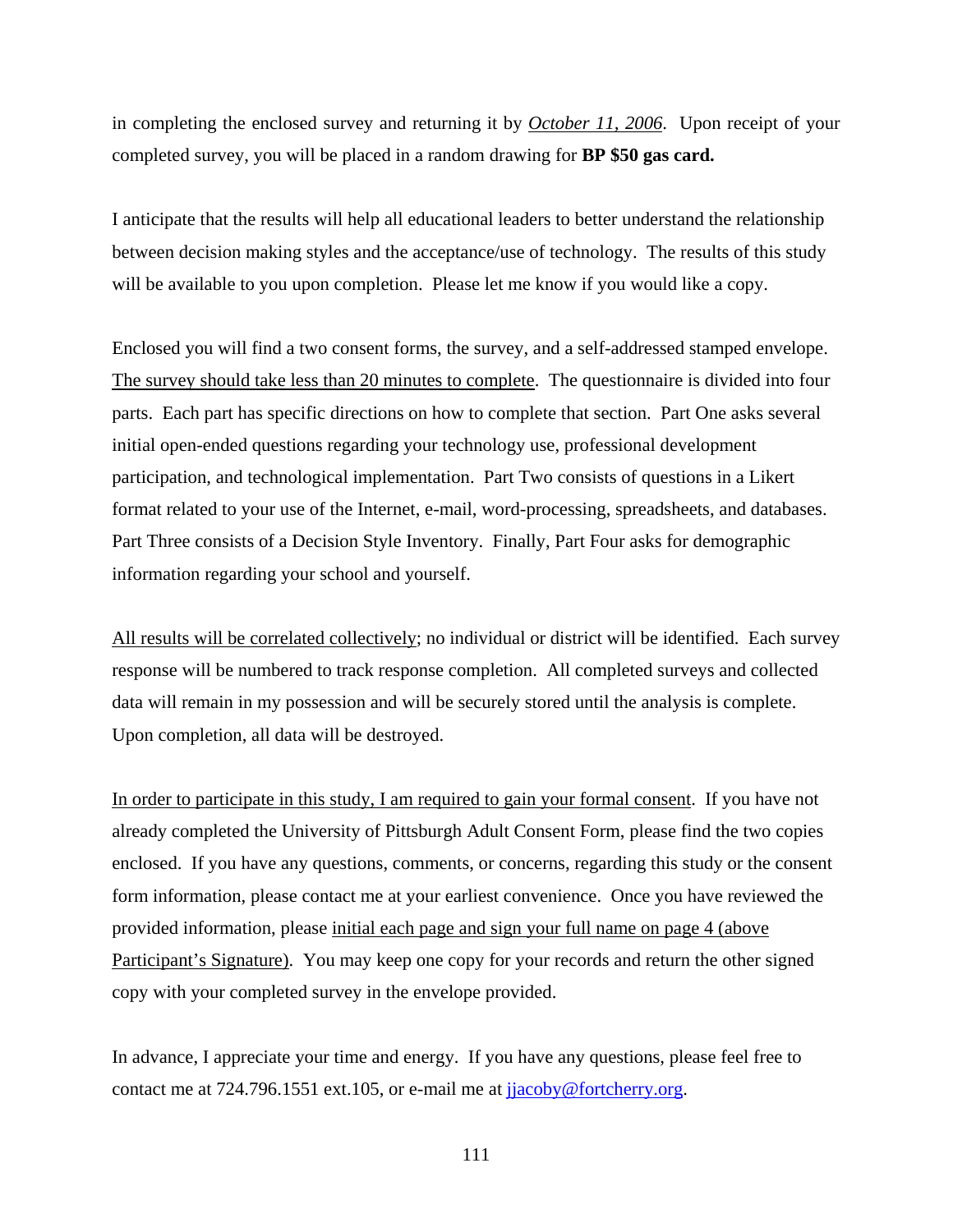Very truly yours,

Jill M. Jacoby Elementary Principal

P.S. *Please* return your completed survey and consent form by *October 11, 2006*.

# **A.5 PAPER SURVEY**

The paper survey is a four page document printed on white paper. The survey is formatted in Times New Roman, 12 pt, single spaced. An example of the paper survey is shown below:

### **Title**: **Principals' Decision Making Styles and Technology Acceptance/Use Survey**

**Instructions**: Each section will have specific directions on how to complete that part of the survey. Please follow the directions carefully and mark your answers in clear manner.

# Part 1: Initial Questions **Questions 1 - 9**

## **Directions: Please circle the answer that best represents you.**

- 1. What decision style most closely reflects you?
	- A. Analytical: deliberate and calculated while searching for complete and accurate facts
	- B. Behavioral: loosely controlled, people oriented using persuasion
	- C. Conceptual: creative with a broad outlook and compromising
	- D. Directive: action oriented and decisive while looking for speed and efficiency
- 2. On a scale of 1 (poor) to 5 (excellent), how would you rate your ability to use technology (relative to other principals)?

1 2 3 4 5

3. How often do you use technology within your daily tasks as a principal? Every day 3 times a week once a week once a month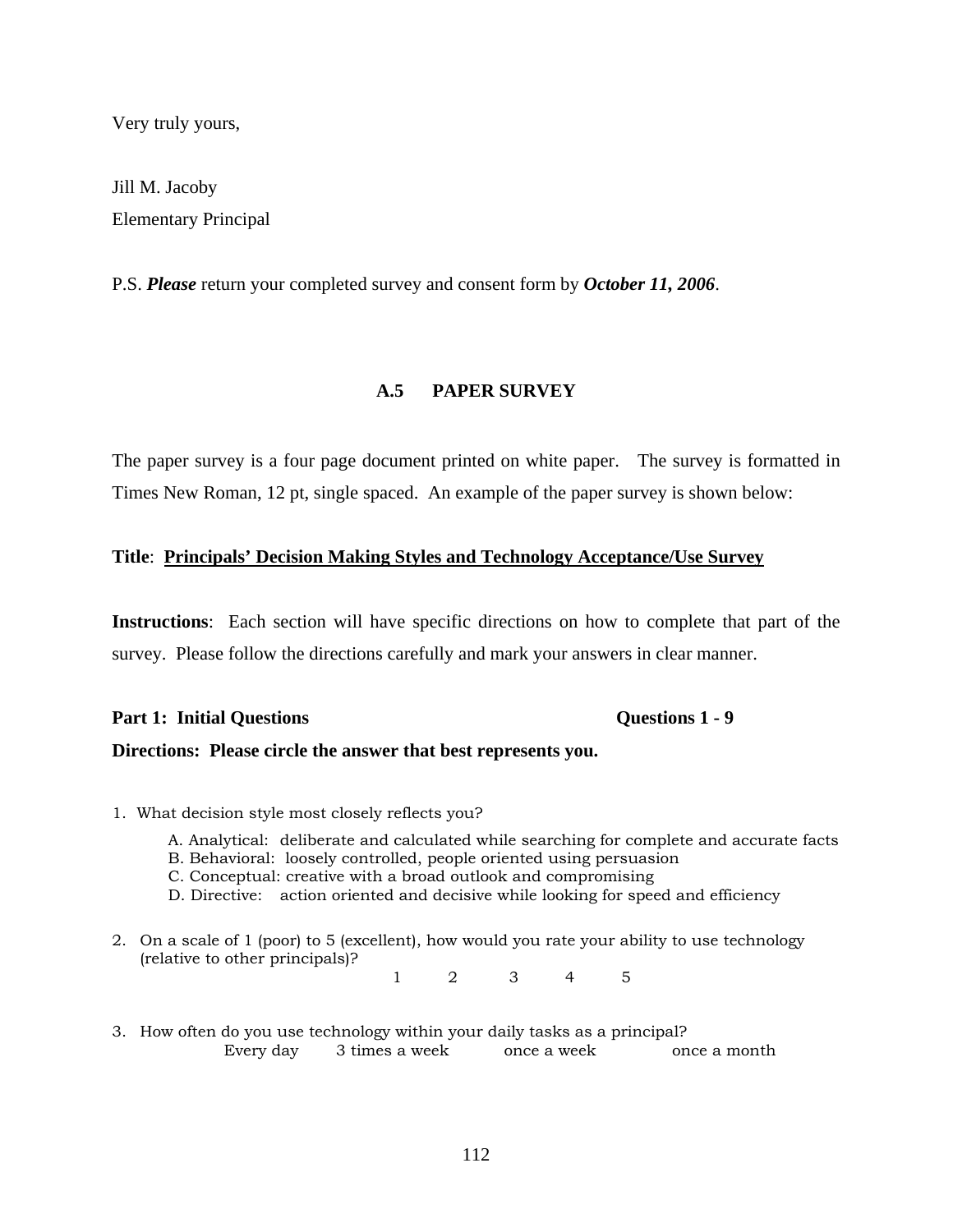4. What technology application do you use the most as a building principal?

| Internet              |  |
|-----------------------|--|
| Email                 |  |
| Word Processing       |  |
| Spreadsheet           |  |
| Database              |  |
| None of the above     |  |
| Other, please specify |  |

5. What areas of decision-making do you incorporate technology? (may have more than one answer)

> Student Achievement Student Attendance Student Discipline Teacher Evaluation Building Management Building Communication Parent Communication Other, please specify \_\_

6. What technology applications have you attended trainings on within the last 2 years? (may have more than one answer)

|    | Internet                                                      |
|----|---------------------------------------------------------------|
|    | Email                                                         |
|    | Word Processing                                               |
|    | Spreadsheets                                                  |
|    | Databases                                                     |
|    | Comprehensive Data Analysis System(s)                         |
|    | PDA (i.e. Blackberry/Palm Pilot)                              |
|    | Hardware (i.e. Smart Boards/Projectors)                       |
|    | Software ( <i>i.e.</i> Curricular Programming)                |
|    | Web Design                                                    |
|    | Blogging                                                      |
|    | Online Education                                              |
|    | Grading/Attendance Software                                   |
|    | Other, please specify                                         |
|    |                                                               |
| 7. | Do you have a Technology Plan for your building?<br>Yes<br>No |

| 8. Do you have a Technology Plan for your district?<br>Yes | No |
|------------------------------------------------------------|----|
|------------------------------------------------------------|----|

9. Are any of your professional goals related to technology implementation and/or use?

Yes No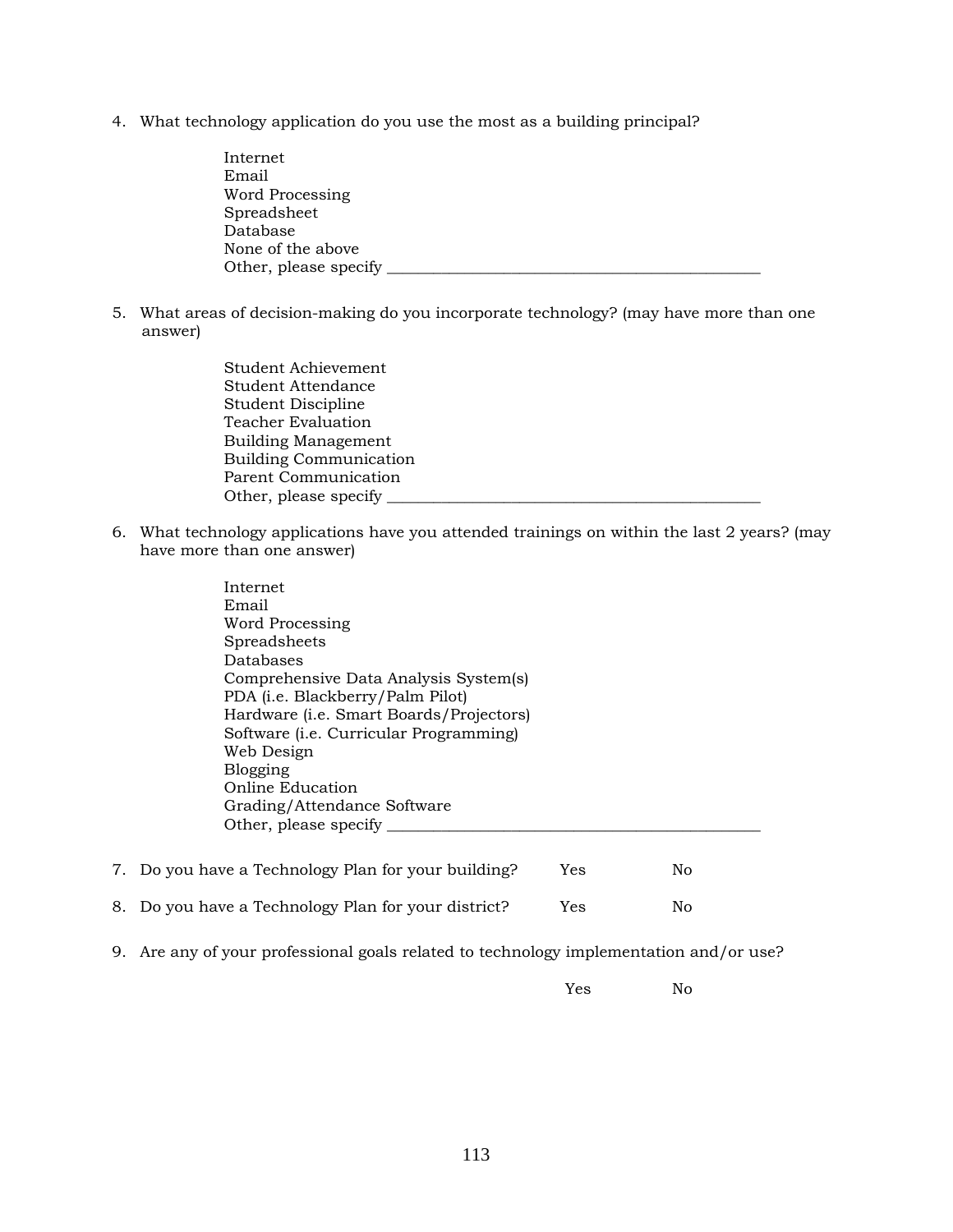Part 2: Technology Acceptance/Use Inventory **Questions 10 - 16** 

**Directions: Please rate the following technology applications according to your acceptance and/or use in relation to your job as a building principal.** 

> **The word "it" in each statement refers to the technology application at the beginning of the question.**

**Circle one number per line according to the following scale:** 

**SD = Strongly Disagree; D = Disagree; A = Agree; SA = Strongly Agree.** 

| 10. THE INTERNET                                                               | $\underline{\mathbf{SD}}$ | $\overline{\mathbf{D}}$ | $\overline{\mathbf{A}}$  | $\underline{\mathbf{SA}}$ |
|--------------------------------------------------------------------------------|---------------------------|-------------------------|--------------------------|---------------------------|
| I find it easy to learn to operate                                             | 1                         | $\overline{2}$          | 3                        | $\overline{4}$            |
| I find it easy to get it to do what I want it to do                            | $\mathbf{1}$              | 2                       | 3                        | 4                         |
| My interaction with it is clear and understandable                             | $\mathbf{1}$              | 2                       | 3                        | 4                         |
| I find it flexible to interact with                                            | $\mathbf{1}$              | 2                       | 3                        | $\overline{4}$            |
| It is easy for me to become skillful in using                                  | $\mathbf{1}$              | $\overline{2}$          | 3                        | 4                         |
| I find it easy to use                                                          | $\mathbf{1}$              | $\overline{2}$          | 3                        | $\overline{4}$            |
| Using it enables me to be more efficient                                       | $\mathbf{1}$              | $\overline{2}$          | 3                        | $\overline{4}$            |
| Using it enables me to be more effective                                       | $\mathbf{1}$              | $\overline{2}$          | 3                        | 4                         |
| Using it can make it easier to make decisions                                  | $\mathbf{1}$              | $\overline{2}$          | 3                        | 4                         |
| I find it useful in completing daily tasks                                     | 1                         | 2                       | 3                        | 4                         |
| I always try to use it for completing daily tasks whenever I find it helpful 1 |                           | $\overline{2}$          | 3                        | 4                         |
| I always try to use it for completing daily tasks whenever possible            | $\mathbf{1}$              | $\overline{2}$          | 3                        | $\overline{4}$            |
| 11. EMAIL                                                                      | SD                        | D                       | $\underline{\mathbf{A}}$ | SA                        |
| I find it easy to learn to operate                                             | $\mathbf{1}$              | 2                       | 3                        | 4                         |
| I find it easy to get it to do what I want it to do                            | $\mathbf{1}$              | 2                       | 3                        | 4                         |
| My interaction with it is clear and understandable                             | $\mathbf{1}$              | $\overline{2}$          | 3                        | 4                         |
| I find it flexible to interact with                                            | 1                         | 2                       | 3                        | 4                         |
| It is easy for me to become skillful in using                                  | $\mathbf{1}$              | 2                       | 3                        | 4                         |
| I find it easy to use                                                          | $\mathbf{1}$              | $\overline{2}$          | 3                        | 4                         |
| Using it enables me to be more efficient                                       | $\mathbf{1}$              | 2                       | 3                        | 4                         |
| Using it enables me to be more effective                                       | $\mathbf{1}$              | 2                       | 3                        | 4                         |
| Using it can make it easier to make decisions                                  | 1                         | $\overline{2}$          | 3                        | 4                         |
| I find it useful in completing daily tasks                                     | 1                         | 2                       | 3                        | 4                         |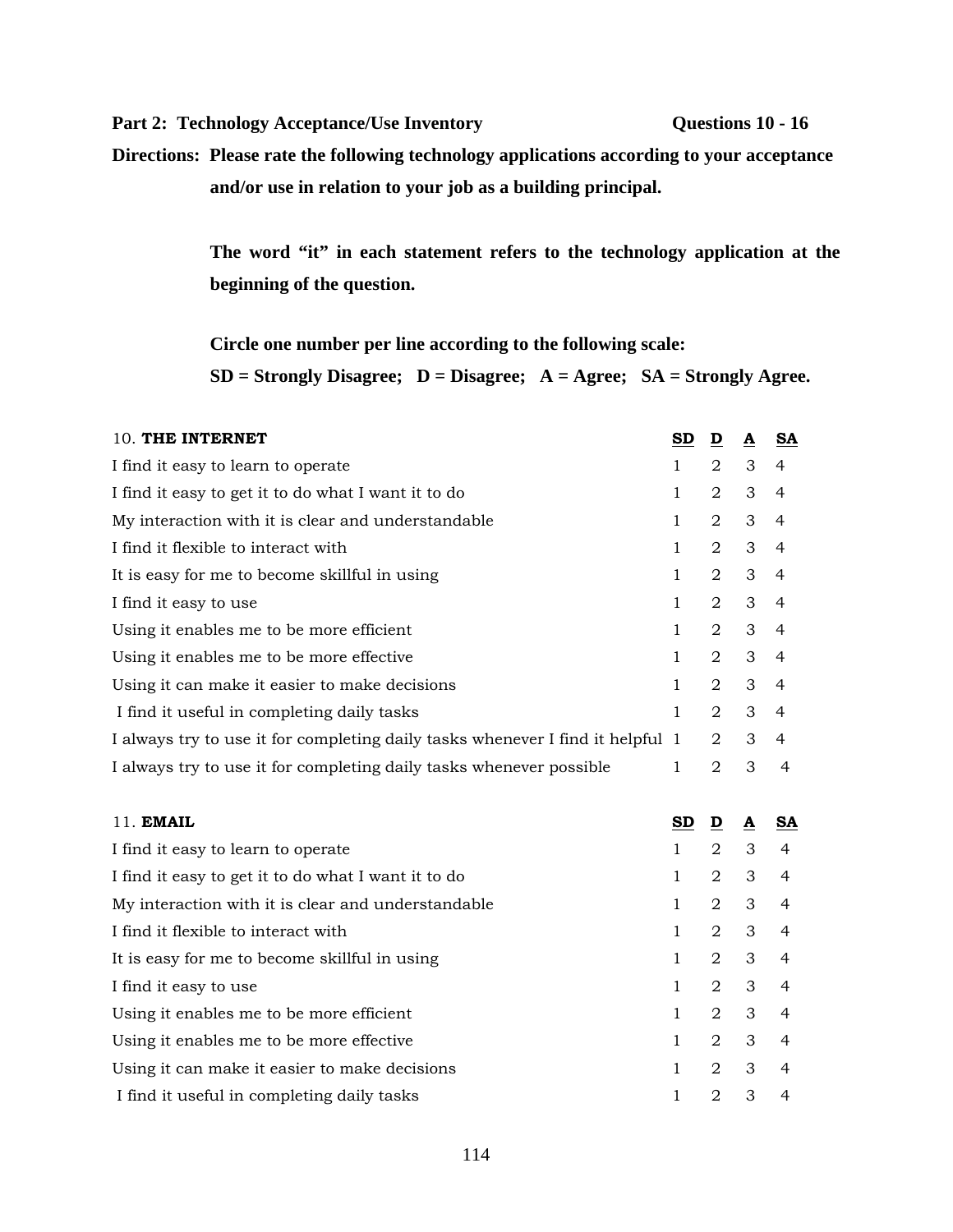| I always try to use it for completing daily tasks whenever I find it helpful 1 2 3 4 |         |  |  |
|--------------------------------------------------------------------------------------|---------|--|--|
| I always try to use it for completing daily tasks whenever possible                  | 1 2 3 4 |  |  |

| 12. WORD-PROCESSING                                                            | SD. | D              | A | SA             |
|--------------------------------------------------------------------------------|-----|----------------|---|----------------|
| I find it easy to learn to operate                                             | 1   | 2              | 3 | 4              |
| I find it easy to get it to do what I want it to do                            | 1   | 2              | 3 | 4              |
| My interaction with it is clear and understandable                             | 1   | 2              | 3 | $\overline{4}$ |
| I find it flexible to interact with                                            | 1   | 2              | 3 | $\overline{4}$ |
| It is easy for me to become skillful in using                                  | 1   | 2              | 3 | 4              |
| I find it easy to use                                                          | 1   | 2              | 3 | $\overline{4}$ |
| Using it enables me to be more efficient                                       | 1   | 2              | 3 | $\overline{4}$ |
| Using it enables me to be more effective.                                      | 1   | $\overline{2}$ | 3 | $\overline{4}$ |
| Using it can make it easier to make decisions                                  | 1   | 2              | 3 | 4              |
| I find it useful in completing daily tasks                                     | 1   | 2              | 3 | $\overline{4}$ |
| I always try to use it for completing daily tasks whenever I find it helpful 1 |     | 2              | 3 | 4              |
| I always try to use it for completing daily tasks whenever possible            | 1   | 2              | 3 | 4              |

# **~At this point, 25% of survey completed~**

| 13. SPREADSHEET                                                                | SD. | D                           | A | SA             |
|--------------------------------------------------------------------------------|-----|-----------------------------|---|----------------|
| I find it easy to learn to operate                                             | 1   | 2                           | 3 | 4              |
| I find it easy to get it to do what I want it to do                            | 1   | 2                           | 3 | 4              |
| My interaction with it is clear and understandable                             | 1   | $\overline{2}$              | 3 | 4              |
| I find it flexible to interact with                                            | 1   | 2                           | 3 | 4              |
| It is easy for me to become skillful in using                                  | 1   | 2                           | 3 | 4              |
| I find it easy to use                                                          | 1   | $\overline{2}$              | 3 | 4              |
| Using it enables me to be more efficient                                       | 1   | $\mathcal{D}_{\mathcal{L}}$ | 3 | 4              |
| Using it enables me to be more effective                                       | 1   | $\overline{2}$              | 3 | 4              |
| Using it can make it easier to make decisions                                  | 1   | $\mathfrak{D}$              | 3 | $\overline{4}$ |
| I find it useful in completing daily tasks                                     | 1   | $\mathfrak{D}$              | 3 | 4              |
| I always try to use it for completing daily tasks whenever I find it helpful 1 |     | 2                           | 3 | 4              |
| I always try to use it for completing daily tasks whenever possible            | 1   | 2                           | 3 | 4              |
|                                                                                |     |                             |   |                |

| 14. DATABASES                                       | SD D A SA       |  |  |
|-----------------------------------------------------|-----------------|--|--|
| I find it easy to learn to operate                  | $1 \t2 \t3 \t4$ |  |  |
| I find it easy to get it to do what I want it to do | $1 \t2 \t3 \t4$ |  |  |
| My interaction with it is clear and understandable  | $1 \t2 \t3 \t4$ |  |  |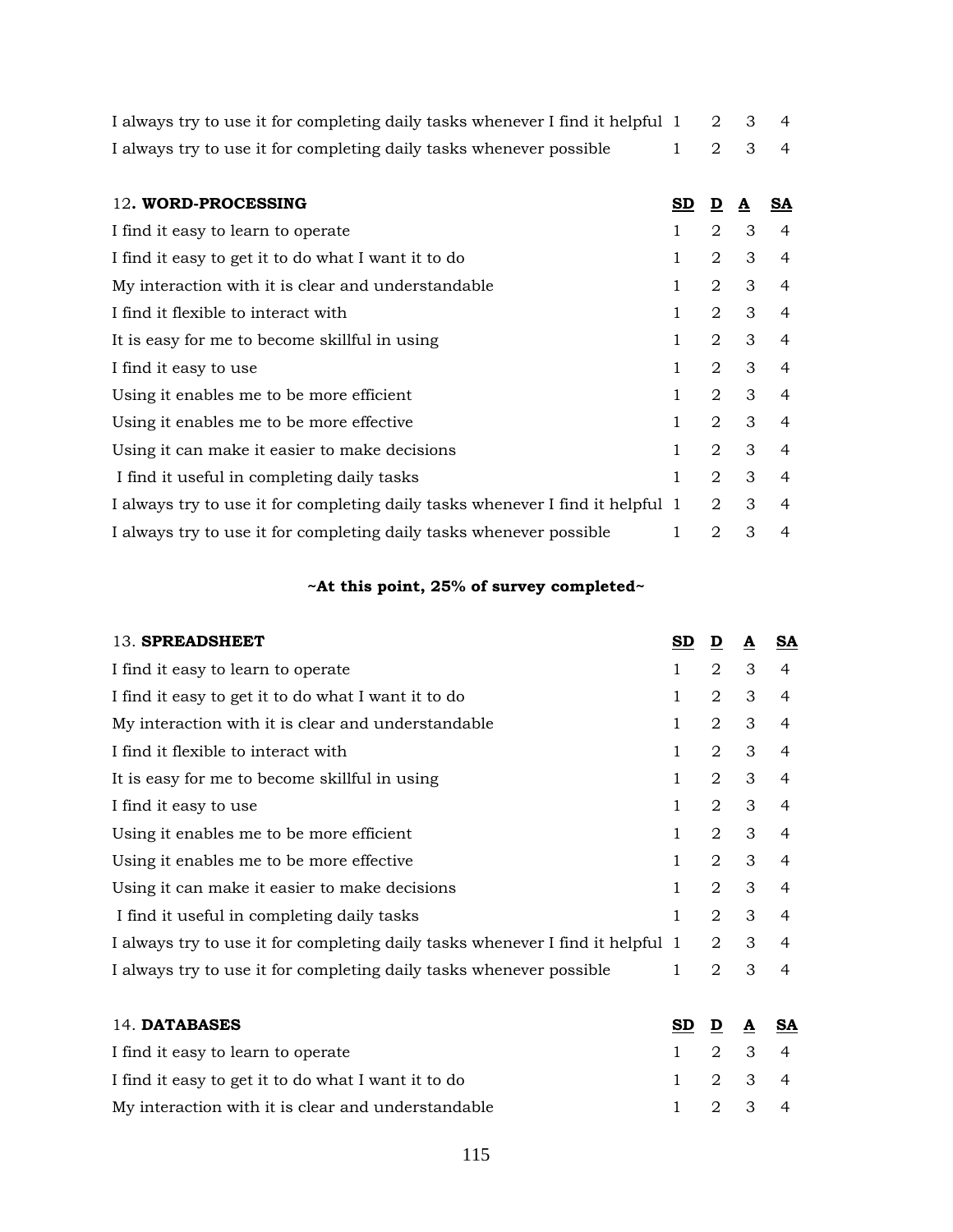| I find it flexible to interact with                                            | 2 3 |                         | $\overline{4}$ |
|--------------------------------------------------------------------------------|-----|-------------------------|----------------|
| It is easy for me to become skillful in using                                  | 2   | -3                      | $\overline{4}$ |
| I find it easy to use                                                          | 2   | $\overline{\mathbf{3}}$ | $\overline{4}$ |
| Using it enables me to be more efficient                                       |     | $2 \quad 3 \quad 4$     |                |
| Using it enables me to be more effective.                                      |     | $2 \quad 3 \quad 4$     |                |
| Using it can make it easier to make decisions                                  | 2   | $3 \quad 4$             |                |
| I find it useful in completing daily tasks                                     | 2   | $3 \quad 4$             |                |
| I always try to use it for completing daily tasks whenever I find it helpful 1 | 2   | $\mathbf{3}$            | 4              |
| I always try to use it for completing daily tasks whenever possible            | 2   | 3                       | $\overline{4}$ |

# **Continuation of Part 2: Technology Acceptance/Use Inventory Questions 15 & 16 Directions: Please designate your volume (how much) and frequency (how often) of use for the following areas of technology.**

# **Mark an "X" under the appropriate percentage. One mark per a line.**

15. Volume of Use: I use the following technologies "X"% of time...

|                 |  | Never > 0-25% > 25-50% > 50-75% > 75-100% |  |
|-----------------|--|-------------------------------------------|--|
| The Internet    |  |                                           |  |
| Email           |  |                                           |  |
| Word-processing |  |                                           |  |
| Spreadsheets    |  |                                           |  |
| Databases       |  |                                           |  |

16. Frequency of Use: I use the following technologies this often, "X"…

|                 | Never | Monthly Weekly | Daily |
|-----------------|-------|----------------|-------|
| The Internet    |       |                |       |
| Email           |       |                |       |
| Word-processing |       |                |       |
| Spreadsheets    |       |                |       |
| Databases       |       |                |       |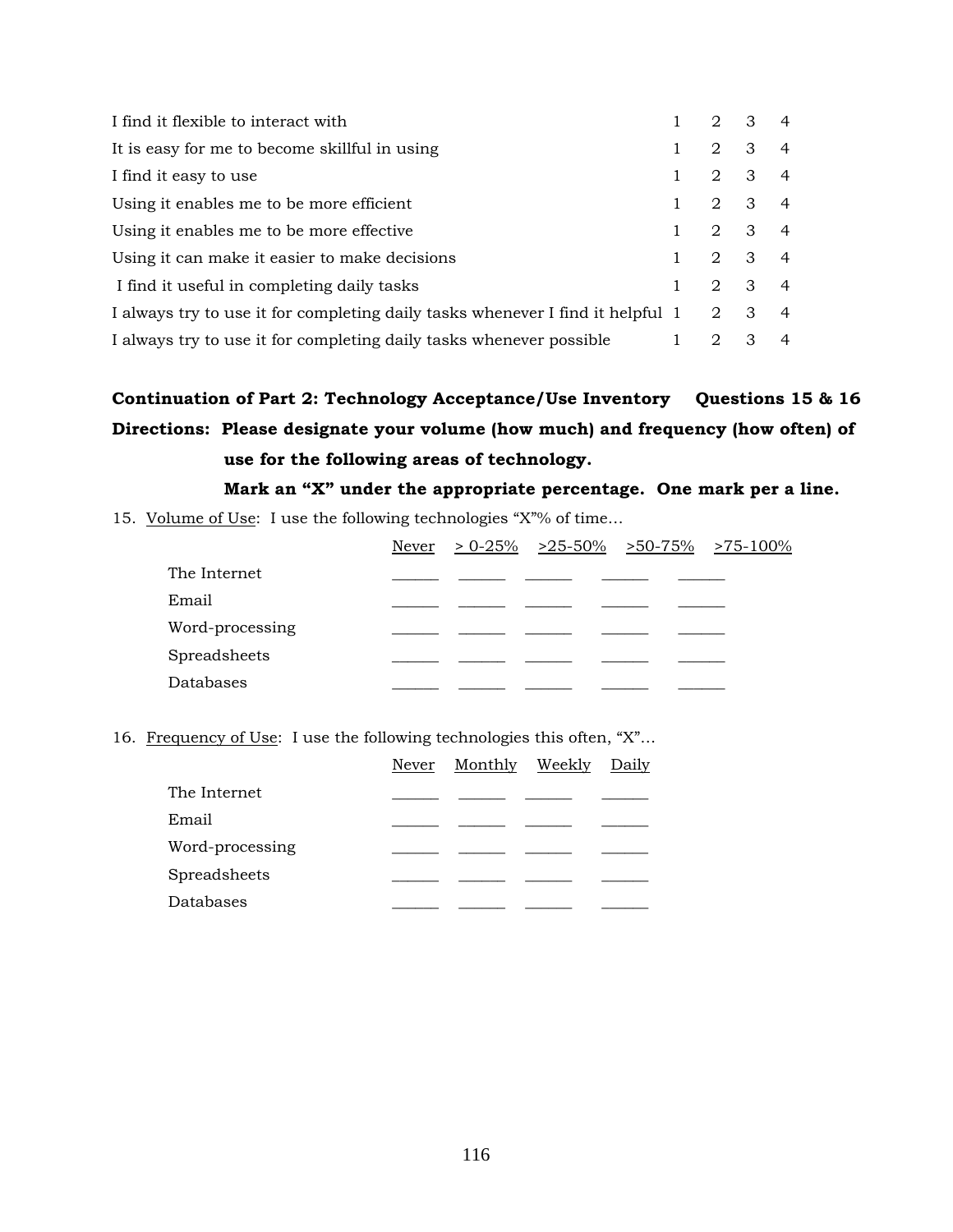#### Part 3: Decision Style Inventory **Questions 17 – 36**

**Directions: The Decision Style Inventory consists of 20 questions, each with four responses per a question. There are no right or wrong answers.** 

> **Each question will consist of four behaviors to be ranked according to this scale:**

**1= least preferred 2 3 4= most preferred** 

**The easiest way to answer this section is to:** 

- **1. First pick your most preferred behavior and mark it with a 4.**
- **2. Next pick your least preferred behavior and mark it with a 1.**
- **3. Lastly, mark the remaining behaviors with either 2 or 3 depending on preference.**

**Each number may be used only ONCE within a given question.** 

**For example:** 

| My prime<br>objective<br>is to: | Have a<br>position<br>with<br>status |  | Be the best<br>in my field | З | Achieve<br>recognition<br>for my work |  | Feel secure<br>in my job |  |
|---------------------------------|--------------------------------------|--|----------------------------|---|---------------------------------------|--|--------------------------|--|
|---------------------------------|--------------------------------------|--|----------------------------|---|---------------------------------------|--|--------------------------|--|

| 17. My<br>prime<br>objective<br>is to:                   | Have a<br>position<br>with<br>status    | Be the best in<br>my field      | Achieve<br>recognition for<br>my work | Feel secure<br>in my job    |
|----------------------------------------------------------|-----------------------------------------|---------------------------------|---------------------------------------|-----------------------------|
| 18. I<br>enjoy jobs<br>that:                             | Are<br>technical<br>and well<br>defined | Have<br>considerable<br>variety | Allow<br>independent<br>action        | Involve<br>people           |
| 19. I<br>expect<br>people<br>working<br>for me to<br>be: | Productiv<br>e and fast                 | Highly<br>capable               | Committed and<br>responsive           | Receptive to<br>suggestions |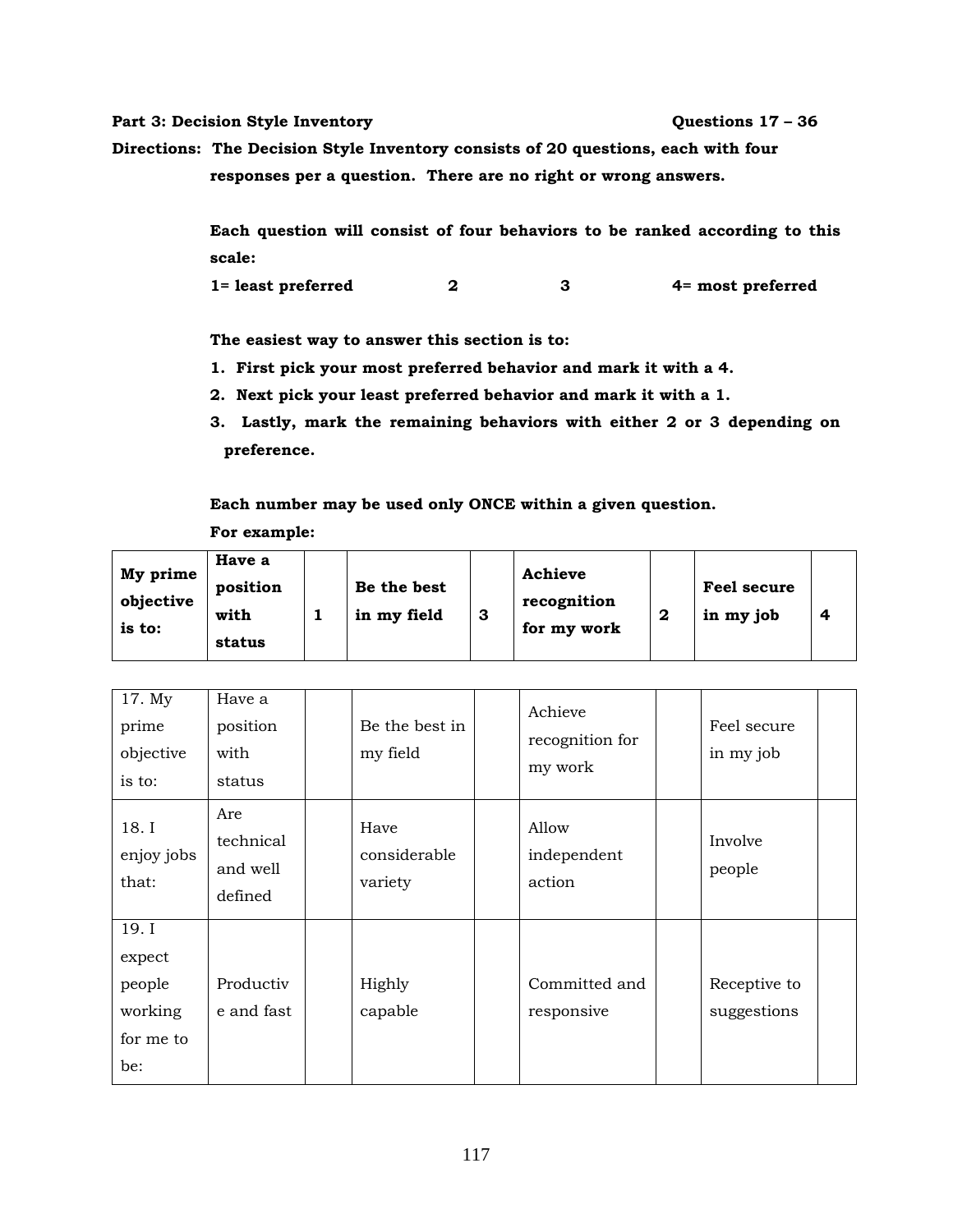| 20. In my<br>job, I look<br>for:                        | Practical<br>results                   | The best<br>solutions            | <b>New</b><br>approaches or<br>ideas | Good<br>working<br>environment                   |  |  |  |
|---------------------------------------------------------|----------------------------------------|----------------------------------|--------------------------------------|--------------------------------------------------|--|--|--|
| 21.I<br>communi<br>cate best<br>with<br>others:         | On a<br>direct<br>one-to-<br>one basis | In writing                       | By having a<br>group<br>discussion   | In a formal<br>meeting                           |  |  |  |
| $\overline{22}$ . In my<br>planning I<br>emphasiz<br>e: | Current<br>problems                    | Meeting<br>objectives            | Future goals                         | Developing<br>people's<br>careers                |  |  |  |
| 23. When<br>faced with<br>solving a<br>problem,<br>I:   | Rely on<br>proven<br>approache<br>S    | Apply careful<br>analysis        | Look for<br>creative<br>approaches   | Rely on my<br>feelings                           |  |  |  |
| ~At this point, 50% of survey completed~                |                                        |                                  |                                      |                                                  |  |  |  |
| $24.$ When<br>using<br>informatio<br>n, I<br>prefer:    | Specific<br>facts                      | Accurate and<br>complete<br>data | Broad coverage<br>of many<br>options | Limited data<br>that are<br>easily<br>understood |  |  |  |
| 25. When<br>I am not                                    |                                        |                                  |                                      |                                                  |  |  |  |
| sure<br>about<br>what to<br>do, I:                      | Rely on<br>intuition                   | Search for<br>facts              | Look for a<br>possible<br>compromise | Wait before<br>making a<br>decision              |  |  |  |
| 26.<br>Whenever<br>possible, I<br>avoid:<br>27. I am    | Long<br>debates<br>Remembe             | Incomplete<br>work<br>Solving    | Using numbers<br>or formulas         | Conflict with<br>others                          |  |  |  |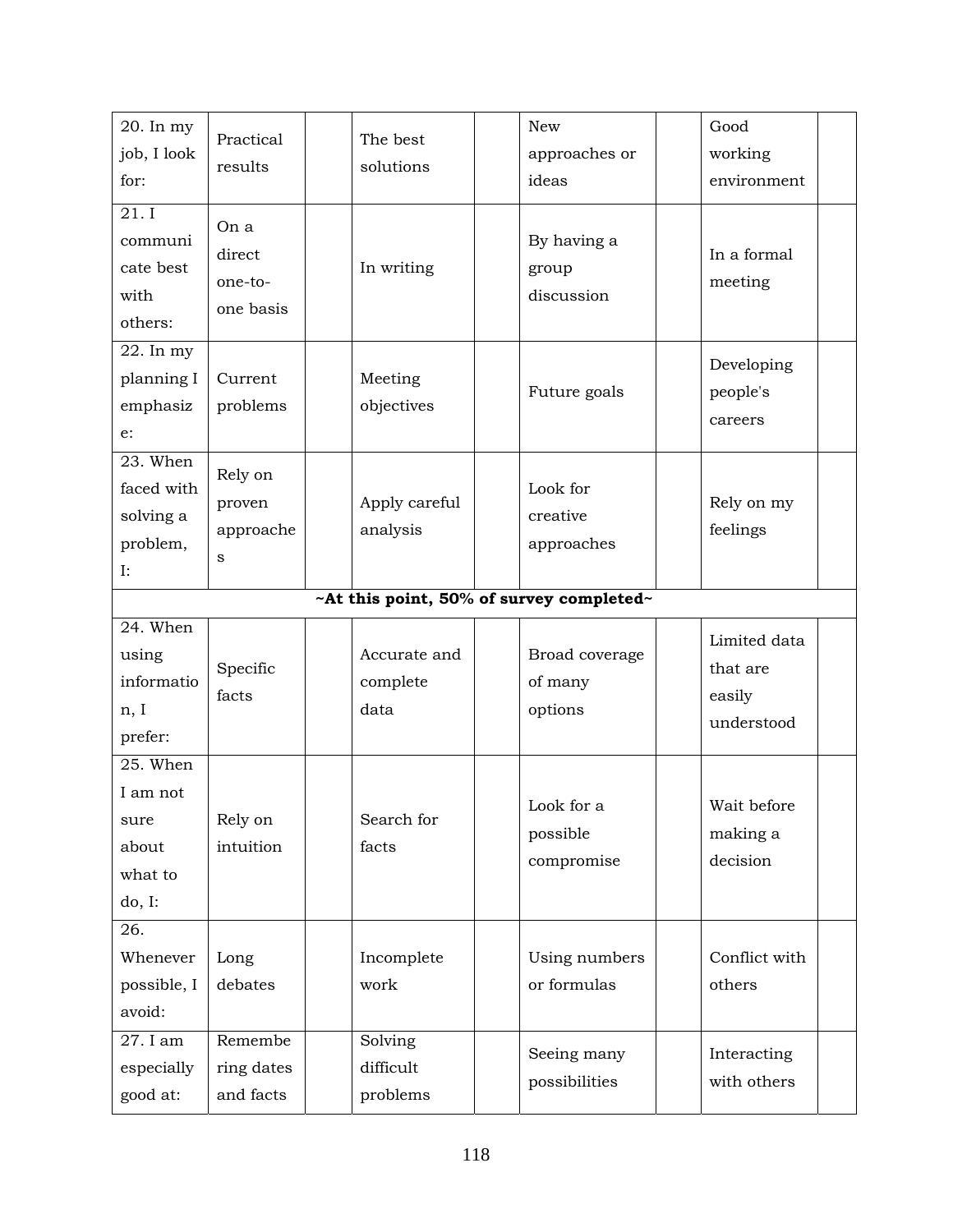| 28. When<br>time is<br>Important<br>, I:      | Decide<br>and act<br>quickly           | Follow plans<br>and priorities       | Refuse to be<br>pressured      | Seek<br>guidance or<br>support         |  |  |  |
|-----------------------------------------------|----------------------------------------|--------------------------------------|--------------------------------|----------------------------------------|--|--|--|
| 29. In<br>social<br>settings, I<br>generally: | Speak<br>with<br>others                | Think about<br>what is being<br>said | Observe what<br>is going on    | Listen to the<br>conversation          |  |  |  |
| 30. I am<br>good at<br>Remembe<br>ring:       | People's<br>names                      | Places we<br>met                     | People's faces                 | People's<br>personalities              |  |  |  |
| 31. The<br>work I do<br>provides<br>me:       | The power<br>to<br>influence<br>others | Challenging<br>assignments           | Achieving my<br>personal goals | Acceptance<br>by the group             |  |  |  |
| 32. I work<br>well with<br>those who<br>are:  | Energetic<br>and<br>ambitious          | Self-confident                       | Open-minded                    | Polite and<br>trusting                 |  |  |  |
| 33. When<br>under<br>stress, I:               | Become<br>anxious                      | Concentrate<br>on the<br>problem     | Become<br>frustrated           | Am forgetful                           |  |  |  |
| ~At this point, 75% of survey completed~      |                                        |                                      |                                |                                        |  |  |  |
| 34.<br>Others<br>consider<br>me:              | Aggressive                             | Disciplined                          | Imaginative                    | Supportive                             |  |  |  |
| 35. My<br>decisions<br>typically<br>are:      | Realistic<br>and direct                | Systematic or<br>abstract            | Broad and<br>flexible          | Sensitive to<br>the needs of<br>others |  |  |  |
| 36. I<br>dislike:                             | Losing<br>control                      | Boring work                          | Following rules                | Being<br>rejected                      |  |  |  |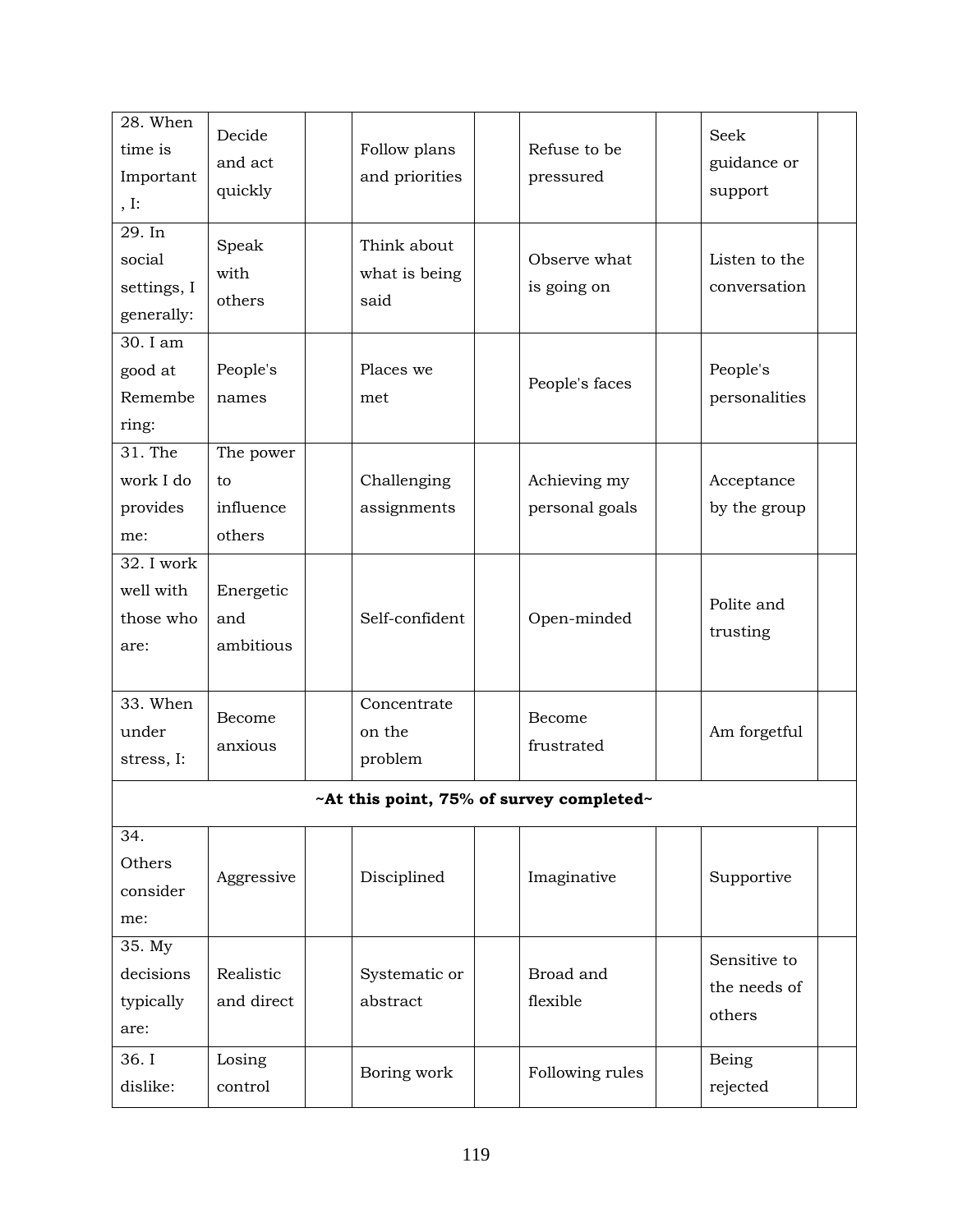### Part 4: Demographics **Questions 37 – 45**

# **Directions: Please complete the following questions in order to assist with categorizing survey responses. Circle the appropriate answer.**

| 37. Gender:                                                                                                                | Male            | Female          |         |                               |                                 |          |  |
|----------------------------------------------------------------------------------------------------------------------------|-----------------|-----------------|---------|-------------------------------|---------------------------------|----------|--|
| 38. Age:                                                                                                                   | $30$            |                 |         | $30 - 40$ $41 - 50$ $51 - 55$ | >55                             |          |  |
| 39. Years in Current Position:                                                                                             |                 | $\leq$ 2        | $2 - 6$ | >6                            |                                 |          |  |
| 40. Total Years as a Principal:<br>$\langle 2 \rangle$<br>$2 - 6$<br>>6<br>(not including years as an Assistant Principal) |                 |                 |         |                               |                                 |          |  |
| 41. Building Level:                                                                                                        | Elementary      | Middle          |         |                               | High School Jr./Sr. High School |          |  |
| 42. Student Enrollment in my district is:                                                                                  |                 |                 |         |                               |                                 |          |  |
| 1,500                                                                                                                      | $1,500 - 2,500$ |                 |         | $2,501 - 4,000$               | >4,000                          |          |  |
| 43. Student Enrollment in my school is:                                                                                    |                 |                 |         |                               |                                 |          |  |
| < 500                                                                                                                      | $500 - 1,000$   |                 |         | $1,001 - 3,000$               | >3,000                          |          |  |
| 44. My district is considered primarily:                                                                                   |                 |                 |         |                               |                                 |          |  |
| Urban                                                                                                                      | Suburban        | Rural           |         |                               |                                 |          |  |
| 45. I have the following computer applications available to me in my current district:                                     |                 |                 |         |                               |                                 |          |  |
| (Please circle all that apply.)                                                                                            |                 |                 |         |                               |                                 |          |  |
| Email<br>Internet                                                                                                          |                 | Word-processing |         | Spreadsheet                   |                                 | Database |  |
| School Wide Comprehensive Data Analysis System                                                                             |                 |                 |         |                               |                                 |          |  |
| District Wide Comprehensive Data Analysis System                                                                           |                 |                 |         |                               |                                 |          |  |
|                                                                                                                            |                 |                 |         |                               |                                 |          |  |
| $\Gamma_{\text{max}}$                                                                                                      |                 |                 |         |                               |                                 |          |  |

Done!

*Please return completed survey in envelope provided. Thank you.* # \_\_\_\_\_\_\_\_\_\_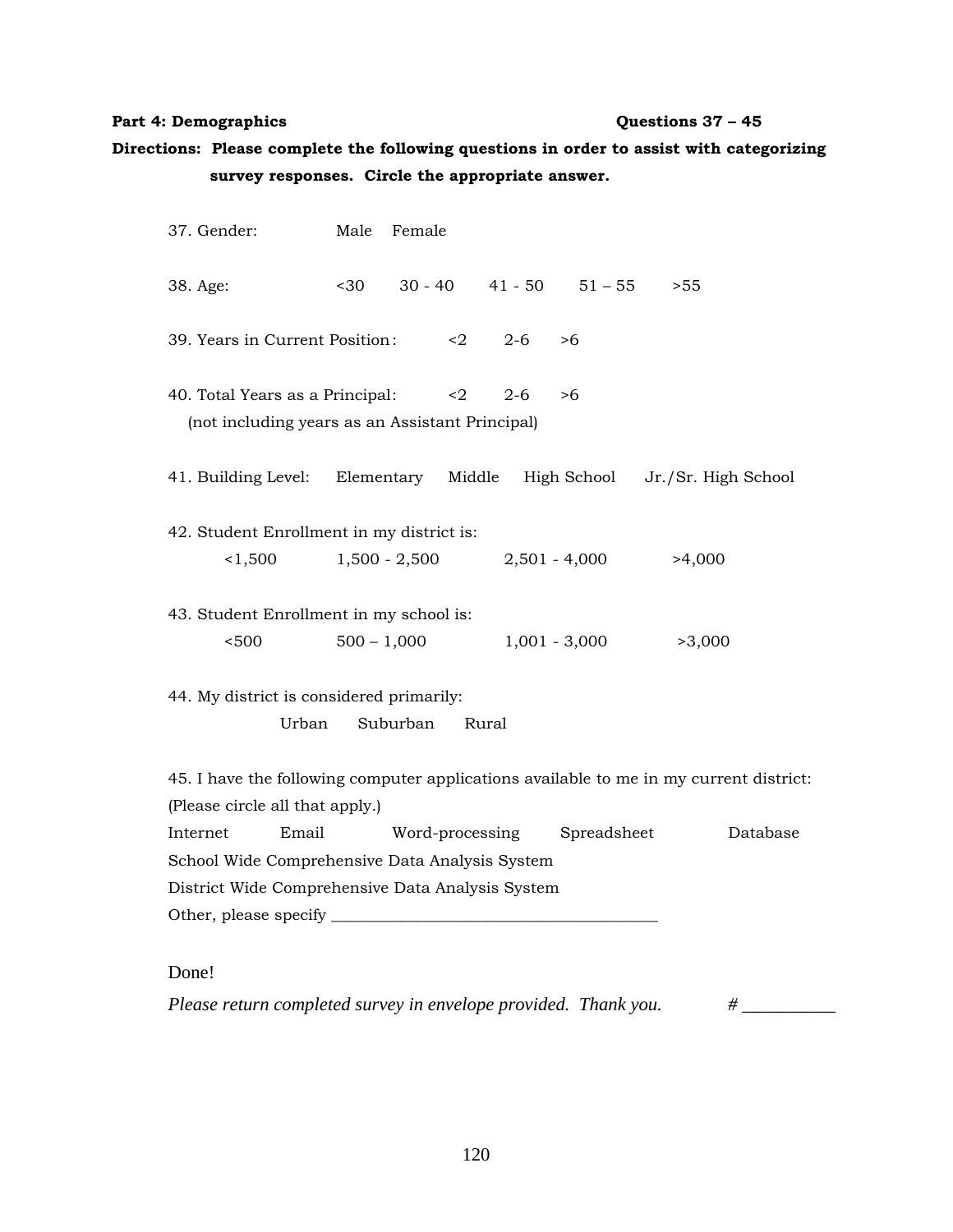#### **BIBLIOGRAPHY**

- Adams, D. A., Nelson, R. R., & Todd, P. A. (1992). Perceived usefulness, ease of use, and usage of information. *MIS Quarterly*,16(2), 227.
- Ali, A. (1989). Decision styles and work satisfaction of Arab executives: a crossnational study. *International Studies of Management and Organization*,19(2), 22-37.
- Babbie, E. (2001). *The practice of social research* ( $9<sup>th</sup>$  ed.). Belmont, CA: Wadsworth/Thomson Learning.
- Bailey, E. K., & Cotlar, M. (1993). Managing globally with technology. *Leadership & Organizational Development Journal*,14(3), 21-24.
- Bajaj, A., & Nidumolu, S. R. (1998). Techniques: A feedback model to understand information system usage. *Information & Management*¸33(4), 213-224.
- Bandura, A. (1986). *Social foundations of thought and action: A social cognitive theory*. New Jersey: Prentice Hall.
- Benson, B. E. (1986). Self-reported decision styles for chief nurses and assistant chief nurses in veterans administration field hospitals. Unpublished Doctoral Dissertation: Kansas State University.
- Blair, D. C. (2002). Knowledge management: Hype, hope, or help? *Journal of the American Society for Information Science and Technology*,53(12), 1019-1028.
- Bokoros, M. A., & Golsdtein, M. B. (1992). Common factors in five measures of cognitive styles. *Current Psychology,*11(2), 99-109.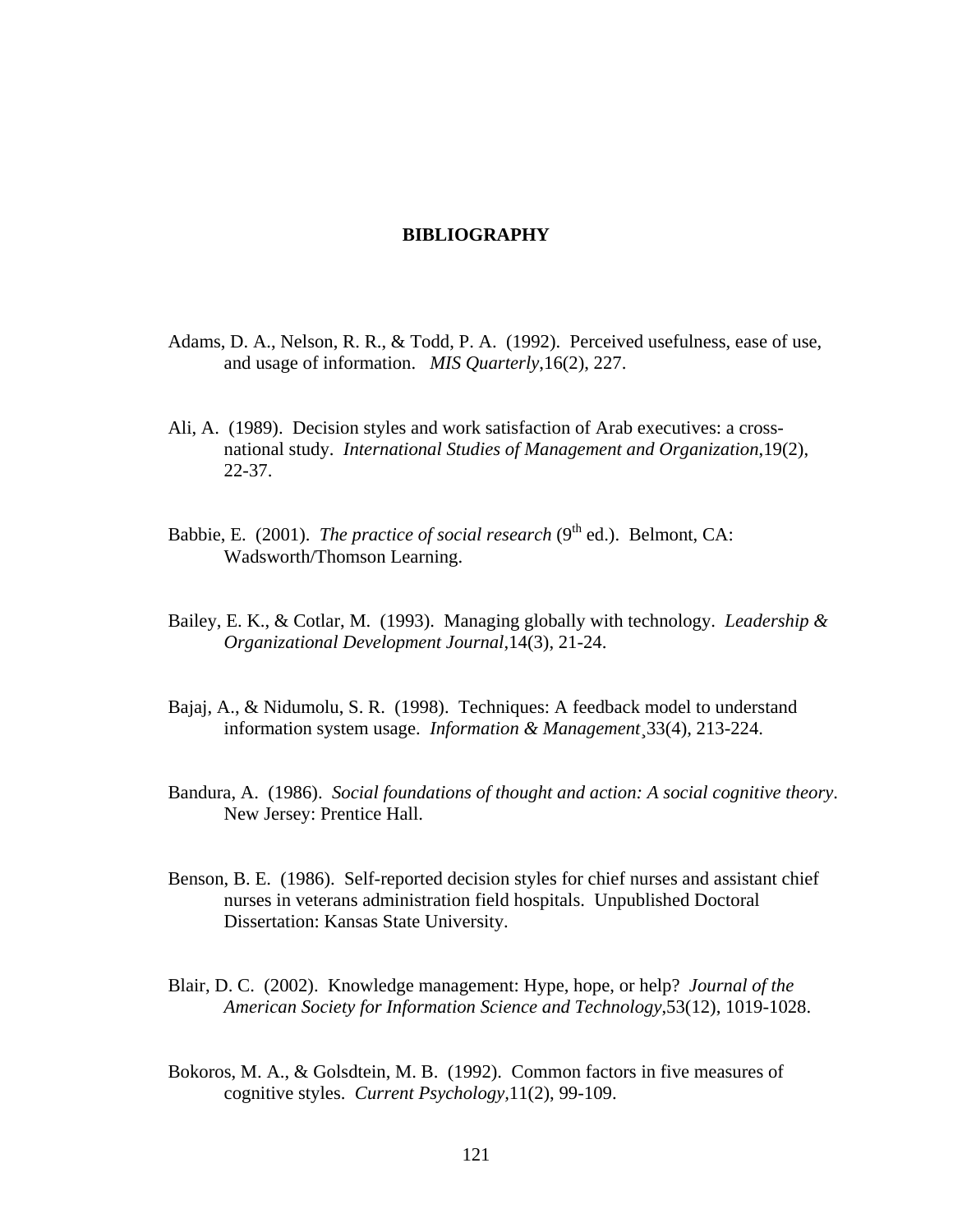- Boulgarides, D. J., & Cohen, W. A. (2001). Leadership style vs. leadership tactics. *Journal of Applied Management and Entrepreneurship*,6, 59-73.
- Brennan, J. (1997). Point to the future: A principal's technology planning guide. *National Catholic Educational Association.* Washington, D.C.
- Broeck, H.V.D., Vanderheyden, K., & Cools, A. (2003). Individual differences in cognitive styles: development, validation, and cross-validation of the cognitive style inventory. *Vlerick Leuven Gent Working Paper Series,*27.
- Brown, M. M., & Brudney, J. L. (2003). Learning organizations in the public sector? A study of police agencies employing information and technology to advance knowledge. *Public Administration Review*,63(1), 30-43.
- Cassidy, S. (2004). Learning styles: An overview of theories, models, and measures. *Educational Psychology,* 24, 419-444.
- Chau, P. Y. K. (1996). An empirical assessment of a modified technology acceptance model. *Journal of Management Information Systems*,13(2), 185-204.
- Coppieters, P. (2005). Turning schools into learning organizations. *European Journal of Teacher Education*,28(2), 129-139.
- Creighton, T. B. (2001). Data analysis in administrators' hands: An oxymoron. Retrieved September 23, 2005, from [http://www.aasa.org/publications/sa/2001\\_04/creighton.html](http://www.aasa.org/publications/sa/2001_04/creighton.html)
- Davis, F. D. (1989). Perceived usefulness, perceived ease-of-use, and user acceptance of information technology. *MIS Quarterly*,13(3), 319-338.
- Davis, F. D., Bagozzi, R. P., & Warshaw, P. R. (1989). User acceptance of computer technology: A comparison of two theoretical models. *Management Science,*35, 982-1003.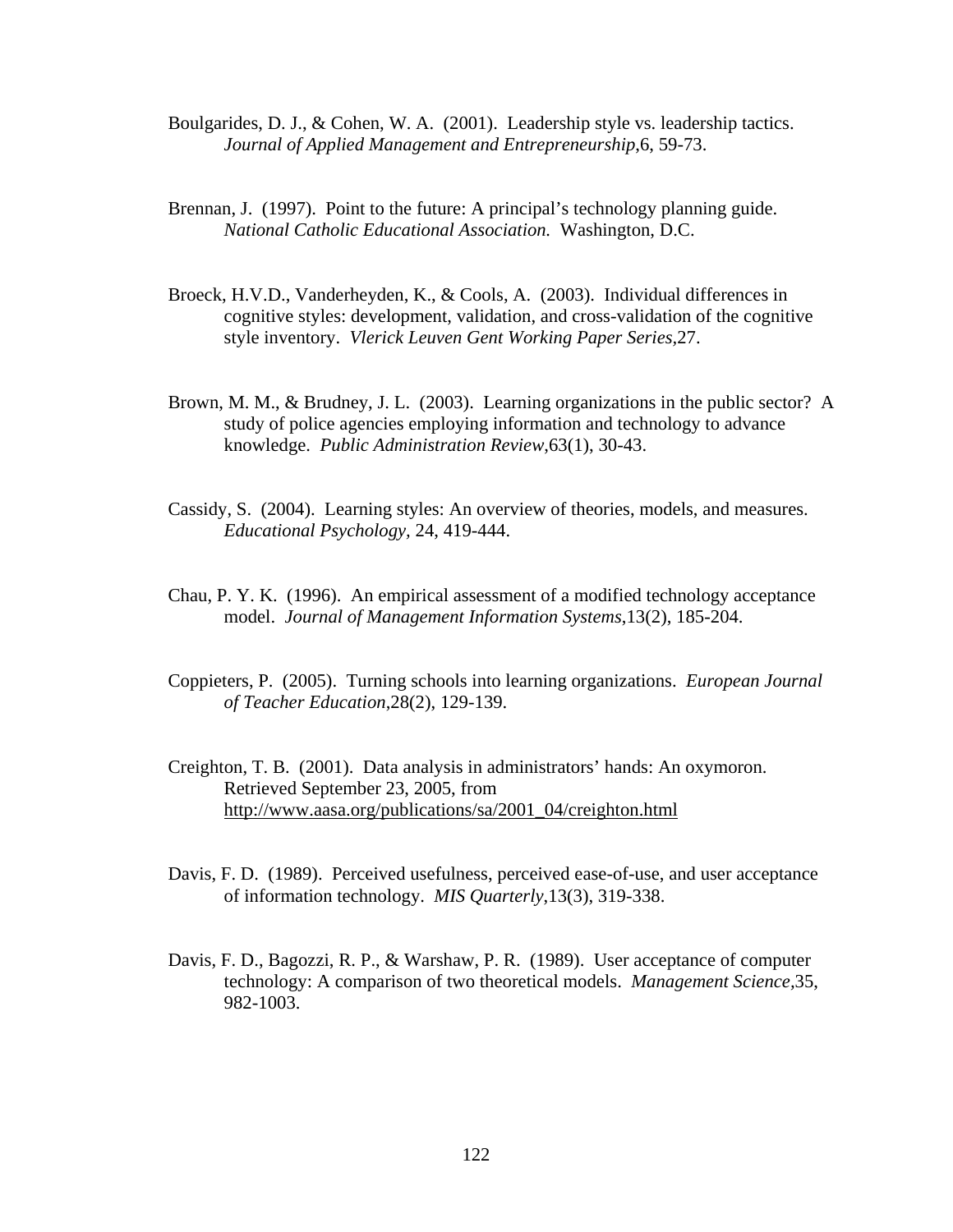- Davis, F. D., & Venkatesh, V. (1996). A critical assessment of potential measurement biases in the technology acceptance model: Three experiments. *International Journal of Human Computer Studies*,45(1), 19-45.
- Dewey, J. (1933). *How we think*. Boston: D.C. Heath.
- Doll, W. J., Hendrickson, A., & Deng, X. (1998, Fall). Using Davis's perceived usefulness and ease-of use instruments for decision making: A confirmatory and multigroup invariance analysis. Paper presented at the Decision Sciences Institute, Atlanta.
- Driver, M. J. (1979). *Individual decision-making and creativity*. Columbus, Ohio: Grid Press.
- Driver, M. J. (1983). Decision style and organizational behavior: Implications for academia. *The Review of Higher Education,* 387-406.
- Driver, M. J., & Streufert, S. (1969). Integrative complexity: An approach to individuals and groups as information processing systems. Administrative Science Quarterly. 14, 272-285.
- Driver, M. J., Svensson, K., Amato, R. P., & Pate, L. E. (1996). A human-informationprocessing approach to strategic change. *International Studies of Management & Organization*,26(1), 41-45.
- Driver, M. J., Brousseau, K. E., & Hunsaker, P. L. (1993). The dynamic decision maker. San Francisco: Jossey-Bass Publishers*.*
- Duffy, J. (2000). Knowledge management: To be or not to be? *Information Management Journal*, 34(1), 64-67.

*Educational Directory.* (2006). Pennsylvania Department of Education: Harrisburg, PA.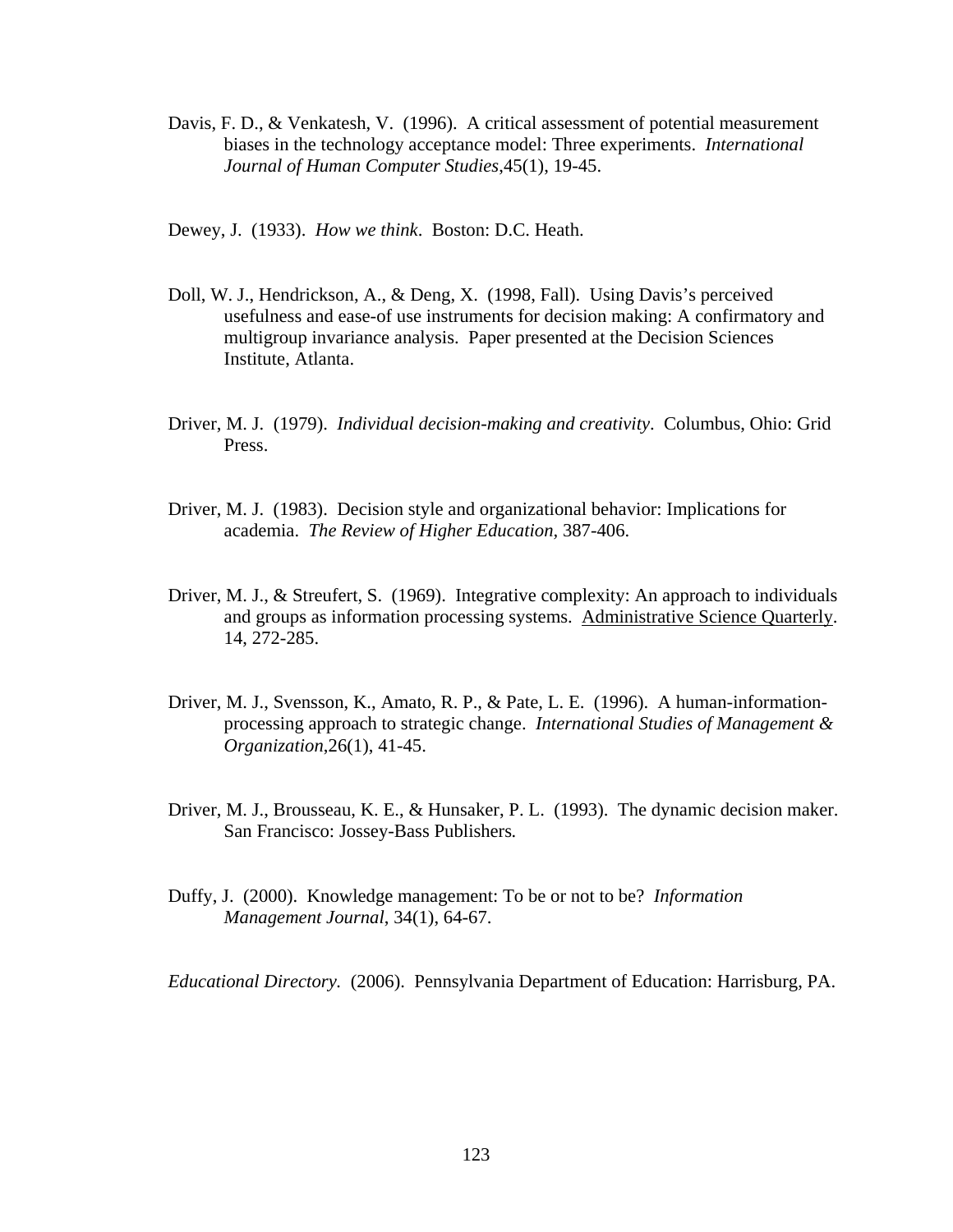- Ertmer, P. A., & Bai, H. (2002). Technology leadership: Shaping Administrators' knowledge and skills through an online professional development course. *Proceedings of SITE 2002: Society for Information Technology & Teacher Education International Conference.* Nashville, TN.
- Ferguson, G. A., & Takane, Y. (1989). *Statistical analysis in psychology and education*  (6th ed.). New York: McGraw-Hill.
- Foster, E. (1996). Training calls for broader vision. *Infoworld*,18(51), 55-58.
- Gefen, D., & Keil, M. (1998). The impact of developer responsiveness on perceptions of usefulness and ease of use: An extension of the technology acceptance model. *Database for Advances in Information Systems*,29(2), 35-49.
- Gibson, I. W. (2002).  $PT^3$  and  $T^3L$ —Teaching tomorrow's technology leaders: Preparing school leaders to use technology. *Proceedings of SITE 2002: Society for Information Technology & Teacher Education International Conference.* Nashville, TN.
- Gibson, I. W. (2000). Information technology and the transformation of leadership preparation programs: A response to calls for reform in educational practice. *Proceedings of SITE 2000: Society for Information Technology & Teacher Education International Conference.* San Diego, CA.
- Goodyear, R. (1987). A descriptive correlational study of the decision-making patterns of nurse practitioners in primary care. Unpublished Doctoral Dissertation: University of San Diego.
- Hall, D. (2004). Preparing for the data deluge. *Learning and leading with technology*, 32(2), 32-35.

Hammond, J. S. (1999). Smart Choices. Boston: Harvard Business School Press.

Harren, V. A. (1979). A model of career decision-making for college students. *Journal of Vocational Behavior,*14, 119-133.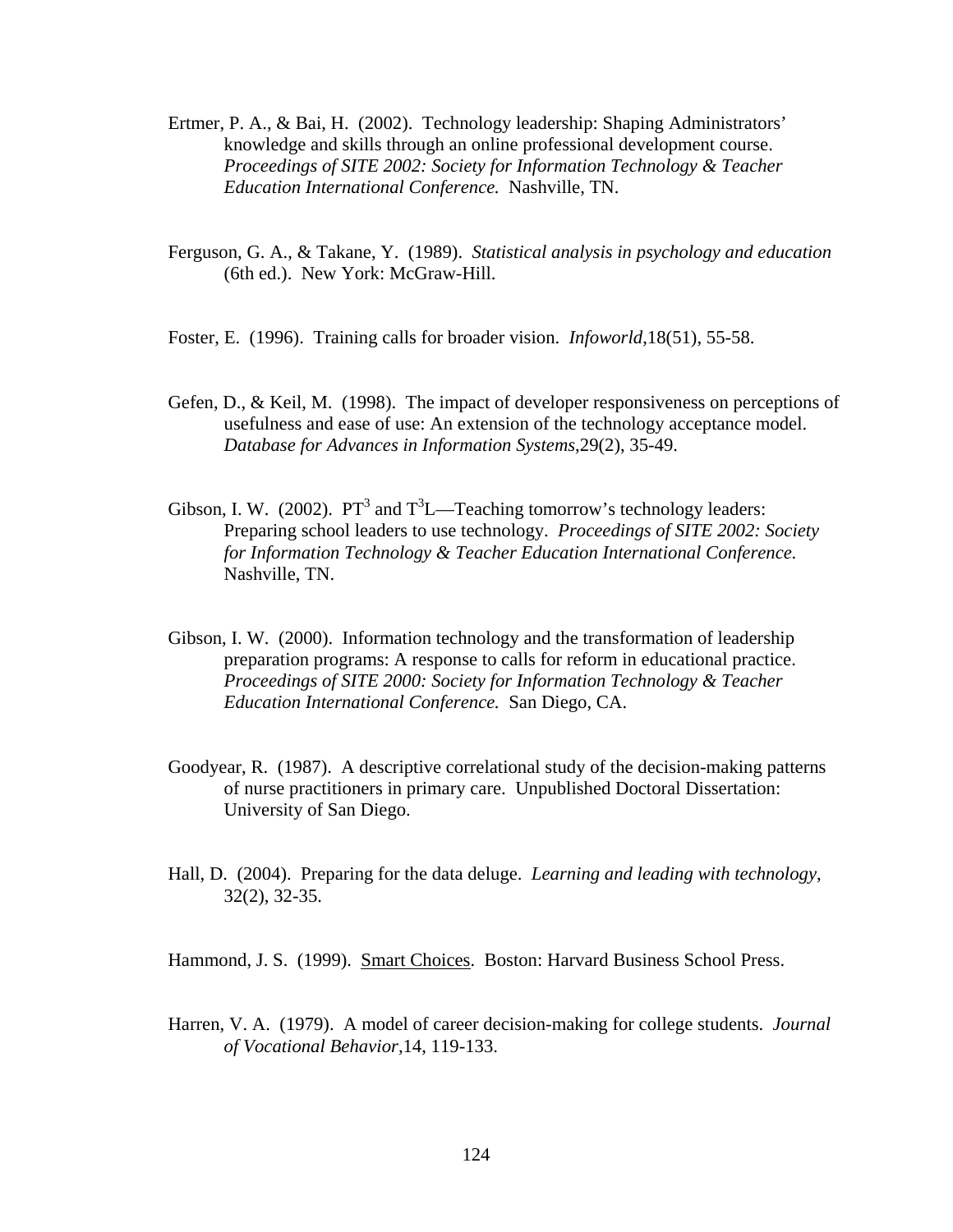- Hayes, J., & Allinson, C. W. (1998). Cognitive style and the theory and practice of individual and collective learning in organizations. *Human Relations*,51, 847- 871.
- Hendrickson, A., Massey, P. D., & Cronan, T. P. (1993). On the test-retest reliability of perceived usefulness and perceived ease of use scales. *MIS Quarterly*,17(2), 227- 231.
- Herring, J. P. (1999). Measuring effective intelligence: Meeting the management communication challenge. Retrieved September 22, 2005, from [http://www.cireport.com/herring/herring\\_8.html](http://www.cireport.com/herring/herring_8.html)
- Hope, W. C., Kelley, B., & Guyden, J. A. (2000). Technology standards for school administrators: Implications for administrator preparation programs. *Proceedings of SITE 2000: Society for Information Technology & Teacher Education International Conference.* San Diego, CA.
- Horton, F. W. (2000, September). The wisdom administrator: Waiting in the wings. *Information Outlook*¸ 26-30.
- Hubona, G. S., & Whisenand, T. G. (1995). *External variables and the technology acceptance model*. Paper presented at the Inaugural Conference of the Association of Information Systems.
- Hunt, R. G., Krzystofiak, F. J., Meindl, J. R., & Yousry, A. M. (1989). Cognitive style and decision making. *Organizational Behavior and Human Decision Processes,*  44, 346-453.
- Hysmans, J. (1970). The effectiveness of the cognitive style constraint in implementing research proposals. Management Science,17(1), 92-104.
- *Information technology & people*. (2002). Retrieved January 7, 2004, from <http://www.emeraldinsight.com/journals/itp/jourinfo.htm>
- Jackson, C. M., Chow, S., & Leitch, R. A. (1997, Spring). *Toward an understanding of the behavioral intention to use an information system*. Paper presented at the Decision Sciences Institute.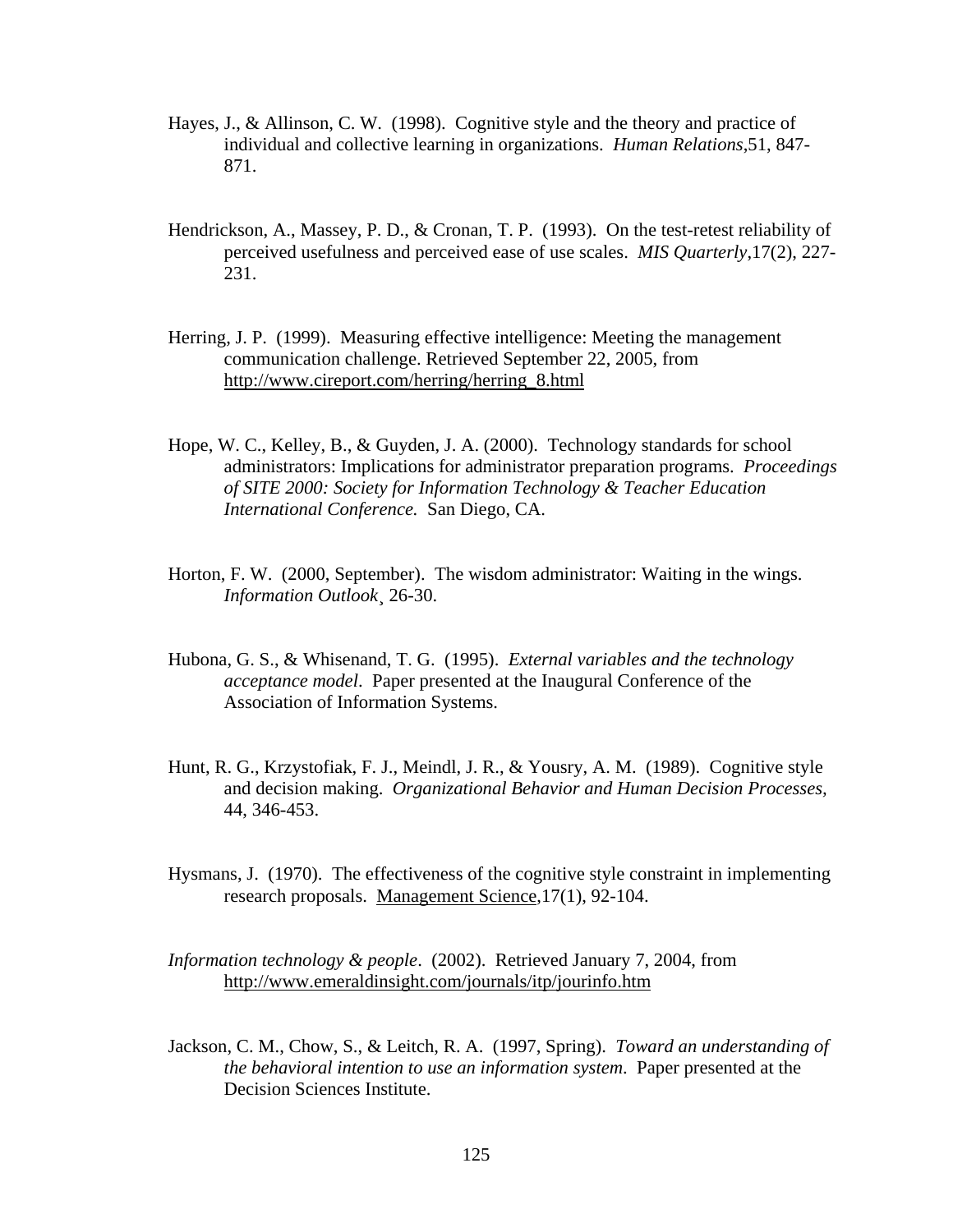Jung, C. G. (1923). *Psychological types*. New York: Harcourt Brace.

- Kassim, A. R. C., & Tahir, H. M. (2000). Attitudes towards using computers in administration among school administrators. *Proceedings of SITE 2000: Society for Information Technology & Teacher Education International Conference.* San Diego, CA.
- Keegan, W. J. (1984). *Judgments, choices, and decisions*. New York: Wiley.
- Krumboltz, J. D., & Hamel, D. A. (1977). *Guide to Career Decision Making Skills.* New York: College Entrance Examination Board.
- Larson, J. R. J., Foster-Fishman, P. G., & Franz, T. M. (1998). Leadership style and the discussion of shared and unshared information in decision-making groups. *Personality and Social Psychology Bulletin*,24(5), 482-495.
- Latham, A. (1998). Strategic information systems planning: A necessary evil for schools? *Journal of Applied Management Studies*,7(2), 267-274.
- Legris, P., Ingham, J., & Collerette, P. (2003). Why do people use information technology? A critical review of the technology acceptance model. *Information and Management*¸40, 191-204.
- Leonard, N. H., School, R. W., & Beauvais, L. L. (1996). *The impact of group cognitive style on strategic decision making and organizational direction.* Presented at the Annual Meeting of Academy Management.
- Leonard, N. H., School, R. W., & Kowalski, K. B. (1999). Information processing style and decision making. *Journal of Organizational Behavior,*20, 407-420.
- MacNeil, A. J., & Delafield, D. P. (1998). Principal leadership for successful school technology implementation. *Proceedings of SITE 98: Society for Information Technology & Teacher Education International Conference.* Washington, D.C.
- Martin, C. R. (1997). Looking at Type: The Fundamentals. Gainesville: Center for Application of Psychological Type, Inc.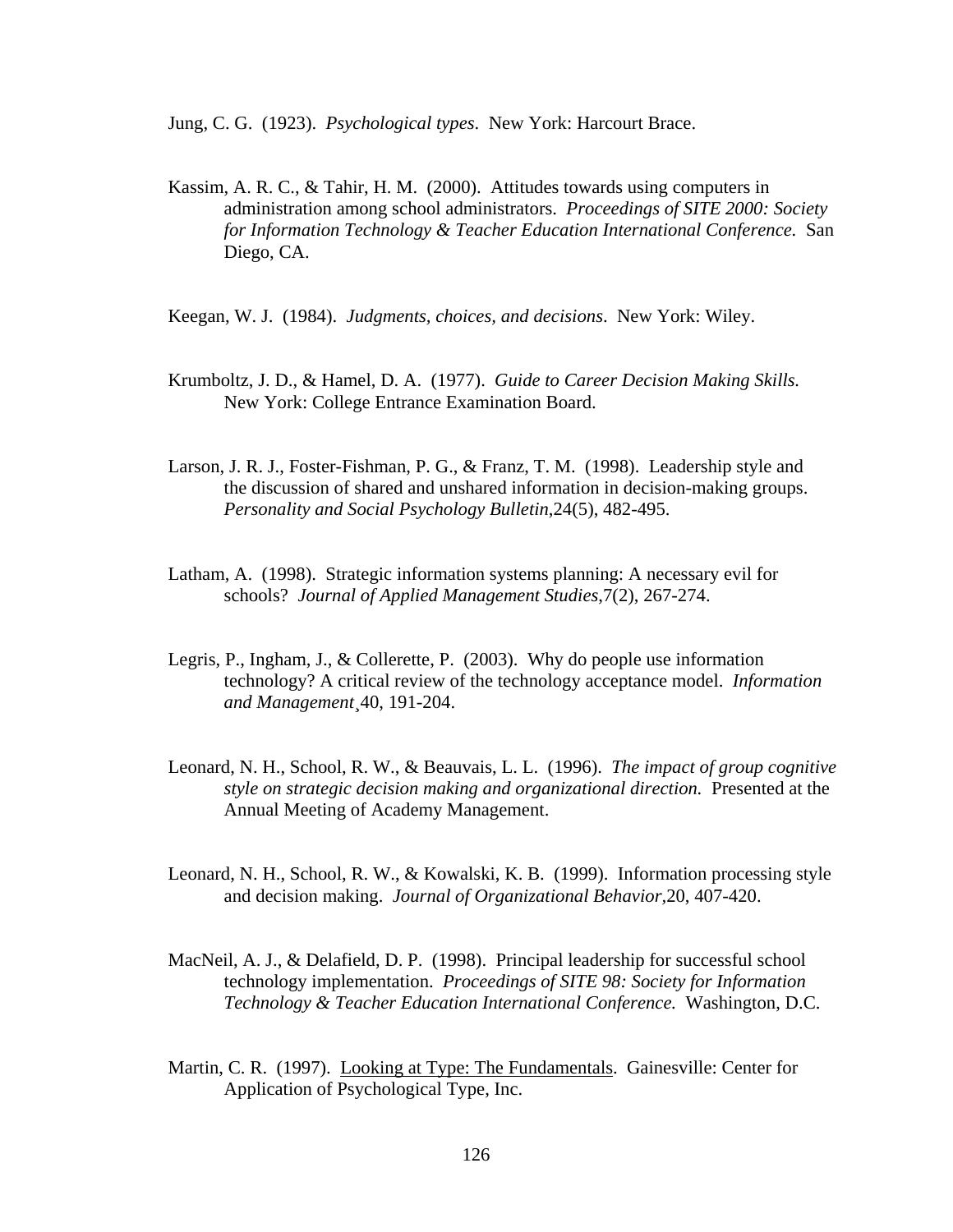- Mason, R. O., & Mitroff, I. I. (1973). A program of research on management information systems. Management Science,19, 475-487.
- McKenney, J. L., & Keen, P. G. W. (1974). How manager's minds work. *Harvard Business Review*,52(3), 79.
- McKenzie, B. K., & Mims, N. G. (2002). Developing a relevant technology course for administrators. *Proceedings of SITE 2002: Society for Information Technology & Teacher Education International Conference.* Nashville, TN.
- Mech, T. F. (1993). The managerial decision styles of academic library director. *College & Research Libraries*,54(5), 375- 386.
- Messick, S. (1984). The nature of cognitive styles: Problems and promises in educational practice. *Educational Psychologist,*19, 59-74.
- Mitroff, I. I. (1983). *Stakeholders of the organizational mind.* San Francisco: Jossey- Bass.
- Mojkowski, C. (1986, March). The principal and technology beyond automation to revitalization. *Educational Leadership,* 45-48.
- Morris, M. J., & Turner, J. M. (2001). Assessing users subjective quality of experiences with the world wide web: An exploratory examination of temporal changes in technology acceptance. *International Journal of Human-Computer Studies*¸ 54(6), 877-901.
- Myers, I. B., & McCaulley, M. H. (1985). Manual: A guide to the development and use of the Myers-Briggs Type Indicator. Palo Alto, CA: Consulting Psychologists Press.
- Mytykyn, Jr. P. P., & Green, G. I. (1985). *Effects of cognitive style and task structure on decision-making with a DSS.* Doctoral Dissertation, College of Business, Arizona State University. Dissertation Abstracts International.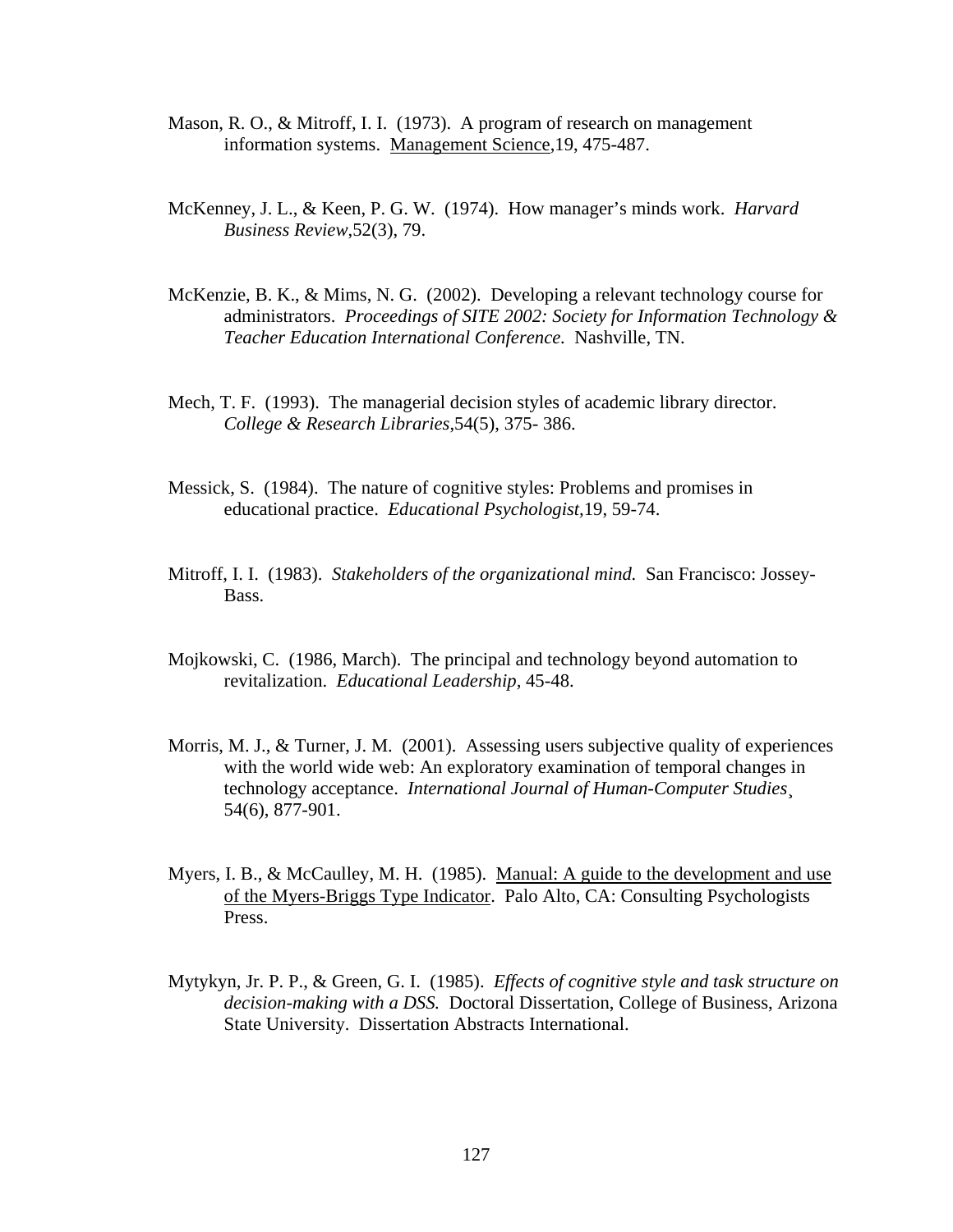- Norusis, M. J. (1998). *SPSS 8.0 Guide to Data Analysis* (8<sup>th</sup> ed.). Upper Saddle River, NJ: Prentice-Hall.
- Nutt, P. C. (1990). Strategic decision made by top executive and middle managers with data and process dominant styles. *Journal of Management Studies*,27(2), 172- 194.
- Otto, T. L., & Albion, P.R. (2002). Understanding the role of school leaders in realizing the potential of ICTs in education. *Proceedings of SITE 2002: Society for Information Technology & Teacher Education International Conference.* Nashville, TN.
- Pennino, C. M. (2000). *The relationship between managerial decision style, principled reasoning, and selected variables in business organizations*. (Unpublished doctoral dissertation, New York University, New York, 2000).
- Petrides, L. A., & Guiney, S. Z. (2002). Knowledge management for school leaders: An ecological framework for thinking schools. *Teachers College Record*,104(8), 1702-1717.

The Pennsylvania Technology Leadership Academy. (2000). Harrisburg, PA.

The Pennsylvania Principals' Technology Leadership Academy. (2002). Pittsburgh, PA.

- Phillips, S. D. (1997). Toward an expanded definition of adaptive decision making. *The Career Development Quarterly*,45, 275-287.
- Reardon, K. K., Reardon, K. J., & Rowe, A. J. (1998, Spring). Leadership styles for the five stages of radical change. *Acquisition Review Quarterly*, 129-146.
- Riedl, R., Smith, T., Ware, A., Wark, A., & Yount, P. (1998). Leadership for a technology-rich educational environment. *Proceedings of SITE 98: Society for Information Technology and Teacher Education International Conference*. Washington, D.C.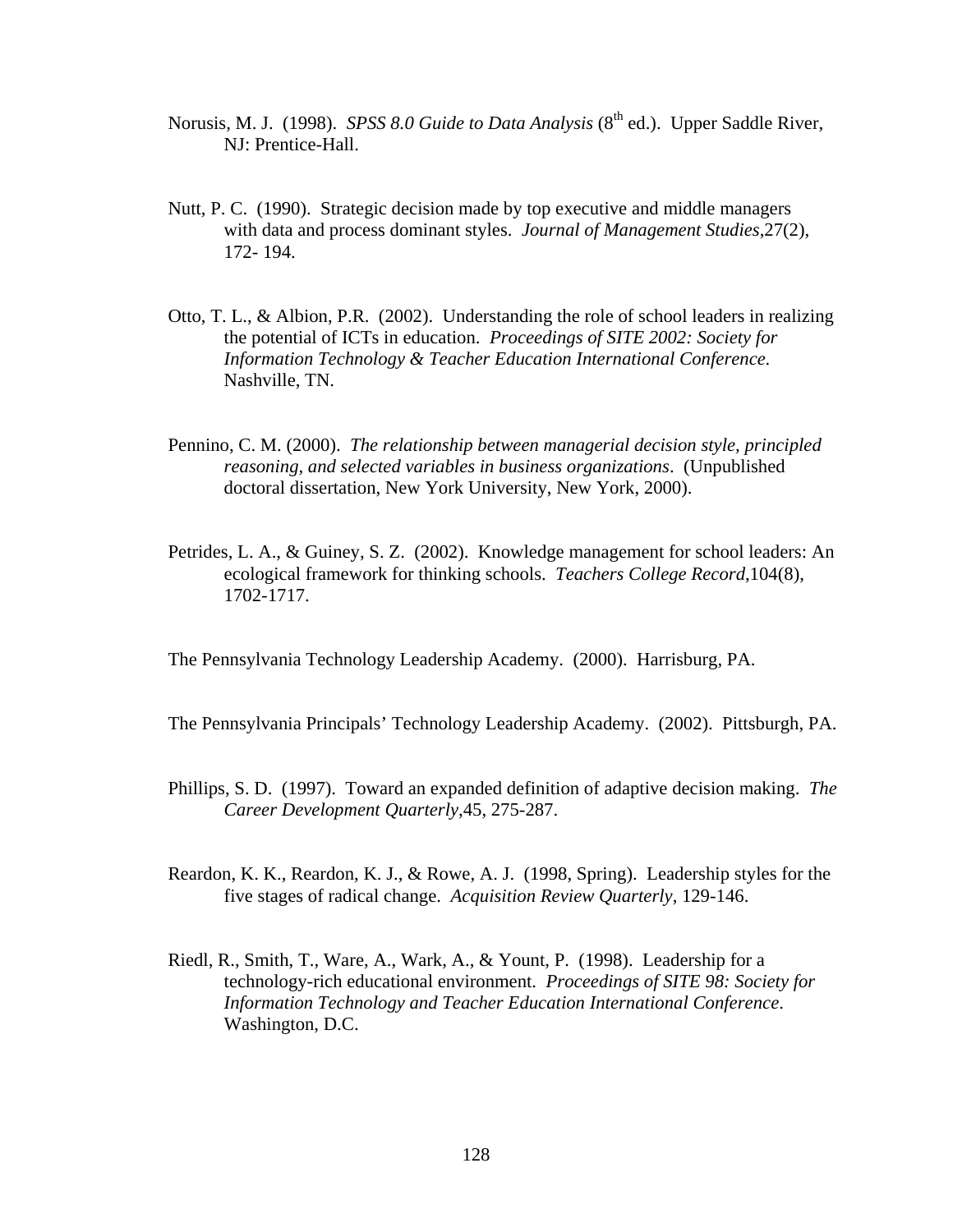- Rowe, A. J., & Boulgarides, J. D. (1983). Decision Styles- A perspective. Leadership and Organization Development Journal,12(4), 3-9.
- Rowe, A. J., Boulgarides, J. D., McGrath, M. R. (1984). *Managerial Decision Making.* Chicago, IL: Science Research Associates.
- Rowe, A. J., & Boulgarides, J. D. (1992). *Managerial Decision Making: A Guide to Successful Business Decisions.* New York: McMillan.
- Rowe, A. J., & Davis, S. A. (1996). *Intelligent Information Systems: Meeting the challenge of the knowledge era.* Westport, CT: Quorum Books.
- Rowe, A. J., & Mason, R. O. (1987). *Managing with style: A guide to understanding, assessing, and improving decision making*. San Francisco, California: Jossey Bass.
- Rudner, L. M., & Boston, C. (2003, February). Data warehousing: Beyond disaggregation. *Educational Leadership*, 62-65.
- Scott, S. G., & Bruce, R. A. (1995). Decision-making style: the development and assessment of a new measure. *Educational and Psychological Measurement,* 55(5), 818-831.
- Segars, A. H., & Grover, V. (1993). Re-examining perceived ease of use and usefulness: A confirmatory factor analysis. *MIS Quarterly,* 17(4), 517-525.
- *Smart tools academy: A technology program for K-12 education leaders in Washington*. (2000). Retrieved September 23, 2005, from <http://www.technology-alliance.com/SmartTools/STA2000.html>
- *State challenge grants for leadership development*. (2002). Retrieved September 23, 2005, from <http://www.gatesfoundation.org/education/professionaldevelopment/default.html>
- *State profiles Pennsylvania*. (2001). Retrieved September 22, 2005 from http://www.edweek.org/sreports/tc011…/tc01state\_profile.cfm?slug=35tc01pa.h2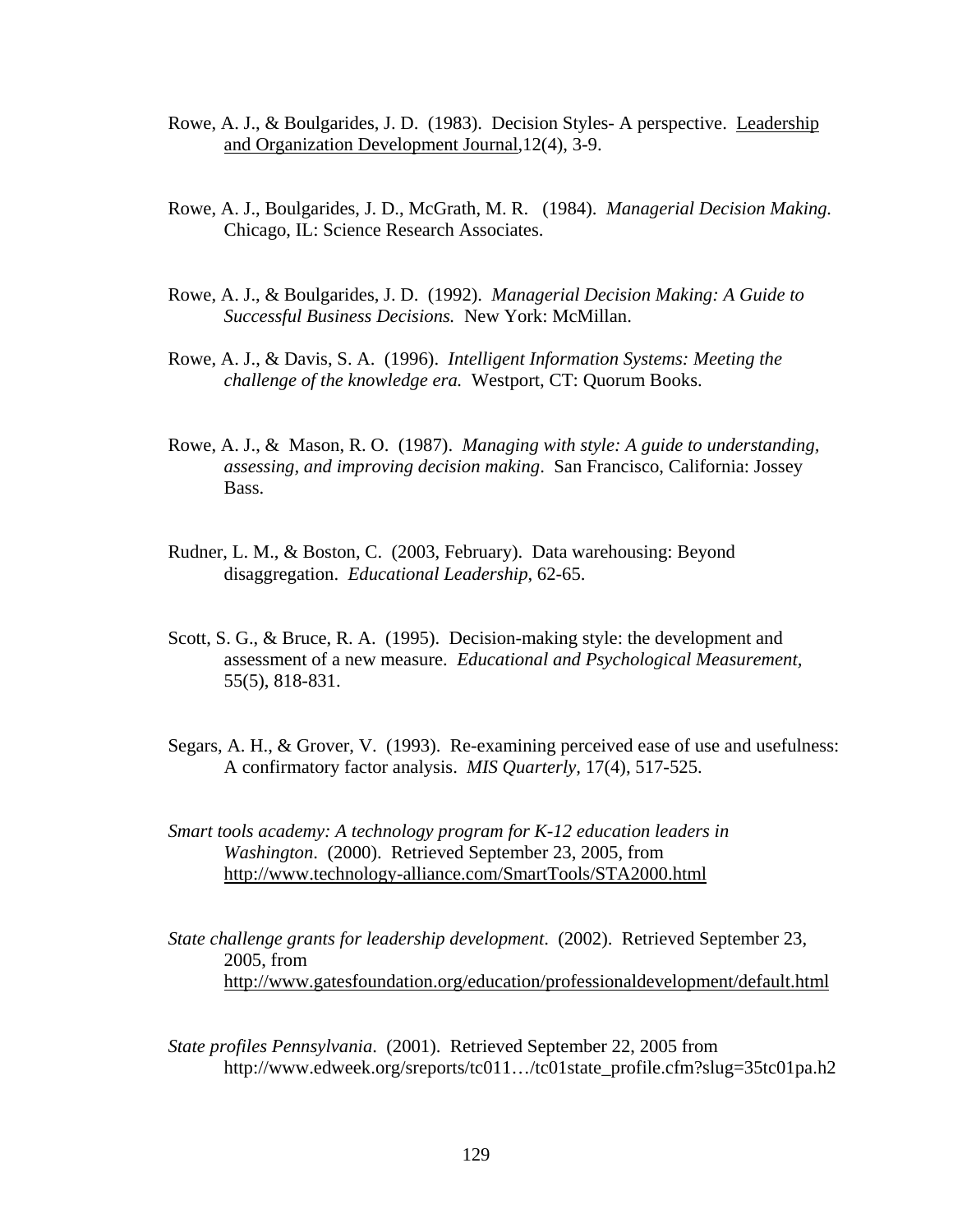- *Statewide leadership academies: A 50-state scan*. (2001). Retrieved September 22, 2005, from<http://www.ecs.org/clearinghouse/26/93/2693.htm>
- Stegall, P. (1998). *The principal: Key to technology implementation.* Paper presented at the Annual Meeting of the National Catholic Educational Association. Los Angeles, CA.
- Sternberg, R. J., & Li-fang Z. (2001). Perspective on thinking, learning and cognitive styles. Mahwah, N.J: Lawrence Erlbaum Associates.
- Streufert, S., & Streufert, S. (1978). Behavior in the complex environment. Washington, DC: Winston-Wiley.
- Stueart, R. D., & Moran, B. B. (1993). Library and information center management. Englewood: Libraries Unlimited, Inc.
- Szajna, B. (1996). Empirical evaluation of the revised technology acceptance model. *Management science,*42(1), 85-92.
- Tayeb, M. (1988). Organization and national culture. Beverly Hills, CA: Sage Publications.
- Taylor, S., & Todd, P. (1995). Understanding information technology usage: A test of competing models. *Information Systems Research,*6(2), 144-172.
- Thatcher, M. E., & Oliver, J. R. (2001). The impact of technology investments on firm's production efficiency, product quality, and productivity. *Journal of Management Information Systems*,18(2), 17-45.
- Townsend, A. M., DeMarie, S.M., Hendrickson, A. & Whitman, M. E. (2000). Technology at the top: Developing strategic planning support systems. *S.A.M. Advanced Management Journal*,65(1), 31-37.
- Trotter, A. (2002). Former Hickok Aide to Direct Educational Technology for Paige. Educa*tion Week*, p.22.